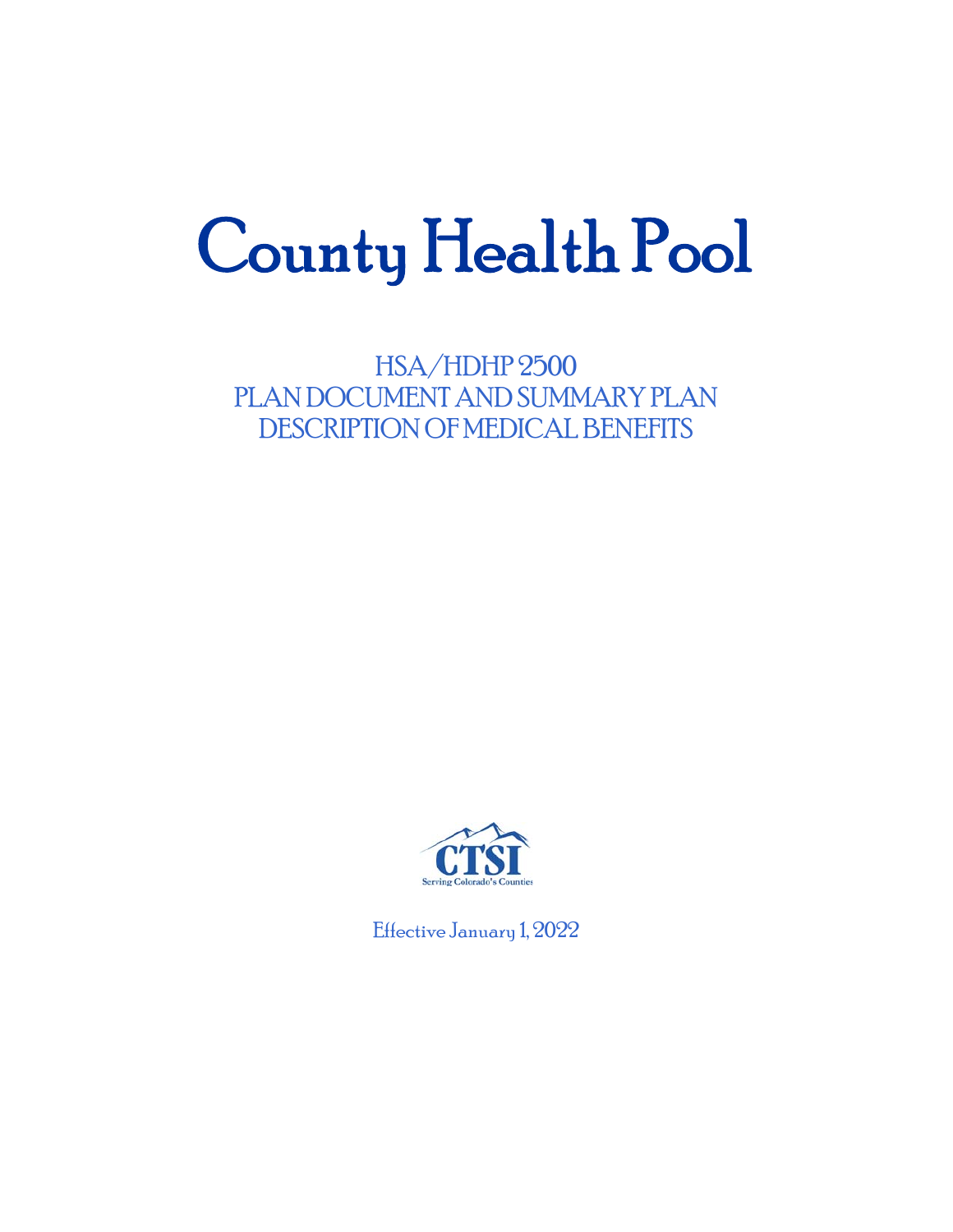

|                                                                                             | HDHP/HSA 2500 PLAN                                                                                                                                                                                                                                                                                                         |                                                                                                                                                                                            |
|---------------------------------------------------------------------------------------------|----------------------------------------------------------------------------------------------------------------------------------------------------------------------------------------------------------------------------------------------------------------------------------------------------------------------------|--------------------------------------------------------------------------------------------------------------------------------------------------------------------------------------------|
|                                                                                             | <b>IN-NETWORK</b>                                                                                                                                                                                                                                                                                                          | <b>OUT-OF-NETWORK</b>                                                                                                                                                                      |
| <b>ANNUAL DEDUCTIBLE</b><br>Individual                                                      | \$2,500 per individual                                                                                                                                                                                                                                                                                                     | \$5,000                                                                                                                                                                                    |
| Family                                                                                      | \$5,000 per individual or family                                                                                                                                                                                                                                                                                           | \$10,000 per individual or family                                                                                                                                                          |
|                                                                                             | If you select family membership, no individual<br>deductible applies and the family deductible must<br>be met                                                                                                                                                                                                              | If you select family membership, no individual<br>deductible applies and the family deductible must<br>be met                                                                              |
| <b>OUT-OF-POCKET ANNUAL</b><br><b>MAXIMUM</b><br>Individual                                 | \$5,000 per individual includes deductible and<br>coinsurance.                                                                                                                                                                                                                                                             | \$10,000 includes deductible and coinsurance.                                                                                                                                              |
| Family                                                                                      | \$6,850 per individual or family includes deductible<br>and coinsurance.                                                                                                                                                                                                                                                   | \$20,000 includes deductible and coinsurance.                                                                                                                                              |
|                                                                                             | If you select family membership, no individual out-<br>of-pocket annual maximum applies and the family<br>out-of-pocket annual maximum must be met<br>which includes family deductible.                                                                                                                                    | If you select family membership, no individual out-<br>of-pocket annual maximum applies and the family<br>out-of-pocket annual maximum must be met<br>which includes family deductible.    |
| <b>LIFETIME MAXIMUM</b>                                                                     | None                                                                                                                                                                                                                                                                                                                       | None                                                                                                                                                                                       |
| <b>Pre-Cert Penalty</b>                                                                     | None                                                                                                                                                                                                                                                                                                                       | May be balance billed, see Plan Document for<br>details                                                                                                                                    |
| <b>COVERED PROVIDERS</b>                                                                    | Anthem Blue Cross and Blue Shield Blue<br>Preferred PPO Provider Network. Consult<br>www.anthem.com or call Member Service at 1-<br>866-698-0087                                                                                                                                                                           | All eligible providers licensed or certified to<br>provide covered benefits                                                                                                                |
| <b>MEDICAL OFFICE VISITS</b>                                                                | 80/20% after deductible<br>(including testing and treatment of COVID-19, as<br>required under any applicable Federal law)                                                                                                                                                                                                  | 60/40% after deductible                                                                                                                                                                    |
| PREVENTIVE CARE<br>Children's services up to age<br>13 (age and visit limitations<br>apply) | 100% covered, not subject to co-payment,<br>deductible or co-insurance.                                                                                                                                                                                                                                                    | 60/40% not subject to deductible                                                                                                                                                           |
| Adult's services (age and visit<br>limitations apply)                                       | 100% covered, not subject to co-payment,<br>deductible or co-insurance.                                                                                                                                                                                                                                                    | Not covered except for mammogram screening,<br>PSA or colorectal cancer screening which are not<br>subject to deductible or coinsurance.                                                   |
|                                                                                             | Annual flu shots are covered at 100% not subject<br>to, deductible, co-payment or coinsurance.<br>Physicals for Department of Transportation<br>Commercial Driver License are covered at 100%<br>not subject to copayment, deductible or<br>coinsurance once every 24 months(An<br>additional DOT-CDL physical required to | Covered preventive care services include those<br>that meet the requirements of federal and state<br>law including certain screenings, immunizations,<br>contraceptives and office visits. |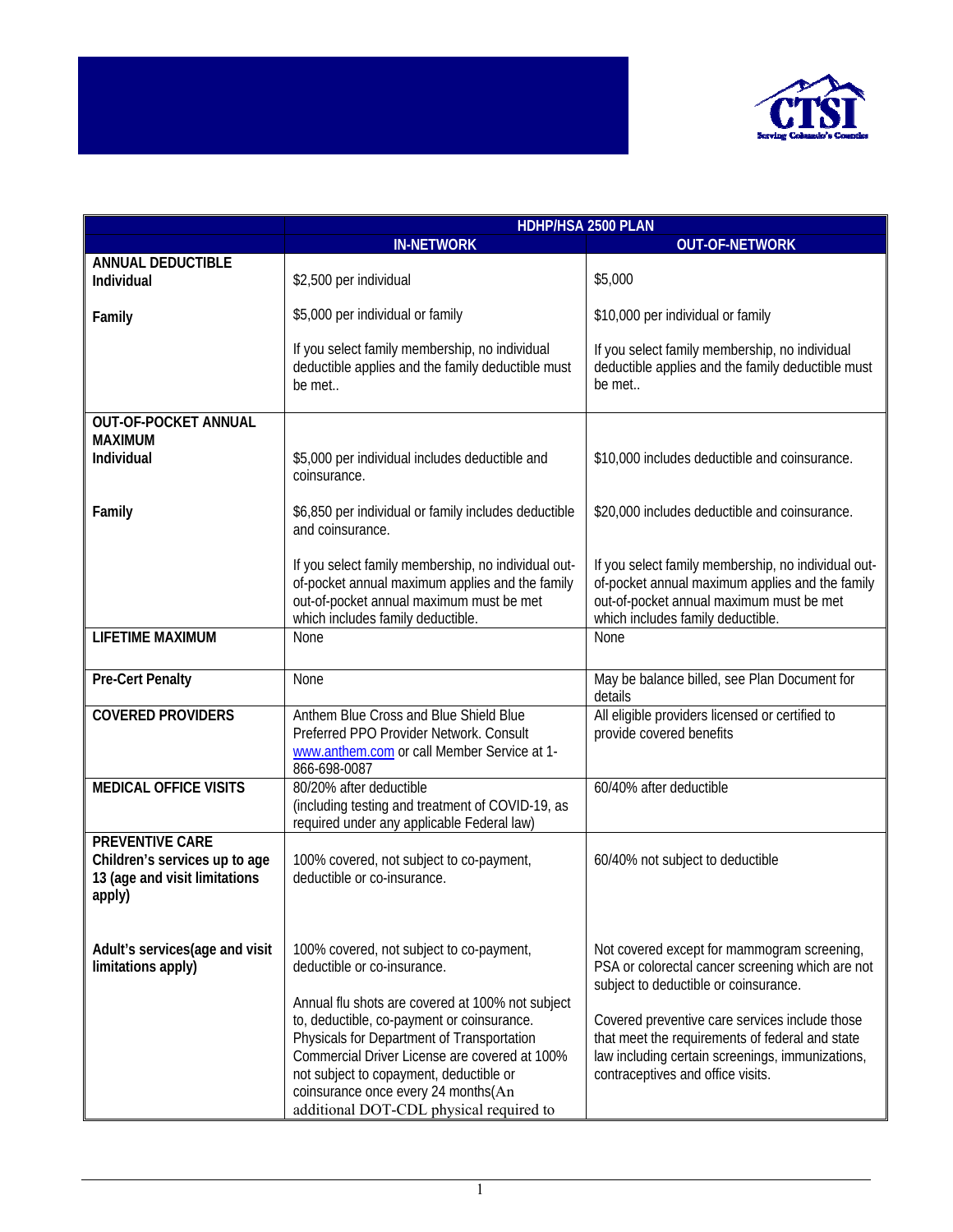

|                                                                                       | HDHP/HSA 2500 PLAN                                                                                                                                                                                                                              |                                          |
|---------------------------------------------------------------------------------------|-------------------------------------------------------------------------------------------------------------------------------------------------------------------------------------------------------------------------------------------------|------------------------------------------|
|                                                                                       | <b>IN-NETWORK</b>                                                                                                                                                                                                                               | <b>OUT-OF-NETWORK</b>                    |
| Preventive Care (Cont.)                                                               | maintain the CDL for the Members job<br>within 12 months based upon a medical<br>condition will be covered in addition to the<br>24 month CDL.)<br>Annual Health Fair Reimbursement (\$40 max)                                                  |                                          |
|                                                                                       |                                                                                                                                                                                                                                                 |                                          |
|                                                                                       | Covered preventive care services include those<br>that meet the requirements of federal and state<br>law including certain screenings, immunizations,<br>contraceptives and office visits; and are not<br>subject to coinsurance or deductible. |                                          |
| <b>MATERNITY</b><br><b>Prenatal care</b>                                              | 80/20% after deductible                                                                                                                                                                                                                         | 60/40% after deductible                  |
| Delivery & inpatient care                                                             | 80/20% after deductible                                                                                                                                                                                                                         | 60/40% after deductible                  |
| <b>PRESCRIPTION DRUGS</b><br>(Level of coverage and<br>restrictions on prescriptions) |                                                                                                                                                                                                                                                 |                                          |
| Inpatient care                                                                        | Included with inpatient hospital benefit                                                                                                                                                                                                        | Included with inpatient hospital benefit |
| Outpatient care                                                                       | Retail Pharmacy Drugs: 80/20% after deductible<br>for up to a 30 day supply<br>Specialty Pharmacy Drugs - 80/20% after<br>deductible per 30 day supply from Anthem's<br>Specialty Pharmacy.                                                     | Not covered<br>Not covered               |
| <b>Prescription Mail Service</b>                                                      | 80/20% after deductible for up to a 90 day supply.<br>(Specialty Drugs included in 90-day mail order<br>supply)                                                                                                                                 | Not covered                              |
|                                                                                       | The following applies to the above:<br>Includes coverage for smoking cessation                                                                                                                                                                  | Not covered                              |
|                                                                                       | For drugs on our approved list, call customer<br>service at 1-866-698-0087.                                                                                                                                                                     |                                          |
| <b>INPATIENT HOSPITAL</b>                                                             | 80/20% after deductible                                                                                                                                                                                                                         | 60/40% after deductible                  |
| OUTPATIENT/AMBULATORY<br><b>SURGERY</b>                                               | 80/20% after deductible                                                                                                                                                                                                                         | 60/40% after deductible                  |
| <b>LABORATORY AND X-RAY</b><br>Inpatient care                                         | 80/20% after deductible                                                                                                                                                                                                                         | 60/40% after deductible                  |
| Outpatient care                                                                       |                                                                                                                                                                                                                                                 |                                          |
| <b>EMERGENCY CARE</b><br>(Emergency Room)                                             | 80/20% after deductible                                                                                                                                                                                                                         | Paid as in network benefit               |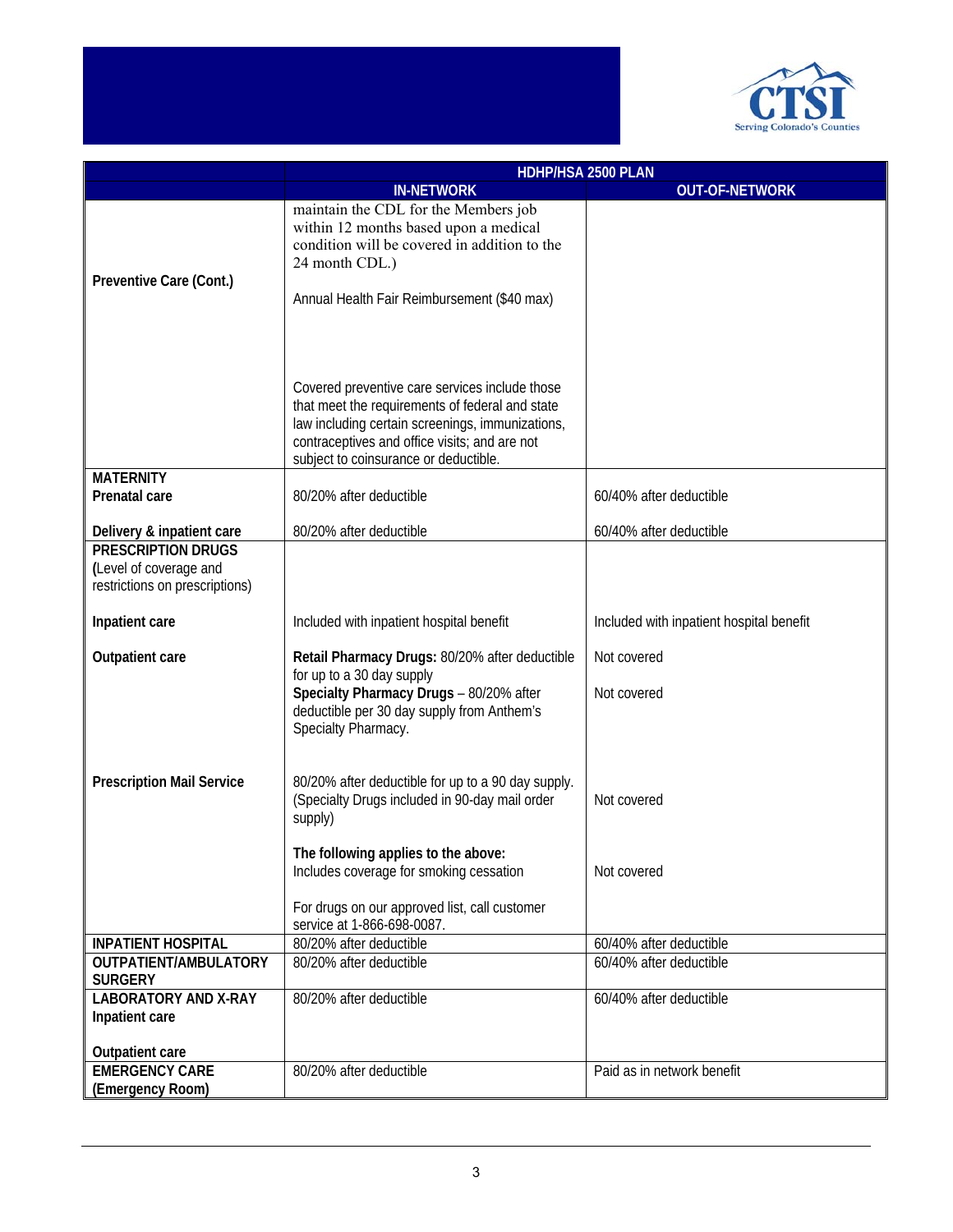

|                                                           | HDHP/HSA 2500 PLAN                                                                                       |                                                                                                          |
|-----------------------------------------------------------|----------------------------------------------------------------------------------------------------------|----------------------------------------------------------------------------------------------------------|
|                                                           | <b>IN-NETWORK</b>                                                                                        | <b>OUT-OF-NETWORK</b>                                                                                    |
| <b>AMBULANCE</b>                                          |                                                                                                          |                                                                                                          |
|                                                           |                                                                                                          | Paid as in network benefit                                                                               |
| Ground                                                    | 80/20% after deductible                                                                                  |                                                                                                          |
|                                                           |                                                                                                          | Paid as in network benefit                                                                               |
| Air<br>URGENT, NON-ROUTINE,                               | 80/20% after deductible<br>80/20% after deductible                                                       | 60/40% after deductible                                                                                  |
| <b>AFTER HOURS -</b>                                      |                                                                                                          |                                                                                                          |
| <b>OUTPATIENT CARE</b>                                    |                                                                                                          |                                                                                                          |
| <b>MENTAL HEALTH CARE</b>                                 |                                                                                                          |                                                                                                          |
|                                                           |                                                                                                          |                                                                                                          |
| Inpatient care                                            | 80/20% after deductible                                                                                  | 60/40% after deductible                                                                                  |
| <b>Outpatient facility</b>                                |                                                                                                          |                                                                                                          |
|                                                           | 80/20% after deductible                                                                                  | 60/40% after deductible                                                                                  |
|                                                           |                                                                                                          |                                                                                                          |
| <b>ALCOHOL &amp; SUBSTANCE</b>                            |                                                                                                          |                                                                                                          |
| <b>ABUSE</b><br><b>Inpatient Care</b>                     | 80/20% after deductible                                                                                  | 60/40% after deductible                                                                                  |
|                                                           |                                                                                                          |                                                                                                          |
|                                                           |                                                                                                          |                                                                                                          |
| <b>Outpatient facility</b>                                | 80/20% after deductible                                                                                  | 60/40% after deductible                                                                                  |
|                                                           |                                                                                                          |                                                                                                          |
| PHYSICAL, OCCUPATIONAL,                                   |                                                                                                          |                                                                                                          |
| <b>AND SPEECH THERAPY</b>                                 |                                                                                                          |                                                                                                          |
| Inpatient                                                 | Included with inpatient hospital benefit, limited to<br>30 non-acute inpatient days per calendar year in | Included with inpatient hospital benefit, limited to<br>30 non-acute inpatient days per calendar year in |
|                                                           | and out-of-network combined                                                                              | and out-of-network combined                                                                              |
|                                                           |                                                                                                          |                                                                                                          |
| Outpatient                                                | 80/20% after deductible, limited to 30 visits each                                                       | 60/40% after deductible, limited to 30 visits each                                                       |
|                                                           | (PT, OT, ST) per calendar year in and out-of-                                                            | (PT, OT, ST) per calendar year in and out-of-                                                            |
|                                                           | network combined                                                                                         | network combined                                                                                         |
| <b>DURABLE MEDICAL</b>                                    |                                                                                                          |                                                                                                          |
| EQUIPMENT/OXYGEN                                          |                                                                                                          |                                                                                                          |
| Inpatient care                                            | Included with inpatient hospital benefit                                                                 | Included with inpatient hospital benefit                                                                 |
| Outpatient care                                           | 80/20% after deductible                                                                                  | Not covered                                                                                              |
|                                                           |                                                                                                          |                                                                                                          |
| <b>ORGAN TRANSPLANTS</b>                                  | 80/20% after deductible                                                                                  | Not covered                                                                                              |
| <b>HOME HEALTH CARE</b>                                   | 80/20% after deductible, limited to 60 visits per                                                        | Not covered                                                                                              |
|                                                           | calendar year                                                                                            |                                                                                                          |
| <b>HOSPICE CARE</b>                                       |                                                                                                          |                                                                                                          |
| <b>Inpatient Care</b>                                     | 80/20% after deductible                                                                                  | 60/40% after deductible                                                                                  |
|                                                           |                                                                                                          |                                                                                                          |
| <b>Outpatient care</b><br><b>SKILLED NURSING FACILITY</b> | 80/20% after deductible<br>80/20% after deductible, limited to 30 days per                               | 60/40% after deductible<br>60/40% after deductible, limited to 30 days per                               |
| <b>CARE</b>                                               | calendar year in and out-of-network combined                                                             | calendar year in and out-of-network combined                                                             |
| <b>CHIROPRACTIC CARE</b>                                  | 80/20% after deductible, limited to 30 visits per                                                        | 60/40% after deductible, limited to 30 visits per                                                        |
|                                                           | calendar year in and out-of-network combined                                                             | calendar year in and out-of-network combined                                                             |
| <b>ACUPUNCTURE CARE</b>                                   | 80/20% after deductible, limited to 30 visits per                                                        | 60/40% after deductible, limited to 30 visits per                                                        |
|                                                           | calendar year in and out-of-network combined                                                             | calendar year in and out-of-network combined                                                             |
| <b>SECOND SURGICAL OPINION</b>                            | When a member desires another professional                                                               | When a member desires another professional                                                               |
|                                                           | opinion, they may obtain a second surgical                                                               | opinion, they may obtain a second surgical                                                               |
|                                                           | opinion                                                                                                  | opinion                                                                                                  |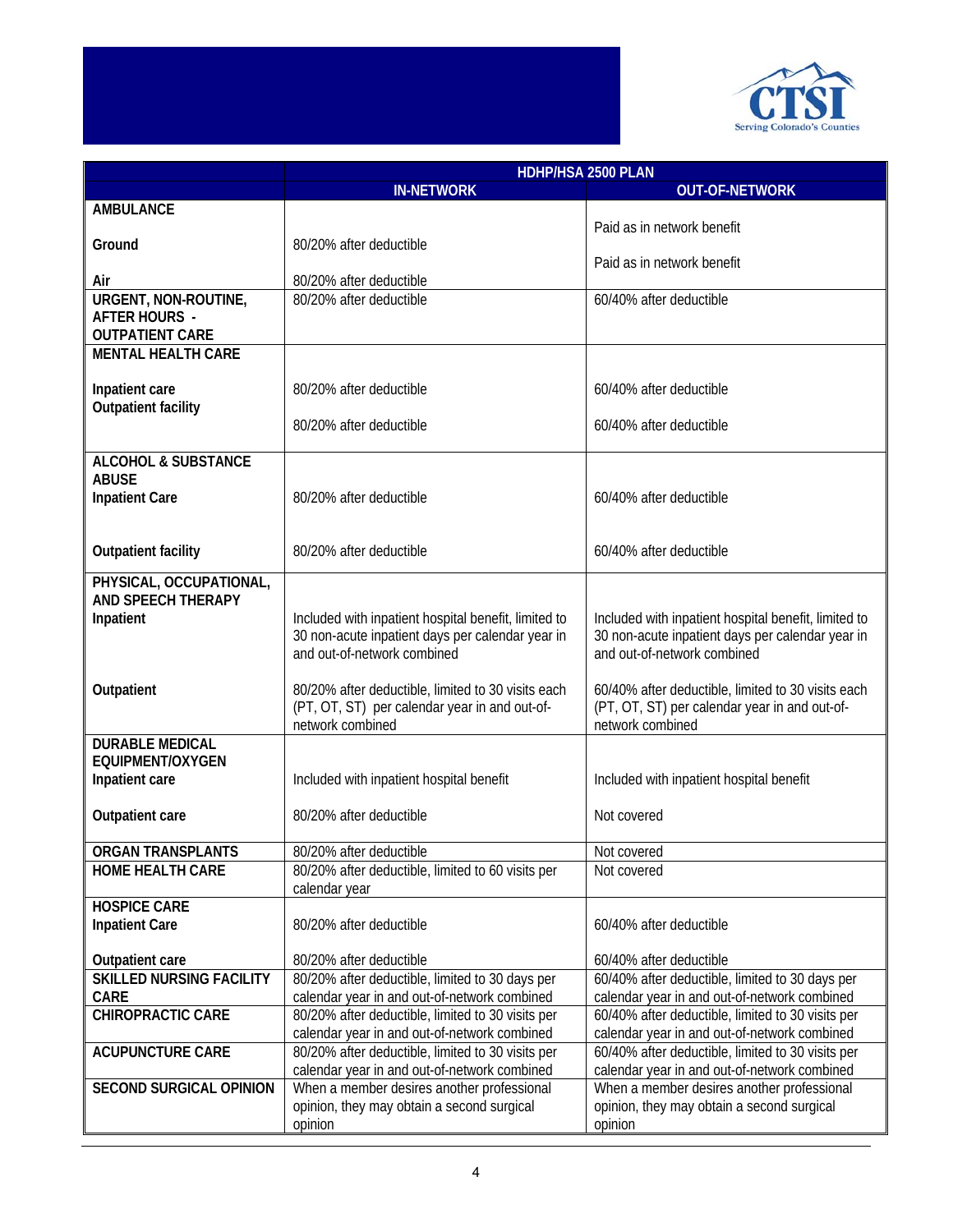

|                                                                                                                                                 | <b>HDHP/HSA 2500 PLAN</b>                       |                                                     |
|-------------------------------------------------------------------------------------------------------------------------------------------------|-------------------------------------------------|-----------------------------------------------------|
|                                                                                                                                                 | <b>IN-NETWORK</b>                               | <b>OUT-OF-NETWORK</b>                               |
| <b>TREATMENT OF AUTISM</b>                                                                                                                      | Benefit level and coverage meets the            | Benefit level and coverage meets the requirements   |
| <b>SPECTRUM DISORDERS</b>                                                                                                                       | requirements of federal and state laws. More    | of federal and state laws. More information on this |
|                                                                                                                                                 | information on this benefit can be found in the | benefit can be found in the Plan Document           |
|                                                                                                                                                 | Plan Document.                                  |                                                     |
| Your plan may exclude coverage for certain treatments, diagnoses, or services not noted. The benefits shown in this summary may only            |                                                 |                                                     |
| be available if required plan procedures are followed (e.g. plans may require prior authorization or use of specified providers or facilities). |                                                 |                                                     |
| This form is not a contract, and is only a summary. The contents of this form are subject to the provisions of the Plan                         |                                                 |                                                     |
| Document and Summary Plan Description which contains all terms, covenants, and conditions of coverage. Your plan may                            |                                                 |                                                     |
| exclude coverage for certain treatments, diagnoses, or services not noted. The benefits shown in this summary may only be                       |                                                 |                                                     |
| available if required plan procedures are followed (e.g. plans may require prior authorization or use of specified providers or                 |                                                 |                                                     |
| facilities). Consult the actual Plan Document and Summary Plan Description to determine the exact terms and conditions of                       |                                                 |                                                     |
| coverage. The County Health Pool Document is available at www.ctsi.org. You may also contact Anthem Member Service at                           |                                                 |                                                     |
| 1-866-698-0087                                                                                                                                  |                                                 |                                                     |
|                                                                                                                                                 |                                                 |                                                     |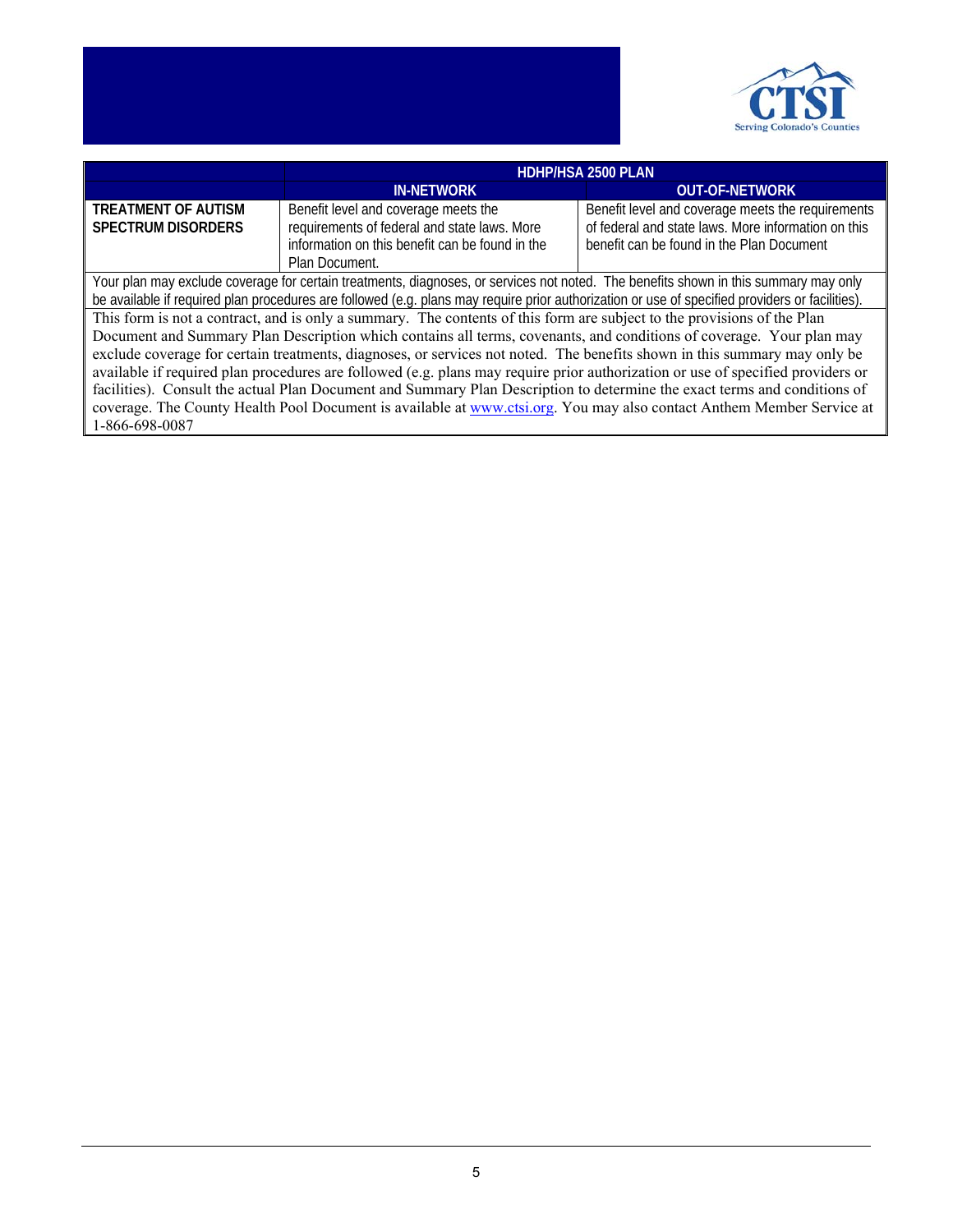| <b>STATEMENT OF ENROLLEE RIGHTS</b>                           | 1              |
|---------------------------------------------------------------|----------------|
| <b>ABOUT YOUR HEALTH BENEFITS</b>                             | 2              |
| <b>PROVIDERS</b>                                              | $\overline{c}$ |
| COST SHARING REQUIREMENTS                                     | $\mathfrak{Z}$ |
| <b>MANAGED CARE FEATURES</b>                                  | 6              |
| <b>ELIGIBILTY</b>                                             | 11             |
| <b>EMPLOYEE PARTICIPANTS</b>                                  | 11             |
| <b>EMPLOYEE PARTICIPANTS' DEPENDENTS</b>                      | 11             |
| EMPLOYEE PARTICIPANTS' DISABLED DEPENDENTS                    | 12             |
| MEDICARE ELIGIBLE ENROLLEES                                   | 12             |
| EFFECTIVE DATES AND CONTRIBUTION REQUIREMENTS                 | 13             |
| BENEFITS FOR EMPLOYEE PARTICIPANTS                            | 13             |
| BENEFITS FOR DEPENDENT PARTICIPANTS                           | 13             |
| <b>ENROLLMENT PROCESS</b>                                     | 14             |
| <b>TERMINATION</b>                                            | 16             |
| <b>COBRA COVERAGE</b>                                         | 17             |
| <b>COVERED SERVICES</b>                                       | 20             |
| PREVENTATIVE CARE SERVICES                                    | 20             |
| <b>FAMILY PLANNING</b>                                        | 22             |
| MATERNITY AND NEWBORN CARE                                    | 23             |
| <b>DIABETES MANAGEMENT</b>                                    | 24             |
| PHYSICIAN OFFICE SERVICES                                     | 24             |
| <b>INPATIENT FACILITY SERVICES</b>                            | 25             |
| <b>OUTPATIENT FACILITY SERVICES</b>                           | 27             |
| EMERGENCY CARE AND URGENT CARE                                | 28             |
| AMBULANCE AND TRANSPORTATION SERVICES                         | 29             |
| <b>OUTPATIENT THERAPIES</b>                                   | 29             |
| <b>AUTISM SERVICES</b>                                        | 31             |
| HOME HEALTH CARE/HOME IV THERAPY                              | 31             |
| <b>HOSPICE CARE</b>                                           | 32             |
| HUMAN ORGAN AND TISSUE TRANSPLANT SERVICES                    | 33             |
| MEDICAL SUPPLIES AND EQUIPMENT<br><b>HEARING AID SERVICES</b> | 35             |
| DENTAL RELATED SERVICES                                       | 37<br>37       |
| <b>FOOD AND NUTRITION</b>                                     | 38             |
| MENTAL HEALTH CARE, ALCOHOL DEPENDENCY                        |                |
| AND SUBSTANCE DEPENDENCY SERVICES                             | 39             |
| PRESCRIPTION DRUGS                                            | 41             |
| PRIVATE-DUTY NURSING SERVICES                                 | 43             |
| <b>CLINICAL TRIALS</b>                                        | 43             |
| <b>GENERAL EXCLUSIONS</b>                                     | 44             |
| <b>ADMINISTRATIVE INFORMATION</b>                             | 50             |
| <b>GENERAL PROVISIONS</b>                                     | 53             |
| AUTOMOBILE INSURANCE PROVISIONS                               | 58             |
|                                                               |                |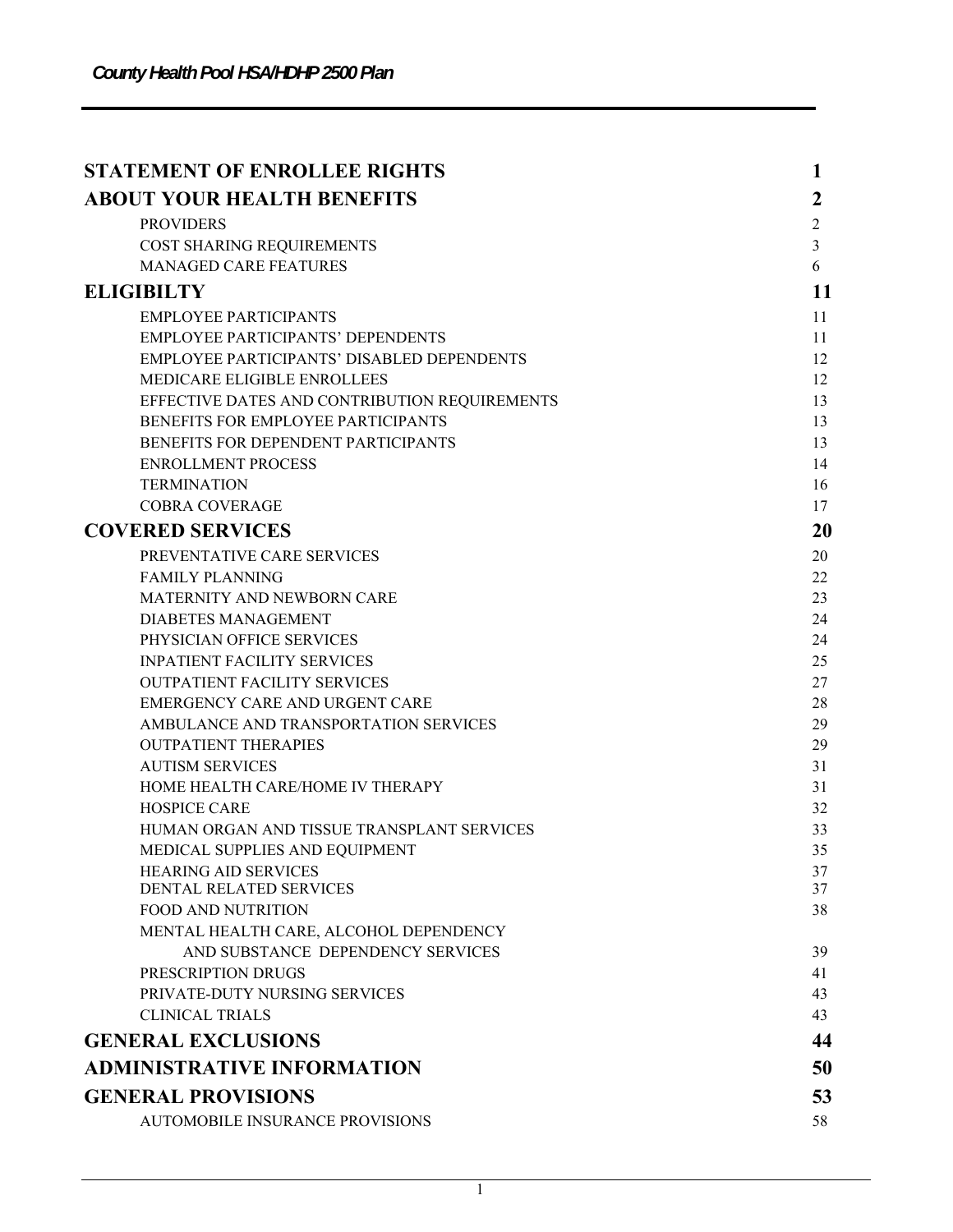| THIRD PARTY LIABILITY: SUBROGATION/REIMBURSMENT    | 58 |
|----------------------------------------------------|----|
| <b>COORDINATION OF BENEFITS</b>                    | 59 |
| WORKERS' COMPENSATION                              | 62 |
| <b>COMPLAINTS, APPEALS AND GRIEVANCE PROCEDURE</b> | 64 |
| <b>GLOSSARY</b>                                    | 69 |
| <b>APPENDIX A PLAN INFORMATION</b>                 | 86 |
| Revised 1.22                                       |    |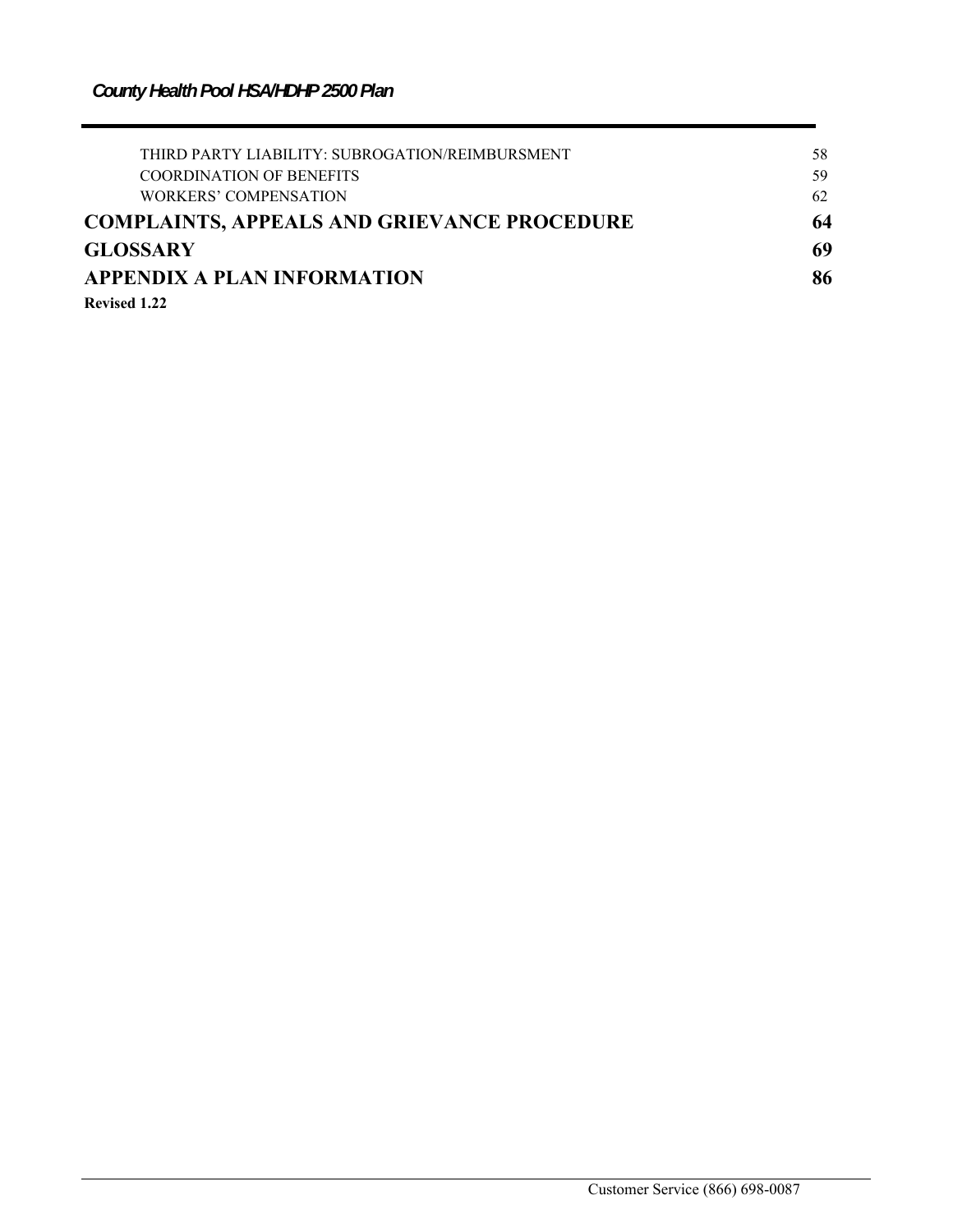# **Statement of Enrollee Rights**

#### **As an Enrollee in the Plan, an individual is entitled to certain rights including the right to:**

- Examine, without charge, at the Plan Administrator's office, all Plan documents.
- Obtain copies of all plan documents and other plan information upon written request to the Plan Administrator. The Plan Administrator may make a reasonable charge for the copies.
- To the extent required or permitted by law, give or withhold consent regarding use and disclosure of protected health information, request privacy of such information and request amendment or correction of such information.
- Expect proper and equitable treatment from the persons who are responsible for the operation of the Plan.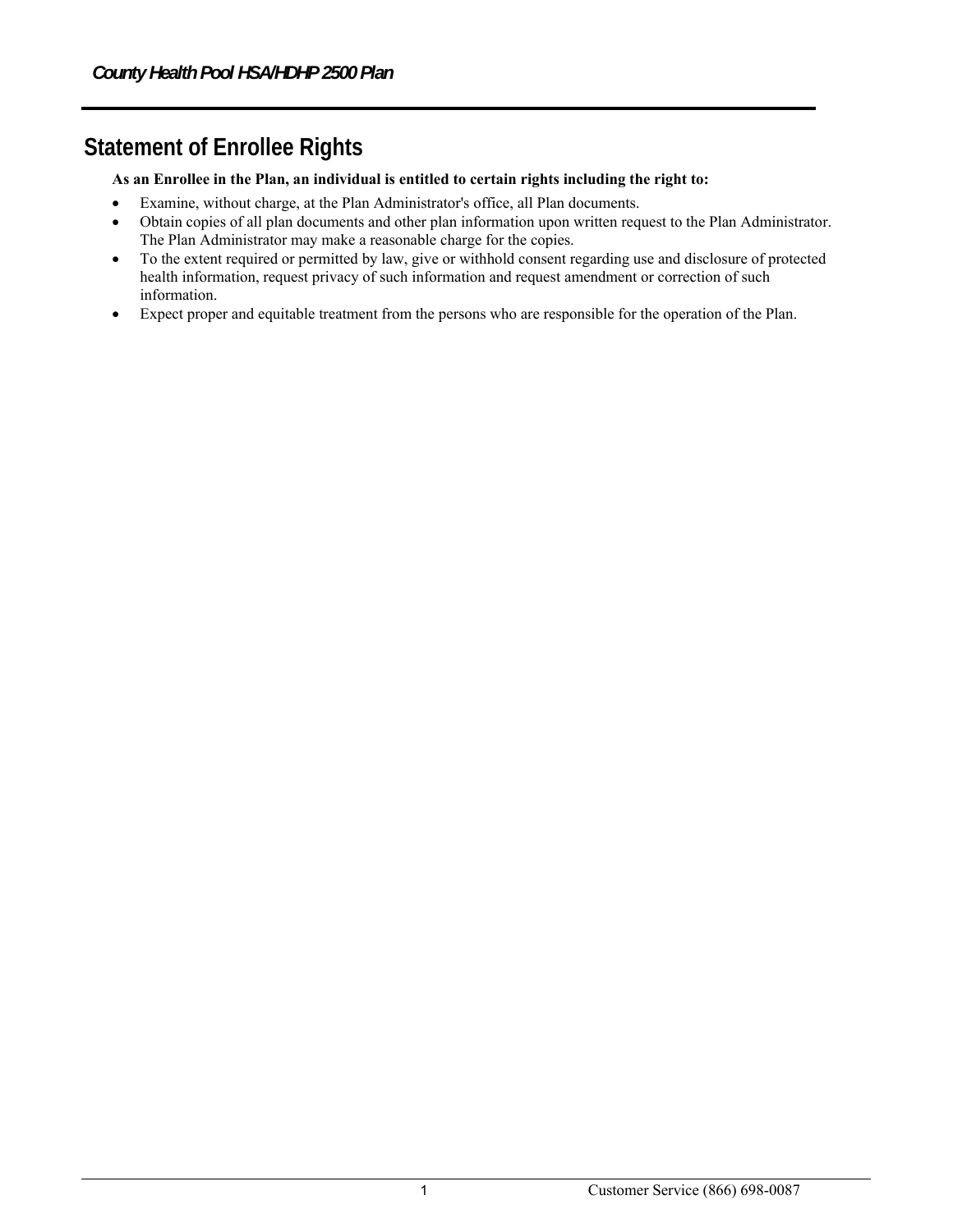# **About Your Health Benefits**

County Health Pool (CHP) has contracted with Anthem Blue Cross and Blue Shield (Anthem) to administer this Preferred Provider Organization (PPO) health benefit plan for medical services, which means Enrollees have innetwork (Participating) and out-of-network (non-Participating) benefits. This PPO structure brings patients and selected health care Providers together in an effort to reduce the effect of rising health care costs. The Participating Providers have been carefully selected and the qualifications of each Participating Provider have been reviewed in an effort that the Enrollee will be provided quality care.

The Enrollee must make the final choice of health care Providers. If care is received from a Provider that is not included in the PPO network, the Plan will pay a smaller percentage of the cost of the care, as further outlined herein. Benefits paid to a Participating Provider will be paid directly to the provider of service. When using a Participating Provider, the Enrollee is responsible for the payment of the deductible and coinsurance.

In-network benefits are services provided to Enrollees by Providers who are participants in the Plan network as described under the heading "Participating Providers" in this section.

This PPO plan offers great flexibility because Enrollees may choose how to use their benefits and to control their out-of-pocket expenses. When Enrollees use their PPO in-network benefits, they receive the highest level of benefits at the lowest cost. The *Benefit Summary* lists payment levels for both in- and out-of network care.

We publish a directory of Participating Providers. Enrollees may get a directory from Anthem by calling the Member Service number that is listed on the identification card, or you may write Anthem and ask that a directory be sent. Enrollees may also search for a Provider on-line at www.anthem.com.

# **Providers**

## *Participating Providers*

Participating Providers have entered into a network agreement with Us for this specific health benefit program. Covered Services provided by a Participating Provider are considered In-Network. When you visit a Participating Provider you have lower out-of-pocket expenses. Your In-Network Cost Sharing responsibilities to Participating Providers may be found on the *Benefit Summary* under the "In Network" heading. You are responsible for determining if your Provider is a Participating Provider. You may visit Our website or call Our Member Service department for information about Provider network participation.

We make no guarantee that a Participating Provider will be available for all services and supplies covered under your PPO coverage. For a limited number of services and supplies, We may not have arrangements with Participating Providers. Please call Our Member Service department for a list of the counties where We may not have Participating Providers for such services and supplies.

In some circumstances (excluding emergency services), We may require that you travel a reasonable distance for care within Our Provider network to receive services from a Participating Provider. If you knowingly choose to obtain the service from a Non-Participating Provider rather than the Participating Provider, you will be responsible for paying any charges from the Non-Participating Provider that exceed the Maximum Allowed Amount, except for Surprise Billing Claims. We will not deny or restrict Covered Services solely because you obtain treatment from a Non-Participating Provider; however, you may have a higher financial responsibility.

If We do not have a Participating Provider within a reasonable geographic distance for a Covered Service, you may be able to obtain a an Authorized Service network exception so you may obtain care from a Non-Participating Provider at the In-Network benefit level. If you want to pursue a network exception to receive care for a Covered Service from a Non-Participating Provider at the In-Network level of benefits, you must call the Member Service department to request this exception prior to obtaining Covered Services from a Non-Participating Provider. If approved, We will pay the Non-Participating Provider at the In-Network level of benefits and you will not be required to pay more for the services than if the services had been received from a Participating Provider.

If you do not receive a an Authorized Service network exception to obtain Covered Services from a Non-Participating Provider, the claim will be processed using your Out-of-Network cost shares.

If you need details about a Provider's license or training, or help choosing a Doctor who is right for you, call the member service number on the back of your Health Benefit ID card. TTY/TDD services also are available by dialing 711. A special operator will get in touch with us to help with your needs.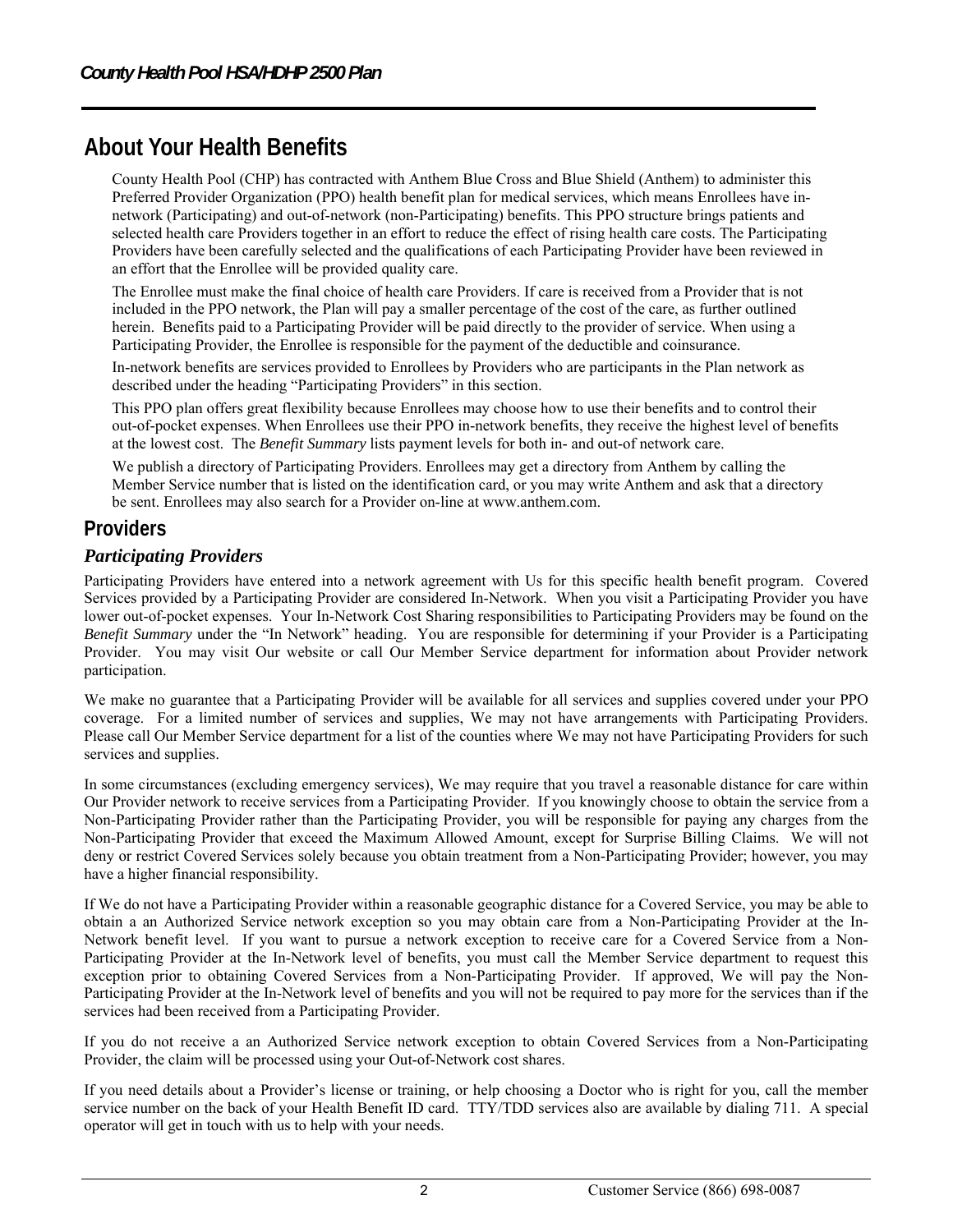#### *Non-Participating Providers*

Non-Participating Providers are those who have not signed any network agreements with Anthem. Services provided by non-Participating Providers are considered out-of-network. When Enrollees visit a non-Participating Provider they may have higher out-of-pocket expenses. Enrollees' out-of-network cost sharing responsibilities to non-Participating Providers can be found on the *Benefit Summary* under the heading "Out-of-Network."

In addition you are liable for a Non-Participating Provider's full billed charge for any non-Covered Service or services that exceed the Benefit Period maximum, except for Surprise Billing Claims

Anthem, on behalf of the Plan, will reimbursement directly to non-Participating Providers only when the Enrollee has authorized an assignment of benefits. Anthem requires a copy of the assignment of benefits for their records. If Anthem pays the Enrollee directly, the Enrollee will be responsible for paying the non-Participating Provider of services for all charges. These payments fulfill the Plan's obligation to the Enrollee for these services.

## **Cost Sharing Requirements**

Cost Sharing refers to how the Plan and its Enrollees share the cost of health care services. It describes what the Plan is responsible for paying and what the Enrollee is responsible for paying. Enrollees meet their Cost Sharing requirements through the payment of deductibles and coinsurance (as described herein) depending upon the terms of their benefits. Cost Sharing requirements depend upon the choices the Enrollee makes in accessing services. For example, if the Enrollee chooses to use a Participating Provider or Participating facility, the Enrollee's out-of-pocket expenses may be less than if the Enrollee or non-Participating Provider or non-Participating facility. The Enrollee's Cost Sharing requirements are based on the Maximum Allowed Amount.

Anthem has worked with physicians, hospitals, pharmacies and other health care Providers to control health care costs. As part of this effort, many Providers agree to control costs by giving discounts to Anthem.

In their contracts, Participating Providers agree to accept Anthem's Allowed Amount as payment in full for Covered Services. Anthem determines a Maximum Allowed Amount for all procedures performed by Providers. The contracts between Anthem and its Providers include a "hold harmless" clause which provides that an Enrollee cannot be liable to the Provider for monies owed by Anthem for health care services covered under this Plan Document and Summary Plan Description.

## *Maximum Allowed Amount*

This section describes how We determine the amount of reimbursement for Covered Services. Reimbursement for services rendered by Participating and Non-Participating Providers is based on your plans Maximum Allowed Amount for the Covered Service that you receive. Please see BlueCard as described in the **ADMINISTRATIVE SERVICES** section of this Benefit Booklet under **How to File Claims** for additional information.

The Maximum Allowed Amount for this plan is the maximum amount of reimbursement We will allow for services and supplies:

- that meet Our definition of Covered Services, to the extent such services and supplies are covered under the terms of this Benefit Booklet and are not excluded;
- that are Medically Necessary; and
- that are provided in accordance with all applicable Preauthorization, utilization management or other requirements set forth in this Benefit Booklet.

You will be required to pay a portion of the Maximum Allowed Amount to the extent you have not met your Deductible or have a Copayment or Coinsurance. In addition, when you receive Covered Services from a Non-Participating Provider, you may be responsible for paying any difference between the Maximum Allowed Amount and the Provider's actual charges, except for Surprise Billing Claims. This amount can be significant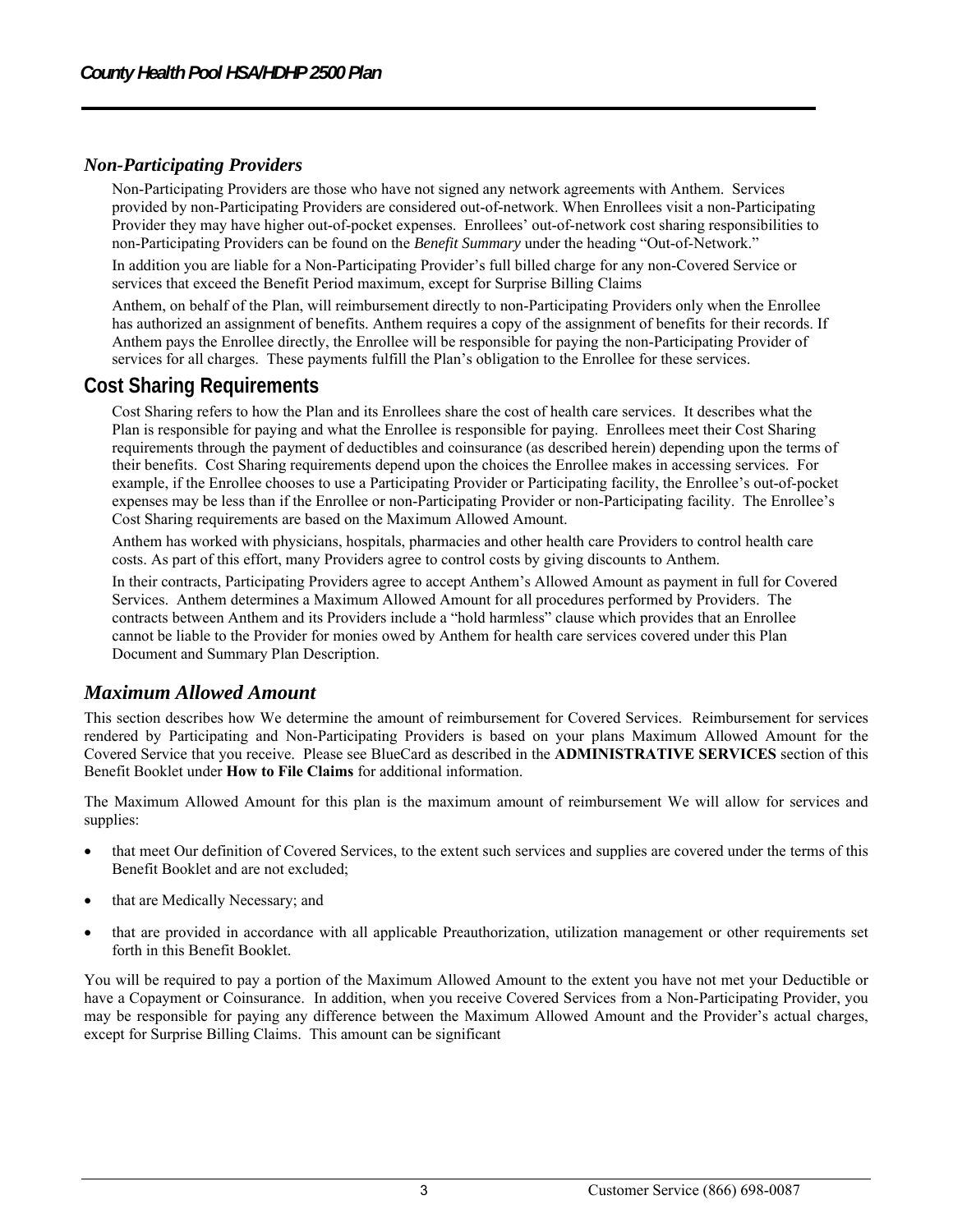When you receive Covered Services from a Provider, We will, to the extent applicable, apply claim processing rules to the claim submitted for those Covered Services. These rules evaluate the claim information and, among other things, determine the accuracy and appropriateness of the procedure and diagnosis codes included in the claim. Applying these rules may affect Our determination of the Maximum Allowed Amount. Our application of these rules does not mean that the Covered Services you receive were not Medically Necessary. It means We have determined that the claim was submitted inconsistent with procedure coding rules and/or reimbursement policies. For example, your Provider may have submitted the claim using several procedure codes when there is a single procedure code that includes all of the procedures that were performed. When this occurs, the Maximum Allowed Amount will be based on the single procedure code rather than a separate Maximum Allowed Amount for each billed code.

Likewise, when multiple procedures are performed on the same day by the same Physician or other healthcare professional, We may reduce the Maximum Allowed Amounts for those secondary and subsequent procedures because reimbursement at 100% of the Maximum Allowed Amount for those procedures would represent duplicative payment for components of the primary procedure that may be considered incidental or inclusive.

# *Provider Network Status*

The Maximum Allowed Amount may vary depending upon whether the Provider is a Participating Provider or a Non-Participating Provider.

A Participating Provider is a Provider who is in the provider network for this specific health benefits program. For Covered Services performed by a Participating Provider, the Maximum Allowed Amount for this plan is the rate the Provider has agreed with Us to accept as reimbursement for the Covered Services. Because Participating Providers have agreed to accept the Maximum Allowed Amount as payment in full for those Covered Services, they should not send you a bill or collect for amounts above the Maximum Allowed Amount. However, you may receive a bill or be asked to pay all or a portion of the Maximum Allowed Amount to the extent you have not met your Deductible or have Coinsurance. Please call Member Service for help in finding a Participating Provider or visit www.anthem.com.

Providers who have not entered into a PPO Provider contract with Us are Non-Participating Providers.

For Covered Services you receive from a Non-Participating Provider, the Maximum Allowed Amount for this plan will be one of the following as determined by Us:

- 1. An amount based on Our Non-Participating Provider fee schedule/rate, which We have established in Our discretion, and which We reserve the right to modify from time to time, after considering one or more of the following: reimbursement amounts accepted by like/similar Providers contracted with Us, reimbursement amounts paid by the Centers for Medicare and Medicaid Services for the same services or supplies, and other industry cost, reimbursement and utilization data; or
- 2. An amount based on the level and/or method of reimbursement used by the Centers for Medicare and Medicaid Services ("CMS"). When basing the Maximum Allowed Amount upon the level or method of reimbursement used by CMS, We will update such information, which is unadjusted for geographic locality, no less than annually; or
- 3. An amount based on information provided by a third party vendor, which may reflect one or more of the following factors: (1) the complexity or severity of treatment; (2) level of skill and experience required for the treatment; or (3) comparable providers' fees and costs to deliver care; or
- 4. An amount negotiated by Us or a third party vendor which has been agreed to by the Provider. This may include rates for services coordinated through case management; or
- 5. An amount equal to the total charges billed by the Provider, but only if such charges are less than the Maximum Allowed Amount calculated by using one of the methods described above.

Unlike Participating Providers, Non-Participating Providers may send you a bill and collect for the amount of the Provider's charge that exceeds Our Maximum Allowed Amount. You are responsible for paying the difference between the Maximum Allowed Amount and the amount the Provider charges. This amount can be significant. Choosing a Participating provider will likely result in lower out of pocket costs to you. Please call Member Service for help in finding a Participating Provider or visit Our website at www.anthem.com.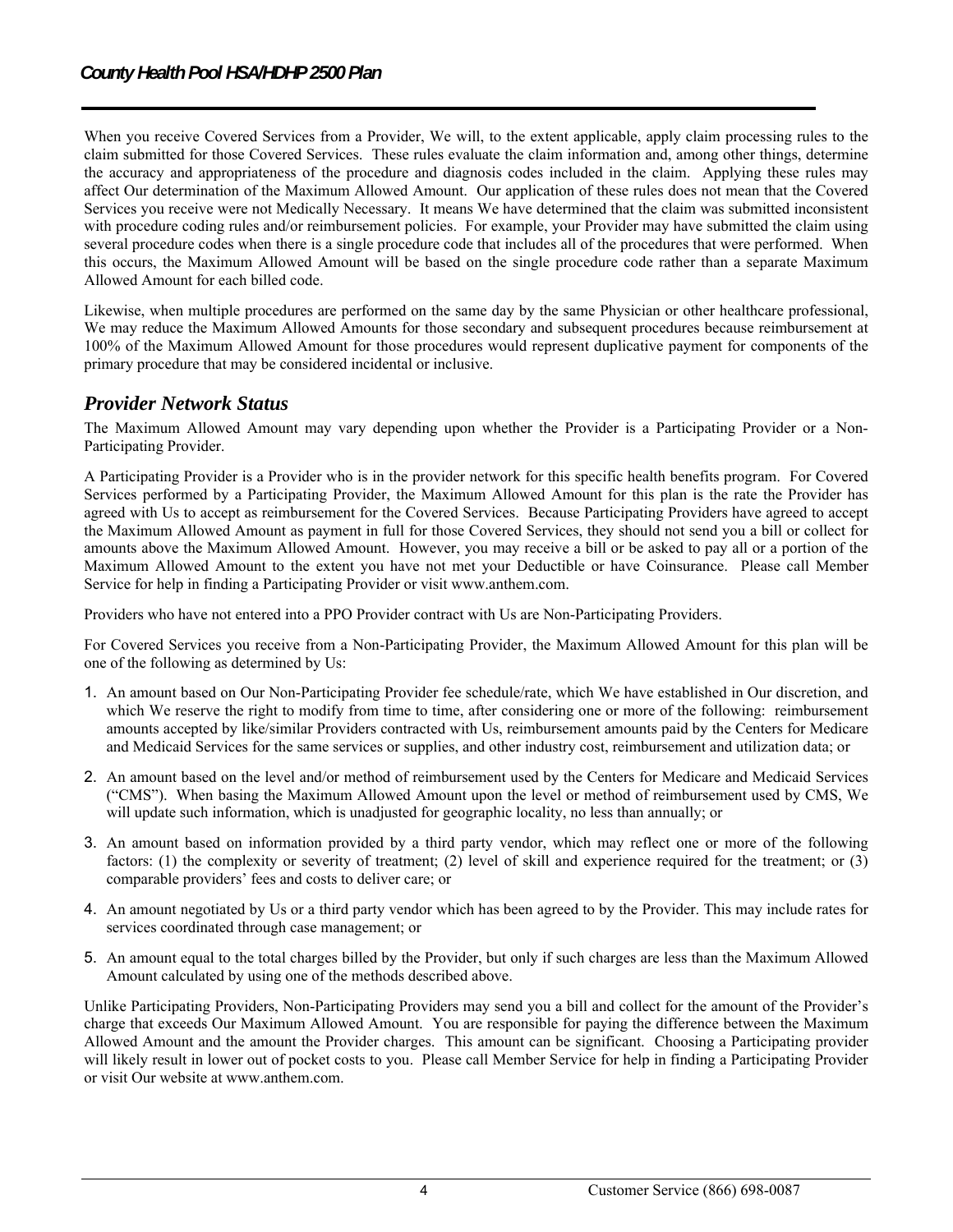Member Service is also available to assist you in determining your plan's Maximum Allowed Amount for a particular service from a Non-Participating Provider. In order for Us to assist you, you will need to obtain from your Provider, the specific procedure code(s) and diagnosis code(s) for the services the Provider will render. You will also need to know the Provider's charges to calculate your out of pocket responsibility. Although c Member Service can assist you with this pre-service information, the final Maximum Allowed Amount for your claim will be based on the actual claim submitted by the Provider.

# *Member Cost Share*

For certain Covered Services and depending on your health benefits program, you may be required to pay a part of the Maximum Allowed Amount as your cost share amount (for example, Deductible and/or Coinsurance).

Your cost share amount and out-of-pocket limits may vary depending on whether you receive services from a Participating or Non-Participating Provider. Specifically, you may be required to pay higher cost share amounts or may have limits on your benefits when using Non-Participating Providers. Please see the *Benefit Summary* for your cost share responsibilities and limitations, or call Member Service to learn how your health benefit coverage or cost share amounts may vary by the type of Provider you uses.

We will not provide any reimbursement for non-Covered Services. You may be responsible for the total amount billed by the Provider for non-Covered Services, regardless of whether such services are performed by a Participating or Non-Participating Provider. Both services specifically excluded by the terms of this Benefit Booklet and those received after benefits have been exhausted are non-Covered Services. Benefits may be exhausted by exceeding, for example, , the benefit caps or day/visit limits.

In some instances you may only be asked to pay the lower In-Network cost sharing amount when you use a Non-Participating Provider. For example, if you go to a In-Network/Participating Hospital or Provider Facility and receive Covered Services from a Non Participating Provider such as a radiologist, anesthesiologist or pathologist who is employed by or contracted with a Participating Hospital or facility, you will pay the In-Network cost share amounts for those Covered Services and you will not be required to pay more for the services than if the services had been received from a Participating Provider.

## *Authorized Services*

In some circumstances, such as where there is no In-Network Provider or Participating Provider available for the Covered Service, We may authorize the In-Network cost share amounts (Deductible and/or Coinsurance) to apply to a claim for a Covered Service you receive from a Non-Participating Provider. In such circumstance, you must contact Us in advance of obtaining the Covered Service. Please contact Member Service at the phone number as indicted on your ID card to request authorization.

#### *Deductible*

A Deductible is a specified amount of expense for covered services that the Enrollee must pay within each Enrollee's Calendar Year before the Plan provides benefits. The Deductible amount is listed in the *Benefit Summary*.

The Deductible is for services received from out-of network Providers (Non-Participating Provider). Each Enrollee (up to three in a family) must meet a separate Deductible. A new Deductible is required for each Enrollee's Calendar Year. The out-of-network Deductible applies if the Enrollee chooses to receive services or supplies from a Non-Participating Provider.

**Family Deductible** - Under a family membership no individual Deductible applies and the family Deductible must be met before benefits are provided. The family Deductible amount is met as follows: When one family member has satisfied the entire family Deductible, that family member and all other family members are eligible for benefits.

When no one family member meets the entire family Deductible, but the family members collectively meet the entire family Deductible, then all family members will be eligible for benefits.

#### *Coinsurance/Out-of-Pocket Annual Maximum*

Enrollees must first meet their required Deductible. After the Deductible is met in each Enrollee's Calendar Year the Plan pays a percentage of charges for Covered Services as listed on the *Benefit Summary*. This percentage is called Coinsurance.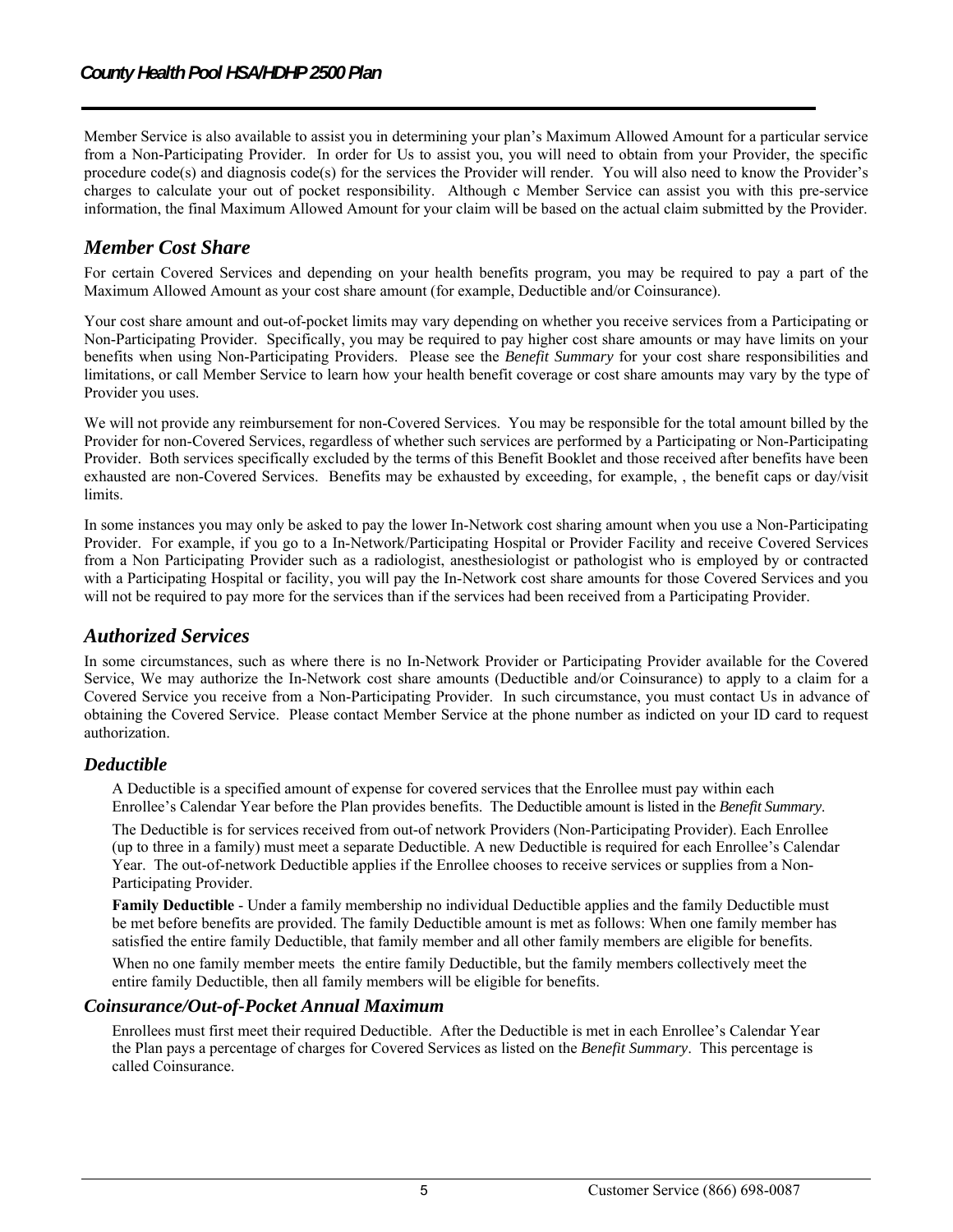Enrollees pay the Coinsurance percentage for Covered Services until the Out-of-Pocket Annual Maximum is reached for the Enrollee's Calendar Year. Until the Out-of-Pocket Annual Maximum is reached, the Plan pays the remaining percentage. Once the Out-of-Pocket Annual Maximum is reached, the Plan pays 100 percent of any remaining eligible charges for the remainder of the Enrollee's Calendar Year. The *Benefit Summary* details what charges count towards the Out-of-Pocket Annual Maximum.

NOTE: Under a family membership, no individual Out-of-Pocket Annual Maximum applies and the family Out-of-Pocket Annual Maximum is met as follows: When one family member has satisfied the entire family Out-of-Pocket Annual Maximum, that family member and all other family members will be treated as having satisfied the Out-of-Pocket Annual Maximum.

When no family member meets the entire family Out-of-Pocket Annual Maximum, but the family members collectively meet the entire family maximum, then all family members will be treated as having satisfied the Out-of-Pocket Annual Maximum.

An Enrollee will always be responsible for the difference between billed charges and the Maximum Allowed Amount for Non-Participating Providers, even after reaching the Out-of-Pocket Annual Maximum for out-ofnetwork services. The difference between Billed Charges and the Maximum Allowed Amount for Non-Participating Providers does not contribute towards your Out-of-Pocket Annual Maximum.

Some services are not subject to Coinsurance. The required Coinsurance percentages are listed on the *Benefit Summary*.

NOTE: The out-of-network Coinsurance limit applies to the Enrollee's choice of Participating Providers and Non-Participating Providers. However, if the Plan predetermines that there are no Participating Providers available and a network exception has been authorized, then the Participating level of benefits may apply as long as the service is Pre-authorized **prior** to services being received.

The Family Membership Out-of-Pocket Annual Maximum is also applicable for newborn and adopted children for the first 31-day period following birth or adoption if the child is enrolled or not enrolled following the 31-day period.

#### *Benefit Period Maximum*

Some Covered Services have a maximum number of days, visits or dollar amounts allowed under this Plan Document and Summary Plan Description during a Benefit Period. When the Deductible is applied to a Covered Service which has a maximum number of days or visits, the maximum benefits may be reduced by the amount applied to the Deductible, whether or not the Covered Service is paid by Us. These maximums apply even if the applicable Out-of-Pocket Annual Maximum has been satisfied. These maximums apply even if some or all of the claims first applied to satisfy the deductible.

We include the processes of Prior Authorization/Precertification, Predetermination and Post Service Clinical Claims Review to decide when services should be covered. Their purpose is to aid the delivery of cost-effective health care by reviewing the use of treatments and, when proper, the setting or place of service that they are performed. Covered Services must be Medically Necessary for benefits to be covered. When setting or place of service is part of the review, services that can be safely given to you in a lower cost setting will not be Medically Necessary if they are given in a higher cost setting.

**Prior Authorization/Precertification:** In-Network Providers must obtain Prior Authorization/Precertification in order for you to get benefits for certain services. Prior Authorization/Precertification criteria will be based on many sources including medical policy, clinical guidelines, and pharmacy and therapeutics guidelines. We may decide that a service that was first prescribed or asked for is not Medically Necessary if you have not tried other treatments which are more cost effective.

If you have any questions about the information in this section, you may call the member service phone number on the back of your Health Benefit ID Card.

#### **Types of Requests**

 **Prior Authorization/Precertification –** A required review of a service, treatment or admission for a benefit coverage determination which must be done before the service, treatment or admission start date. Prior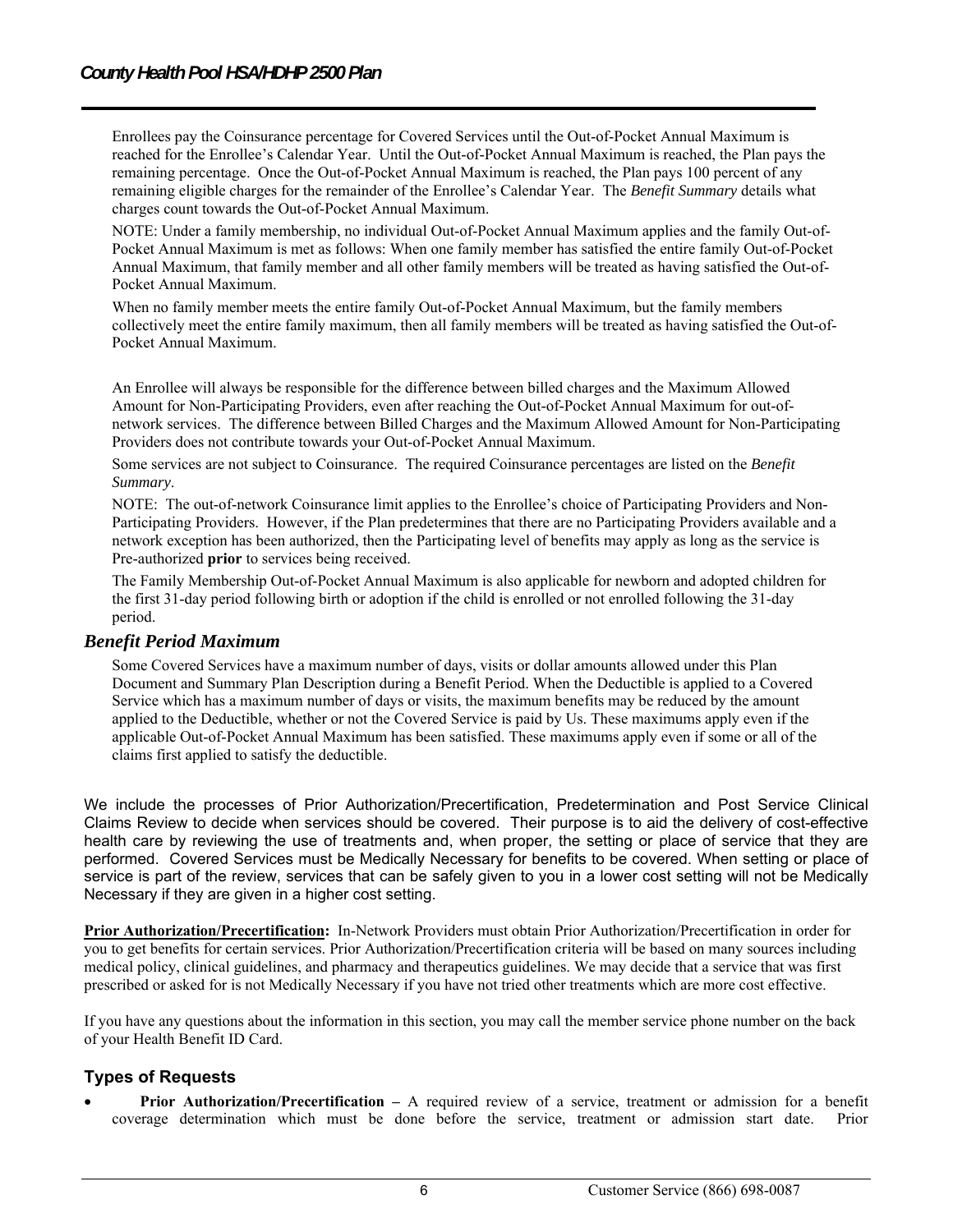Authorization/Precertification is not required for emergent services; however you, your authorized representative or Doctor must tell us within 72 hours of the admission or as soon as possible within a reasonable period of time. For labor / childbirth admissions, Prior Authorization/Precertification is not needed unless there is a problem and/or the mother and baby are not sent home at the same time.

- **Predetermination** An optional, voluntary prospective or continued stay review request for a benefit coverage determination for a service or treatment. We will check your Booklet to find out if there is an exclusion for the service or treatment. If there is a related clinical coverage guideline, the benefit coverage review will include a review to decide whether the service meets the definition of Medically Necessary under this Booklet or is Experimental or Investigational as that term is defined in this Booklet.
- **Post Service Clinical Claims Review** A retrospective review for a benefit coverage determination to decide the medical necessity or Experimental / Investigational nature of a service, treatment or admission that did not need Prior Authorization/Precertification and did not have a Predetermination review performed. Medical revieUs are done for a service, treatment or admission in which we have a related clinical coverage guideline and are typically initiated by Us.

Typically, In-Network Providers know which services need Prior Authorization/Precertification and will get any Prior Authorization/Precertification or ask for a Predetermination when needed. Your Primary Care Physician and other In-Network Providers have been given detailed information about these procedures and are responsible for meeting these requirements. Generally, the ordering Provider, Facility or attending Doctor will get in touch with Us to ask for a Prior Authorization/Precertification or Predetermination review ("requesting Provider"). We will work with the requesting Provider for the Prior Authorization/Precertification request. However, you may choose an authorized representative to act on your behalf for a specific request. The authorized representative can be anyone who is 18 years of age or older.

| Who is responsible for Prior Authorization/Precertification |                                                                                                                                                                                                                                                                                                                                                                                                                                                                                                   |  |
|-------------------------------------------------------------|---------------------------------------------------------------------------------------------------------------------------------------------------------------------------------------------------------------------------------------------------------------------------------------------------------------------------------------------------------------------------------------------------------------------------------------------------------------------------------------------------|--|
| Services given by an In-Network<br><b>Provider</b>          | Services given by a BlueCard/Out-of-Network/Non-Participating Provider                                                                                                                                                                                                                                                                                                                                                                                                                            |  |
| Provider                                                    | Member must get Prior Authorization/Precertification.<br>$\bullet$<br>If Member fails to get Prior Authorization/Precertification, Member may be<br>financially responsible for service and/or setting in whole or in part.<br>For Emergency admissions, Prior Authorization/Precertification is not required.<br>$\bullet$<br>However, you, your authorized representative or Doctor must tell us within 72 hours of<br>the admission or as soon as possible within a reasonable period of time. |  |

**How Decisions are Made**

We use our clinical coverage guidelines, such as medical policy, clinical guidelines, preventative care clinical coverage guidelines and other applicable policies and procedures to help make our medical necessity decisions, including decisions about Prescription Drug and Specialty Pharmacy Drug services. Medical policies and clinical guidelines reflect the standards of practice and medical interventions identified as proper medical practice. We reserve the right to review and update these clinical coverage guidelines from time to time. Your Booklet and Master Contract take precedence over these guidelines.

You are entitled to ask for and get, free of charge, reasonable access to any records concerning your request. To ask for this information, call the Prior Authorization/Precertification phone number on the back of your Health Benefit ID Card.

We may, from time to time, waive, enhance, change or end certain medical management processes (including utilization management, case management, and disease management) if in our discretion, such change furthers the provision of cost effective, value based and/or quality services.

We may also select certain qualifying Providers to take part in a program that exempts them from certain procedural or medical management processes that would otherwise apply. We may also exempt your claim from medical review if certain conditions apply.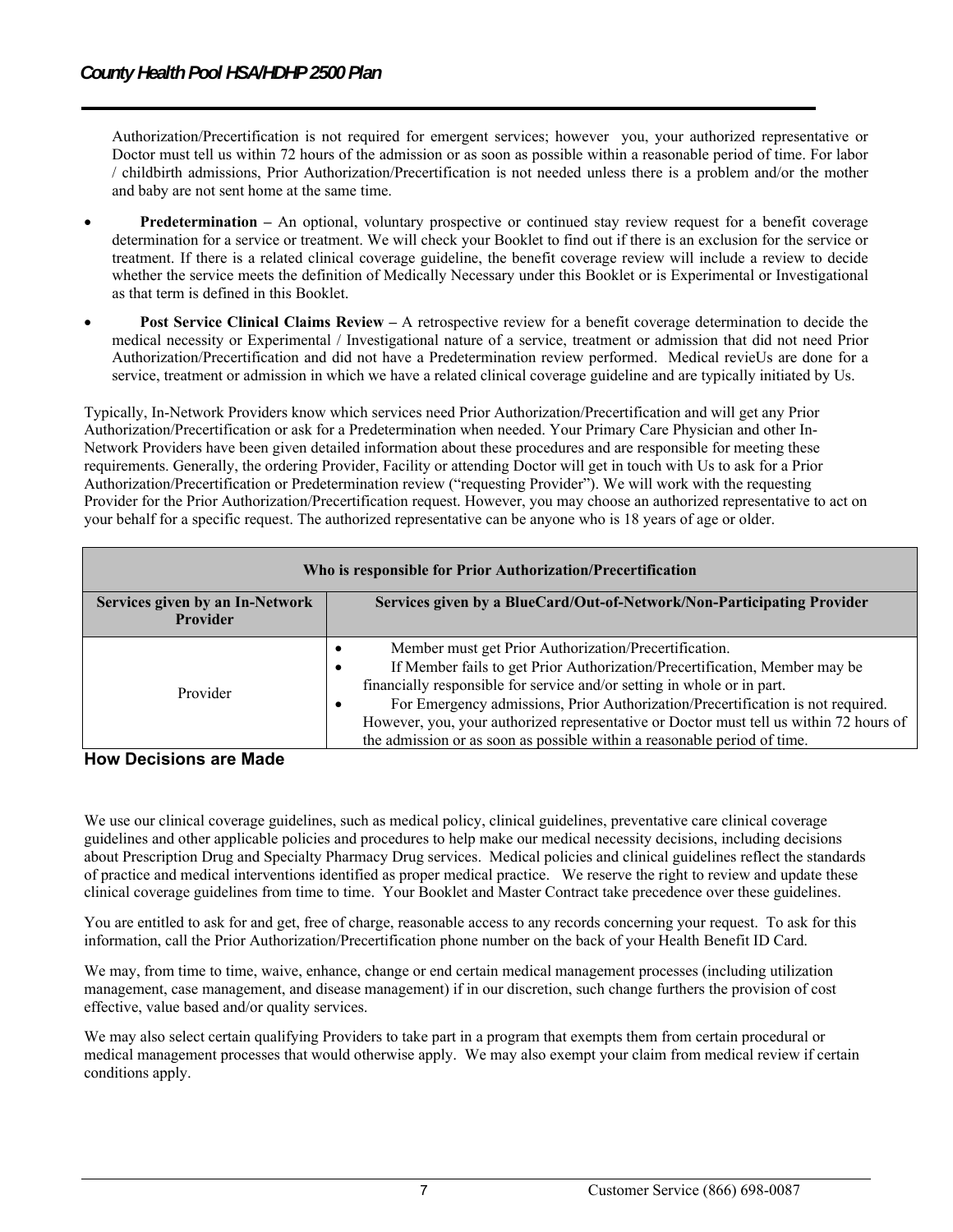Just because We exempt a process, Provider or claim from the standards which otherwise would apply, it does not mean that We will do so in the future, or will do so in the future for any other Provider, claim or Member. We may stop or change any such exemption with or without advance notice.

You may find out whether a Provider is taking part in certain programs by checking your on-line provider directory or contacting the member service phone number on the back of your Health Benefit ID Card.

We also may identify certain Providers to review for potential fraud, waste, abuse or other inappropriate activity if the claims data suggests there may be inappropriate billing practices. If a Provider is selected under this program, then We may use one or more clinical utilization management guidelines in the review of claims submitted by this Provider, even if those guidelines are not used for all Providers delivering services to Our Members.

#### **Request Categories**

- **Expedited** A request for Prior Authorization/Precertification or Predetermination that, in the view of the treating Provider or any Doctor with knowledge of your medical condition, could; without such care or treatment, seriously threaten your life or health or your ability to regain maximum function; or subject you to severe pain that cannot be adequately managed without such care or treatment; or if you have a physical or mental disability, create an imminent and substantial limitation on your existing ability to live independently.
- **Prospective** A request for Prior Authorization/Precertification or Predetermination that is conducted before the service, treatment or admission.
- **Continued Stay Review** A request for Prior Authorization/Precertification or Predetermination that is conducted during the course of treatment or admission.
- **Retrospective** A request for Prior Authorization/Precertification that is conducted after the service, treatment or admission has happened. Post Service Clinical Claims RevieUs are also retrospective. Retrospective review does not include a review that is limited to an evaluation of reimbursement levels, veracity of documentation, accuracy of coding or adjudication of payment.

#### **Decision and Notice Requirements**

We will review requests for benefits according to the timeframes listed below. The timeframes and requirements listed are based on applicable laws. Where applicable laws are stricter than federal laws, we will follow applicable laws. If you live in and/or get services in a state other than the state where your contract was issued other state-specific requirements may apply. You may call the phone number on the back of your Health Benefit ID Card for more details.

| <b>Request Category</b>                         | <b>Timeframe Requirement for Decision and Notification</b> |
|-------------------------------------------------|------------------------------------------------------------|
| <b>Expedited Pre-Service Review</b>             | 72 hours from the receipt of request                       |
| Non-Expedited Pre-service                       | 15 calendar days from the receipt of the request           |
| Review                                          |                                                            |
|                                                 |                                                            |
| Expedited Concurrent/Continued Stay Review      | 24 hours from the receipt of the request                   |
| when request is received more than 24 hours     |                                                            |
| before the end of the previous authorization    |                                                            |
| Expedited Concurrent/Continued Stay Review      | 72 hours from the receipt of the request                   |
| when request is received less than 24 hours     |                                                            |
| before the end of the previous authorization or |                                                            |
| no previous authorization exists                |                                                            |
| Non-expedited Concurrent/Continued Stay         | 15 calendar days from the receipt of the request           |
| Review for ongoing outpatient treatment         |                                                            |
| Post-Service Review                             | 30 calendar days from the receipt of the request           |

If more information is needed to make Our decision, We will tell the requesting Provider and send written notice to you or your authorized representative of the specific information needed to finish the review. If We do not get the specific information we need or if the information is not complete by the timeframe identified in the written notice, We will make a decision based upon the information We have.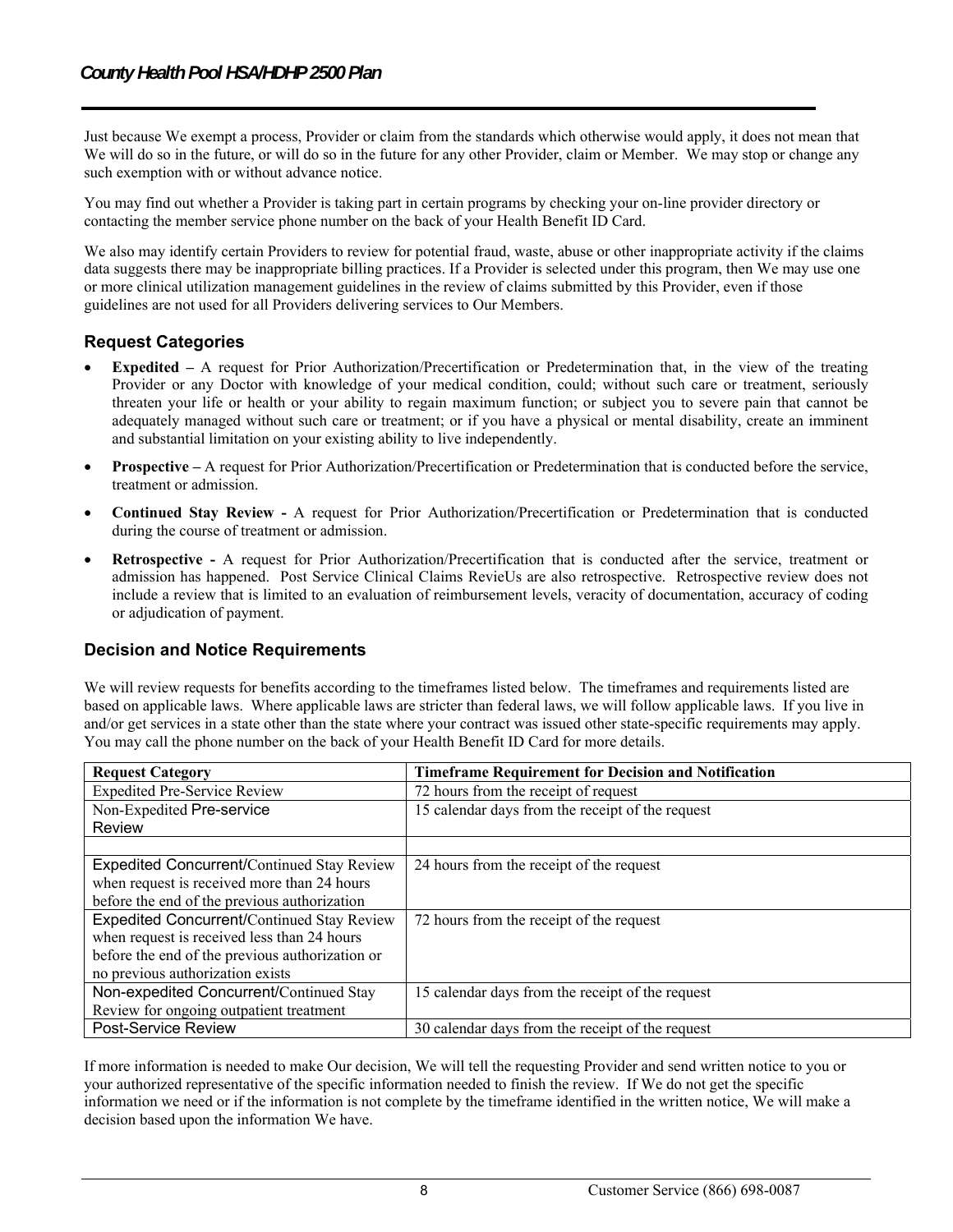We will give notice of Our decision as required by applicable law. Notice may be given by the following methods:

**Verbal:** Oral notice given to the requesting Provider by phone or by electronic means if agreed to by the Provider.

**Written:** Mailed letter or electronic means including email and fax given to, at a minimum, the requesting Provider and you or your authorized representative

#### **For benefits to be covered, Prior Authorization/Precertification will consider the following:**

- 1. You must be eligible for benefits;
- 2. Premium, subscription charges or administrative fee must be paid for the time period that services are given;
- 3. The service or supply must be a Covered Service under your Plan;
- 4. The service cannot be subject to an Exclusion under your coverage;
- 5. You must not have exceeded any applicable limits under your coverage; and
- 6. You did not perform an act, practice, or omission that constitutes fraud or abuse when requesting the Prior Authorization/Precertification.

#### **Important Information**

We may, from time to time, waive, enhance, change or end certain medical management processes (including utilization

management, case management, and disease management) and/or offer an alternate benefit if in Our sole discretion,

such change furthers the provision of cost effective, value based and/or quality services.

We may also select certain qualifying Providers to take part in a program that exempts them from certain procedural or

medical management processes that would otherwise apply. We may also exempt your claim from medical review if

certain conditions apply.

Just because We exempt a process, Provider or Claim from the standards which otherwise would apply, it does not mean

that We will do so in the future, or will do so in the future for any other Provider, claim or Member. We may stop or change any such exemption with or without advance notice.

You may find out whether a Provider is taking part in certain programs by checking your on-line Provider Directory, on-line

pre-certification list or contacting the member services number on the back of your Health Benefit ID Card.

We also may identify certain Providers to review for potential fraud, waste, abuse or other inappropriate activity if the

claims data suggests there may be inappropriate billing practices. If a Provider is selected under this program, then We

may use one or more clinical utilization management guidelines in the review of claims submitted by this Provider, even if

those guidelines are not used for all Providers delivering services to this plan's Members.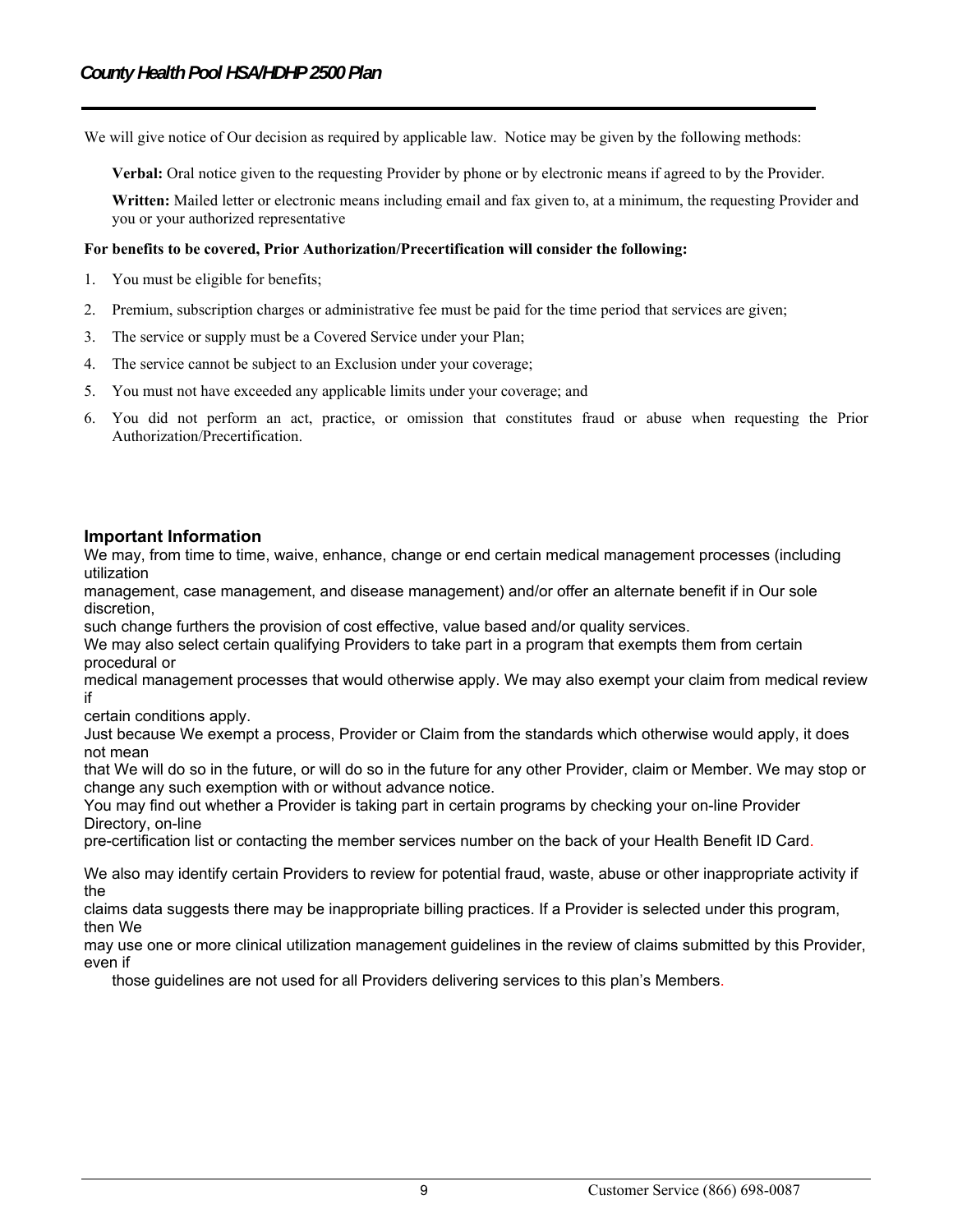#### **Health Plan Individual Case Management**

Our health plan individual case management programs (Case Management) help coordinate services for Members with health care needs due to serious, complex, and/or chronic health conditions. Our programs coordinate benefits and educate Members who agree to take part in the Case Management program to help meet their health-related needs.

Our Case Management programs are confidential and voluntary and are made available at no extra cost to you. These programs are provided by, or on behalf of and at the request of, your health plan case management staff. These Case Management programs are separate from any Covered Services you are receiving.

If you meet program criteria and agree to take part, we will help you meet your identified health care needs. This is reached through contact and team work with you and/or your chosen authorized representative, treating Doctor(s), and other Providers.

In addition, we may assist in coordinating care with existing community-based programs and services to meet your needs. This may include giving you information about external agencies and community-based programs and services.

In certain cases of severe or chronic illness or injury, we may provide benefits for alternate care that is not listed as a Covered Service. We may also extend Covered Services beyond the Benefit Maximums of this Plan. We will make our decision case-by-case, if in our discretion the alternate or extended benefit is in the best interest of the Member and Anthem. A decision to provide extended benefits or approve alternate care in one case does not obligate us to provide the same benefits again to you or to any other Member. We reserve the right, at any time, to alter or stop providing extended benefits or approving alternate care. In such case, we will notify you or your authorized representative in writing.

#### **Experimental or Investigational and/or Cosmetic Procedures**

We don't pay for any services, procedures, surgeries or supplies that We consider Experimental or Investigational, and/or Cosmetic. In addition We don't pay for complications arising from any services, procedures, surgeries or supplies that We consider Experimental or Investigational, and/or Cosmetic.

Even if Medically Necessary and not Experimental or Investigational, and/or Cosmetic, a service might not be covered. The benefits, exclusions and limitations of your coverage take priority over medical policy.

We coordinate ongoing care through services like continuity of care, case management and disease management.

#### **Continuity of Care**

If you are getting ongoing care for a medical condition when you first enroll in this coverage, We may be able to help ease the transition. Examples of ongoing care are prenatal/obstetrical care, Home Care or Hospice care. We try to avoid disruption of a new Member's care through Our transition of care policy. If interested, you or your Provider must review the reference sheet, complete a "Transition of Care Form" and submit them to Us for review. You or your Provider can get these materials by calling Our medical management department at 303-831-3238 or 1-800-797-7758.

#### **Health Care Individual Case Management**

Our health plan individual case management programs (Case Management) help coordinate services for Members with health care needs due to serious, complex, and/or chronic health conditions. Our programs coordinate benefits and educate Members who agree to take part in the Case Management program to help meet their health-related needs.

Our Case Management programs are confidential and voluntary and are made available at no extra cost to you. These programs are provided by, or on behalf of and at the request of, your health plan case management staff. These Case Management programs are separate from any Covered Services you are receiving.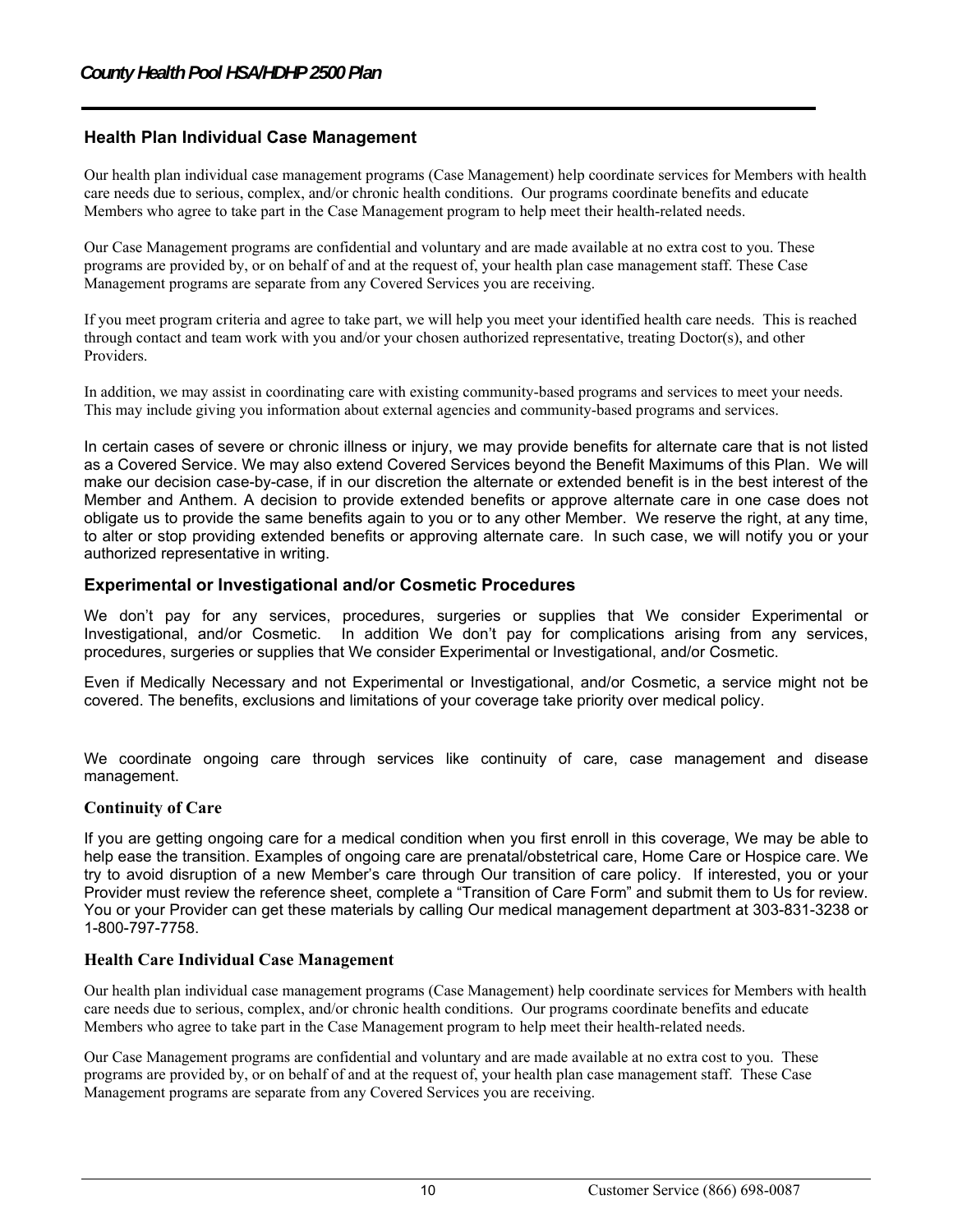If you meet program criteria and agree to take part, we will help you meet your identified health care needs. This is reached through contact and team work with you and/or your chosen authorized representative, treating Doctor(s), and other Providers.

In addition, we may assist in coordinating care with existing community-based programs and services to meet your needs. This may include giving you information about external agencies and community-based programs and services.

In certain cases of severe or chronic illness or injury, we may provide benefits for alternate care that is not listed as a Covered Service. We may also extend Covered Services beyond the Benefit Maximums of this Plan. We will make our decision case-by-case, if in our discretion the alternate or extended benefit is in the best interest of the Member and Anthem Blue Cross and Blue Shield. A decision to provide extended benefits or approve alternate care in one case does not obligate us to provide the same benefits again to you or to any other Member. We reserve the right, at any time, to alter or stop providing extended benefits or approving alternate care. In such case, we will notify you or your authorized representative in writing.

#### *The BlueCard Program*

Like all Blue Cross & Blue Shield plans throughout the country, Anthem participates in a program called "BlueCard." This program lets you get Covered Services at the In-Network cost-share when you are traveling out of state and need health care, as long as you use a BlueCard Provider. All you have to do is show your Health Benefit ID Card to a participating Blue Cross & Blue Shield Provider, and they will send your claims to Us.

If you are out of state and an Emergency or urgent situation arises, go to the nearest Emergency or Urgent Care Facility.

In a non-Emergency situation, you can find the nearest contracted Provider by visiting the BlueCard Doctor and Hospital Finder website (www.BCBS.com) or call the number on the back of your Health Benefit ID Card.

You can also access Doctors and Hospitals outside of the U.S. The BlueCard program is recognized in more than 200 countries throughout the world.

#### **Care Outside the United States – Blue Cross Blue Shield Global Core® Program**

Before you travel outside the United States, check with your Group or call Member service at the number on your Identification Card to find out if your plan has **Blue Cross Blue Shield Global Core® Program** benefits. Your coverage outside the United States may be different and Anthem suggests:

- Before you leave home, call the Member service number on your Identification Card for coverage details.
- Always carry your up to date Identification Card.
- In an Emergency, go straight to the nearest Hospital.
- The **Blue Cross Blue Shield Global Core® Program** Service Center is on hand 24 hours a day, seven days a week toll-free at (800) 810-BLUE (2583) or by calling collect at (804) 673-1177. An assistance coordinator, along with a health care professional, will arrange a Doctor visit or Hospital stay, if needed.

#### **Call the Service Center in these non-emergency situations:**

- You need to find a Doctor or Hospital or need health care. An assistance coordinator, along with a medical professional, will arrange a Doctor visit or Hospital stay, if needed.
- You need Inpatient care. After calling the Service Center, you must also call Anthem to get approval for benefits at the phone number on your Identification Card. Note: this number is different than the phone numbers listed above for **Blue Cross Blue Shield Global Core® Program**.

#### **Payment Details**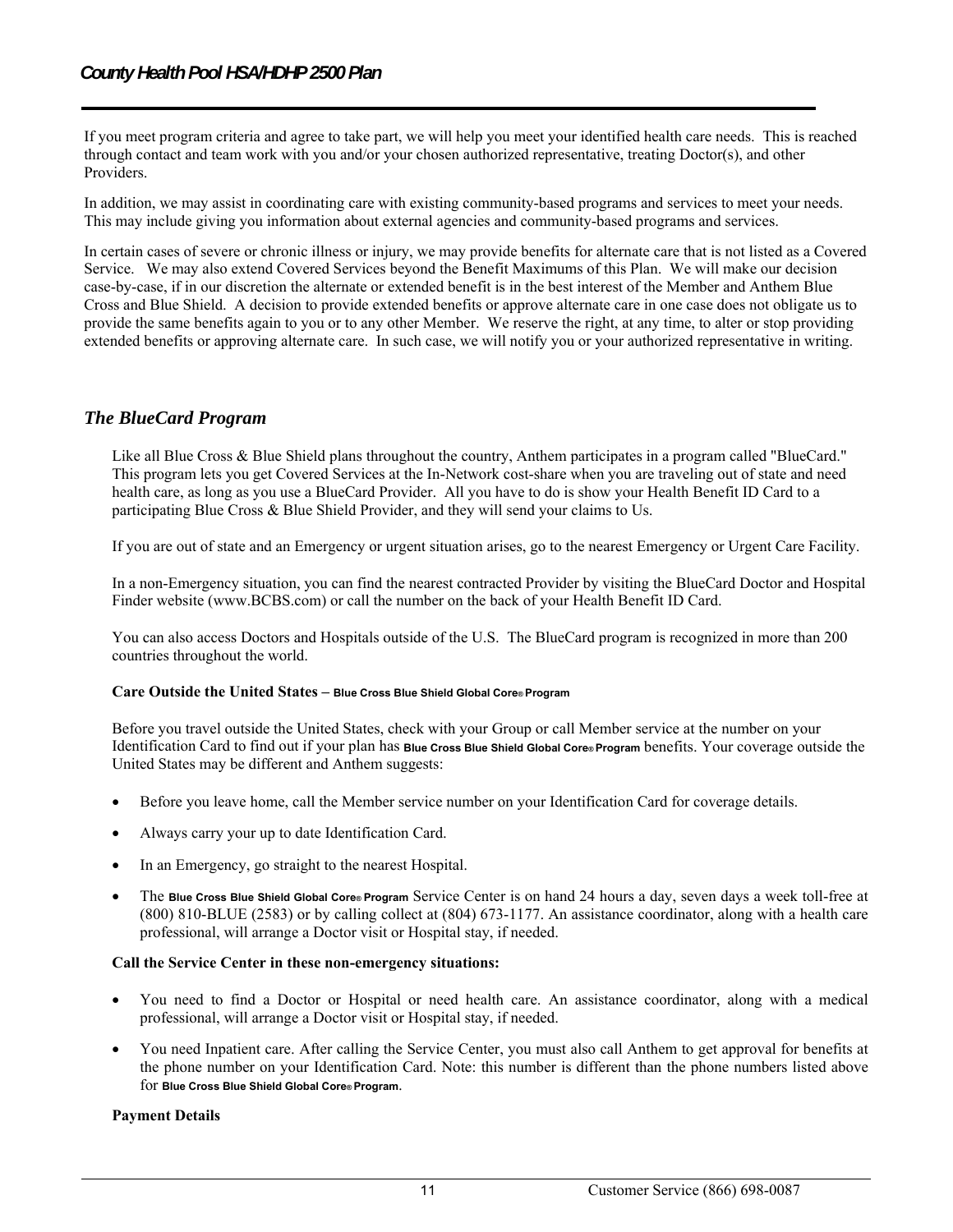- **Participating Blue Cross Blue Shield Global Core® Program Hospitals.** In most cases, when you make arrangements for a Hospital stay through BlueCard Worldwide, you should not need to pay upfront for Inpatient care at participating **Blue Cross Blue Shield Global Core® Program** hospitals except for the out-of-pocket costs (non-Covered Services, Deductible, Copayments and Coinsurance) you normally pay. The Hospital should send in your claim for you.
- **Doctors and/or non-participating Hospitals.** You will need to pay upfront for outpatient services, care received from a Doctor, and Inpatient care not arranged through the **Blue Cross Blue Shield Global Core® Program** Service Center. Then you can fill out a **Blue Cross Blue Shield Global Core® Program** claim form and send it with the original bill(s) to the **Blue Cross Blue Shield Global Core® Program** Service Center (the address is on the form).

#### **Claim Filing**

- The Hospital will file your claim if the **Blue Cross Blue Shield Global Core® Program** Service Center arranged your Hospital stay. You will need to pay the Hospital for the out-of-pocket costs you normally pay.
- You must file the claim for outpatient and Doctor care, or Inpatient care not arranged through the **Blue Cross Blue Shield Global Core® Program** Service Center. You will need to pay the Provider and subsequently send an international claim form with the original bills to Us.

#### **Claim Forms**

You can get international claim forms from Anthem, the **Blue Cross Blue Shield Global Core® Program** Service Center, or online at www.bcbsglobalcore.com... The address for sending in claims is on the form.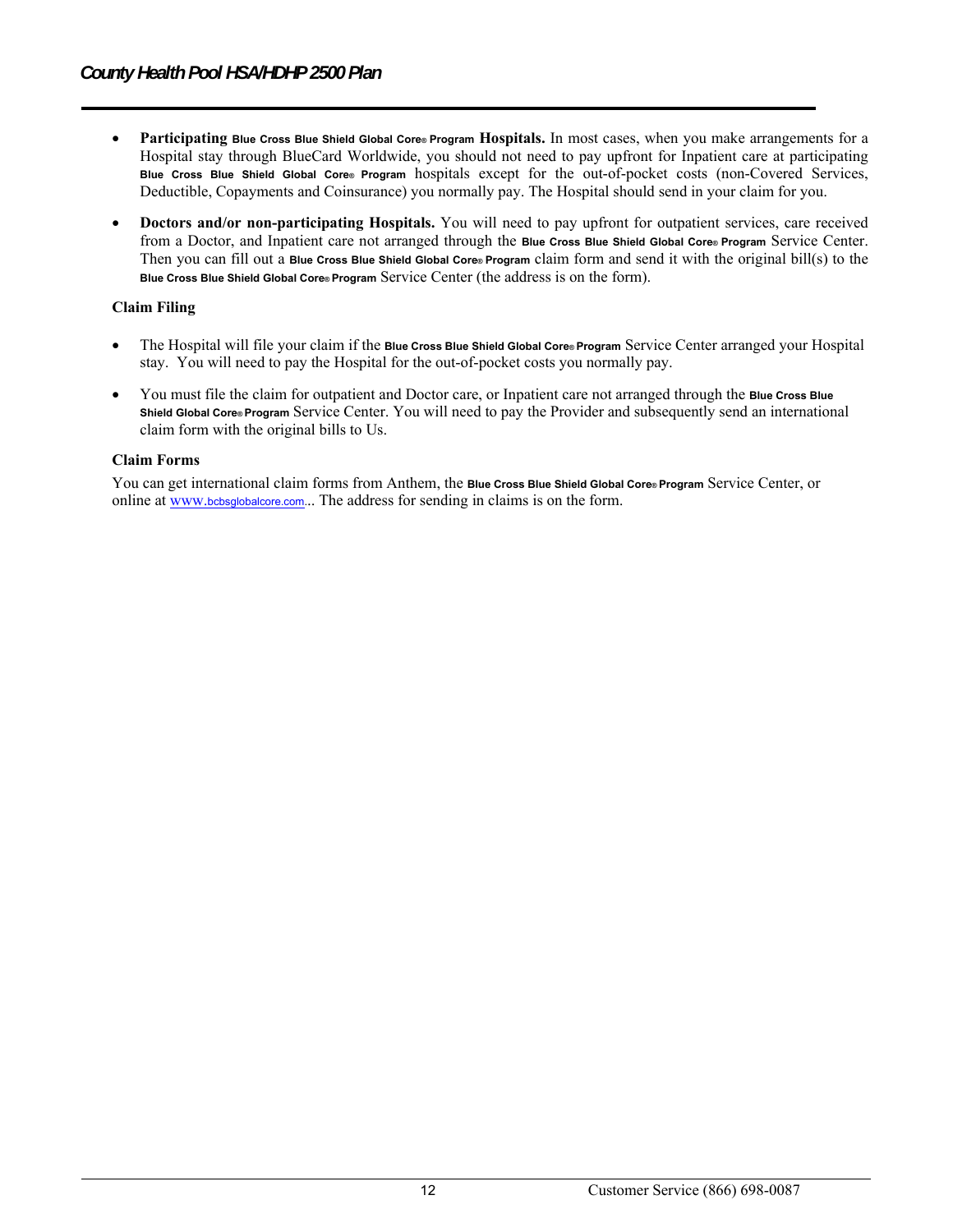# **Eligibility**

# **Employee Participants**

An Employee is one who works at least 30 hours per week (full-time employment status) directly in the regular business of and is compensated for services by the Member or Member Affiliated Entity. Elected officials, except for non-salaried elected officials and Licensed Professional Elected Officials, are considered Employees under the Plan. At the option of the Member, permanent part-time and/or any other employees that qualify under the Affordable Care Act working a minimum of 24 hours per week, and Licensed Professional Elected Officials may be eligible for coverage; in such case, such qualified part-time Employees and Licensed Professional Elected Officials are considered Employees under the Plan. Also, at the option of the member, employees that are participants in a retirement incentive program provided through the member, and who are between 62 and 65 years of age with a minimum of 5 consecutive years of employment service, may be eligible for coverage; in such case, Incentivized Retirees are considered Employees under the Plan. Incentivized Retirees eligibility for coverage would be limited to coverage starting as early as the month in which they become 62 years of age and ending at the end of the month in which they become 65 years of age. Temporary Employees and retirees are not eligible and cannot be considered for coverage. Eligibility for coverage as an Employee Participant in the Plan begins subsequent to the day a person commences either full-time or qualifying part-time employment, in accordance with individual policies set by Members.

Suspension or denial of eligibility, coverage, and benefits may occur should an Employee Participant fail to do any of the following:

- Pay required contribution, if any, to the Plan.
- Furnish any information, records or releases that the Plan may require in order to adjudicate a claim.
- Cooperate with the procedures and investigations of the Plan.
- Meet the requirements of the Plan Document and Summary Plan Description.
- Meet the definition Employee as stated above.

Employee Participants may be entitled to benefits under the Plan during a family or medical leave in accordance with the provisions of the Family and Medical Leave Act of 1993, as may be amended.

Temporary Employees may be eligible for the plan in accordance with the provisions of the Member's Affordable Care Act Look Back Policy.

# **Employee Participant's Dependents**

Your group may have limited or excluded the eligibility of certain Dependent types and so not all Dependents listed in this Plan may be entitled to enroll. For more specific information, please see your Human Resources or Benefits Department.

An Employee Participant's Dependents may include the following:

- An Employee Participant's legal spouse, common-law spouse (unless legally separated), civil union or same-sex domestic partner
- An Employee Participant's Dependent child (including a step-child, legally adopted or disabled child) under 26 years of age. At the end of the birth month in which the child attains turns age 26, the Dependent child is removed from coverage. If the Subscriber or the Subscriber's Spouse is subject to a qualified medical child support order for a Dependent child of the Subscriber or the Subscriber's Spouse, the Dependent child is eligible for benefits, whether the child lives with the Subscriber or the Subscriber's Spouse. The dependents (spouse or child) of a Dependent child are not eligible for coverage under this Plan Document.
- Coverage may be continued for any unmarried Dependent child after the age of 26 if incapable of self-support because of mental retardation or severe physical handicap, provided such Dependent child became so incapable prior to the end of the month in which the child attained the limiting age and is dependent upon the Employee Participant for care and support. Notification and a Physician's statement certifying such incapacity must be submitted to the Plan within 31 days of the date the Dependent child's coverage would otherwise terminate.
- If both husband and wife are employed by the same Member and are eligible as Employee Participants, either Employee spouse may elect to cover the other Employee spouse as a Dependent together with any eligible children.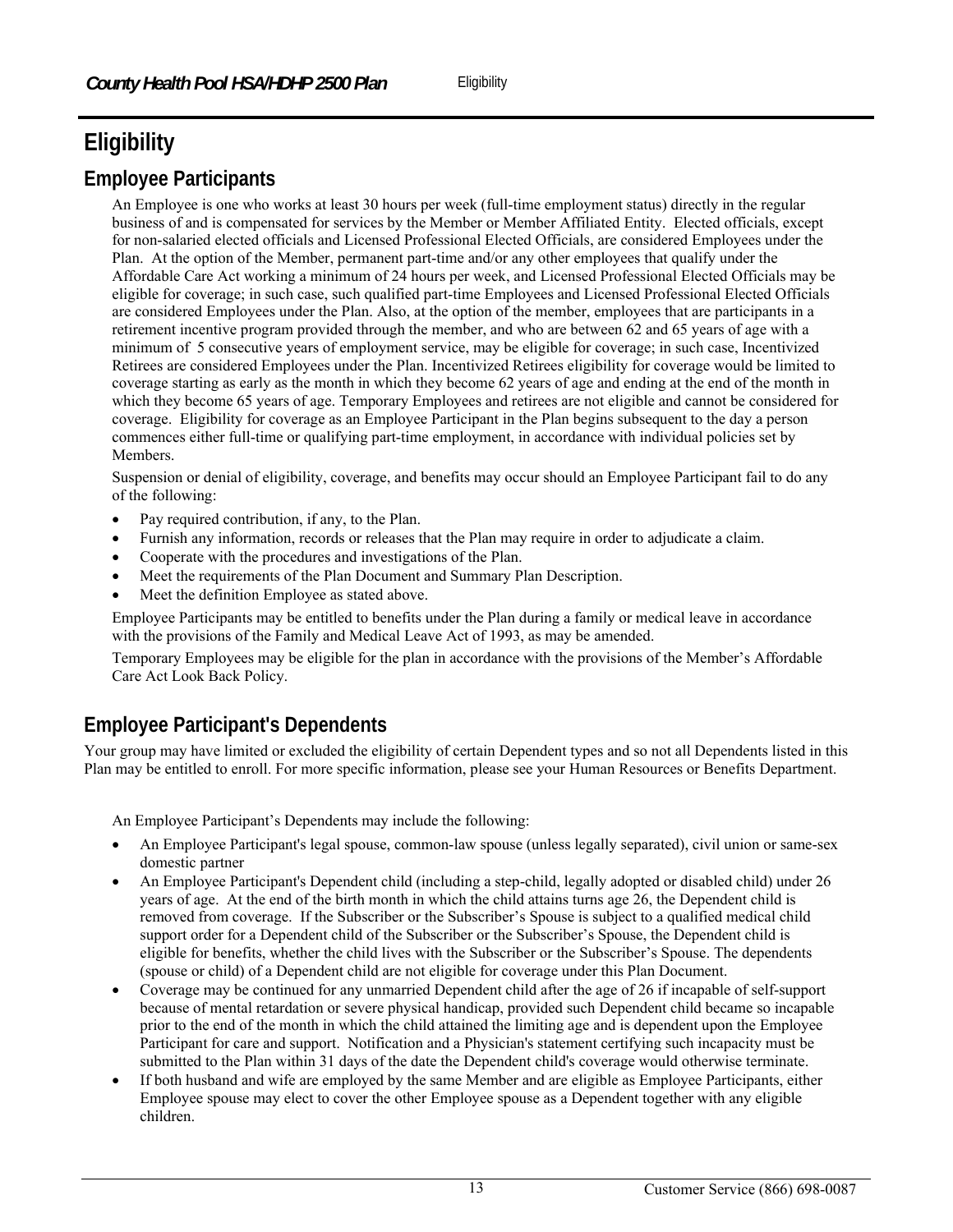- Proof of dependent status or legal guardianship may be requested from time to time by the Plan. This proof may be requested in the form of marriage records, birth certificates, and official court certified adoption, legal guardianship and divorce decree documents. A Power of Attorney will not be accepted as proof of dependency.
- The Employee Participant must notify the Member and the Plan within 31 days after any change in status affecting coverage resulting from marriage, birth, adoption, divorce, legal separation, death, a child reaching age 26, or the entrance into or the return from military service.
- Eligibility for Employee Participants and Dependents is additionally limited to persons who are United States citizens by birth or naturalization, or who are legal aliens lawfully residing in the United States.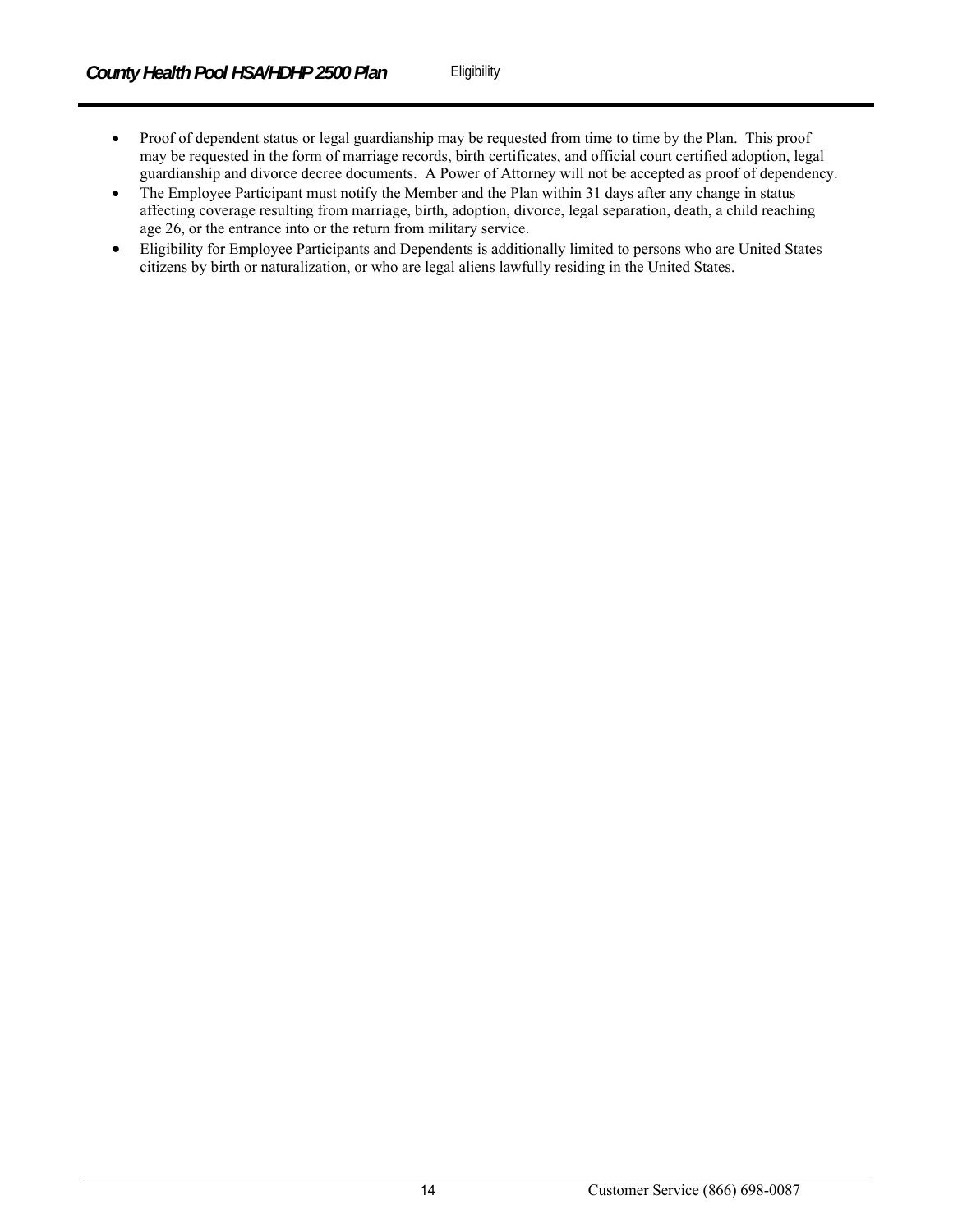# **Employee Participant's Disabled Dependent(s)**

Benefits under this Plan for an unmarried Dependent child may be continued if all of the following tests are met:

- The child is incapable of self-sustaining employment because of mental retardation or physical handicap and became so incapacitated prior to such date.
- The child is chiefly dependent on the Employee Participant for support.
- The Member and the Plan are furnished proof of the incapacity not later than 31 days after the date the child attains age 26.

However, benefits as to such child may not be continued beyond the earliest of the following occurrences:

- Cessation of the incapacity.
- Failure to furnish any required proof of continuing incapacity or to submit to any required examination.
- Termination of the child's coverage for any reason other than age.

The Plan has the right to require proof of the continuation of incapacity and the right and opportunity to examine the child as often as is reasonably necessary during the continuation of the incapacity. However, an examination will not be required more often than once a year. The "Mentally or Physically Disabled Dependent Enrollment Request" is available from the Plan or Member Service and must be completed by a physician with the appropriate medical specialty.

# **Medicare Eligible Enrollees**

Before an Employee Participant becomes age 65, or if an Employee Participant qualifies for Medicare benefits through other circumstances, the Employee Participant is responsible for contacting the local Social Security Administration office to establish Medicare eligibility.

- If an Employee Participant qualifies under the provisions of Federal Law for the working aged, then the Employee Participant age 65 and older and/or the Employee Participant's spouse age 65 or older may continue coverage under this health care coverage. If a working aged eligible Medicare beneficiary enrolls with Medicare and requests Medicare as primary coverage, this Plan will not provide benefits complementary to Medicare. (The Coordination of Benefits provision will not apply.). Special Medicare Secondary Payer (MSP) rules apply if an Enrollee is receiving benefits from Medicare due to a disability or end-stage renal disease. The Enrollee must contact the Member Service for more information and for eligibility guidelines regarding Medicare eligibility.
- If the Employee Participant or Spouse elects the benefits of this Plan as primary, the Plan will provide benefits equivalent to the benefits available to individuals not eligible for Medicare.
- If the Employee Participant or Spouse elects Medicare as primary, this Plan will not provide benefits complementary to Medicare. The Coordination of Benefits provision will not apply.
- If an Employee Participant, or the Dependent of an Employee Participant, is eligible for Medicare because of a total disability, this Plan will provide benefits unless the Employee Participant has declined to enroll in the Plan. This Plan will not provide benefits complementary to Medicare. The Coordination of Benefits provision will not apply.
- When an Employee Participant, or the Dependent of an Employee Participant, is eligible for Medicare because of permanent kidney failure (end stage renal disease), the Plan will provide primary benefits for the first 30 months. Thereafter, the Plan's benefits will be payable to the extent that those charges are not covered under Medicare. The Coordination of Benefits provision will apply.
- Any Covered Person who is eligible for Medicare Part A because of permanent kidney failure (end stage renal disease) shall be considered covered under Medicare Part A whether or not actually covered thereunder.
- Any Covered Person who is eligible for Medicare Part B because of permanent kidney failure (end stage renal disease) shall be considered covered under Medicare Part B whether or not actually covered thereunder.
- For any COBRA Enrollee covered under this Plan pursuant to COBRA coverage who first becomes enrolled in either Part A or Part B of Medicare prior to the date of COBRA election, benefits under this Plan will be payable to the extent that Eligible Expenses are not covered by Medicare. The Coordination of Benefits provision will apply. This paragraph does not apply to COBRA Enrollees eligible for Medicare because of permanent kidney failure (end stage renal disease).
- **Note: The Enrollee must notify the Plan of election of Medicare as primary and notification must be in writing**.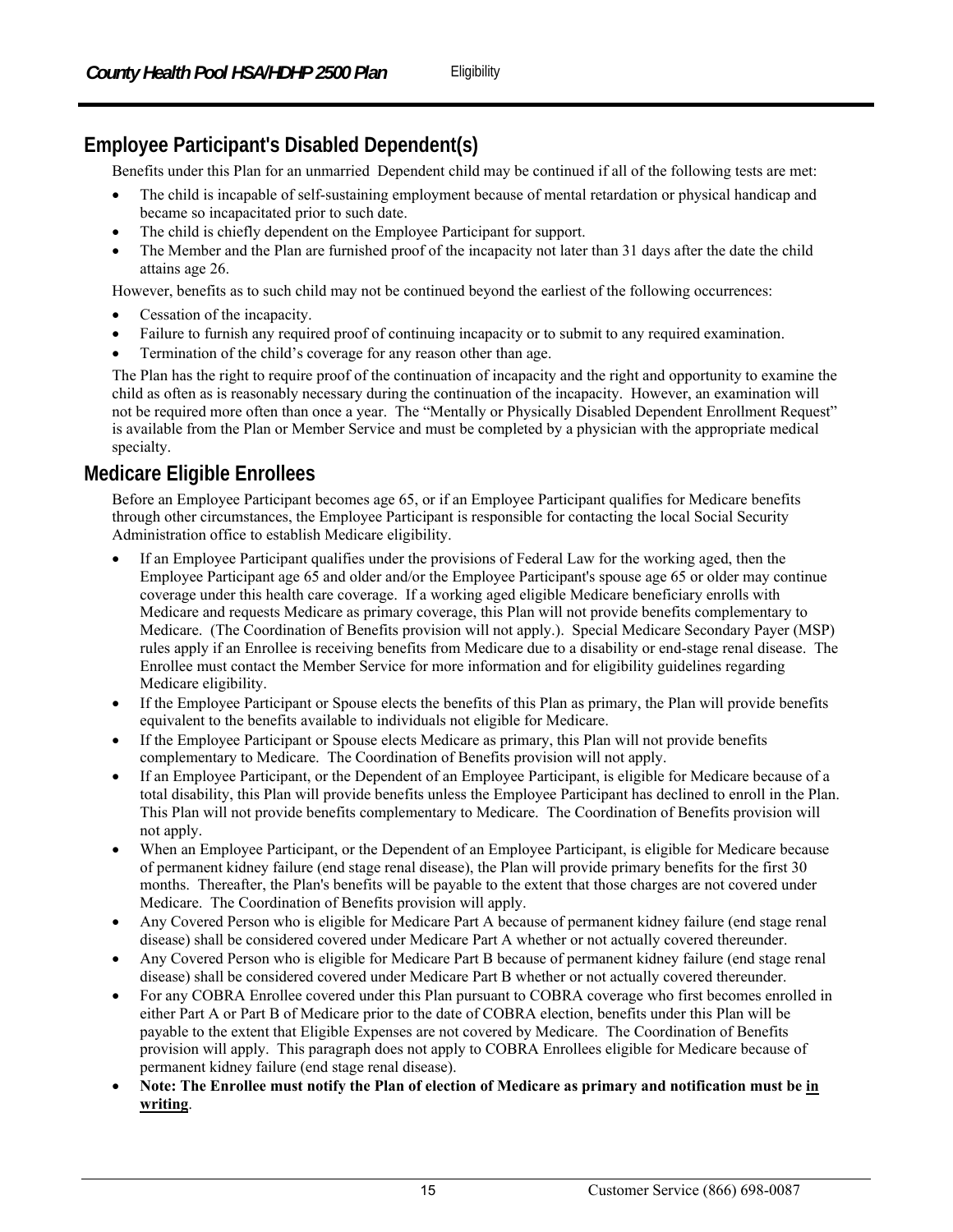# **Effective Dates and Contribution Requirements**

This Plan Document and Summary Plan Description is effective as of January 1, 2022. Benefits of this Plan shall be payable only for expenses incurred on or after the Effective Date of this Plan Document and Summary Plan Description, and on and after the Effective Date for an Enrollee's coverage, except as specified.

The Effective Date for an Enrollee's coverage under the Plan will commence on the first of a month, the waiting period is determined in accordance with a policy set by the individual Member that employs the prospective Employee Participant. Plan Members have elected whether their individual Employee Participants will contribute to the cost of the Employee Participants' and/or Dependents' coverage.

# **Benefits for Employee Participants**

- Coverage for the Employee Participant becomes effective on his eligibility date provided the Employee Participant has enrolled and authorized contributions (if required). If the Employee Participant enrolls within 31 days of his eligibility date, coverage will be effective on the date of eligibility.
- If the Employee Participant does not enroll within 31 days of his eligibility date, or coverage is terminated at any time while the Employee Participant is still at work, he is considered to be a Late Enrollee. If he was covered under another plan and loses that coverage, he may be eligible for Special Enrollment. He may, in the future, be able to enroll himself in this Plan effective January 1 of an open-enrollment year, provided that he requests enrollment prior to January 1 of the year he desires coverage.
- If the Employee Participant does not want coverage, he must sign a waiver of benefits.

# **Benefits for Dependent Participants**

Coverage for Dependent Participants becomes effective on the date eligible provided the Employee Participant has enrolled and authorized contributions (if required) for Dependent benefits on or prior to the date eligible.

- If an Employee Participant has eligible Dependents on the Effective Date of his coverage and he has enrolled and authorized contributions (if required) for Dependent benefits, coverage for those Dependents will be effective on the date the Employee Participant's coverage begins.
- If an Employee Participant, who is not required to contribute toward the cost of Dependent benefits, does not have eligible Dependents on the Effective Date of his coverage and later acquires his first eligible Dependent(s) and enrolls his Dependent(s) within 31 days of the date eligible, coverage will be effective on the date of acquisition.
- If an Employee Participant, who is required to contribute toward the cost of Dependent benefits, does not have eligible Dependents on the Effective Date of his coverage and later acquires his first eligible Dependent(s), enrolls his Dependent(s) within 31 days of the date eligible, and authorizes contributions for Dependent benefits to be effective the date of acquisition, coverage will be effective on the date of acquisition.
- If an Employee Participant, who is required to contribute toward the cost of Dependent benefits, does not have eligible Dependents on the Effective Date of his coverage and later acquires his first eligible Dependent(s), enrolls his Dependent(s) within 31 days of the date eligible, and authorizes contributions for Dependent benefits to be effective the first of the month following acquisition, coverage will be effective on the first of the month following acquisition.
- Dependent benefits with respect to a Dependent acquired by an Employee Participant while he is covered for Dependent benefits shall become effective on the date such Dependent is acquired if he enrolls his Dependent within 31 days.
- If an Employee Participant does not enroll for Dependent benefits within 31 days of the date eligible or Dependent coverage is terminated at any time while the Employee Participant is still at work, his Dependent(s) are considered to be late Enrollee(s). If they are covered under another plan and lose that coverage, they may be eligible for Special Enrollment. The Employee Participant may in the future be able to enroll his Dependent(s) in this Plan effective January 1 of an open-enrollment year, provided that he requests enrollment **prior** to January 1 of the year they desire coverage.
- In the case of a newborn Dependent, coverage will be retroactive to the date of birth. The first 31 days, the newborn will be covered under the mother's policy, if a covered participant of the plan. To extend coverage for the newborn beyond the first 31 days, the Employee Participant must enroll the newborn within 31 days following the birth.
- If the Employee Participant does not want coverage for his eligible Dependents, he must sign a waiver of benefits.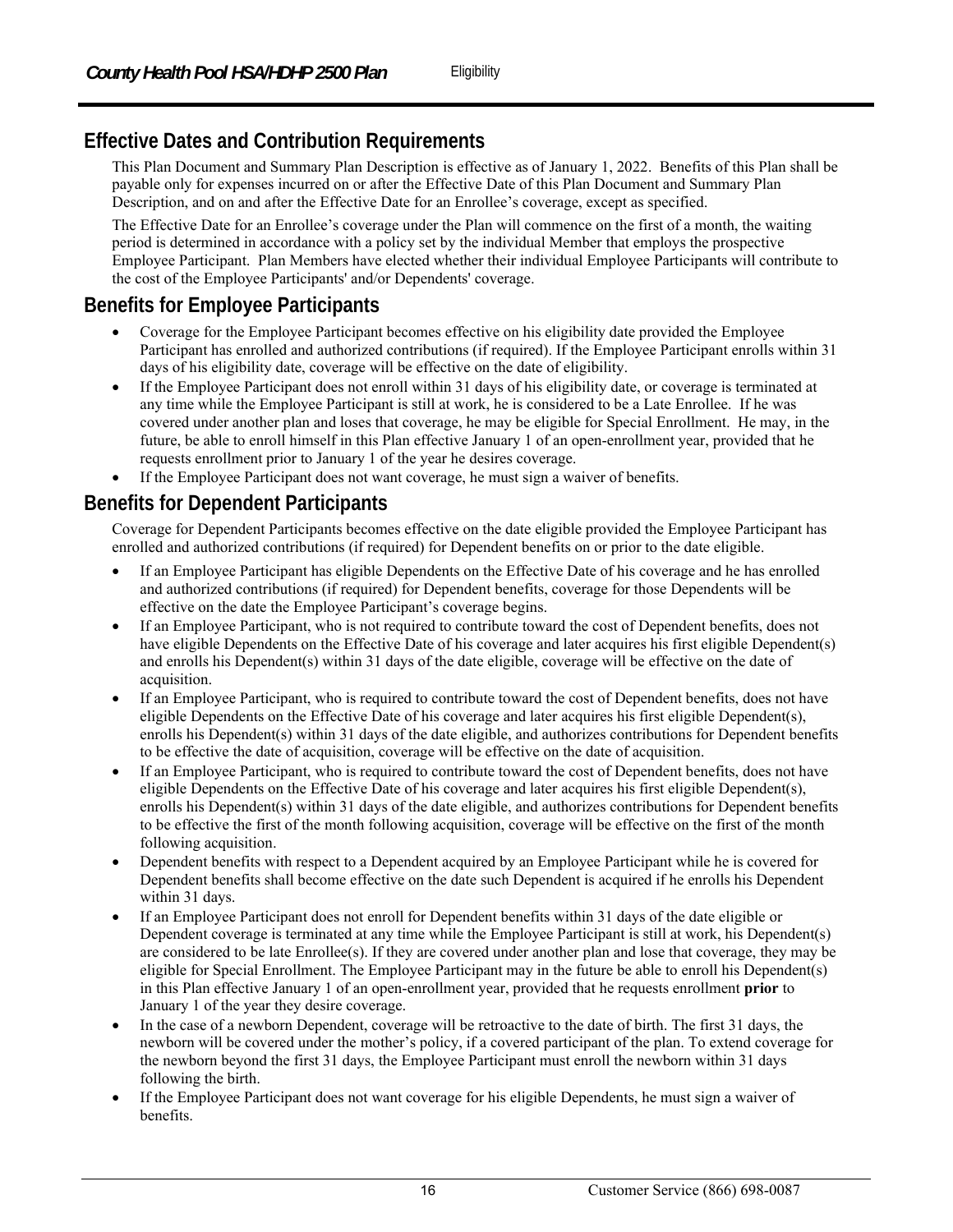No Dependent benefits shall become effective unless the Employee Participant is, or simultaneously becomes an Enrollee covered for benefits.

# **Enrollment Process**

In order for eligible Employee Participants and their eligible Dependents to obtain benefits, the Employee Participant must follow the Member's enrollment process, which details who is eligible for enrollment and what forms are required for enrollment. Eligibility for benefits under this Plan Document and Summary Plan Description begins as of the Effective Date stated on the benefit ID Card. No services received prior to that date are covered.

Note: Submission of an Enrollment Application/Change Form does not guarantee Enrollee enrollment.

#### *Enrollment Forms*

The Employee Participant must submit an Enrollment Application/Change Form to add any Dependents as Enrollees. Additional forms may be required for special dependent status. Employee Participants may obtain an Enrollment Application/Change Form or any additional forms from their CHP Benefit Administrator/Contact Person.

#### *Initial Enrollment*

Eligible Employees may apply for benefits for themselves and their eligible Dependents by submitting an Enrollment Application/Change Form. The Member and the Plan must receive the Enrollment Application/Change Form within 31 days after the date of hire or within 31 days of the expiration of the waiting period, as defined in the Member's new hire policy. The Effective Date of benefits will be determined in accordance with any established waiting period as determined by the Member. The Member will inform the Employee of the length of the waiting period or applicable Look Back Period.

#### *Open-enrollment*

Any eligible Employee may enroll during the Plan's open-enrollment period. The Benefit Administrator/Contact Person will provide the dates of the open-enrollment period to eligible Employees.

#### *Newly Eligible Dependent Enrollment*

A current Employee Participant may add a Dependent, for whom the Employee Participant is legally financially responsible regarding medical, dental, and other health care expenses, that becomes newly eligible due to a Qualifying Event. See the *Employee Participant's Dependent* heading in this section for information on eligibility requirements of a Dependent. Qualifying Events may include marriage, birth, placement for adoption, issuance of a court order, loss of Medicaid, Colorado Health Insurance Program coverage or eligibility for state premium assistance. The Member and the Plan must receive an Enrollment Application/Change Form for the addition of the Dependent within 31 days after the date of the Qualifying Event (60 days for a Qualifying event defined as a loss of Medicaid, CHIP coverage or eligibility for state premium assistance). Proof of the Qualifying Event, e.g. a copy of the marriage certificate or court order, **must** be attached to the completed Enrollment Application/Change Form. Eligibility for benefits will be effective as described in the *Employee Participant's Dependent* section.

When the Employee Participant or the Employee Participant's spouse is required by a court or administrative order for child support, to provide coverage for an eligible Dependent, the eligible Dependent must be enrolled within 31 days of the issuance of such order. The Member and the Plan **must** receive a copy of the court or administrative order with the Enrollment Application/Change Form. If the Employee Participant does not enroll the eligible Dependent within 31 days of issuance of the order, the Employee Participant may in the future be able to enroll his Dependent(s) in this Plan effective January 1 of an open-enrollment year, provided that he requests enrollment **prior** to January 1 of the year they desire coverage..

## *Special Enrollment for Eligible Employees and Eligible Dependents*

If the Employee Participant does not enroll within 31 days of his Eligibility Date, or coverage is terminated at any time while the Employee Participant is still at work, he is considered to be a *Late Entrant* unless he was covered under another plan and loses that coverage, in which case he may be eligible for Special Enrollment. He may in the future be able to enroll himself and his eligible Dependents in this Plan during the open-enrollment period.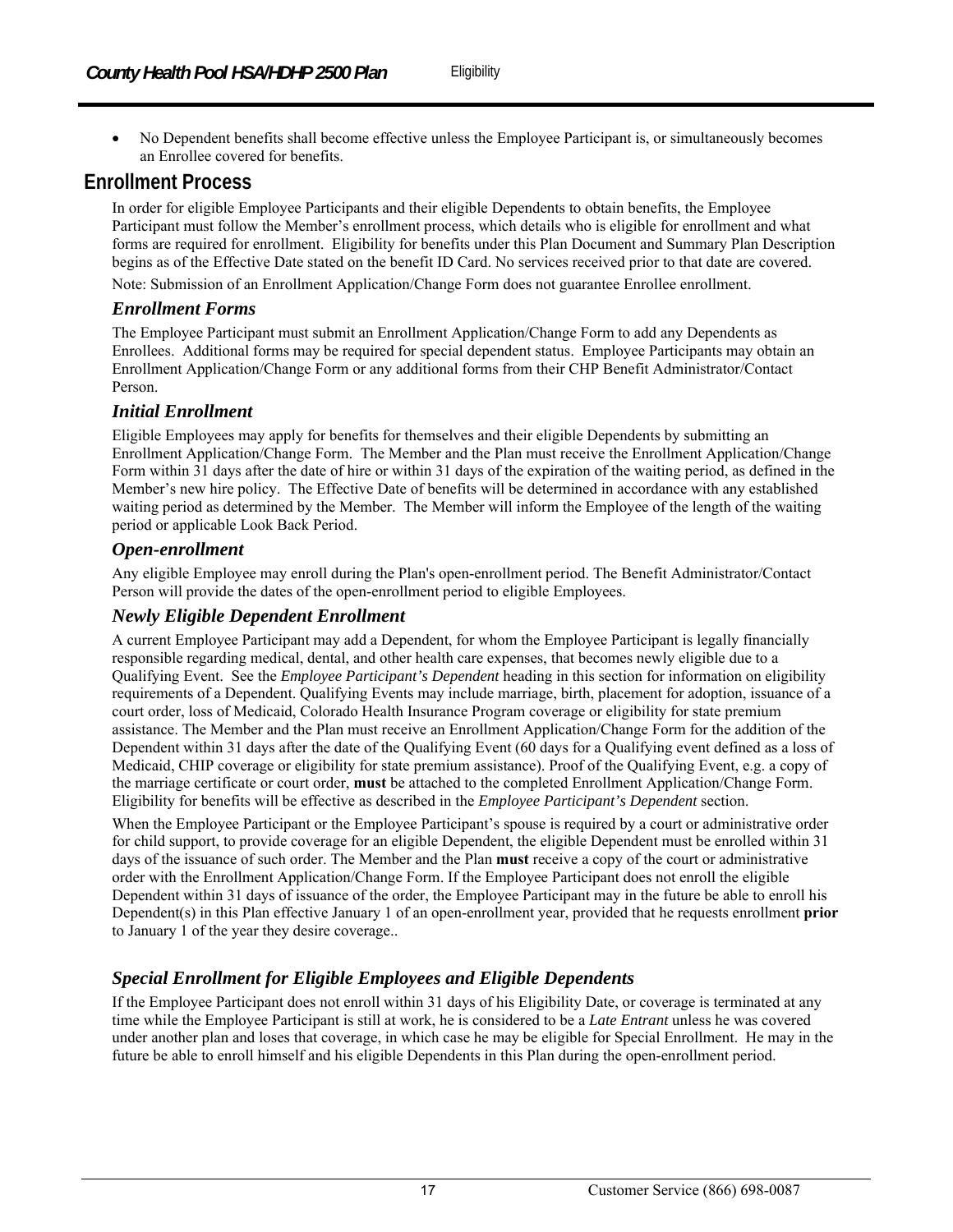## *Status Change of State Medicaid Plan or State Child Health Insurance Program (SCHIP)*

Loss of eligibility from a state Medicaid or SCHIP health plan is also a qualifying event for special enrollment for the eligible employee and/or eligible Dependents. The employee must properly file an application with the employer within 60 days after coverage has ended, Medicaid coverage has ended, or 90 days after SCHIP coverage has ended. In addition, special enrollment is allowed for the employee who becomes eligible for premium assistance, with respect to coverage under the employer's health coverage, under a state Medicaid or SCHIP health plan, including any waiver or demonstration project conducted under or in relation to these plans. Similarly, the employee must properly file an application with the employer within 60 days after the eligibility date for assistance is determined.

#### *Military Service*

Enrollees going into or returning from military service may elect to continue Plan coverage as mandated by the Uniformed Services Employment and Reemployment Rights Act (USERRA) under the following circumstances. These rights apply only to employees and their Dependents covered under the Plan before the employee leaves for military service:

- The maximum period of coverage of a person under such an election shall be the lesser of;
	- The 24 month period beginning on the date on which the person's absence begins; or<br>- The day after the date on which the person was required to apply for or return to a pos
	- The day after the date on which the person was required to apply for or return to a position of employment and fails to do so.
- A person who elects to continue health plan coverage may be required to pay up to 102% of the full contribution under the Plan, except a person on active duty for 30 days or less cannot be required to pay more than the Employee's share, if any, for the coverage.

An exclusion or waiting period may not be imposed in connection with the reinstatement of coverage upon reemployment if one would not have been imposed had coverage not been terminated because of service. However, an exclusion or waiting period may be imposed for coverage of any illness or injury determined by the Secretary of Veterans Affairs to have been incurred in, or aggravated during, the performance of uniformed service.

## **Termination**

## *Employee Participant Termination*

The coverage of any Employee Participant under this plan shall cease on the earliest of the following:

- The termination date of this Plan Document and Summary Plan Description.
- The ending of the period for which contributions, if required, have been paid.
- The last day of the month the Employee Participant is no longer eligible for coverage under this Plan Document and Summary Plan Description.
- The Employee Participant begins active duty in the Armed Forces of any country for longer than 31 days.
- The death of the Employee Participant.
- The last day of the month the Employee Participant terminates employment.
- The last day of the month in which retirement of the Employee Participant occurs, unless covered as an Incentivized Retiree.
- The last day of the month in which an Employee Participant has experienced a Qualifying Event or financial hardship. The Employee has 31 days from the date of the Qualifying Event or financial hardship to notify the Plan Administrator and provide supporting documentation.

A Member must signify an Employee's termination of employment by notifying the Plan. If subsequent to termination of service, an Employee Participant is re-employed or reinstated as an eligible Participant, he will be treated in the same manner as a new Participant at the date of such re-employment or reinstatement unless such Employee Participant has been covered continuously since termination by electing coverage under this Plan through COBRA.

Members may, according to their policies, continue coverage for an Employee Participant on leave of absence or otherwise approved absence from work, at the same contribution level as any other Employee for a period of up to six months without terminating the Employee Participant.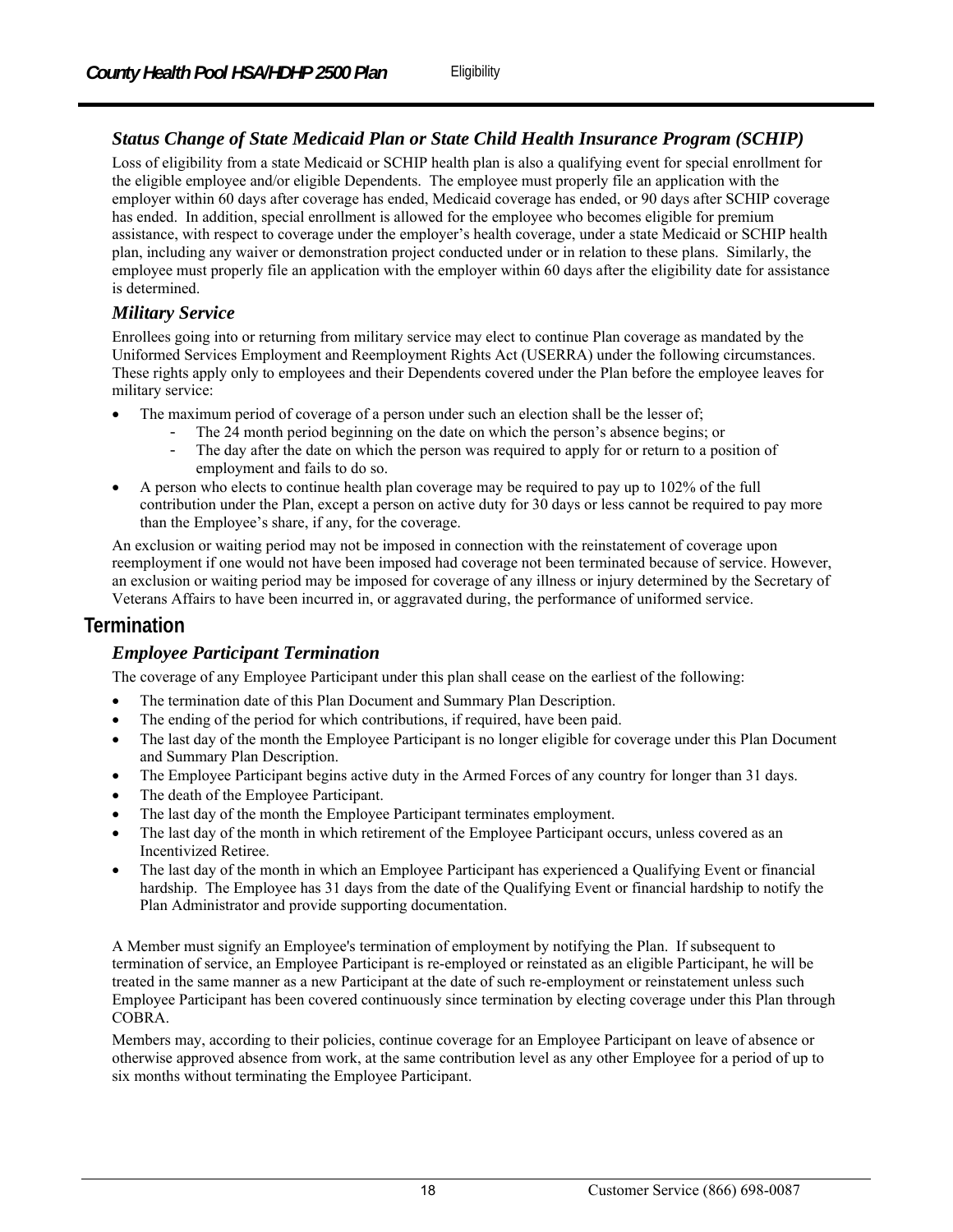#### *Employee Participant's Dependent Termination*

Coverage with respect to any participating Dependent shall cease at the end of the month in which the individual ceases to be a Dependent as defined in this Plan Document and Summary Plan Description. Coverage with respect to all Dependents of an Employee Participant shall cease on the date coverage terminates for the Employee, except as provided in COBRA COVERAGE as defined in this document. An Employee Participant's Dependent coverage shall also terminate at the end of the month the Employee Participant requests such coverage be terminated, but in no event prior to the date of such request.

#### *Effect of Termination*

When coverage terminates, benefits shall not be provided for any hospital or medical service after termination even though such services are furnished as a result of a sickness or accident occurring before such termination of coverage unless otherwise provided under this plan.

#### *What the Plan Will Pay for After Termination*

The Plan will not pay for any services provided after the Enrollee's benefits end. An Enrollee is liable for benefit payments made by the Plan on behalf of the Enrollee for services provided after the Enrollee's benefits have terminated, even if the termination was retroactive.

# **Rescission**

The County Health Pool will not rescind individual coverage, other than for failure to pay premiums in a timely manner, unless there is fraud or an individual makes an intentional misrepresentation of material fact.

# **COBRA Coverage**

In accordance with Federal Law, under certain circumstances, an Enrollee whose coverage under this Plan would otherwise terminate may elect to continue coverage for a limited period of time.

An Enrollee who is eligible for COBRA coverage is called a Qualified Beneficiary. The events making an Enrollee eligible for COBRA coverage are called Qualifying Events. Definitions of both terms can be found in the GLOSSARY section.

## *COBRA Eligibility*

Employee Participants and their Dependents who lose eligibility under this Plan are eligible for COBRA coverage under the Consolidated Omnibus Budget Reconciliation Act of 1985 (COBRA), as amended, including without limitation amendments under the American Recovery and Reinvestment Act of 2009 ("ARRA") and subsequent legislation. Enrollees should contact their Benefit Administrator/Contact Person for additional information. COBRA coverage is available for 18, 29 or 36 months, depending on the Qualifying Event(s), and only if the application and premium of the Federal Law are met.

COBRA coverage is available for Employee Participants and their Dependents for 18 months from the date of the following Qualifying Events:

- When an Employee Participant loses coverage due to a reduction in work hours, including layoffs.
- When an Employee Participant loses coverage due to the voluntary or involuntary termination of employment, including retirement and excluding gross misconduct.

COBRA coverage is available for Employee Participants and their Dependents for 29 months from the date of the following Qualifying Event:

 When the Social Security Administration has determined that an Employee Participant or Dependent was disabled when coverage was terminated, or within 60 days after the coverage was terminated, due to one of the Qualifying Events above, and the Employee Participant or Dependent is still disabled when the 18-month continuation period expires.

COBRA coverage is available for the following individuals for 36 months from the date of the following Qualifying Events:

- The surviving spouse and surviving children of a covered Employee Participant, when the covered Employee Participant dies.
- The Employee Participant became eligible for Medicare benefits prior to COBRA election.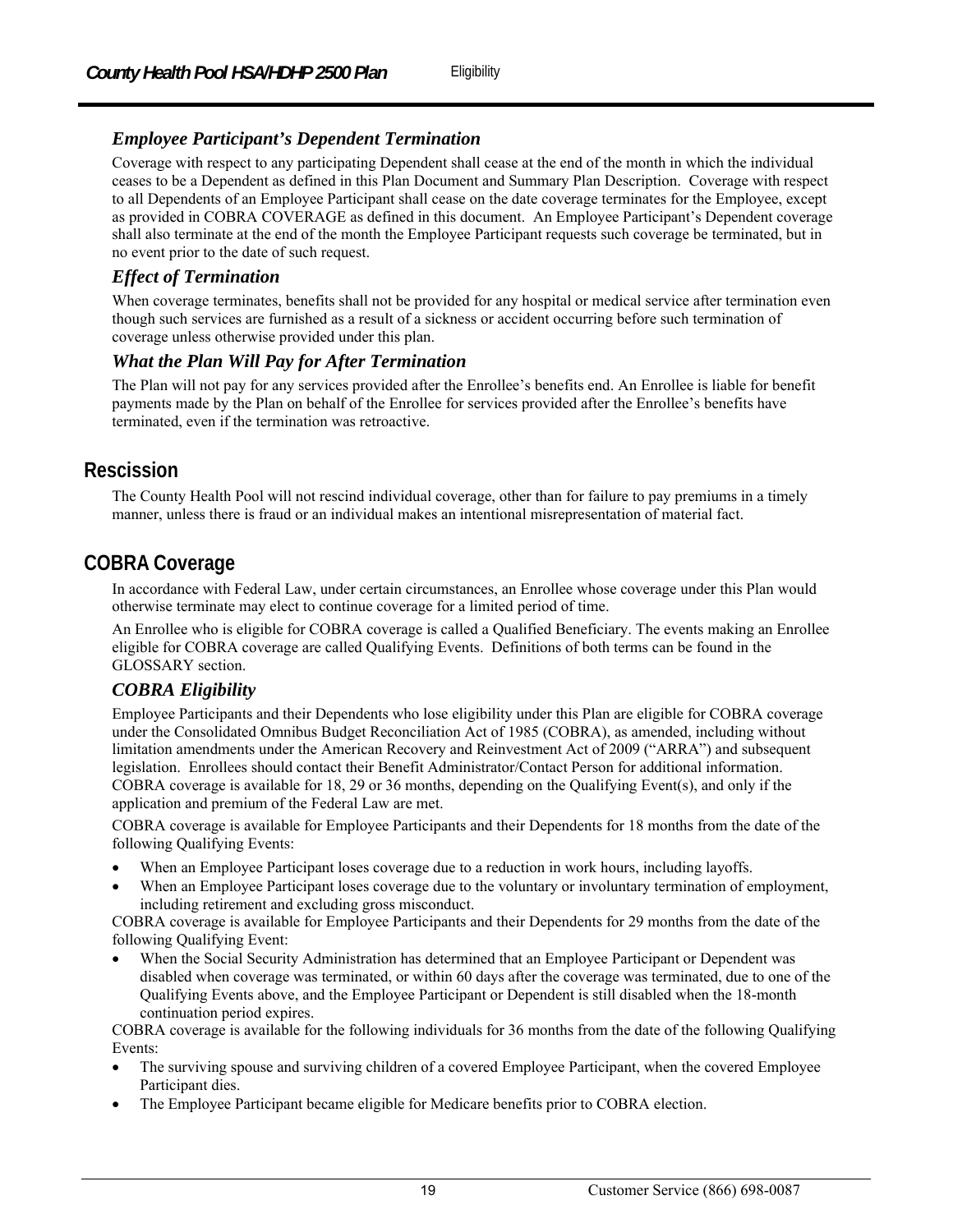- Spouse or dependent children of a covered employee, when the employee and the Spouse separate or divorce.
- Spouses and dependent children of a covered Employee Participant, when the dependent children lose eligibility as Dependents.

COBRA coverage is available to children born or placed for adoption during the period of COBRA coverage for the remainder of either the 18-month or 36-month COBRA continuation period. The Qualifying Event that triggered the COBRA coverage will determine the length of the continuation period for the newborn or adoptee.

## *COBRA Notification*

In the case of a Qualifying Event (death, termination of employment or reduction in hours) a Qualified Beneficiary will receive information from the Plan concerning COBRA coverage within 14 days of loss of coverage. This information will include instructions on how to elect COBRA coverage, the amount of the monthly COBRA contribution, and enrollment and payment instructions. With respect to disabled Employees electing the 11-month extension of COBRA coverage, such disabled Employee must notify the Plan within 60 days of determination of disability by Social Security and before the end of the initial 18-month continuation period. In addition, the disabled Employee must notify the Plan within 30 days of final determination of Social Security that the disability no longer exists. Following receipt of timely notice of such Qualifying Event and within 14 days of receipt of such notice, the Plan will provide the disabled Employee with information concerning COBRA coverage and rates.

In the case of a Qualifying Event, or the Employee's enrollment in either Part A or Part B of Medicare, a Qualified Beneficiary must notify the Member and the Plan within sixty 60 days of the Qualifying Event. If notice is not received within 60 days of the Qualifying Event, the Qualified Beneficiary will not be eligible for COBRA coverage. Following receipt of timely notice of a Qualifying Event and within 14 days of loss of coverage, the Plan will provide the eligible Dependent with information concerning COBRA coverage and rates.

After notification of COBRA coverage, the Qualified Beneficiary will have 60 days to elect COBRA coverage, after the later of the following dates:

- The date that the Qualified Beneficiary would lose coverage on account of the Qualifying Event,
- The date that the Qualified Beneficiary is sent such notice.
- If a Qualified Beneficiary chooses to waive coverage, a waiver of COBRA coverage will be effective on the date that the waiver is sent to the Plan.
- A Qualified Beneficiary who, during the election period, waives COBRA coverage can revoke the waiver at any time before the end of the election period. However, if a Qualified Beneficiary who waives COBRA coverage later revokes the waiver, coverage will be effective retroactive to the original Qualifying Event date.
- The first monthly payment (which will include premiums for all months since coverage terminated) must be received by the Plan within 45 days of the date the Qualified Beneficiary elects to continue coverage. Each subsequent payment is due by the first day of the month for which coverage is intended, and shall be considered timely if received within 30 days of the date due.
- If premiums are not received in a timely manner, coverage will terminate as the first day of any period for which timely payment is not made to the plan. No claims will be paid until premium payment is received by the Plan.

## *Termination of COBRA coverage*

COBRA coverage as provided under this section will terminate on the earliest of the following dates, as applicable:

- The date the Qualified Beneficiary first becomes covered under any other group medical coverage as an Employee or Dependent after COBRA is elected. In the event such other group medical coverage has a preexisting condition clause or limitation, COBRA coverage will not terminate until exhaustion of the maximum period COBRA coverage is allowed or until the pre-existing condition clause or limitation has been satisfied.
- The end of the period for which the last payment was made for coverage in a timely manner.
- The maximum continuation period has been exhausted.
- The date the spouse remarries and becomes eligible for coverage under the new spouse's policy of group health insurance.
- The date the Qualified Beneficiary first becomes enrolled in either Part A or Part B of Medicare after COBRA is elected, other than as an ESRD beneficiary.
- The date the Member ceases to provide any group medical plan.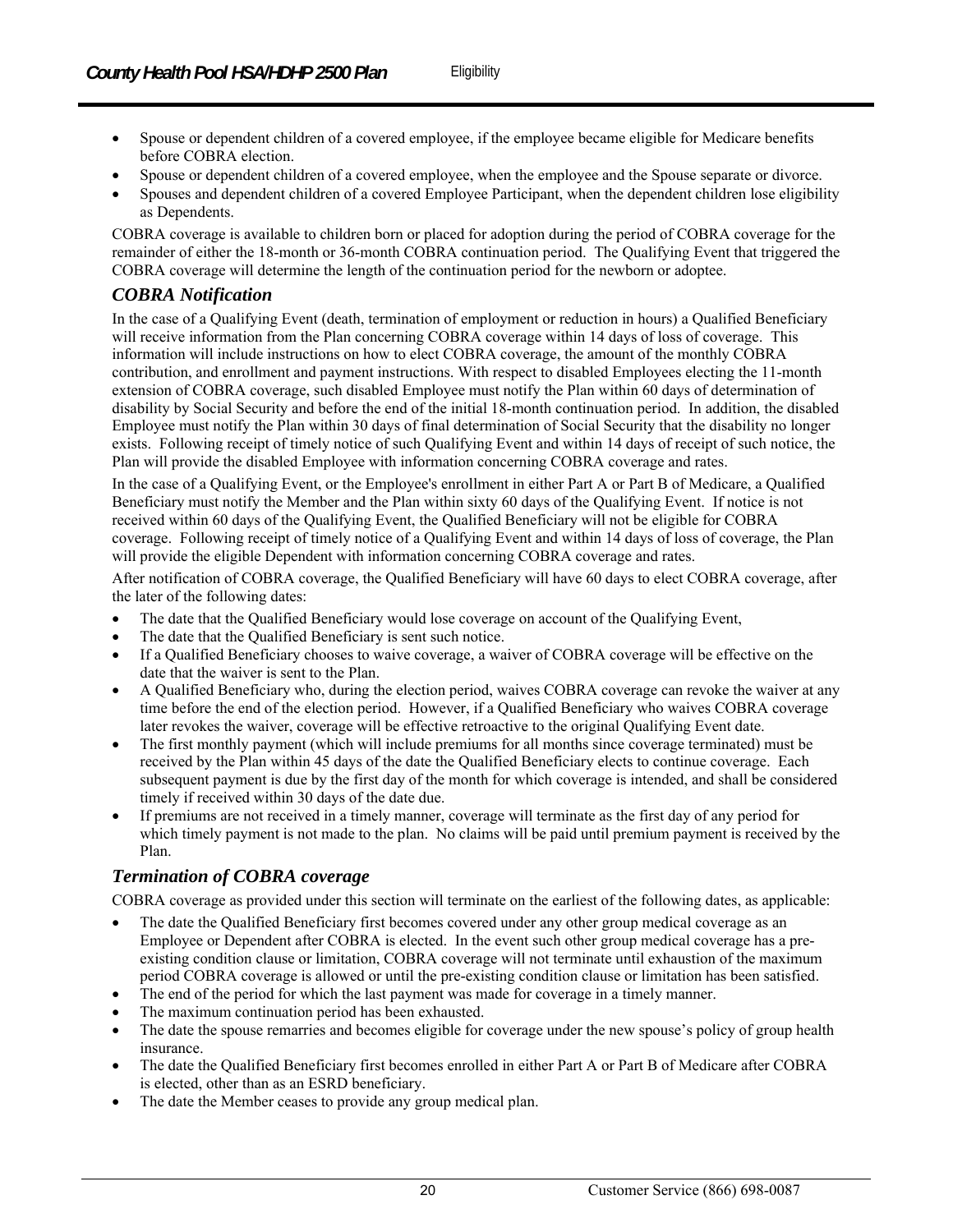- The Qualified Beneficiary's coverage was extended due to disability and there has been a final determination that he is no longer disabled. In that case, COBRA coverage for all Qualified Beneficiaries who were entitled to the disability extension, by reason of the disability of the Qualified Beneficiary who has been determined to be no longer disabled, will end on the first day of the month that begins no more than 30 days after the date of final determination that the individual is no longer disabled. Such determination will not result in the termination of COBRA coverage before the end of the maximum coverage period that would apply without regard to the disability extension.
- The end of the month for which the Qualified Beneficiary has requested, **in writing**, a voluntary termination.

## *Contribution for COBRA coverage*

For a Qualified Beneficiary to continue coverage under this Plan, the entire cost of coverage must be paid to the Plan each month. The contribution amount will be 102% (except in the case where COBRA is extended due to disability, the contribution amount will be 150%) of the applicable contribution for a similarly situated non- COBRA Enrollee.

#### *Election Period for COBRA coverage*

A Qualified Beneficiary must elect COBRA coverage within sixty (60) days after the later of:

- The date coverage terminates under this Plan because of the Qualifying Event.
- The date the Qualified Beneficiary receives notice from the Plan of the right to this Continuation.

Under certain circumstances, COBRA amendments may provide for premium reductions or extended election periods for health benefits under COBRA. If applicable, notice thereof will be provided as required by law.

Further detail concerning COBRA is available from the Benefit Administrator/Contact Person.

## *Family and Medical Leave Act*

When an Employee Participant takes time off from work pursuant to the Family and Medical Leave Act, medical benefits remain in force but the Employee Participant may be required to pay the Member's share of the contribution. Enrollees may contact their Benefit Administrator/Contact Person for details.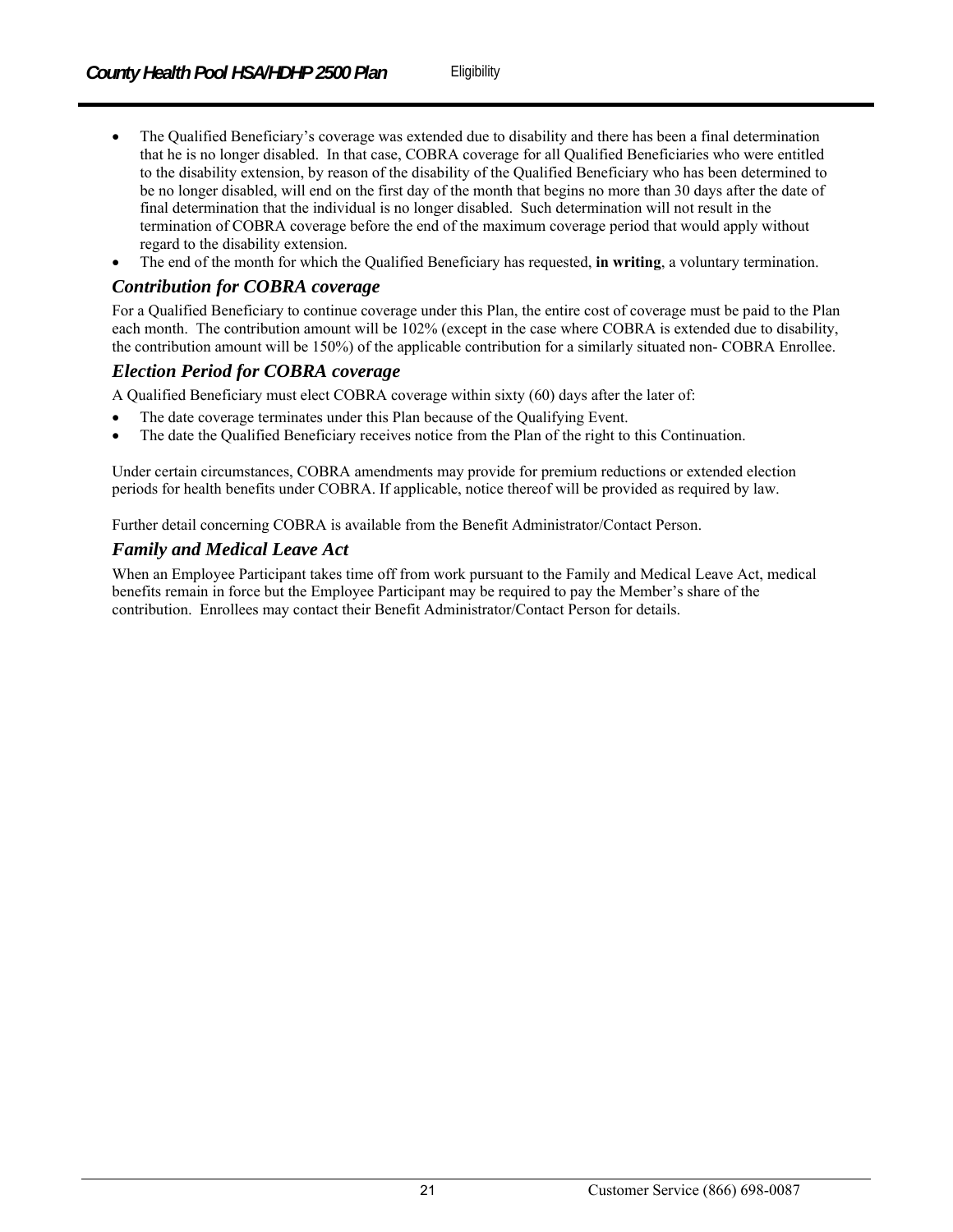# **Covered Services**

This section describes covered services and supplies. Covered services and supplies are only benefits if they are medically necessary or preventive, not otherwise excluded under this Plan Document and Summary Plan Description as determined by Anthem, on behalf of the Plan, and obtained in the manner required by this Plan Document and Summary Plan Description. All services must be standard medical practice where they are received for the illness, injury or condition being treated, and they must be legal in the United States. The fact that a provider may prescribe, order, recommend or approve a service, treatment or supply does not make it medically necessary or a covered service and does not guarantee payment. For services received from a non-Participating or out-of-state Provider, the Enrollee is responsible for verifying that Pre-certification/Pre-authorization required for certain services is obtained. This information is available by calling Customer Service. Anthem bases its decisions about Pre-authorization, medical necessity, experimental/investigational and new technology on medical policy developed by Anthem. Anthem will also consider published peer reviewed medical literature, opinions of experts and the recommendations of nationally recognized public and private organizations, which review the medical effectiveness of health care services and technology.

Care must be received from a Participating Provider to be covered at the In-Network level, except Precertification/Pre-authorization . Services which are not received from a Participating Provider will be considered Out-of-Network, unless otherwise specified in this Plan Document

All covered services are subject to the exclusions listed in this section in addition to those set forth elsewhere in this Plan Document and Summary Plan Description including those in GENERAL EXCLUSIONS in this document. All covered services are subject to the other conditions and limitations of this Plan Document and Summary Plan Description.

## **Preventive Care Services**

This section describes covered services and exclusions for preventive care.

Screenings and other services are covered as Preventive Care for adults and children with no current symptoms or prior history of a medical condition associated with that screening or service.

Members who have current symptoms or have been diagnosed with a medical condition are not considered to require Preventive Care for that condition but instead benefits will be considered under the Physician Office Services or Diagnostic Services benefits.

In-Network Preventive Care Services in this section shall meet requirements as determined by federal and state law. Many preventive care services when provided by Participating Providers are covered by this Plan Document with no Deductible or co-insurance.. That means that we pay 100% of the Maximum Allowed Amount for Participating Providers. Most Preventive Care Services when received Out-of-Network are not covered, see information below for those services that are covered. In-Network Covered Services fall under the following broad categories as shown below:

- 1. Services with an "A" or "B" rating from the United States Preventive Services Task Force. Examples of these services are screenings for:
- Breast cancer;
- Cervical cancer;
- Colorectal cancer;
- High Blood Pressure;
- Type 2 Diabetes Mellitus;
- Cholesterol;
- Child and Adult Obesity.
- 2. Immunizations for children, adolescents, and adults recommended by the Advisory Committee on Immunization Practices of the Centers for Disease Control and Prevention.

Preventive care and screenings for children, adolescents, and adults as provided for in the comprehensive guidelines supported by the Health Resources and Services Administration. . Other preventive care and screening for women are also covered based on the guidelines from by the Health Resources and Services Administration, including the following: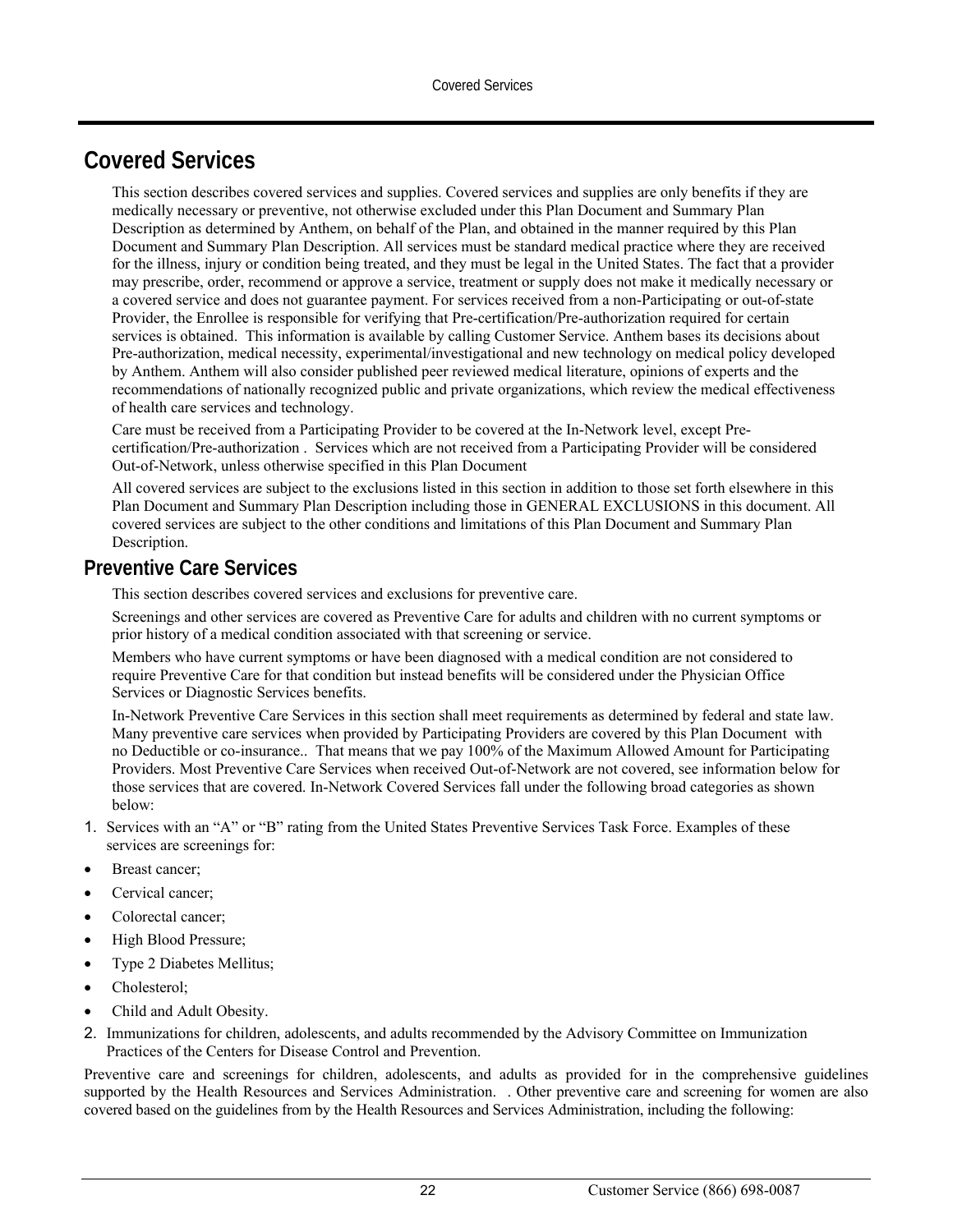- Women's contraceptives, sterilization procedures, and counseling. This includes Generic and Single Source Drugs as well as injectable contraceptives and patches. Contraceptive devices such as diaphragms, intrauterine devices (IUDs), and implants are also covered. Multi-Source Drugs will be covered as a Preventive Care benefit when Medically Necessary, otherwise they Multi-Source Drugs will be covered under the Prescription Drugs section.
- Breastfeeding support, supplies, and counseling. Benefits for breast pumps are limited to one pump per pregnancy.
- Gestational diabetes screening.
- Preventive care services for tobacco cessation for Members age 18 and older as recommended by the United States Preventive Services Task Force including:
	- Counseling;
	- Prescription Drugs; and
	- Nicotine replacement therapy products when prescribed by a Provider, including over the counter (OTC) nicotine gum, lozenges and patches.

Prescription drugs and OTC items are limited to a no more than 180 day supply per 365 days.

- Prescription Drugs and OTC items identified as an "A" or "B" recommendation by the United States Preventive Services Task Force when prescribed by a Provider including:
	- Aspirin;

–

- Folic acid supplement;
- Vitamin D supplement;
- Iron supplement; and
- Bowel preparations.

Please note that certain age and gender and quantity limitations apply.

Additional women's Preventive Care Services include well-woman visits, HPV testing, counseling for sexually transmitted infections, counseling and screening for HIV, and counseling and screening for interpersonal and domestic violence.

You may call Member Service using the number on your ID card or your CHP Benefits Administrator for additional information about these services. (or view the federal government's web sites, http://www.healthcare.gov/center/regulations/prevention.html; or http://www.ahrq.gov/clinic/uspstfix.htm; http://www.cdc.gov/vaccines/recs/acip/.)

Covered Services also include the following services required by state law:

- Routine screening mammogram;
- Routine cytologic screening (pap test);
- Routine prostate specific antigen (PSA) blood test and digital rectal;
- Colorectal cancer examination, including colonoscopies and related laboratory tests;
- Routine PKU tests for newborns.
- Cholesterol screening for lipid disorders;
- Tobacco use screening of adults and tobacco cessation interventions by your Provider;
- Alcohol misuse screening and behavioral counseling interventions for adults by your Provider. Coverage for benefits in this section shall meet or exceed those required by applicable insurance law, which may change from time to time.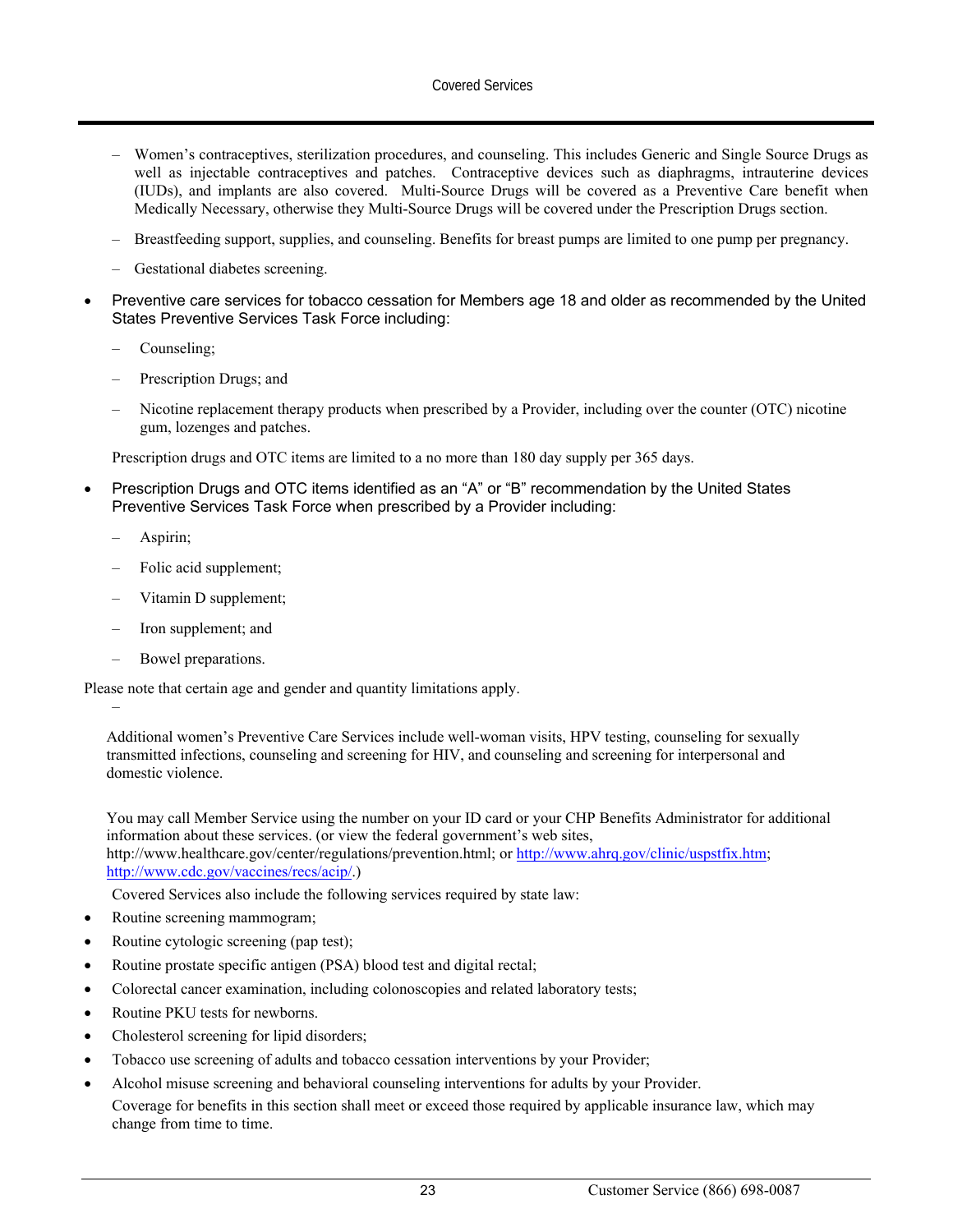#### **In addition to federal and state law requirements, the following services are covered for both men and women over the age of 19**

- Annual medical diabetes eye exams, or in accordance with the frequency determined by your Provider;
- 1 Department of Transportation Commercial Driver's License (DOT-CDL) physical every 24 months (if required for job with Member). An additional DOT-CDL physical required to maintain the CDL for the Members job within 12 months based upon a medical condition will be covered in addition to the 24 month CDL.
- 1 Biennial Occupational Firefighter Medical Evaluation. Reimbursement limit capped at the current CDL level of reimbursement.
- Services received at a community-based health fair, maximum reimbursement of \$40 total per year. Submit claims to Anthem, on behalf of the Plan, for reimbursement. PSA testing done at the health fair covered at in-network coinsurance levels.
- An annual flu immunization

#### **Out-of-Network preventive care is covered for the following services:**

#### **Children**

Benefits are provided for periodic routine exams for Enrollees based on guidelines from many sources. Exams include a medical history, complete physical examination, developmental assessment and guidance. Having the right exams at the right time may help the Enrollee avoid serious illness.

#### *All children age 0-12 years*

Routine immunizations, including an annual flu immunization\*

#### *Age 0-11 Months*

- 6 well-child visits
- 1 PKU (phenylketonuria) test

*Age 12-23 Months* 

3 well-child visits

#### *Age 2-6 years*

1 well-child visit every year\*

*Age 7-13 years* 

- 1 well-child visit every two years\*
- Immunizations against cervical cancer to the extent required by applicable law

#### **Women**

*Age 40 years and over* 

• 1 mammogram every year.\*

#### **Men**

*Age 40 years and over* 

 1 prostate specific antigen (PSA) blood test and digital rectal examination every year.\* When a PSA is received at a community-based health fair, you are required to pay in-network coinsurance.

**Preventive Care Exclusions —** The following services, supplies or care are not covered:

- Out-of-Network preventive care visits that exceed the limits listed above for children up to age 13.
- Routine exams and immunizations related to sports, insurance, condition of employment (except DOT-CDL exam every 24 months), for licensing, school, church or camp.
- Immunizations required for travel.
- Preventive services provided Out-of-Network except as provided above as covered service.
- \* Provided at anytime within the current plan year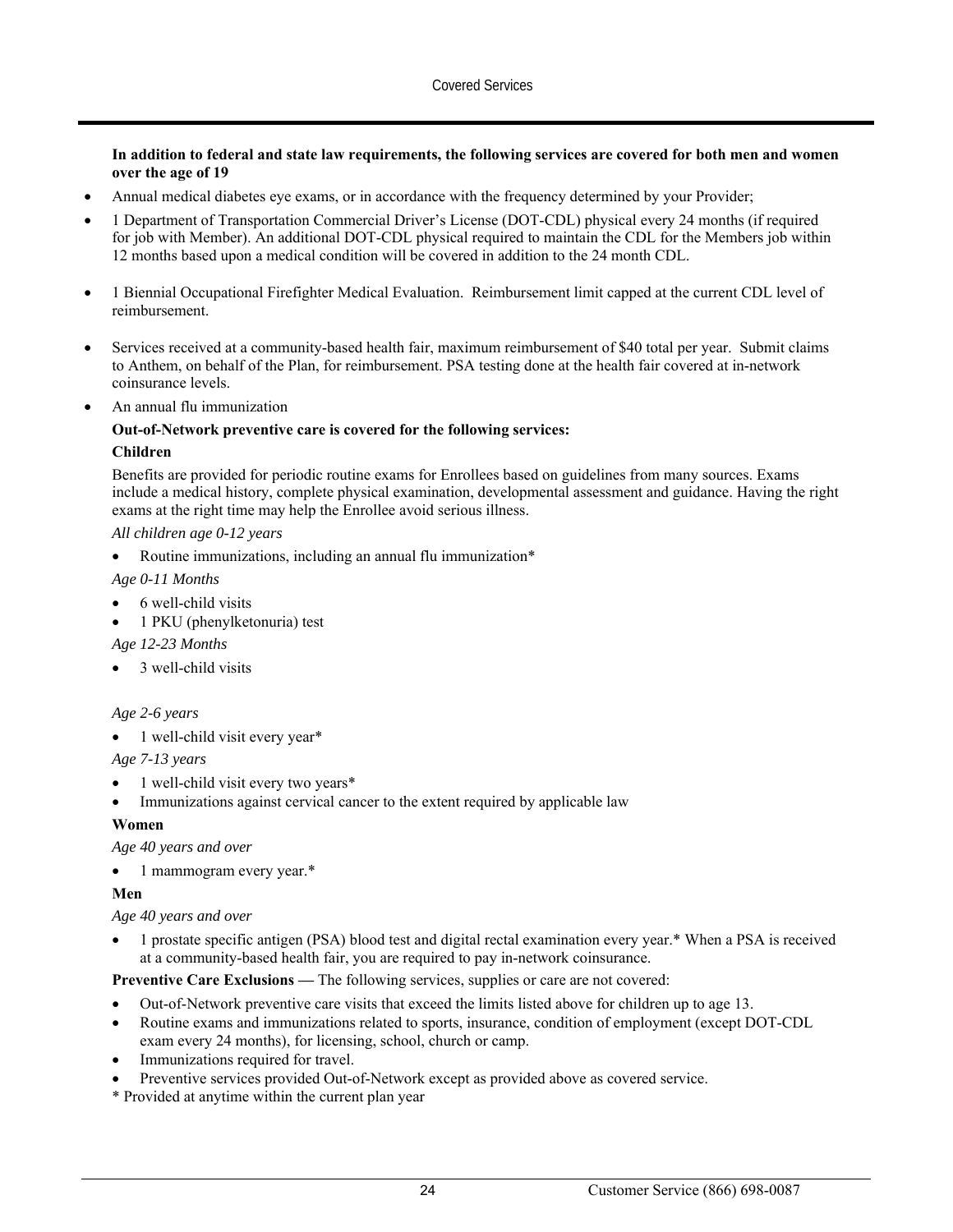# **Family Planning**

This section describes covered services and exclusions for birth control and infertility.

## *Birth Control*

Birth control benefits include family planning counseling and birth control devices provided in a Provider's office. Benefits are provided for:

- Injections for birth control purposes.
- Fitting of diaphragm or cervical cap.
- Surgical implantation and removal of a contraceptive device.
- Insertion or removal of an IUD.
- Prescription birth control pills and birth control patches provided under the heading of PRESCRIPTION DRUGS.

Benefits are also provided for:

Surgical sterilization (e.g., tubal ligation or vasectomy) and related services.

#### **Birth Control Exclusions — The following services, supplies or care are not covered:**

- Over the counter products for birth control purposes (e.g., sponges, spermicides and condoms).
- Reversals of sterilization.

#### *Infertility*

Benefits are provided **only to diagnose** the actual cause of infertility. Once the infertility diagnosis has been determined, treatment is limited to those conditions requiring surgical treatment for correction (e.g., opening an obstructed fallopian tube, epididymis, or vasdeferens).

**Infertility Exclusions —** The following services, supplies or care are not covered:

- Any surgeries, treatments, or services when the obstruction is related to the reversal of a surgical sterilization.
- Hormonal manipulation with excess hormones to increase production of mature ova for fertilization.
- Any service, supply or drug used in conjunction with or for the purpose of an artificially induced pregnancy, including Artificial Reproductive Technology (ART) procedures.
- Artificial insemination, including test tube fertilization, drugs for induced ovulation, or other artificial methods of conception. Artificial insemination is the placement of a sperm sample into a female reproductive tract for the purpose of inducing an assisted pregnancy.
- In-vitro (outside the body in an artificial environment) fertilization with husband or other donor sperm and any related services.
- In-vivo (within the living body) fertilization with husband or other donor sperm and any related services.
- Gamete Intrafallopian Transfer (GIFT) or Zygote Intrafallopian Transfer (ZIFT) and any related services.
- Cost of donor sperm or donor eggs.
- Diagnostic tests to determine the effectiveness of a procedure designed to promote fertility or pregnancy.
- Storage costs for sperm or frozen embryos.

# **Maternity and Newborn Care**

This section describes covered services and exclusions for maternity and newborn care.

Benefits are provided for maternity and covered newborn child care 'including diagnosis, care during pregnancy and for delivery services. Maternity services include normal vaginal delivery, cesarean section, spontaneous termination of pregnancy prior to full term, therapeutic termination of pregnancy prior to viability, and complications of pregnancy.

Benefits are provided for:

- Inpatient, outpatient, midwife and physician office services (including prenatal care) for vaginal delivery, cesarean section, and complications of pregnancy.
- Anesthesia services.
- Routine nursery care for a covered newborn including Provider services.
- For covered newborns all medically necessary care and treatment of injury and sickness including medically diagnosed congenital defects and birth abnormalities.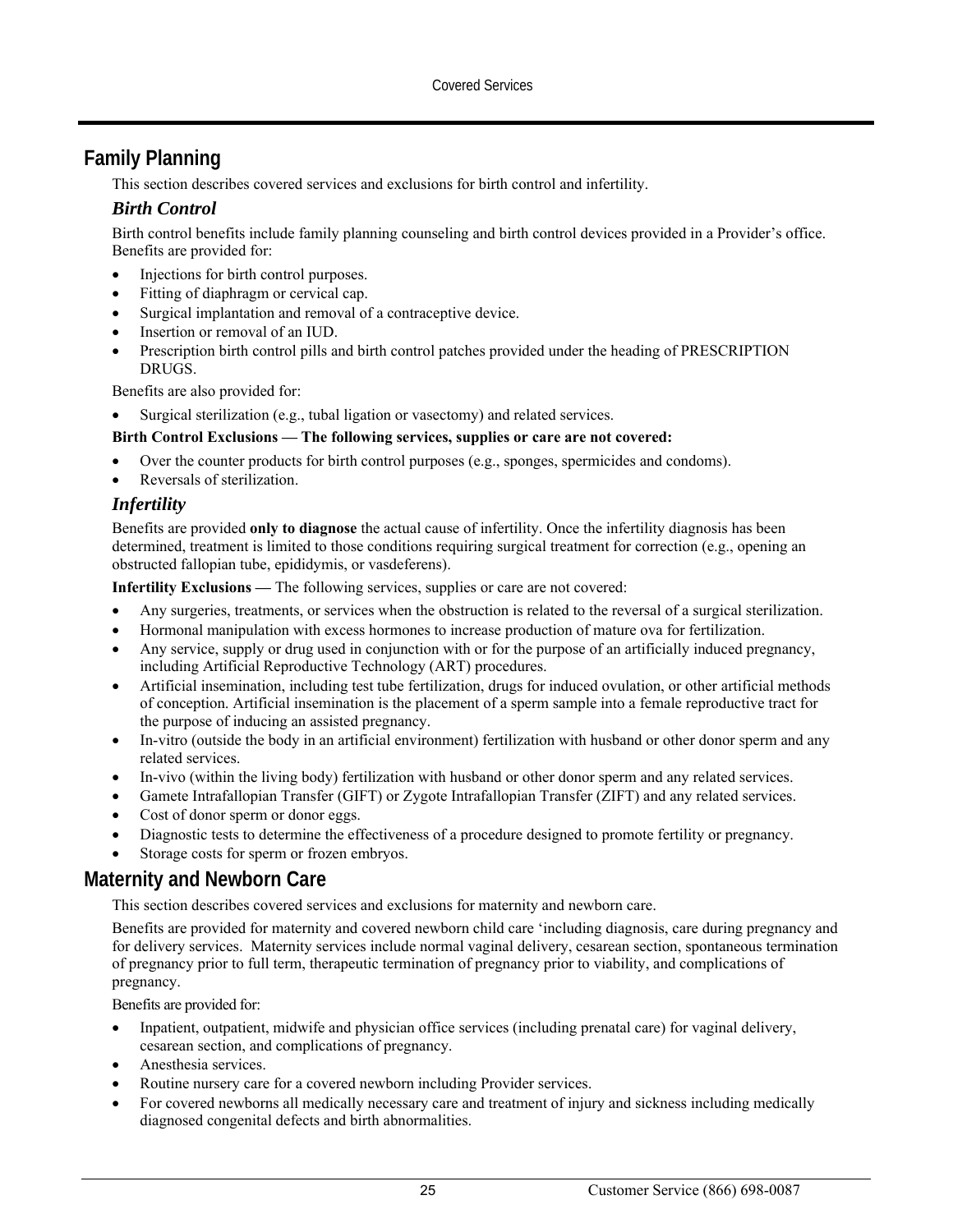- Circumcision of a covered newborn male.
- Laboratory services related to prenatal care, postnatal care or therapeutic termination of a pregnancy.
- **One routine ultrasound per pregnancy**. Additional ultrasounds are based on medical necessity and require Pre-certification/Pre-authorization. See the *Managed Care Features* heading in the ABOUT YOUR HEALTH COVERAGE section for information on Pre-certification/Pre-authorization guidelines.
- Therapeutic termination of pregnancy is a benefit only when necessary to prevent the death of the pregnant Enrollee and every reasonable effort has been made to preserve her and her unborn child's lives. The procedure must be performed in a hospital or other licensed healthcare facility. There must be documentation that the Enrollee has a medical condition, as determined by a licensed physician Provider, which represents a serious and substantial threat to the life of the pregnant Enrollee if the pregnancy is allowed to continue to term.

Anthem, on behalf of the Plan, will not limit benefits for a hospital stay in connection with childbirth for the mother and newborn child to less than 48 hours following a vaginal delivery or 96 hours following a cesarean section. If the delivery occurs between 8:00 p.m. and 8:00 a.m., and the 48 or 96 hours have passed, benefits will continue until 8:00 a.m. the following morning. The mother's attending physician, after consulting with the mother, may discharge the mother and newborn child earlier if appropriate.

The newborn child must be the child of the Employee Participant or the Employee Participant's spouse to be eligible for benefits. If the mother of the newborn child is a covered Dependent child of the Employee Participant, only the mother's services are covered benefits. Any services the newborn child receives are not covered benefits. To learn how to enroll the newborn child of a Dependent child within 31 days of birth, see the *Employee Participant's Dependents* heading in ELIGIBILITY in this document for information*.* 

**Maternity and Newborn Care Exclusions —** The following services, supplies or care are not covered:

- Services including but not limited to preconception counseling, paternity testing, genetic counseling and testing, or testing for inherited disorders, screening for disorders, discussion of family history or test results to determine the sex or physical characteristics of an unborn child.
- Storage costs for umbilical cord blood.

# **Diabetes Management**

This section describes covered services and exclusions for diabetic management.

Benefits are provided to Enrollees who have insulin dependent diabetes, non-insulin dependent diabetes and elevated blood glucose levels induced by pregnancy or other medical conditions, when medically necessary.

Benefits are provided for diabetic nutritional counseling, glucose monitor and diabetic eye exams. Training and education are covered throughout the Enrollee's disease course when provided by a Certified, registered, or licensed health care professional with expertise in diabetes. Insulin pumps and related supplies are covered subject to meeting Anthem's medical policy criteria. Diabetic supplies and equipment are subject to the annual benefit maximum for durable medical supplies and equipment as listed in the *Benefit Summary*. When diabetic supplies are provided by a pharmacy they are covered under the prescription drug benefits and subject to the prescription deductible and coinsurance and do not apply to the medical equipment and supply benefit maximum.

**Diabetes Management Exclusions** — The following services or care are not covered:

Diabetic equipment when received from an out-of-network Provider.

# **Physician Office Services**

This section describes covered services and exclusions for physician office-based services. In order for the Enrollee to receive these benefits, the medical care and services must be received in a physician's office and provided by a physician or other professional Provider.

For preventive care refer to *Preventive Care Services* in this section. For family planning services, including maternity care, refer to *Family Planning* in this section. For diabetes treatment refer to *Diabetes Management* in this section. Refer to the section entitled *Mental Health and Substance Abuse Care* for those services covered by the Plan. To receive office services after hours, see the *Emergency Care and Urgent Care* section for information*.*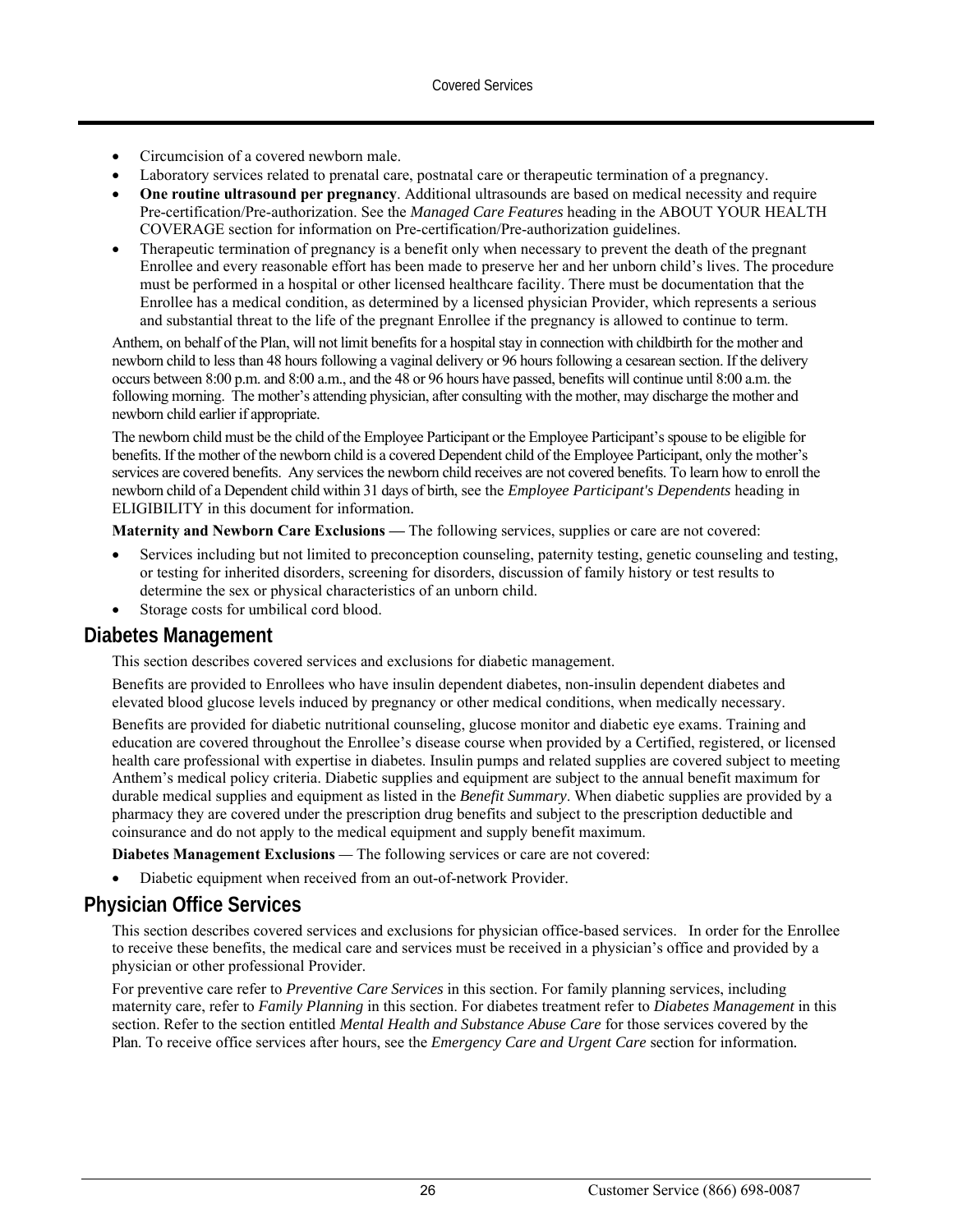Benefits provided for medical care, consultations and second opinions to examine, diagnose, and treat an illness or injury when received in a physician's or other professional Provider's office. A physician may also provide medication management for medical conditions or mental health disorders. Consultations and second opinions may be provided by another physician at the request of the physician or the Enrollee. In certain cases, Anthem, on behalf of the Plan, may request a second opinion.

Benefits provided for office-based surgery and surgical services, which include anesthesia and supplies. Such surgical fees include local anesthesia and normal post-operative care. Office-based surgical services are subject to Pre-certification/Pre-authorization guidelines. See the *Managed Care Features* heading in ABOUT YOUR HEALTH COVERAGE in this document for information on Pre-certification/Pre-authorization guidelines.

Benefits provided in a physician's office for diagnostic services when required to diagnose or monitor a symptom, disease or condition including, but not limited to, the following:

- X-ray and other radiology services.
- Laboratory and pathology services.
- Ultrasound services for non-pregnancy related conditions. For pregnancy-related ultrasounds, see the *Maternity*  section for information.
- Allergy tests, allergy injections and allergy serum.
- Audiometric (hearing) and vision tests required for the diagnosis and/or treatment of an accidental injury or an illness and for dependent children up to their eighteenth (18th) birthday when provided by or purchased as a result of a written recommendation from an otolaryngologist or a state-certified audiologist. For children up to the age of 18 see the *Hearing Aid Services* section for additional benefits.
- ADD and ADHD services.
- COVID-19 testing and treatment, as required under any applicable Federal Law.

**Physician Office Services Exclusions** *—* The following services, supplies or care are not covered:

- Expenses for obtaining medical reports or transfer of files.
- Treatment for hair loss, even if caused by a medical condition, except for alopecia areata.
- Routine foot care such as care for corns, toenails and calluses (except for Enrollees with diabetes).
- $\bullet$
- Treatment for sexual dysfunction.
- Genetic counseling.
- Routine hearing and vision exams.
- Separate reimbursement for anesthesia and post-operative care when services are provided by the same physician in the physician's office.
- Peripheral bone density scans.

## **Inpatient Facility Services**

This section describes covered services and exclusions for acute inpatient care such as hospital, ancillary and professional services. Acute inpatient services may be obtained from an acute care hospital, long term acute care hospital, rehabilitation hospital, or other covered inpatient facility. **All inpatient services are subject to** Precertification/Pre-authorization **or unscheduled admission notification guidelines.** See the *Managed Care Features* heading in ABOUT YOUR HEALTH COVERAGE in this document for information on Pre-certification/Preauthorization guidelines.

Refer to the section entitled *Mental Health and Substance Abuse Care* for those services covered by the Plan, including acute medical detoxification. For accident or emergency medical care refer to the *Emergency Care and Urgent Care* section. For medical-related dental services refer to the heading *Dental Related Services* for those services covered by the Plan.

#### *Facility services*

A broad spectrum of health care services are provided in the inpatient hospital environment. The following are examples of such covered services:

 Charges for semi-private room (with two or more beds), board, and general nursing services. Benefits are provided for the treatment of medical conditions and rehabilitation care, which is part of an acute care hospital stay.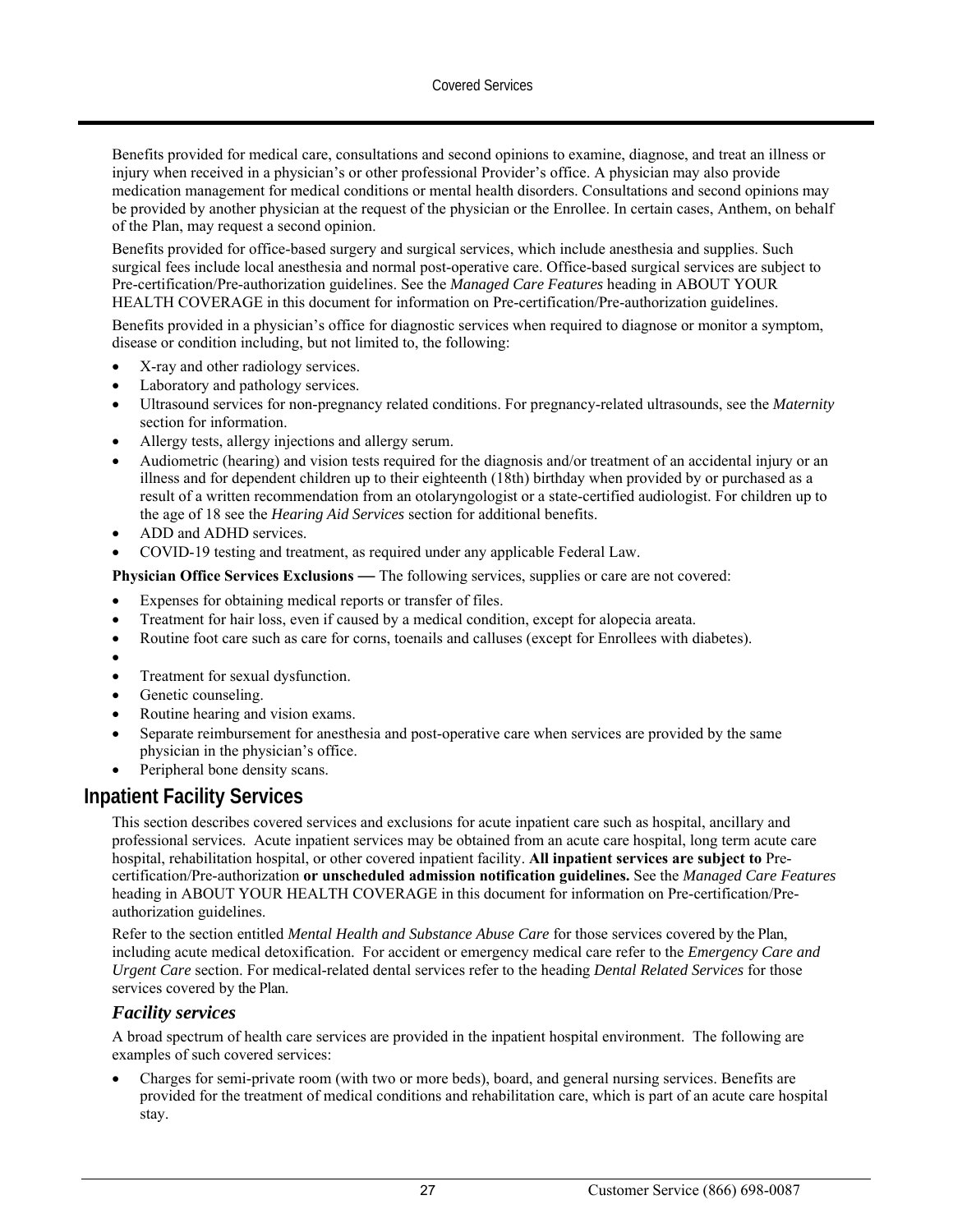- Use of operating room, recovery room and related equipment.
- Medical and surgical dressings, supplies, surgical trays, casts and splints when supplied by the facility as part of an inpatient admission.
- Prescribed drugs and medicines administered as part of an inpatient admission.
- A room in a special care unit approved by Anthem, on behalf of the Plan. The unit must have facilities, equipment and supportive services for intensive care of critically ill patients.

Inpatient rehabilitation benefits for **non-acute hospital admissions** for medically necessary care for the primary purpose of restoring and/or improving lost functions following an injury or illness are limited to 31 days per the Enrollee's Calendar Year. Inpatient rehabilitation therapy may be received at an Acute Rehabilitation Facility, Skilled Nursing Facility, Long term Acute Care Facility or a Sub-acute Facility. Ancillary Services

Numerous medical professionals and para-professionals work together in the inpatient hospital environment to provide comprehensive care to patients. The following list includes, but is not limited to, examples of such covered ancillary services:

- Diagnostic services such as laboratory and X-ray tests (e.g., CT scan, MRI).
- Chemotherapy and radiation therapy.
- Dialysis treatment.
- Respiratory therapy.
- Charges for processing, transportation, handling and administration of blood. Blood and blood plasma is covered.

#### *Professional Services*

Professional services are those services provided during the inpatient admission by a physician for surgical and medical care. The following list includes, but is not limited to, examples of such covered professional services:

- Physician services for the medical conditions while in the inpatient facility.
- Surgical services, including reconstructive surgery. The surgical fee includes normal post-operative care.
- Anesthesia, anesthesia supplies and services for a covered surgery.
- Intensive medical care for constant attendance and treatment when the Enrollee's condition warrants.
- Surgical assistants or assistant surgeons as determined by Anthem's medical policy. The Plan does not pay for a surgical assistant for all surgical procedures. The list of procedures which allow a surgical assistant or assistant surgeon is available to the Enrollee's Provider.
- Reconstruction of a breast on which a mastectomy has been performed, surgery and reconstruction of the other breast to produce a symmetrical appearance. Benefits are provided for physical complications for all stages of mastectomy. If an Enrollee chooses not to have surgical reconstruction after a mastectomy, the Plan will provide benefits for an external prosthesis. . This coverage will be provided in consultation with you and your attending physician and will be subject to the same Deductible, Coinsurance, Copayment provisions otherwise applicable under the Plan.
- For silicone breast implants, benefits are provided for the removal of the implant. Implants removed will not be replaced.
- This coverage provides benefits for many of the charges for transgender surgery (also known as sex reassignment surgery), where Medically Necessary as determined by our medical policies and guidelines. Covered Services must be approved by Us and must be authorized by Us prior to being performed. **Changes for services that are not authorized for the surgery requested will not be considered Covered Services. Some conditions apply, and all services must be authorized by us as outlined in the "How to Access Your Services and Obtain Approval of Benefits" section.**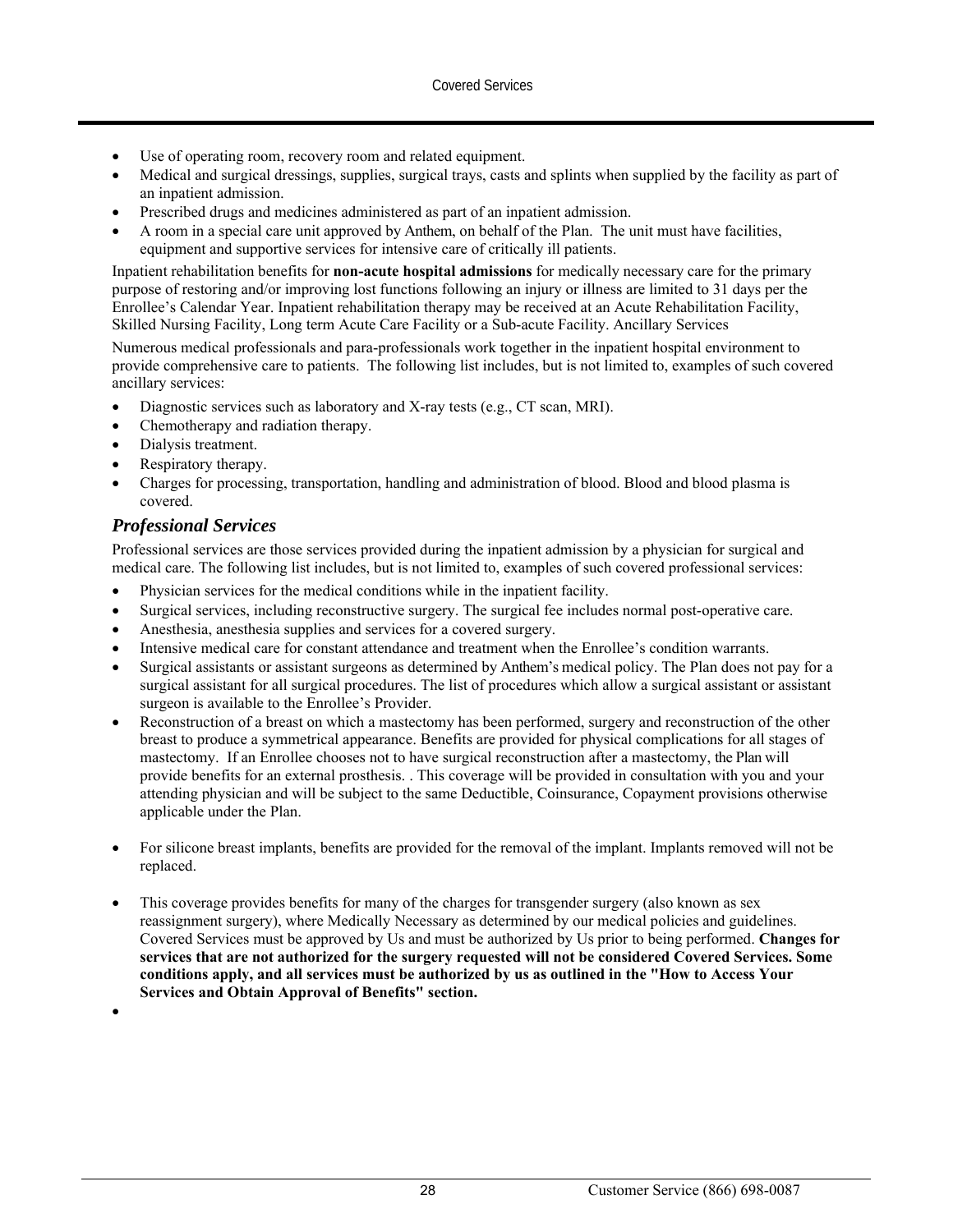## *Long Term Acute Care Facility*

Long-term acute care facilities are institutions that provide an array of long term critical care services to Enrollees with serious illnesses or injuries. Long term acute care is provided for Enrollees with complex medical needs. These include high-risk pulmonary Enrollees with ventilator or tracheotomy needs, medically unstable Enrollees, extensive wound care or post-op surgery wound Enrollees, and low level closed head injury Enrollees. Long term acute care facilities do not provide care for low intensity Enrollee needs. Pre-certification/Pre-authorization for admission and for continued stay is required by the Plan. See the *Managed Care Features* heading in ABOUT YOUR HEALTH COVERAGE in this document for information on Pre-certification/Pre-authorization guidelines.

#### *Skilled Nursing Facility*

Skilled nursing facilities typically provide uncontrolled, unstable, or chronic condition patients with skilled nursing care, therapies, and protective supervision. Skilled nursing care is provided under medical supervision to carry out nonsurgical treatment of chronic conditions or convalescent stages of acute diseases or injuries. Skilled nursing facility benefits do not include care for Enrollees with significant medical needs.

When skilled nursing care is Pre-authorized by Anthem, on behalf of the Plan, benefits are available for up to 30 days per Enrollee's Calendar Year or until maximum medical improvement is achieved and no further significant measurable improvement can be anticipated as determined by Anthem. Maximum medical improvement shall be determined without regard to whether continued care is necessary to prevent deterioration of the condition or is otherwise life sustaining. Pre-certification/Pre-authorization for admission and for continued stay is required by Anthem. See the *Managed Care Features* heading in ABOUT YOUR HEALTH COVERAGE in this document for information on Pre-certification/Pre-authorization guidelines.

**Inpatient Facility Services Exclusions** *—* The following services, supplies or care are not covered:

- Room and board and related services in a nursing home.
- If the Enrollee leaves a hospital or other facility against the medical advice of the physician, the charges related to the non-compliance of care.
- Charges from the facility for the discharge day.
- Surgical benefits will not be provided for subsequent procedures to correct further injury or illness resulting from the Enrollee's noncompliance with prescribed medical treatment.
- Procedures that are solely cosmetic in nature. See Anthem's medical policy at www.anthem.com for information on cosmetic services.
- Custodial and/or maintenance care.
- Any services or care for the treatment of sexual dysfunction.
- Sex change operations, preparation for a sex change operation, or complications arising from a sex change operation.
- Personal comfort and convenience items such as televisions, telephone, guest meals, articles for personal hygiene and other similar services and supplies.
- Surgical services for refractive keratoplasty, including radial keratotomy or lasik, or any procedure to correct visual refractive defect.
- Additional procedures that are routinely performed during the course of the main surgery.

# **Outpatient Facility Services**

This section describes covered services and exclusions in outpatient facilities. Outpatient facility services may be obtained at facilities such as an acute hospital outpatient department, ambulatory surgery center, radiology center, dialysis center, and outpatient hospital clinics. Some outpatient facility services are subject to Pre-certification/Preauthorization guidelines. See the *Managed Care Features* heading in ABOUT YOUR HEALTH COVERAGE in this document for information on Pre-certification/Pre-authorization guidelines.

Refer to the section entitled *Mental Health and Substance Abuse Care* for those services covered by the Plan. For emergency care refer to *the Emergency Care and Urgent Care* heading in this section. For dental services refer to the section entitled *Dental Related Services* for those services covered by the Plan.

#### *Facility Services*

A broad spectrum of health care services are provided in an outpatient facility setting. The following are examples of such covered services: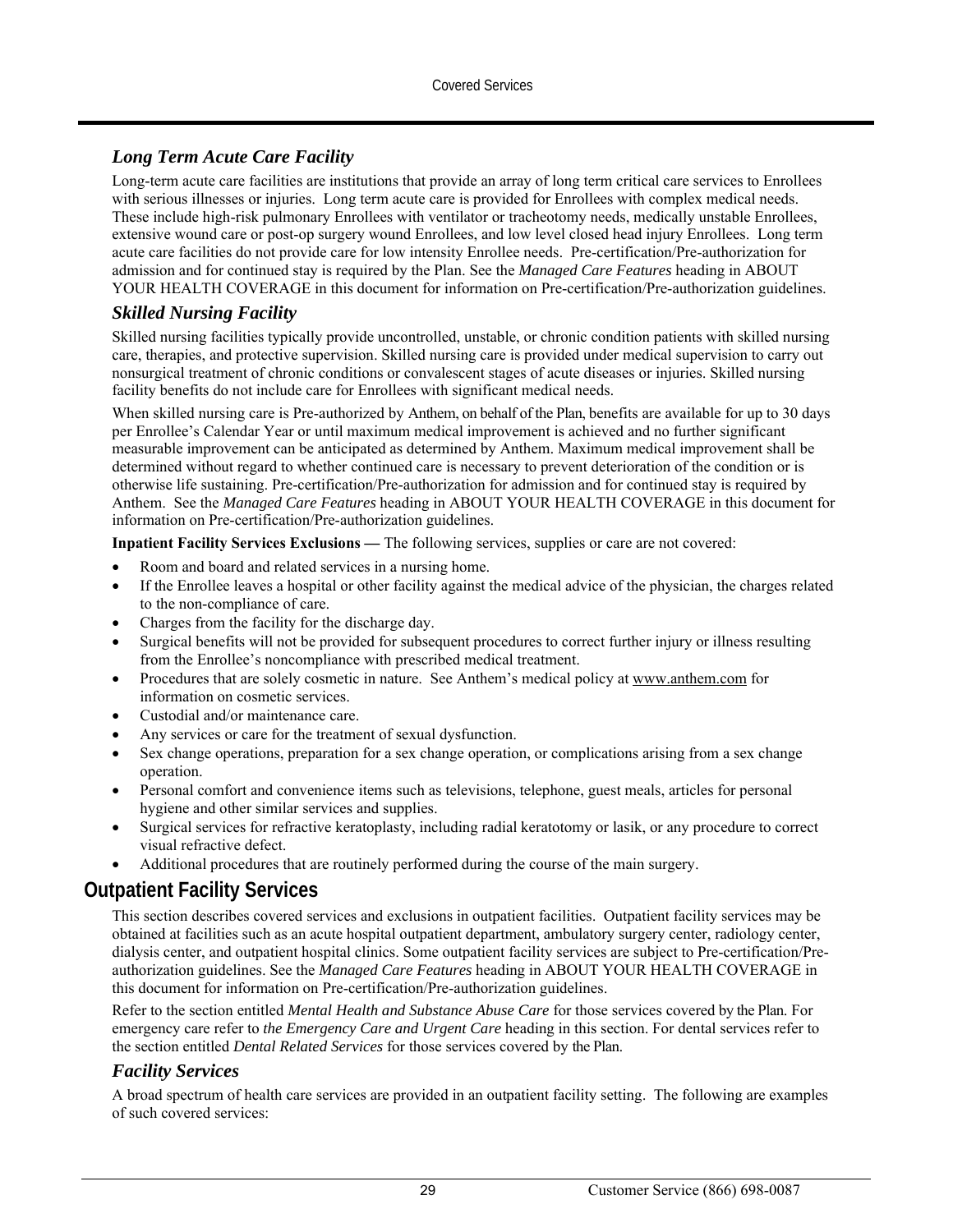- Use of operating room, recovery room and related equipment.
- Medical and surgical dressings, supplies, surgical trays, cast and splints when supplied by the facility as part of an outpatient visit.
- Drugs and medicines when provided as part of an outpatient visit.

#### *Ancillary Services*

Numerous medical professionals and para-professionals work together to provide comprehensive care to patients in an outpatient facility. The following includes, but is not limited to, examples of such covered ancillary services.

- Diagnostic services such as laboratory and X-ray tests (e.g., CT scan, MRI).
- Medical and surgical dressings, supplies, surgical trays, or cast and splints when provided in the outpatient department facility.
- Chemotherapy and radiation therapy.
- Dialysis treatment.
- Respiratory therapy.
- Charges for processing, transportation, handling and administration of blood. Blood and blood plasma is covered.
- Non-emergent injectables, IV therapies, and/or infusion medications administered in an outpatient setting or at home. These medications are not a covered benefit when obtained through any source other than Anthem's PBM.
- Ultrafast CT scan when preauthorized and allowed by Anthem's medical policy.

#### *Professional Services*

Professional services are those provided during the outpatient visit by a physician for surgical and medical care for the following:

- Physician services for the medical condition(s) while in the outpatient facility.
- Surgical services. The surgical fee includes normal post-operative care.
- Anesthesia, anesthesia supplies and services for a covered surgery. See the Plan document for definitions of cosmetic services.
- Surgical assistants or assistant surgeons as determined by Anthem's medical policy. The Plan does not pay for a surgical assistant for all surgical procedures.
- Consultation by another physician when requested by the physician. Staff consultation required by facility rules is excluded.

**Outpatient Services Exclusions** *—* The following services, supplies or care are not covered:

- Surgical benefits for subsequent procedures to correct further injury or illness resulting from the Enrollee's noncompliance with prescribed medical treatment.
- Procedures that are solely cosmetic in nature.
- Any services or care for the treatment of sexual dysfunction.
- Sex change operations, preparation for a sex change operation, or complications arising from a sex change operation.
- Personal comfort and convenience items such as televisions, telephone, guest meals, articles for personal hygiene and other similar services and supplies.
- Surgical services for refractive keratoplasty, including radial keratotomy or lasik, or any procedure to correct visual refractive defect.
- Additional procedures that are routinely performed during the course of the main surgery.
- Peripheral bone density scan.

# **Emergency Care and Urgent Care**

This section describes covered services and exclusions for Emergency and Urgent Care. Emergency care means the sudden, and at the time, unexpected onset of a health condition that requires immediate medical attention, where failure to provide medical attention would result in serious impairment to bodily functions or serious dysfunction of a bodily organ or part, or would place the person's health in serious jeopardy. Urgent Care means situations that are not life threatening but require prompt medical attention to prevent serious deterioration in an Enrollee's health.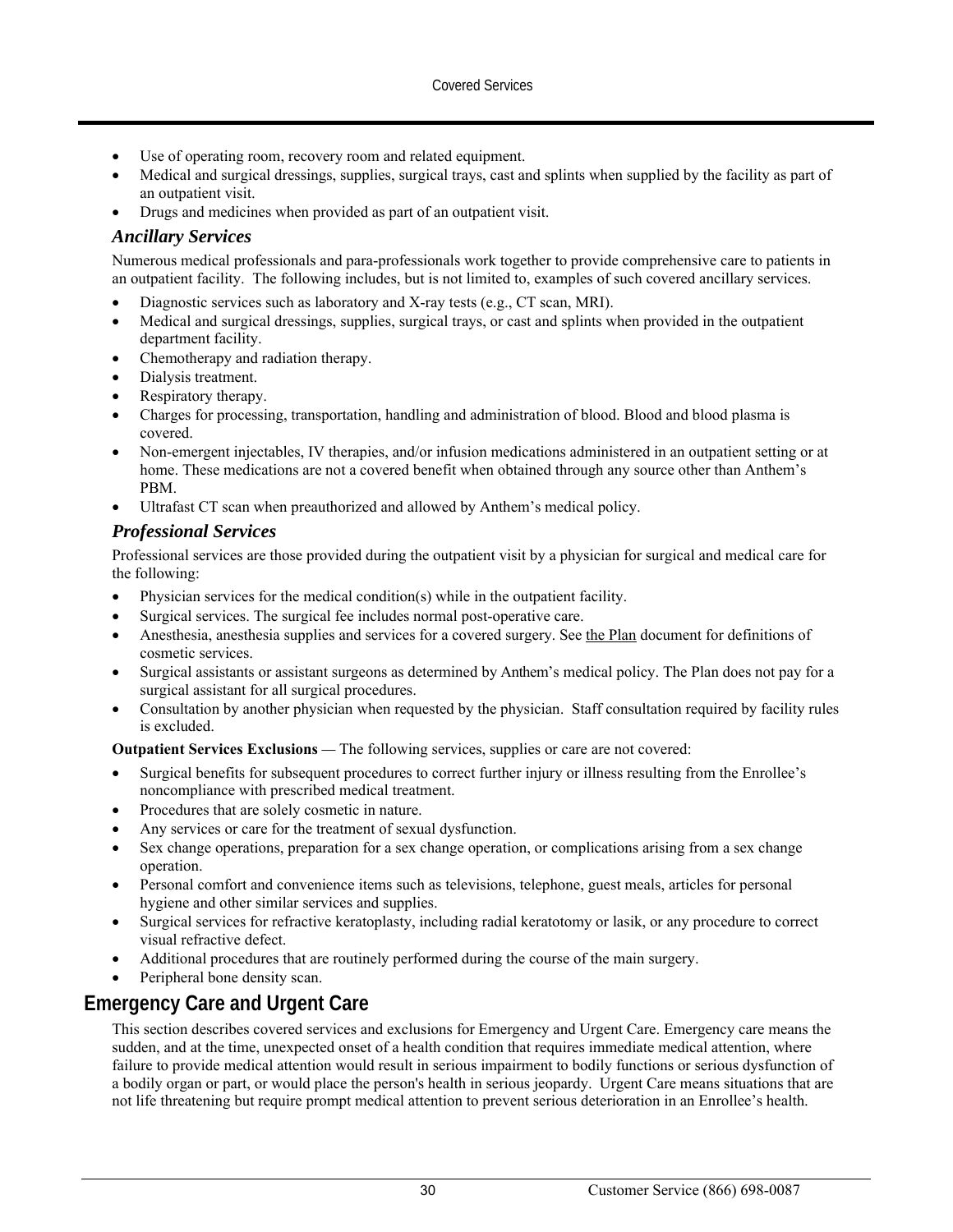The Plan covers Emergency services necessary to screen and stabilize an Enrollee without Pre-certification/Preauthorization if a prudent layperson having average knowledge of health services and medicine and acting reasonably would have believed that an Emergency medical condition or life or limb threatening Emergency existed. **Follow-up care received in an Emergency department or Urgent Care center, including but not limited to, removal of stitches and dressing changes, are not considered Emergency care**. If you continue to get care from an Out-of-Network Provider, Covered Services will be covered at the Out-of-Network level unless we agree to cover them as an Authorized Service network exception By choosing an Urgent Care center when available and appropriate instead of an Emergency room, the Enrollee may reduce out-of-pocket expenses.

#### *Emergency Care*

Medically Necessary Emergency care includes Emergency accident care and Emergency medical care received at a hospital or other facility. Benefits are provided regardless of whether the care is received from a Participating Provider or a non-Participating Provider. No prior authorization is necessary. An Enrollee should call 9-1-1 in the case of a life or limb-threatening Emergency.

Whenever an Enrollee is admitted to a facility directly from a hospital Emergency room, the Emergency room copayment will be waived, however the inpatient hospital copayment will apply to the admission. When an Enrollee is admitted to a facility following Emergency care **Anthem, on behalf of the Plan, must be contacted within one business day of admission or as soon as reasonably possible to receive authorization for continued care after the Emergency admission.** When Anthem is contacted for authorization for an inpatient stay, the Provider and Enrollee are notified of the number of days approved for the inpatient stay e.g., the number of days that are considered Medically Necessary as determined by Anthem's medical policy and guidelines.

Once the Enrollee is stabilized, ongoing care and treatment is not Emergency Care. Continuation of care from a Participating Provider or a non-Participating Provider beyond what is needed to evaluate and/or stabilize the Enrollee's condition will be considered out-of-network care and paid subject to the out-of-network payment provisions.

As described in the "Consolidated Appropriations Act of 2022 Notice", Out-of-Network Providers may only bill you for any applicable Copayments, Deductible, and Coinsurance and may not bill you for any charges over the Plan's Maximum Allowed Amount until the treating Out-of-Network Provider has determined you are stable. Please refer to the notice following the Schedule of Benefits for more details

### *Urgent Care*

Benefits are provided for accident or medical care received from an Urgent Care center or other facility such as a physician's office. Urgent Care is not considered a life or limb-threatening Emergency and does not require the use of an Emergency room.

#### *Travel outside the country*

In an Emergency or Urgent Care situation the Enrollee should go to the nearest health care facility. The Enrollee will need to pay the bill in full. Use of a credit card is encouraged because the credit card company will automatically transfer the foreign currency into American dollars. When the Enrollee returns home, the Enrollee should fill out a claim form, which is available by contacting the Member Service Department. The Enrollee must submit the claim form along with the receipts to the listed address. The amount submitted must be in American dollars. The Plan may require medical records of the services received. The Enrollee is responsible for providing such medical records. It may be necessary for the Enrollee to provide an English translation of the medical records.

**Emergency Care and Urgent Care Exclusions — The following services, supplies or care are not covered:** 

Non Emergency continued care after the Enrollee's condition has stabilized.

## **Ambulance and Transportation Services**

This section describes covered services and exclusions for ambulance services. Benefits are provided for local transportation by a vehicle designed, equipped and used only to transport the sick and injured. The vehicle must be operated by trained personnel and licensed as an ambulance to take the Enrollee:

- From the Enrollee's home, scene of an accident or medical Emergency to the closest hospital with appropriate Emergency facilities.
- Between hospitals for Medically Necessary transport by ambulance for continuing inpatient or outpatient care.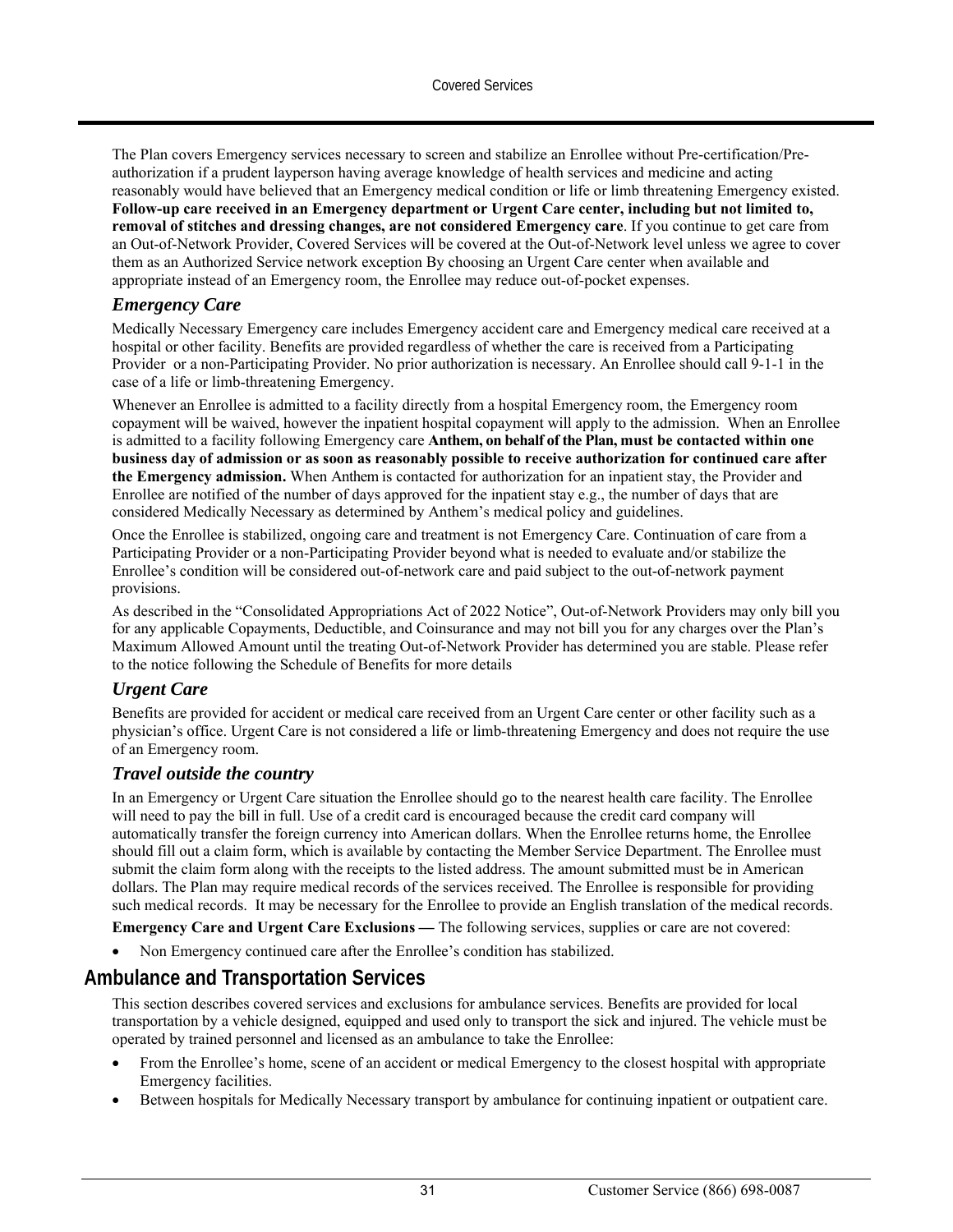Ground ambulance is usually the approved method of transportation. Air ambulance is only a benefit when terrain, distance, or the Enrollee's physical condition requires the services of an air ambulance. Anthem, on behalf of the Plan, will determine whether transport by air ambulance is a benefit on a case-by-case basis. If Anthem determines that ground ambulance could have been used, benefits will be limited to ground ambulance benefits. If the Enrollee elects not to receive transport to an Emergency facility after an ambulance has been called, the Enrollee's deductible and/or coinsurance, will still apply. For emergency Ambulance services rendered by an Out-of-Network Provider you are not required to pay more than you would have been required for services from an In-Network Provider.

For ground or air ambulance when received from a Participating Provider or non-Participating Provider the Enrollee pays the appropriate copayment. Copayments are listed on the *Benefit Summary*.

Ambulance services are subject to Medical Necessity reviews by Us. Emergency Ambulance services do not require Prior Authorization/Precertification and are allowed regardless of whether the Provider is an In-Network or Out-of-Network Provider. For Emergency Ambulance services from by an Out-of-Network Provider you do not need to pay any more than would have been paid for services from an In-Network Provider.

Non-Emergency Ambulance services are subject to Medical Necessity revieUs by Us. Air ambulance services for non-Emergency Hospital to Hospital transfers and all scheduled ground ambulance services for non-Emergency transfers, except transfers from one acute Facility to another, must be approved through Prior Authorization/Precertification. See the section "How To Access Your Services and Obtain Approval of Benefits" under the "Getting Approval for Benefits" for more information. When using an air Ambulance for non-Emergency transportation, We reserve the right to select the air Ambulance Provider.

**Ambulance and Transportation Services Exclusions** *—* The following services, supplies or care are not covered:

- Commercial transport (air or ground), private aviation, or air taxi services.
- Transportation by private automobile, commercial or public transportation or wheelchair ambulance (ambucab).
- Ambulance transport if the Enrollee could have been transported by automobile, commercial or public transportation without endangering his health or safety.

## **Outpatient Therapies**

This section describes covered services and exclusions for physical therapy, speech therapy, occupational therapy, and cardiac rehabilitation.

From the Member's birth until the Member's sixth (6th) birthday, the level of benefits shall exceed the limit of twenty (20) visits for each therapy if such therapy is indicated in a Member's Treatment Plan for Autism Spectrum Disorders and is determined by Us to be Medically Necessary.

For all other Member's (e.g. those six (6) and older, or who not qualify for the benefits above), benefits are provided only if the physical, speech or occupational therapy will result in a practical improvement in the level of functioning within a reasonable period of time and the physical, speech or occupational therapy must be Medically Necessary. Benefits physical, speech or occupational are allowed up to the maximum visits as listed on the *Summary of Benefits*.

Physical therapy may involve a wide variety of evaluation and treatment techniques. Examples include manual therapy, hydrotherapy, heat, or application of physical agents, biomechanical and neuro-physiological principles and devices. Such therapy is given to relieve pain, restore function, prevent disability following illness, injury, loss of a body part, or congenital defect or birth abnormality. All care must be received from a licensed physical therapist.

Speech therapy is for the correction of speech impairment resulting from illness, injury, or surgery. Speech therapists are also involved in the medical management of swallowing disorders. All care must be received from a licensed speech therapist.

Occupational therapy is the use of constructive activities designed to promote the restoration of the person's ability to satisfactorily accomplish the ordinary tasks of daily living. All care must be received from a licensed occupational therapist.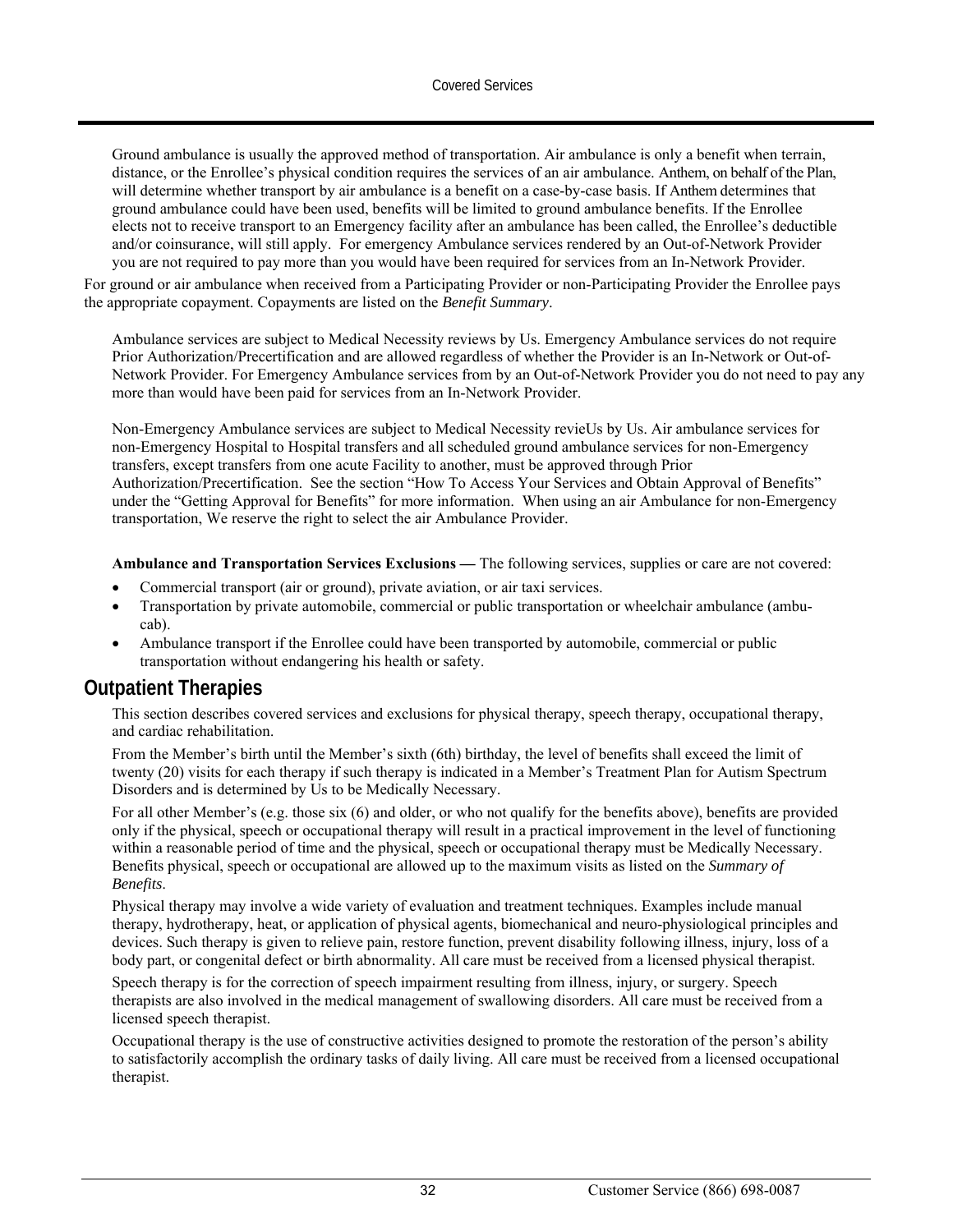Speech therapy benefits for cleft lip and cleft palate treatment are provided as indicated above for speech therapy and are subject to the limitations above unless additional visits are Medically Necessary with no age limits. Additional speech therapy visits for cleft lip and cleft palate will need to be Pre-authorized by Anthem, on behalf of the Plan, before receiving services.

#### *Other Outpatient Therapy Services*

- Cardiac rehabilitation is a program to restore an individual's functional status after a major cardiac event. Benefits are allowed at a facility for exercise and education under the direct supervision of skilled program personnel in an intensive outpatient rehabilitation program. No more than 36 visits are allowed and the program must start within three months of the major cardiac event and be completed within six months of the major cardiac event.
- Chiropractic/Acupuncture benefits are allowed for services administered by a chiropractor or acupuncturist who acts within the scope of licensing for treatment of an illness or accidental injury. Chiropractic benefits are limited to office visits with manual manipulation of the spine, X-ray of the spine and certain physical modalities and procedures. Acupuncture benefits are limited to the office visit for the treatment of an illness or injury. All chiropractic and acupuncture benefits are limited to a maximum of 30 visits each per Enrollee's Calendar Year for all care. If an Enrollee visits a chiropractor or acupuncturist more than once in a single day, each such visit will be counted as one visit.

**Therapies Exclusions** — The following services, supplies or care are not covered:

- Home programs for on-going conditioning and maintenance.
- Therapies for learning disorders, behavioral or personality disorders, stuttering, voice or rhythm disorders.
- Benefits are not covered for dysfunctions that are self-correcting such as language therapy for young children with natural dysfluency of development articulation errors that are self-correcting.
- Therapeutic exercise equipment prescribed for home use such as treadmills and/or weights.
- Membership at health spas or fitness centers.
- Convenience items as determined by the Plan.
- The purchase of pools, whirlpools, spas and personal hydrotherapy devices.
- Services related to workers' compensation injuries.
- Therapies and self-help programs not specifically identified above.
- Recreational, sex, primal scream, sleep and Z therapies.
- Biofeedback.
- Rebirthing therapy.
- Self-help, stress management and weight loss programs.
- Transactional analysis, encounter groups and transcendental meditation (TM).
- Sensitivity training, anger management or assertiveness training.
- Rolfing, pilates, myotherapy or prolotherapy.
- Holistic medicine and other wellness programs.
- Educational programs such as behavior modification or arthritis classes, except as otherwise specifically provided herein.
- Services for sensory integration disorder.
- Occupational therapies for diversional, recreational or vocational therapies (e.g., hobbies, arts and crafts).
- Massage therapy.

## **Autism Services**

Benefits in this section are subject to the **GENERAL EXCLUSIONS** section of this Benefit Booklet.

Covered Services are provided for the assessment, diagnosis, and treatment of Autism Spectrum Disorders (ASD) for a covered dependent child. The following treatments will not be considered Experimental or Investigational and will be considered appropriate, effective, or efficient for the treatment of Autism Spectrum Disorders where We determine such services are Medically Necessary:

a) Evaluation and assessment services;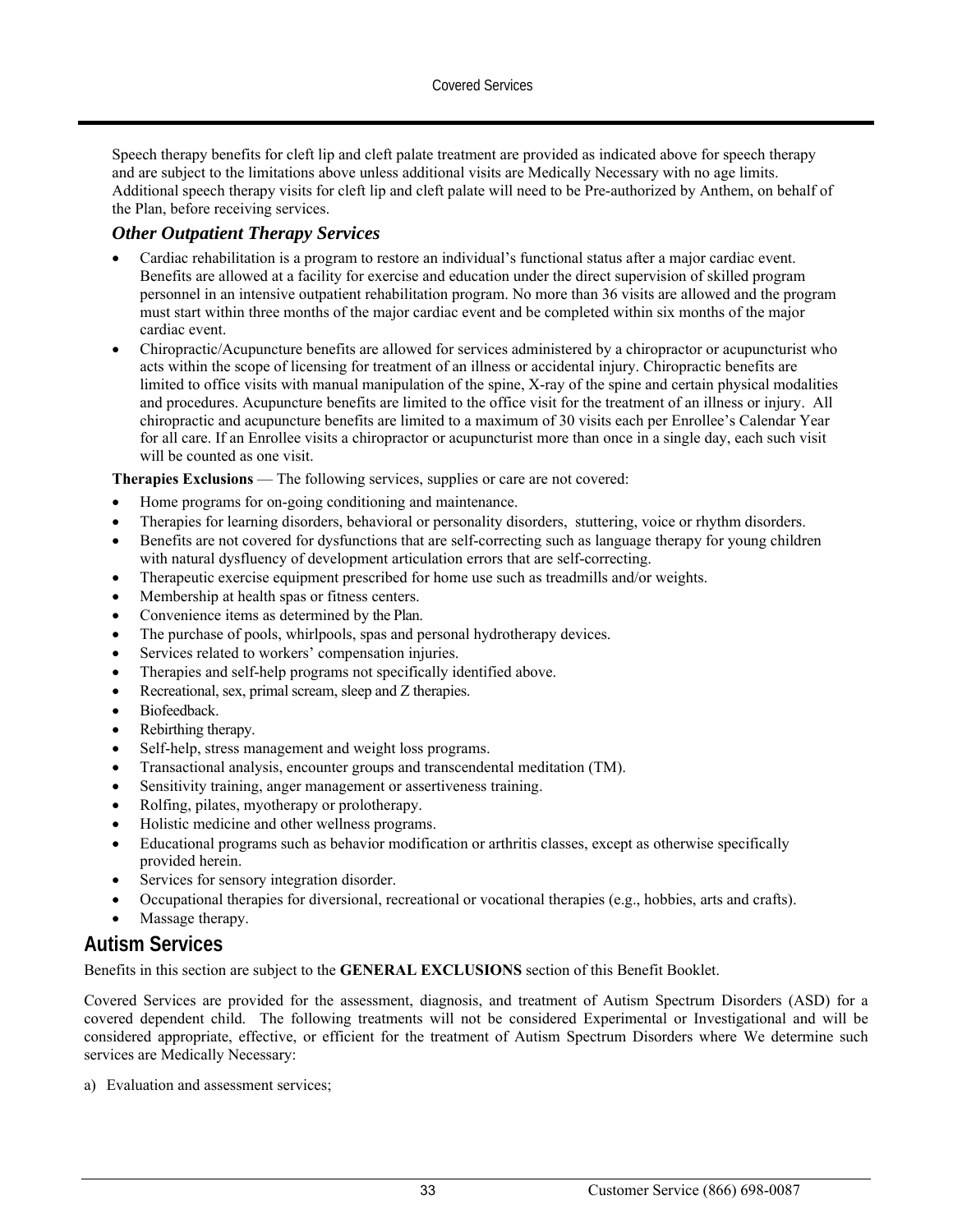- b) Behavior training and behavior management and applied behavior analysis, including but not limited to consultations, direct care, supervision, or treatment, or any combination thereof, for autism spectrum disorders provided by autism services providers;
- c) Habilitative or rehabilitative care, including, but not limited to, occupational therapy, physical therapy, or speech therapy, or any combination of those therapies.
- d) Prescription Drugs, if covered under this Benefit Booklet;
- e) Psychiatric Care;
- f) Psychological Care, including family counseling; and
- g) Therapeutic Care.

Treatment for Autism Spectrum Disorders must be prescribed or ordered by a licensed physician or licensed psychologist, and services must be provided by a Provider covered under this plan and licensed to provide those services. However, behavior training, behavior management, or applied behavior analysis services (whether provided directly or as part of therapeutic care), must be provided by an Autism Services Provider. Autism services and the autism Treatment Plan are subject to Utilization Review.

# **Home Health Care/Home IV Therapy**

## *Home Health Care*

This section describes covered services and exclusions for home health and home infusion therapy (IV) care. Benefits are provided for services performed by a home health agency engaged in arranging and providing nursing services, home health aide services and other therapeutic related services. Home health services are covered only when such services are necessary as alternatives to hospitalization. Prior hospitalization is not required. Home health services must be rendered pursuant to a physician's written order, under a plan of care established by the physician in collaboration with a home health agency. Anthem, on behalf of the Plan, must Pre-authorize all services and reserves the right to review treatment plans at periodic intervals.

Covered services include the following for up to 60 visits per Enrollee's Calendar Year:

- Professional nursing services performed by a Registered Nurse or a Licensed Practical Nurse.
- Certified Nurse Aide services under the supervision of a Registered Nurse or a qualified therapist with professional nursing services.
- Physical therapy provided by a licensed physical therapist.
- Occupational therapy provided by a licensed occupational therapist or Certified occupational therapy assistant.
- Respiratory and inhalation therapy services.
- Speech and hearing therapy and audiology services.
- Medical/social services.
- Medical supplies (including respiratory supplies), durable medical equipment (rental or purchase), oxygen, appliances, prostheses and orthopedic appliances.
- Injectables, IV therapies, infusion medications and/or and other prescription drugs ordinarily not available through a retail pharmacy. These medications must be ordered through the PBM.
- Nutritional counseling by a nutritionist or dietitian.

### *Home infusion/injection therapy*

Benefits for home infusion therapy (IV therapy) include a combination of nursing, durable medical equipment and pharmaceutical services in the home. Home IV therapy includes, but is not limited to, antibiotic therapy, hydration therapy and chemotherapy. Intra-muscular, subcutaneous and continuous subcutaneous injections are also covered services. See the heading *Food and Nutrition* for information on Total Parenteral Nutrition (TPN) and enteral nutrition.

**Home Health Care Exclusions** *—* The following services, supplies or care are not covered:

 Services of a mental health social worker. Refer to the section entitled *Mental Health and Substance Abuse Care* for those services covered by the Plan.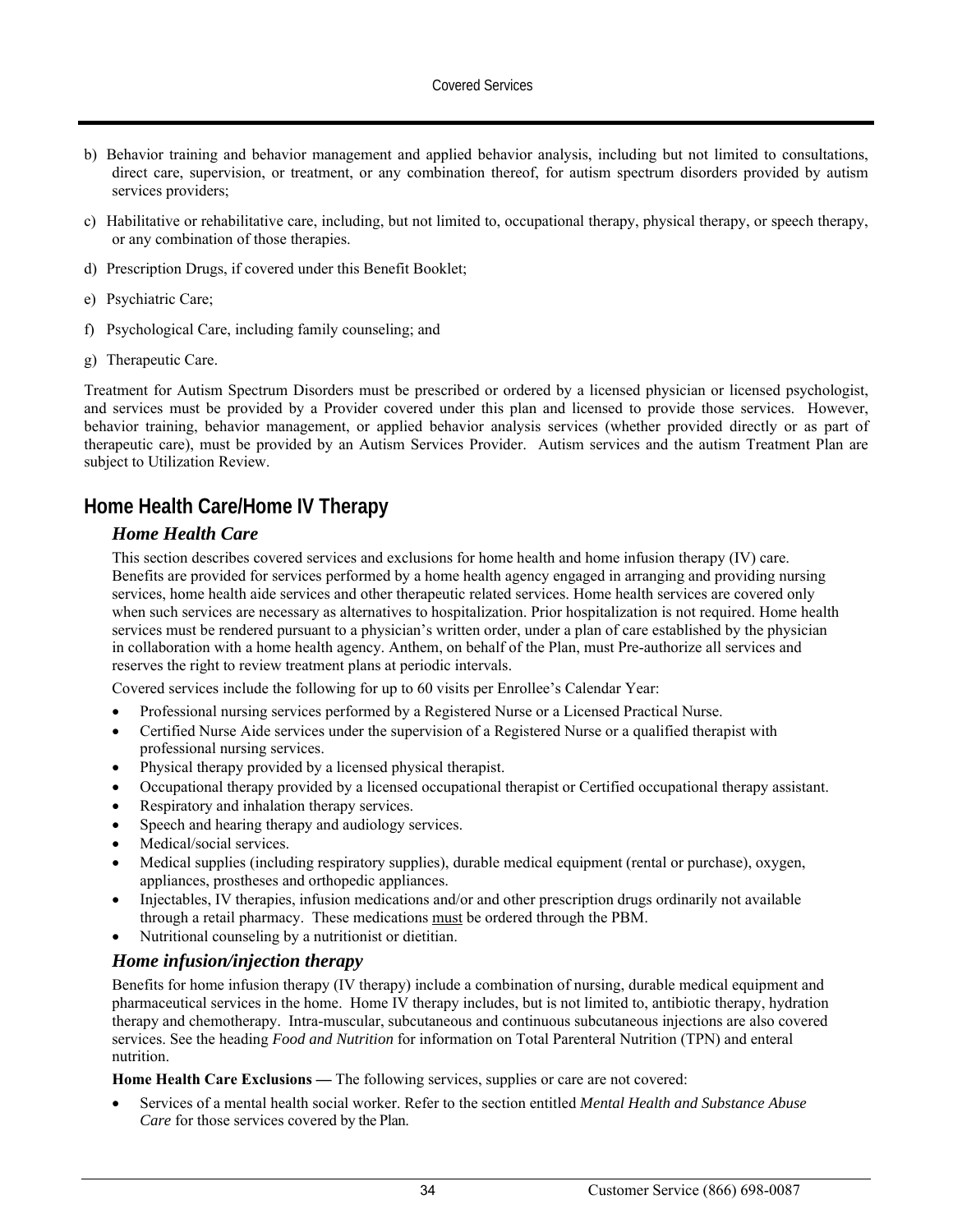- Services or supplies for personal comfort or convenience including homemaker services.
- Food services, meals, formulas, and supplements other than listed above or as provided under the *Food and Nutrition* heading in this section, for dietary counseling even if the food, meal, formula or supplement is the sole source of nutrition.
- Religious or spiritual counseling.

## **Hospice Care**

This section describes covered services and exclusions for hospice care. Hospice includes medical, physical, social and psychological and spiritual services stressing palliative care for patients.

Covered hospice care can be provided in two environments: 1) the home of the Enrollee, or 2) in an inpatient facility.

To be eligible for hospice benefits or inpatient hospice benefits, the patient must have a life expectancy of six months or less, as certified by the attending physician. Hospice care is initially approved for a period of three months. Benefits may continue for up to two additional three-month benefit periods. After the exhaustion of three benefit periods, the Plan will work with the physician and hospice to determine the appropriateness of continuing hospice care. The Plan reserves the right to review treatment plans at periodic intervals.

Hospice care services are covered when such services are provided under active management through a hospice which is responsible for coordinating all hospice care services, regardless of the location or facility in which such services are furnished. Any services provided in connection with an unrelated illness or medical conditions will be subject to the Plan Document and Summary Plan Description provisions that apply to other illness or injuries.

Covered services are allowed for routine home hospice care, including any of the following services:

- Intermittent and 24 hour on-call professional services provided by or under the supervision of a Registered Nurse.
- Intermittent and 24 hour on-call social/counseling services.

Certified nurse aide services or nursing services delegated to other persons pursuant to applicable state law.

Benefits are allowed for the following services:

- Inpatient hospice care.
- Inpatient hospice respite care. Inpatient hospice respite care may be provided only on an intermittent, nonroutine, short-term basis. It is limited to periods of five days or less, up to two admissions per Enrollee's lifetime.
- Intravenous medications and other prescriptions drugs ordinarily not available through a retail pharmacy
- Short-term inpatient (acute) hospice care or continuous home care which may be required during a period of crisis, for pain control or symptom management.
- Diagnostic testing.
- Transportation.
- Medical supplies (including respiratory supplies), durable medical equipment (rental or purchase), oxygen, appliances, prostheses and orthopedic appliances.
- Bereavement support services for the covered family members during the twelve-month period following the death of the Enrollee.
- Physician services.
- Physical, occupational, speech and respiratory therapies.
- Nutritional counseling by a nutritionist or dietitian.

**Hospice Care Exclusions** — The following services, supplies or care are not covered:

- Services of a mental health social worker. Refer to *Mental Health and Substance Abuse Care* for those services covered by the Plan.
- Services or supplies for personal comfort or convenience, including homemaker services.
- Food services, meals, formulas, and supplements other than listed above or for dietary counseling even if the food, meal, formula or supplement is the sole source of nutrition.
- Pastoral and spiritual counseling.
- Services not directly related to the medical care of the Enrollee, including estate planning, drafting of wills, funeral counseling or arrangement, or other legal services.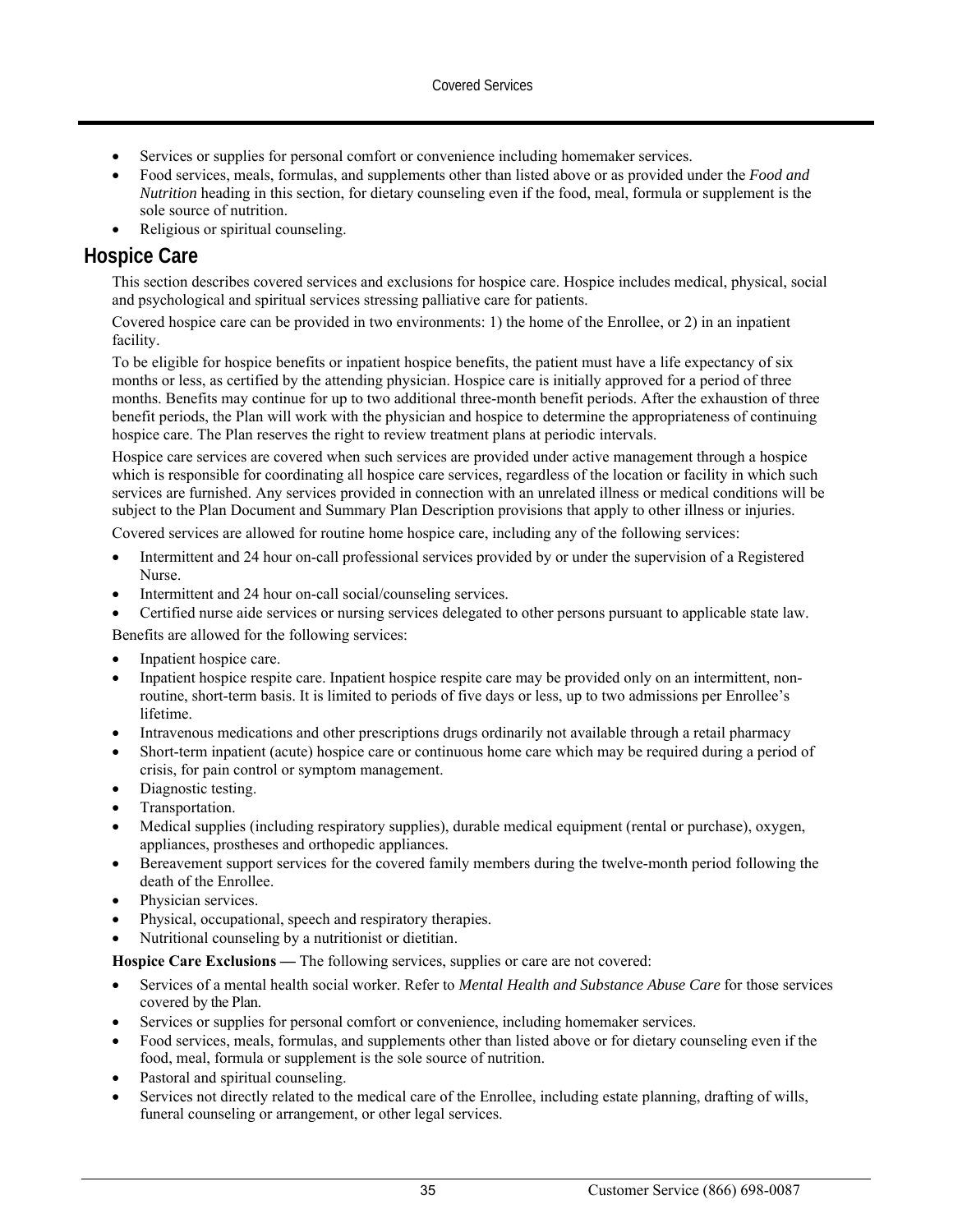Nutritional counseling is a way of looking at your food habits and choices with a food expert who offers diet changes and food ideas right for you. The goal of nutrition counseling is to make the right food choices, and improve the nutritional value and dietary supplements in your diet. Benefits are given for a registered dietitian who is a health worker who knows about diet and foods and who is able to translate that information into the right food choices. Registered dietitians must limit their practice to those methods which conform with applicable laws.

Benefits include:

- Nutritional techniques of evaluation which give measurements and changes;
- Nutritional counseling;
- Nutritional therapy; and
- Help on nutritional supplements.

Coverage is not given for foods, hypnosis, personal training, supplements or vitamins.

Nutritional counseling for the treatment of eating disorders, such as anorexia nervosa and bulimia nervosa is covered under the "Mental Health and Substance Abuse Services" section.

Nutritional counseling provided as part of a preventive visit will be covered under "Preventive Care Services".

Nutritional counseling provided as part of diabetes management will be covered under "Diabetes Management Services". Benefit will be based on place of service.

# **Human Organ and Tissue Transplant Services**

Covered Services are paid as inpatient services, outpatient services, or Doctor home visits and offices services depending on where the services is given and subject to your cost shares.

#### **Covered Transplant Procedure**

We cover Medically Necessary human organ, tissue, and stem cell / bone marrow transplants and transfusions as determined by Us when precertified. This includes Medically Necessary acquisition procedures, mobilization, collection and storage. It also includes Medically Necessary myeloablative or reduced intensity preparative chemotherapy, radiation therapy, or a combination of these therapies

Out-of-Network Transplant Provider

Any Provider that has not been chosen as a "Center of Excellence" by Us or has not been selected to take part as an In-Network Transplant Provider by the Blue Cross and Blue Shield Association.

#### **Transplant Benefit Period**

At an In-Network transplant Provider facility, the Transplant Benefit Period starts one day prior to a covered transplant procedure and lasts for the applicable case rate / global time period. The number of days will vary depending on the type of transplant received and the In-Network transplant Provider agreement. Call the case manager for specific In-Network transplant Provider details for services received at or coordinated by an In-Network transplant Provider facility. At the end of the case rate / global time period, benefit are provided under the "Doctor Office Services", "Inpatient Services", and "Outpatient Services" section of the Booklet, depending on where the service is performed and are not subject to the terms of this "Human Organ and Tissue Transplant" section.

#### **Prior Approval and Prior Authorization/Precertification**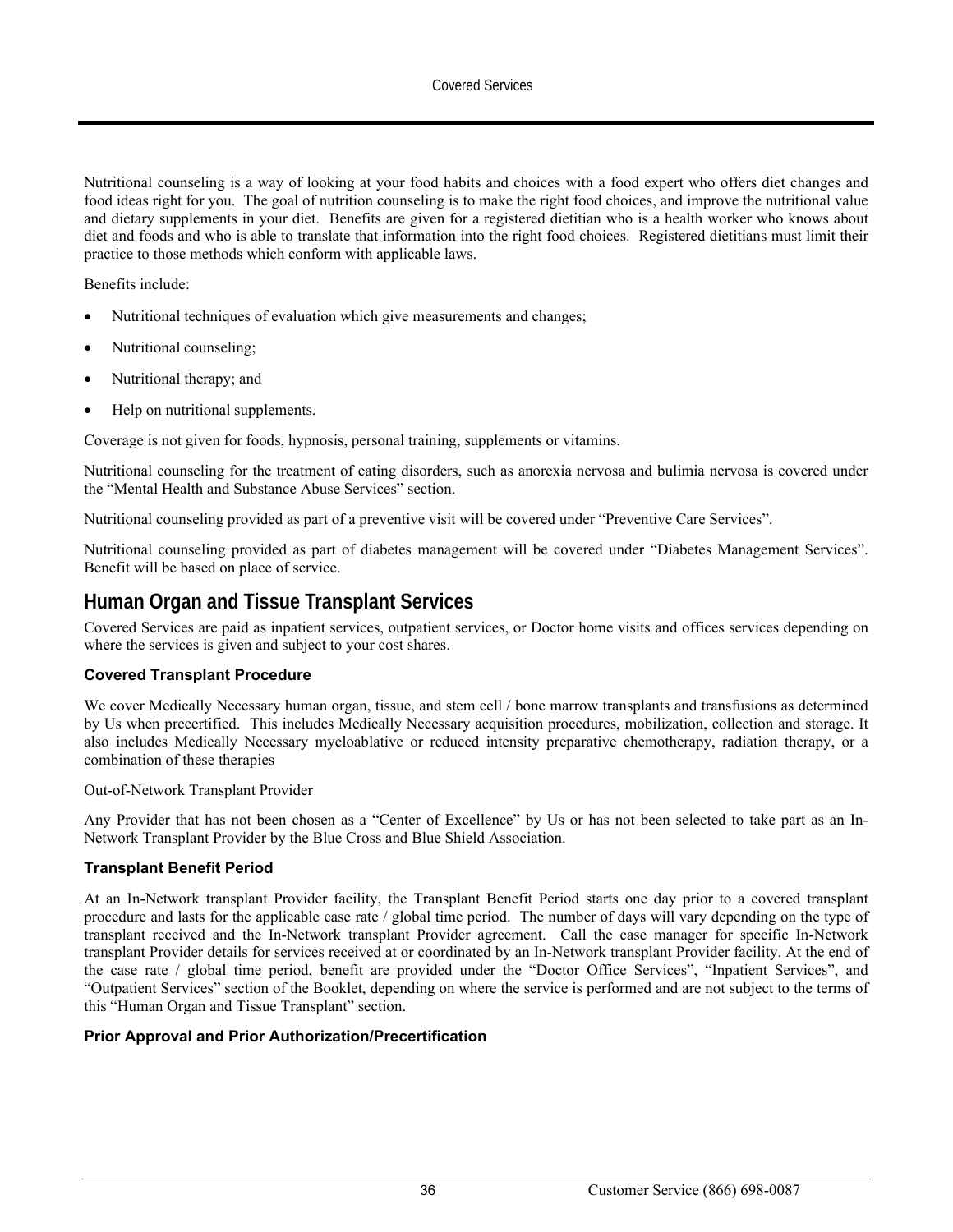**To maximize your benefits, you should call Our transplant department as soon as you think you may need a transplant to talk about your benefit options**. **You must do this before you have an evaluation and/or work-up for a transplant.** We will help you to maximize your benefits by giving coverage information, including details on what is covered and if any clinical coverage guidelines, medical policies, In-Network transplant rules, or exclusions apply. Call the member services phone number on the back of your Health Benefit ID Card and ask for the transplant coordinator. Even if We give a prior approval for the covered transplant procedure, you or your Provider must call Our transplant department for Prior Authorization/Precertification prior to the transplant whether this is performed in an inpatient or outpatient setting.

Prior Authorization/Precertification is required before We will cover benefits for a transplant. Your Doctor must certify, and We must agree, that the transplant is Medically Necessary. Your Doctor should submit a written request for Prior Authorization/Precertification to Us as soon as possible to start this process. Not getting Prior Authorization/Precertification will result in a denial of benefits.

Please note that there are cases where your Provider asks for approval for Human Leukocyte Antigen (HLA) testing, donor searches and/or a collection and storage of stem cells prior to the final decision as to what transplant procedure will be needed. In these cases, the HLA testing and donor search charges will be covered as routine diagnostic testing. The collection and storage request will be reviewed for Medical Necessity and may be approved. However, such an approval for HLA testing, donor search and/or collection and storage is not an approval for the later transplant. A separate Medical Necessity decision will be needed for the transplant.

Benefits are provided for services directly related to the following transplants:

- Heart.
- Lung (single or double).
- Heart-Lung.
- Kidney.
- Kidney-Pancreas.
- Pancreas.
- Liver.
- Bone marrow transplantation performed in accordance with Anthem's medical policy.
- Peripheral Stem Cell procedures performed in accordance with Anthem's medical policy.
- Cornea.

An Enrollee is eligible for the covered services contained in this section if the following guidelines are met:

- All human organ and tissue transplants must be performed at a hospital designated and approved by Anthem for each specific covered service provided under this section.
- Anthem and the approved hospital must determine that an Enrollee is a candidate for any of the covered services specified in this section.
- All human organ and tissue transplants must be Pre-authorized based upon the clinical criteria and guidelines established, adopted or endorsed by Anthem or the Blue Cross and Blue Shield Association in the sole discretion of Anthem. Approval for such covered services will be at the sole discretion of Anthem, on behalf of the Plan.
- All hospital admissions that are not a medical Emergency are subject to Pre-certification/Pre-authorization by Anthem, on behalf of the Plan.
- In the event that the services must be performed based on a medical Emergency, Anthem must be notified within 1-business day after admission.

Enrollees who are now eligible for, or who are anticipating receiving eligibility for Medicare benefits are solely responsible for contacting Medicare to determine if the transplant will be eligible for Medicare benefits.

The following are covered services as long as they are Pre-authorized:

#### *Hospital covered services*

- Room and board for a semi-private room. If a private room is used, this benefit program will only provide benefits for covered services up to the cost of the semi-private room rate unless the Plan determines that a private room is Medically Necessary.
- Services and supplies furnished by the hospital.
- Prescribed drugs used in the hospital.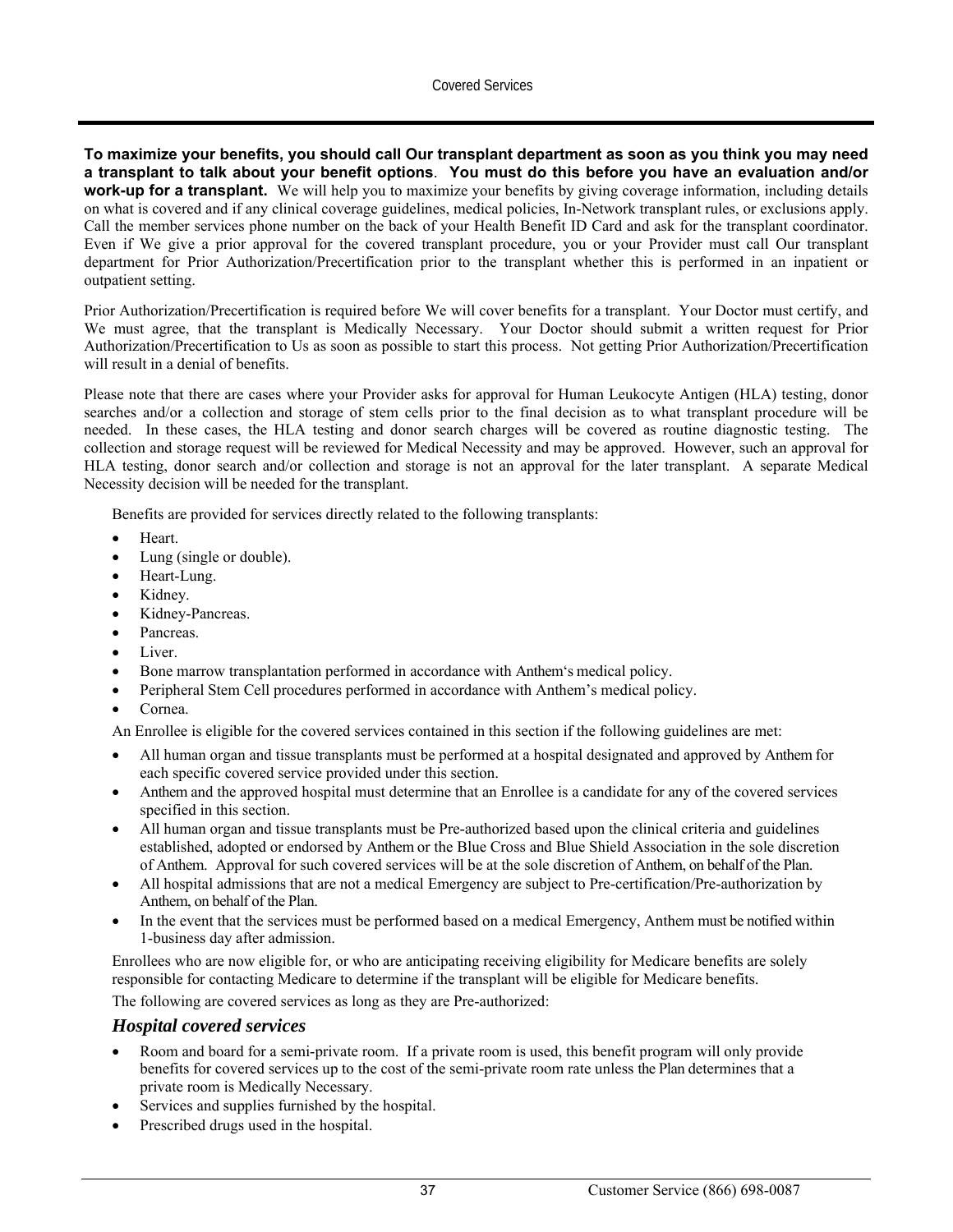- Whole blood, administration of blood, and blood processing.
- Medical and surgical dressings and supplies.
- Care provided in a special care unit, which includes all facilities, equipment, and supportive services necessary to provide an intensive level of care for critically ill patients.
- Use of operating and treatment rooms.
- Diagnostic services, which includes a physician's order for evaluation.
- Rehabilitative and restorative physical therapy services.

## *Surgical covered services*

- Surgical covered services in connection with covered human organ and tissue transplants with Precertification/Pre-authorization from Anthem (separate payment will not be made for pre-operative and postoperative services, or for more than one surgical procedure performed at one operative session).
- Services of a surgical assistant in the performance of such surgery as allowed by Anthem's medical policy.
- Administration of anesthesia ordered by the physician and rendered by a physician or other Provider other than the surgeon or assistant at surgery.

### *Medical covered services*

- Inpatient and/or outpatient professional services.
- Intensive medical care rendered to an Enrollee whose condition requires a physician's constant attendance and treatment for a prolonged period of time.
- Medical care rendered concurrently with surgery during the hospital stay by a physician other than the operating surgeon for treatment of a medical condition separate from the condition for which the surgery was performed.
- Medical care by two or more physicians rendered concurrently during the hospital stay when the nature or severity of the Enrollee's condition requires the skills of separate physicians.
- Consultation services rendered by another physician at the request of the attending physician, other than staff consultations which are required by hospital rules and regulations.
- Home, office and other outpatient medical care visits for examination and treatment of the Enrollee.

### *Other services*

- Transportation costs incurred for travel to and from the site of surgery for covered services. Transportation will be for the Enrollee (the transplant recipient) and one other individual accompanying the Enrollee, or, if the transplant recipient is a minor child, transportation costs for two other individuals accompanying the Enrollee.
- Benefits for transportation and lodging for the transplant recipient and companion(s) limited to a maximum of \$10,000 per Transplant Benefit Period, not to exceed \$100 total per day for reasonable and necessary lodging. The Enrollee is responsible for monitoring the accumulation of expenses and for submitting supporting documentation of travel expenses. No benefits will be paid until after the transplant services are received. Benefits are not available for travel costs associated with a pre-transplant evaluation if the travel occurs more than one day prior to the actual transplant.
- Transportation of donor organ or tissue.
- Evaluation and surgical removal of the donor organ or tissue and related supplies.

Covered Services related to the donor and/or donated organ or tissue, such as hospital, surgical, medical, storage and transportation costs are subject to a maximum of \$25,000 per Transplant Benefit Period.

No benefits will be provided for procurement of a donor organ or organ tissue which is not used in a covered transplant procedure, unless the transplant is cancelled due to the Enrollee's medical condition or death and the organ cannot be transplanted to another person. No benefits will be provided for procurement of a donor organ or organ tissue which has been sold rather than donated.

Only those organ and tissue transplants and directly related procedures specified in this section are covered services under this Plan Document and Summary Plan Description. Benefits will only be provided for covered services and supplies furnished to the transplant recipient during the period beginning five days before the covered transplant procedure and ending 365 days after the covered transplant procedure is performed.

#### Human Organ and Tissue Transplant Exclusions — The following services, supplies or care are not covered:

 Benefits for services performed at any hospital which is not designated or approved by Anthem, to provide human organ and tissue transplant services for the organ or tissue being transplanted.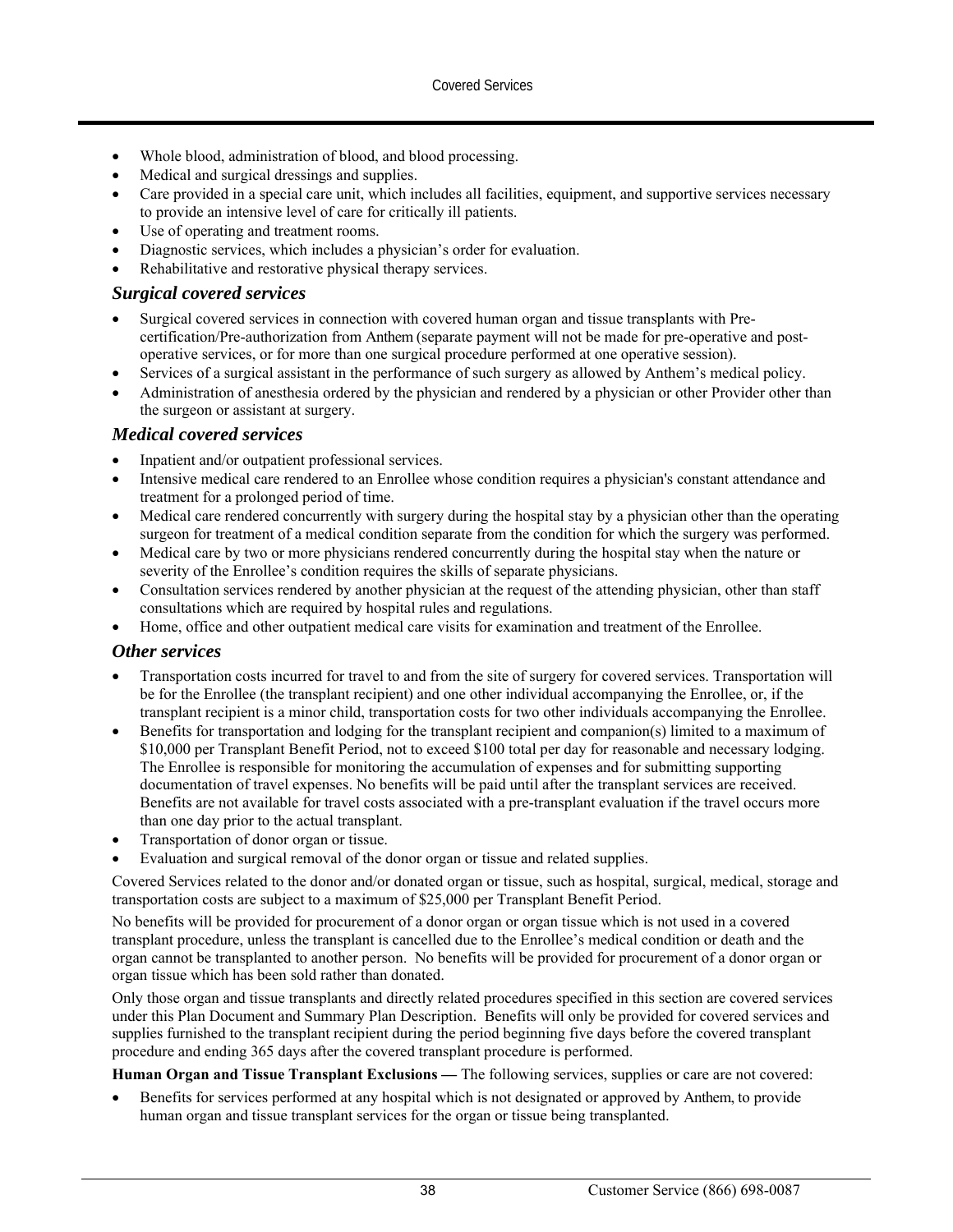- Benefits for services if the Enrollee is not a suitable candidate as determined by the hospital designated and approved by Anthem to provide such services.
- Benefits for services for donor searches or tissue matching, or personal living expenses related to donor searches or tissue matching, for the recipient or donor, or their respective family or friends
- Any experimental or investigational transplant, treatment, procedure, facility, equipment, drug, device, service, or supply. Any service or supply associated with or provided in follow-up to any of the above.
- Any transplant, treatment, procedure, facility, equipment, drug, device, service, or supply that requires Federal or other governmental agency approval and such approval is not granted at the time services are provided. Any service or supply associated with or provided in follow-up to any of the above.
- Transplants of organs other than those listed above, including non-human organs.
- Services and supplies related to artificial and/or mechanical hearts or ventricular and/or atrial assist devices related to a heart condition that are in any way related to the artificial and/or mechanical heart or ventricular/atrial assist devices or the failure of those devices as long as any of the above devices remain in place. This exclusion includes services for implantation, removal and complications. This exclusion does not apply to left ventricular assist devices when used as a bridge to a heart transplant.
- Non-covered transportation and lodging costs related but not limited to alcohol, meals, child care, mileage, phone calls, laundry.

# **Medical Supplies and Equipment**

This section describes covered services and exclusions for medical supplies, durable medical equipment, oxygen and equipment for its administration, orthopedic and prosthetic devices. Information on diabetic management supplies that are covered by the Plan can be found under the heading *Diabetes Management*. Supplies are subject to Precertification/Pre-authorization guidelines. See *Managed Care Features* heading in ABOUT YOUR HEALTH COVERAGE in this document for information on Pre-certification/Pre-authorization guidelines.

The supplies, equipment and appliances described in this section are a covered benefit only if supplied by a Participating Provider and meet the criteria in Anthem's medical policy.

### *Medical Supplies*

Disposable items which are required for the treatment of an illness or injury on an inpatient or outpatient basis received from a Participating Provider are covered. Benefits are provided for syringes, needles, surgical dressings, splints and other similar items that treat a medical condition.

### *Durable Medical Equipment*

Durable medical equipment including such things as crutches, wheelchairs, breathing equipment and hospital beds, are covered if Medically Necessary and prescribed by a physician. Durable medical equipment generally can withstand repeated use and must serve a medical purpose. The durable medical equipment will be rented or purchased at the Plan's option. Rental costs must not be more than the purchase price and will be applied to the purchase price. Repair of medical equipment, maintenance, and adjustment because of normal usage is covered if the equipment has been purchased by the Plan or would have been approved by the Plan. Other situations will be reviewed on a case by case basis. During repair or maintenance of durable medical equipment, the Plan will provide benefits for replacement rental equipment. Durable medical equipment upgrades are covered only if Medically Necessary. Durable medical equipment used as part of an inpatient admission is covered as part of the inpatient hospital admission.

### *Oxygen and Equipment*

Benefits are provided for oxygen and the rental and/or purchase, at the Plan's option, of the equipment needed to administer oxygen (one stationary and one portable unit per Enrollee). Upgrades to the level of equipment provided are covered only if Medically Necessary.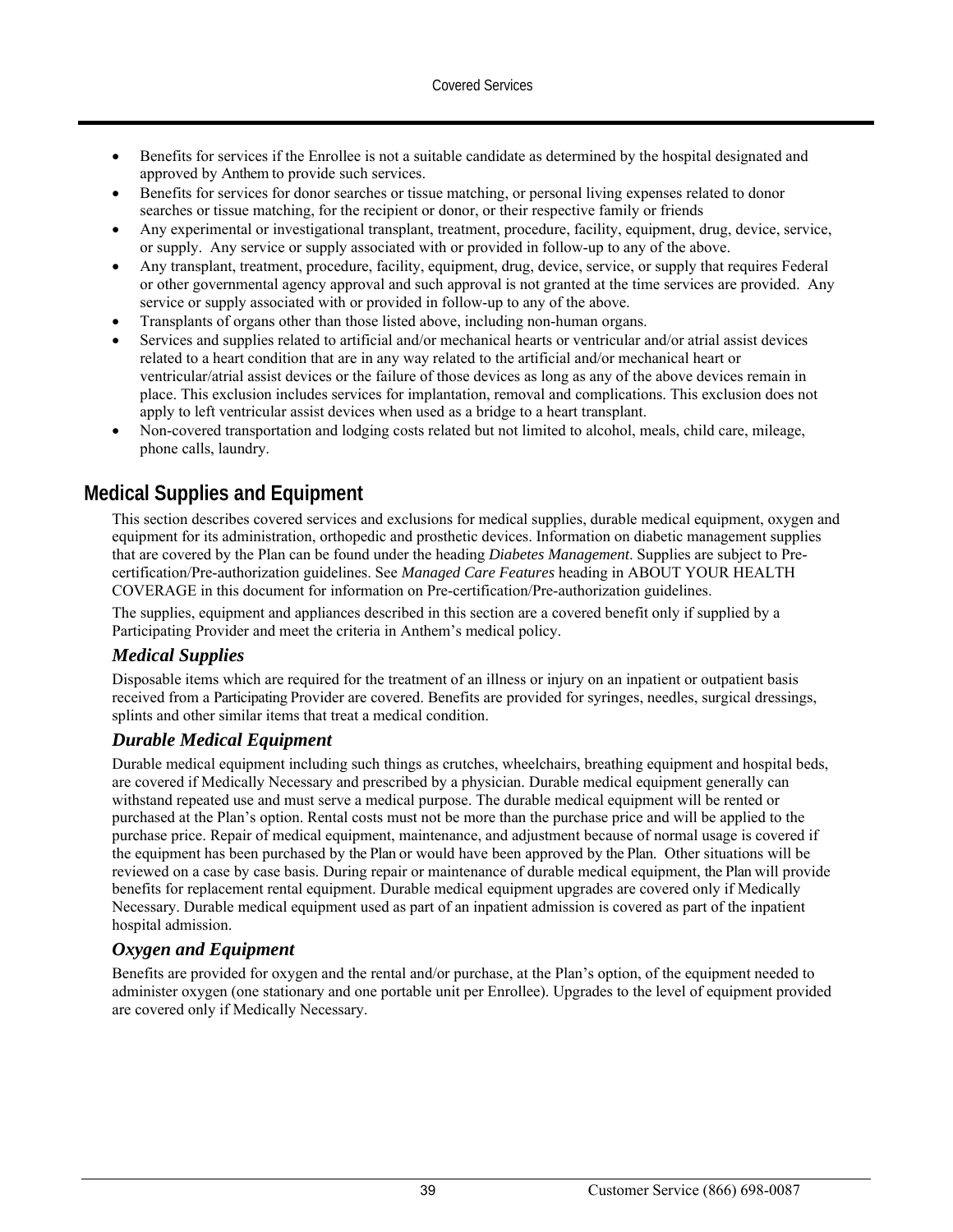## *Orthopedic Appliances*

An orthopedic appliance is a rigid or semi-rigid supportive device that helps to increase the use of a malfunctioning body part or extremity, which limits or stops motion of a weak or poorly functioning body part. An example of an orthopedic appliance is a knee brace. Benefits are provided for the purchase, fitting, needed adjustments and repairs of orthopedic appliances. Covered benefits are limited to the most appropriate model that adequately meets the medical needs of the Enrollee, and upgrades to orthopedic appliances are covered only when Medically Necessary.

### *Prosthetic Devices*

A prosthetic device replaces all or part of a missing body part or extremity (leg or arm) to increase the Enrollee's ability to function. Benefits are provided for purchase, fitting, needed adjustment, repairs, and replacements of prosthetic devices. Upgrades of prosthetic devices are covered only when Medically Necessary.

#### *Other Appliances*

Benefits for other appliances include:

- Either one set of standard prescription eyeglasses or one set of contact lenses (whichever is appropriate for the medical condition) when necessary to replace human lenses absent at birth or lost through intraocular surgery, ocular injury or for the treatment of keratoconus or aphakia. Replacements are only covered if a physician recommends a change in prescription.
- Breast prostheses and prosthetic bras following a mastectomy.

**Medical Supplies and Equipment Exclusions** *—* The following services, supplies or care are not covered:

- Supplies, equipment or appliances, which include comfort, luxury, or convenience items (e.g. wheelchair sidecars, fashion eyeglass frames, or cryocuff unit). Equipment or appliances that the Enrollee requests that include more features than needed for the medical condition are considered luxury, deluxe and convenience items (e.g., motorized equipment, such as electric wheelchairs or electric scooters, when manually operated equipment can be used).
- Any items available without a prescription such as over the counter items and items usually stocked in the home for general use, including but not limited to bandages, gauze, tape, cotton swabs, dressing, thermometers, heating pads, and petroleum jelly.
- Air conditioners, purifiers, humidifiers, dehumidifiers, special lighting or other environmental modifiers, surgical supports and corsets or other articles of clothing, whirlpools, hot tubs, saunas, and biofeedback equipment.
- Self-help devices that are not medical in nature, regardless of the relief or safety they may provide for a medical condition. These include, but are not limited to, bath accessories, home modifications to accommodate wheelchairs, wheel chair convenience items, wheel chair lifts, or vehicle modifications.
- Dental prosthesis, hair/cranial prosthesis, penile prosthesis or other prosthesis for cosmetic purpose.
- Orthotics (except for Enrollees with diabetes), whether functional or otherwise, regardless of the relief they provide.
- Home exercise and therapy equipment.
- Hearing aids and related services and supplies.
- Consumer beds or water beds.
- Repair or replacement needed due to misuse or abuse of any covered medical supply or equipment that is identified in this section.
- Orthopedic shoes not attached to a brace (except for Enrollees with diabetes).

# **Hearing Aid Services**

This section describes covered services for hearing aids for dependent children up to their eighteenth (18th) birthday when provided by or purchased as a result of a written recommendation from an otolaryngologist or a state-certified audiologist:

- Audiological evaluations to measure the extent of hearing loss and determine the most appropriate make and model of hearing aid. These evaluations will be provided as part of the *Physician Office Services* section.
- Hearing aids (monaural or binaural) including ear mold(s), the hearing aid instrument, batteries, cords and other ancillary equipment. Initial and replacement hearing aids will be supplied every 5 years, or when alterations to the existing hearing aid cannot adequately meet the dependent child's needs.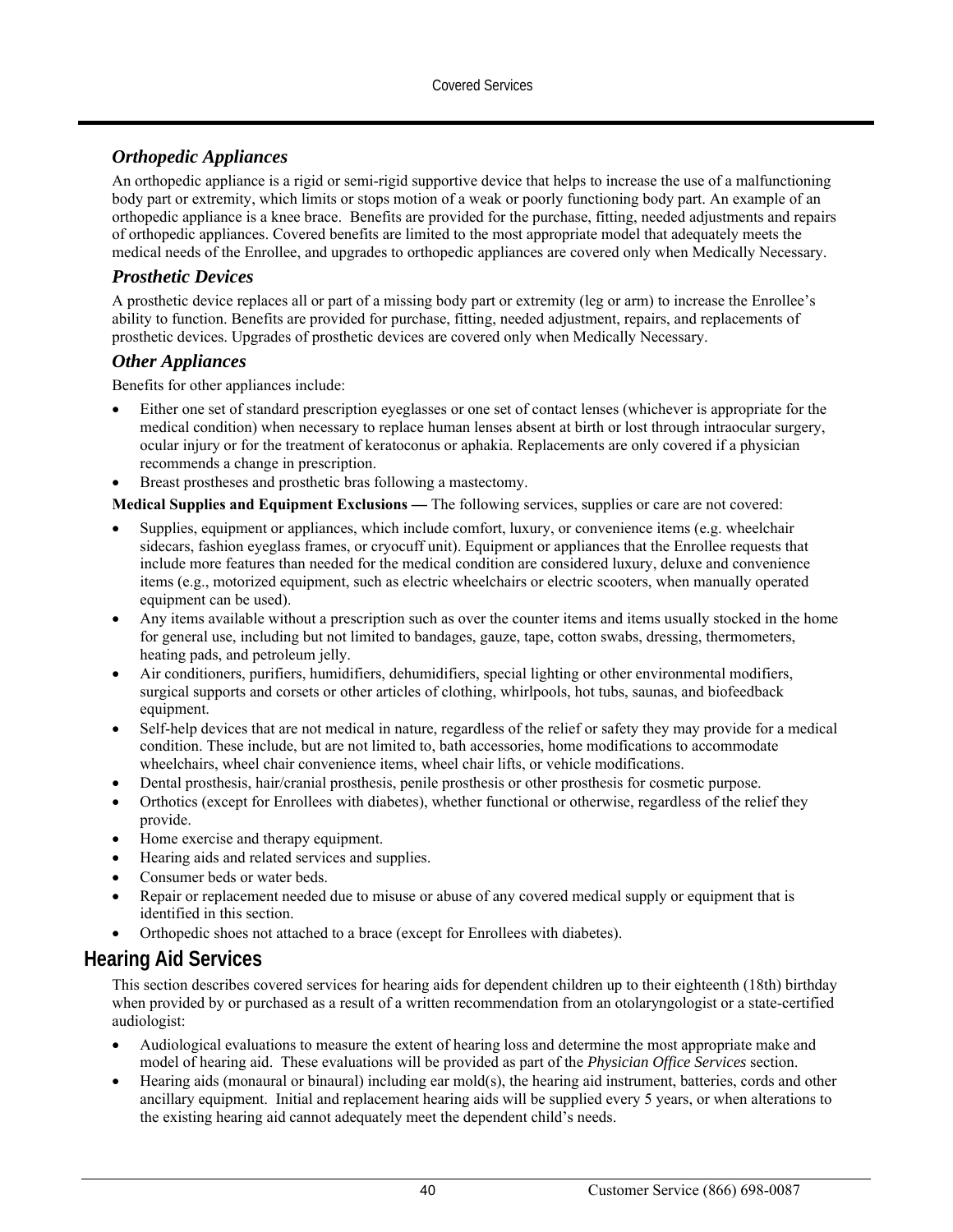Visits for fitting, counseling, adjustments and repairs for a one year period after receiving the covered hearing aid.

# **Dental Related Services**

This section describes covered services and exclusions for accident related dental services, anesthesia for children, inpatient services for dental related services, and cleft palate and cleft lip conditions. Dental services are not covered under this Plan Document and Summary Plan Description except under the specific circumstances described below. **This Plan Document and Summary Plan Description provides benefits for medical conditions and should not be considered as the Enrollee's Dental Plan Document and Summary Plan Description**. All dental services and supplies covered under this heading are subject to Pre-certification/Pre-authorization guidelines. See *Managed Care Features* in ABOUT YOUR HEALTH COVERAGE in this document for information on Pre-certification/Preauthorization guidelines.

## *Accident-Related Dental Services*

Benefits are provided for accident-related dental expenses when the Enrollee meets all of the following criteria:

- Dental services, supplies and appliances are needed because of an accident in which the Enrollee sustained other significant bodily injuries outside the mouth or oral cavity.
- Treatment must be for injuries to your sound natural teeth.
- Treatment must be necessary to restore your teeth to the condition they were in immediately before the accident.
- An injury that results from chewing or biting is not considered an accident, unless the chewing or biting results from a medical or mental condition;
- The first dental services must be performed within 90 days after your accident.
- Related services must be performed within one year after your accident. Services after one year are not covered even if benefits are still in effect.

Benefits for restorations are limited to those services, supplies, and appliances the Plan determines to be appropriate in restoring the mouth, teeth, or jaws to the condition they were in immediately before the accident.

### *Dental Anesthesia*

Benefits are provided for general anesthesia when medically appropriate and Pre-authorized.

### *Inpatient Admission for Dental Care*

Benefits are provided for inpatient facility services including room and board, but not including charges for the dental services, **only** if the Enrollee has a non-dental-related physical condition, such as bleeding disorders or heart condition that makes the hospitalization Medically Necessary, and the inpatient admission is Pre-authorized.

## *Cleft Palate and Cleft Lip Conditions*

Benefits are allowed for inpatient care and medical services, including orofacial surgery, surgical management and follow-up care by plastic surgeons and oral surgeons, orthodontics, prosthetic treatment such as obturators, speech appliances, prosthodontic and surgical reconstruction for the treatment of cleft palate and/or cleft lip.

### *Dental Surgery*

Medical benefits may be provided from an outpatient facility, physician, dentist or oral surgeon services, (not including charges for the dental services) for one of the following reasons:

- Excision of exostosis of the jaw (removal of bony growth).
- Surgical correction of accidental injuries to the jaws, cheek, lips, tongue, floor of the mouth, and soft palate (provided the procedure is not done in preparation for dentures or dental prosthesis).
- Treatment of fractures of the facial bones.
- Incision and drainage of cellulitis (infection of the soft tissue).
- Incision of accessory sinuses, salivary glands, or ducts.
- Surgical services related to temporomandibular joint syndrome.
- Surgical removal of impacted wisdom teeth.
- Excision of tumors or cysts from the mouth.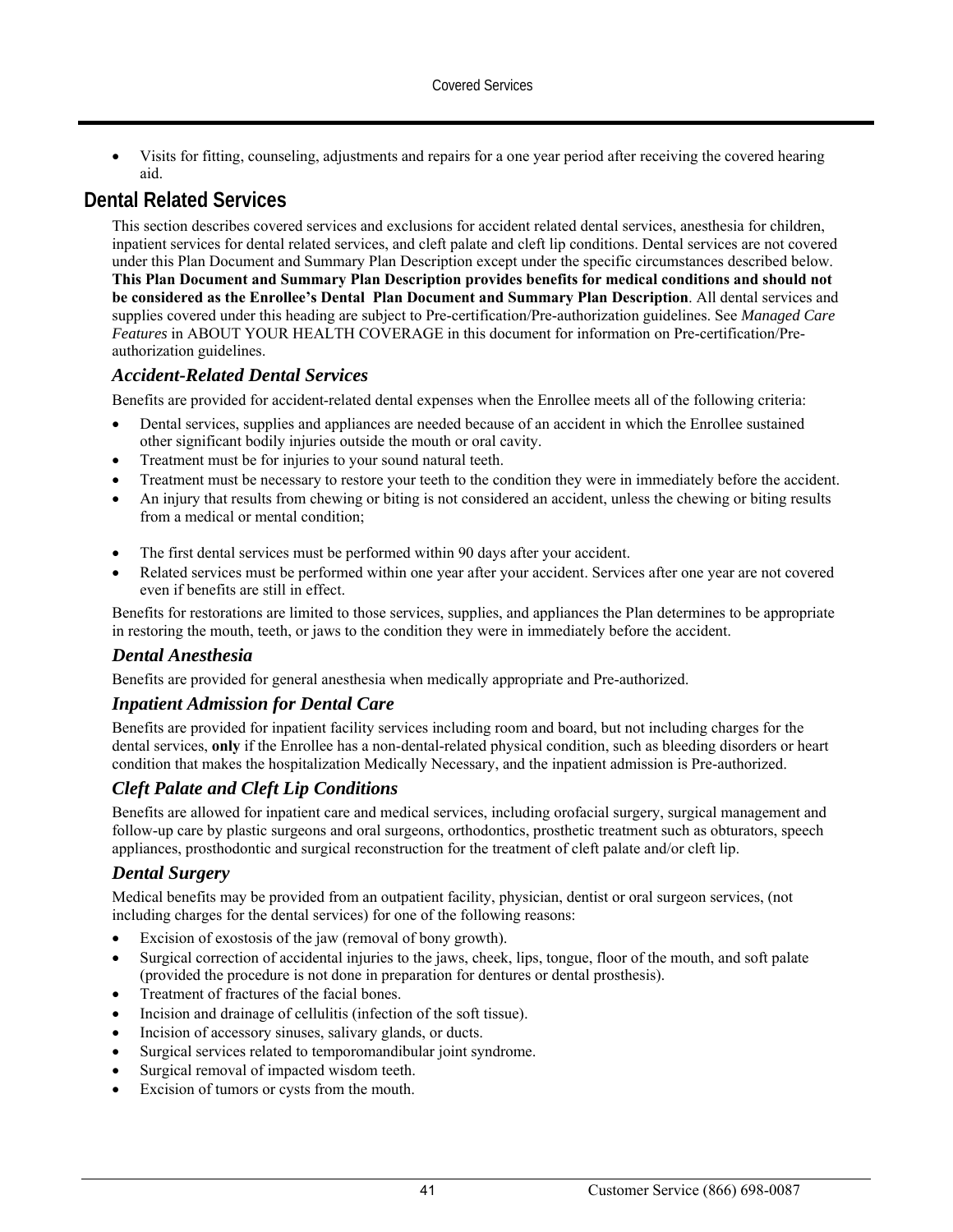Benefit allowances for surgery include payment for visits to the physician or dentist prior to the surgery, administration of local anesthesia for surgery, and follow-up medical care.

**Dental Services Exclusions —** The following services, supplies or care are not covered:

- Restoring the mouth, teeth, or jaws because of injuries resulting from biting, chewing, or an accident or injury principally damaging the teeth.
- Restorations, supplies, or appliances. Examples of such non-covered items include but are not limited to: cosmetic restorations, cosmetic replacement of serviceable restorations, and materials (such as precious metal) that are not Medically Necessary to stabilize damaged teeth.
- Inpatient or outpatient services required due to the age of the Enrollee, medical condition and/or nature of the dental services except as described above.
- Artificially implanted devices and bone graft for denture wear.
- Medical services related to temporomandibular joint therapy is not covered regardless of medical necessity.
- Administration of anesthesia for dental services, operating and recovery room charges, and surgeon services except as allowed above.

# **Food and Nutrition**

This section describes covered services and exclusions for nutrition therapy. Benefits for enteral therapy and Total Parenteral Nutrition (TPN) include a combination of nursing, durable medical equipment and pharmaceutical services. An in-network licensed therapist or home health agency must provide the nutrition services. All services must be Pre-authorized, see *Managed Care Features* in ABOUT YOUR HEALTH COVERAGE in this document for information on Pre-certification/Pre-authorization guidelines.

### *Enteral Therapy and Parenteral Nutrition*

Enteral nutrition is the delivery of nutrients by a tube into the gastrointestinal tract.

TPN is the delivery of nutrients through an intravenous line directly into the bloodstream.

Nursing visits to assist with enteral nutrition are covered when medically necessary and not considered custodial care under the home health benefits. These services are frequently provided through a home health agency. More information can be found under the heading HOME HEALTH CARE/HOME IV THERAPY and HOSPICE CARE.

Benefits are provided for medical foods for home use for metabolic disorders. These medical foods can be taken either orally or enterally. A Provider must have prescribed the medical foods that are appropriate for inherited enzymatic disorders involved in the metabolism of amino, organic, and fatty acids. Such disorders include: phenylketonuria (foods are covered up to age 21 for men and age 35 for women), maternal phenylketonuria, maple syrup urine disease, tyrosinemia, homocystinuria, histidinemia, urea cycle disorders, hyperlysinemia, glutaric acidemias, methylmalonic acidemia and propionic acidemia. This benefit does not include medical foods for Enrollees with cystic fibrosis or lactose- or soy- intolerance.

TPN received in the home is a covered benefit for the first 21 days following a hospital discharge when it is determined to be Medically Necessary. Additional days may be allowed up to a maximum of 42 days per Enrollee's Calendar Year when Pre-authorized by Anthem, on behalf of the Plan.

**Food and Nutrition Exclusions —** The following services, supplies or care are not covered:

- Enteral feedings (enteral therapy is covered, see above).
- Tube feeding formula except as provided above.
- Weight-loss programs, exercise equipment, exercise classes, health club memberships, personal trainers, prescription or over-the-counter medications for weight loss, or obesity treatment (except Medically Necessary surgical treatment) even if the extra weight or obesity aggravates another condition.
- Food, meals, formulas, and supplements other than those listed above even if the food, meal, formula or supplement is the sole source of nutrition, other than as provided above.
- Breast feeding education and baby formulas.
- Feeding clinics.

We cover inpatient services, outpatient services and Doctor office services for the care of Mental Health and Substance Abuse. These services include diagnosis, crisis intervention and short-term care of mental health conditions and for rehab of substance dependency.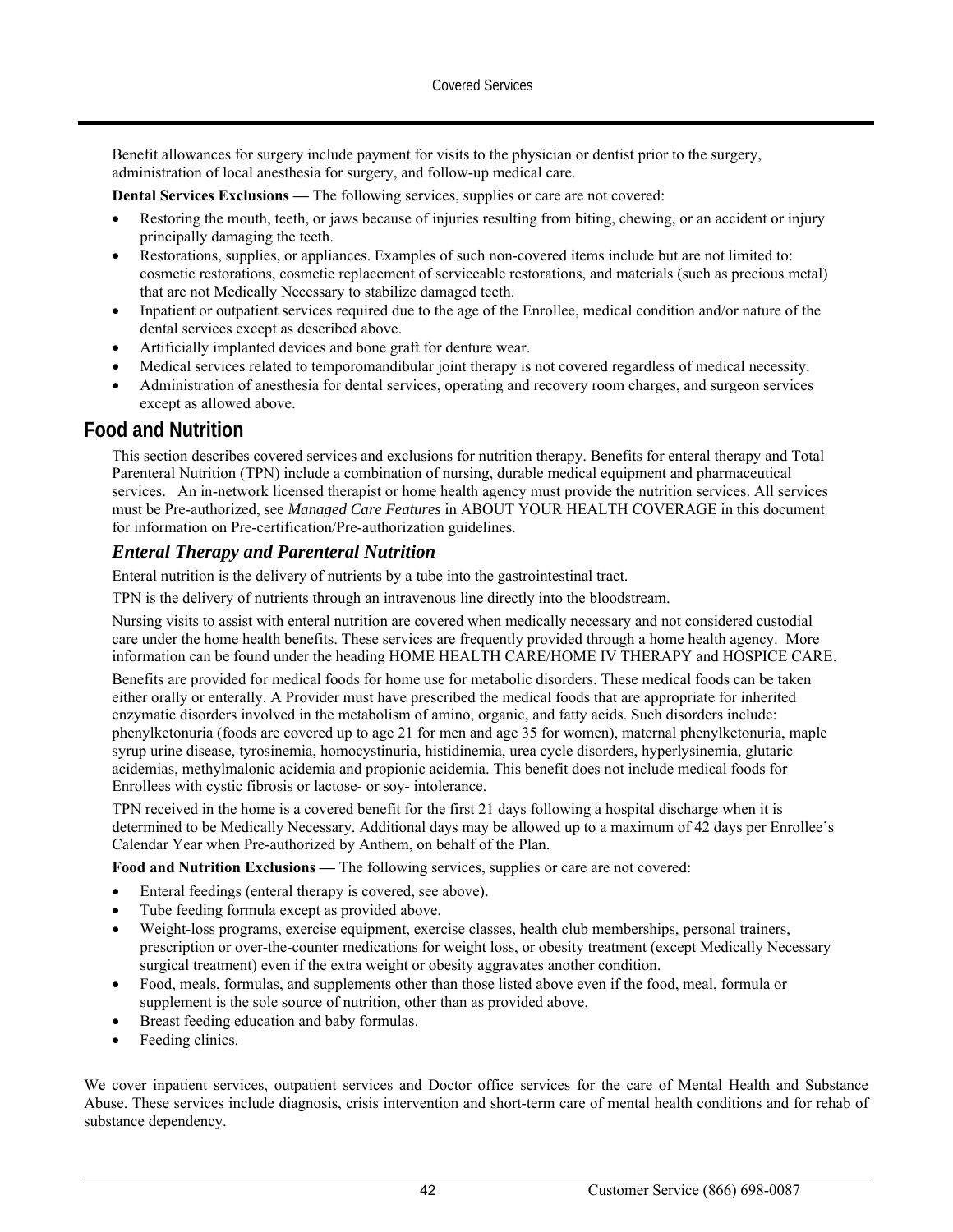Coverage for mental health care is for a condition that is listed in the current edition of the Diagnostic and Statistical Manual of Mental Disorders (DSM) as a mental health or substance abuse condition. It does not include Autism Spectrum Disorder, which under applicable law is considered a medical condition. Attention Deficit Disorder (ADD) and Attention Deficit Hyperactivity Disorder (ADHD) care is covered under this section if the services are given by a mental health Provider.

Substance Dependency benefits are for acute medical detox and for rehab. This care is covered when given by a covered Provider. Substance Dependency is what happens when you use alcohol or other drugs in a way that harms your health or destroys your ability to control your actions. The main reason for medical detox is to get rid of the toxins in your body, and check your heart rate, blood pressure and other vital signs. Medical detox helps with your withdrawal signs and it gives you medicines as needed. Rehab includes the services and treatment listed below, to help you stop abusing alcohol or drugs.

We also cover medicine management for Mental Health and Substance Abuse when given by your medical Doctor, psychiatrist or prescriptive nurse. If the medicine management is given by your medical Doctor, benefits are paid under your medical benefit. If medicine management is given by a psychiatrist or prescriptive nurse, benefits are paid under your mental health benefit. For coverage of Prescription Drugs, see this "Benefits Coverage (What Is Covered)" section.

**Inpatient Services.** Inpatient care to treat Mental Health and Substance Abuse includes:

- Individual psychotherapy;
- Group psychotherapy;
- Psychological testing;
- Family counseling with family Members to help in your diagnosis and care; and
- Convulsive therapy including electroshock treatment and convulsive drug therapy.

**Outpatient Services**. The same services listed above for inpatient are covered on an outpatient basis. What are not covered are room, board and general nursing services. Outpatient services include intensive outpatient treatment.

**Partial Hospitalization Services**. The same services covered for outpatient services for Mental Health and Substance Abuse are covered when you are in the Hospital for only part of the day. Partial hospitalization treatment is covered only when you receive Medically Necessary care through a day treatment program as decided by the facility.

**Prior Authorization/Precertification**. Your Doctor should call Our behavioral health administrator to find out Medical Necessity needs, correct treatment level and proper setting. Non-Emergency inpatient services need Prior Authorization/Precertification. See the "How to Access Your Services and Obtain Approval of Benefits" section under "Getting Approval for Benefits" for information.

#### **Prescription Drugs Administered by a Medical Provider**

We cover Prescription Drugs when they are administered to you as part of a Doctor's visit, home care visit, or at an outpatient facility. This includes drugs for infusion therapy, chemotherapy, specialty drugs, blood products, injectables, and any drug that must be administered by a Provider. This section applies when your Provider orders the drug and administers it to you. Benefits for drugs that you can inject or get at a Pharmacy (i.e., self-administered drugs) are not covered under this section. Benefits for those drugs are described in the Retail Pharmacy/Home Delivery Pharmacy Prescription Drugs or Specialty Pharmacy Drugs sections.

**Note:** When Prescription Drugs are covered under this benefit, they will not also be provided under the Retail Pharmacy/Home Delivery Pharmacy Prescription Drugs or Specialty Pharmacy Drugs benefits. Also, if Prescription Drugs are covered under the Retail Pharmacy/Home Delivery Pharmacy Prescription Drugs or Specialty Pharmacy Drugs benefits, they will not be covered under this benefit.

#### **Important Details About Prescription Drug Coverage**

Your plan includes certain features to determine when Prescription Drugs should be covered, which are described below. As part of these features, your prescribing Doctor may be asked for more details before We can decide if the drug is Medically Necessary. We may also set quantity and/or age limits for specific Prescription Drugs or use recommendations made as part of Our Medical Policy and Technology Assessment Committee and/ or Pharmacy and Therapeutics (P&T) Process.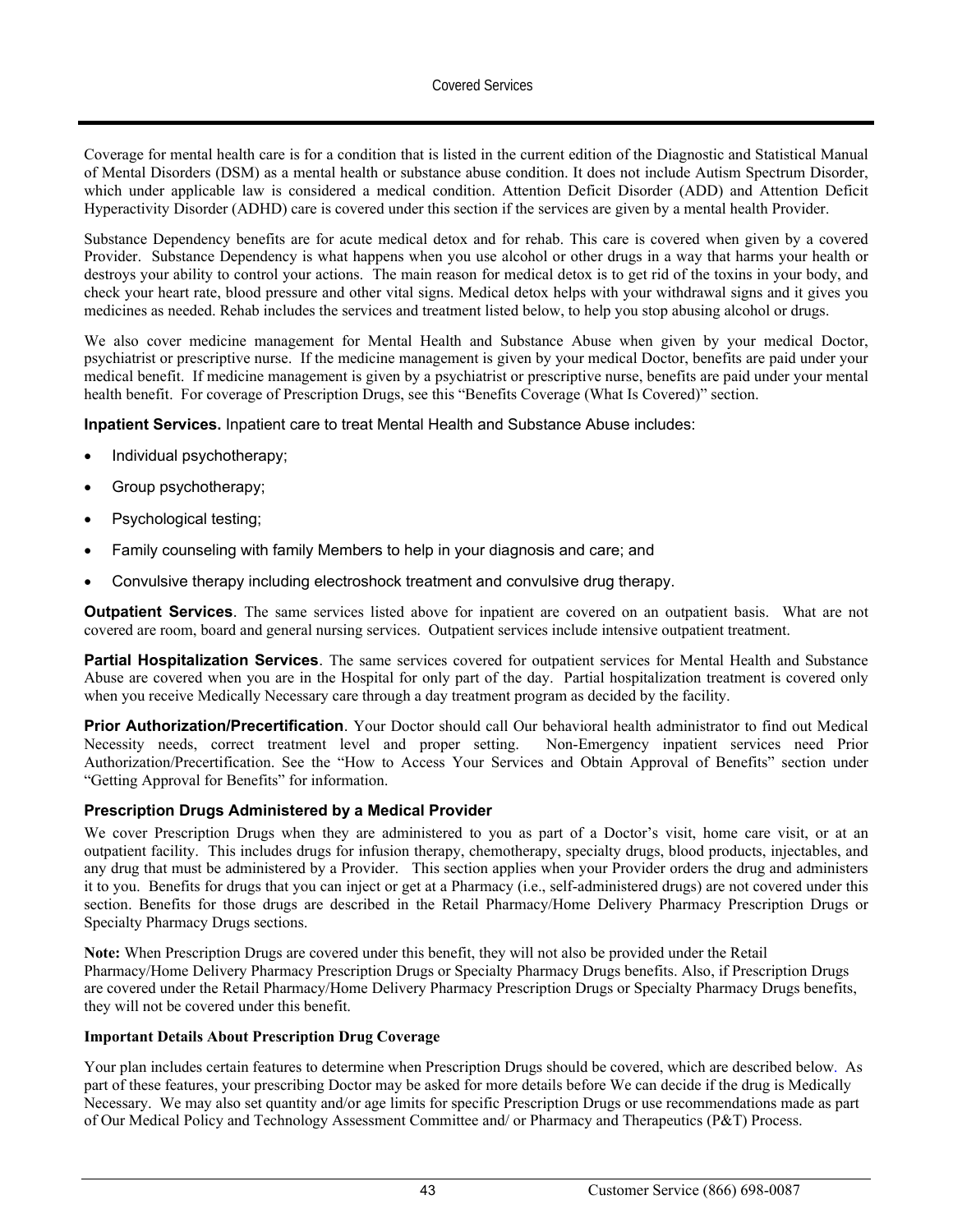#### **Prior Authorization/Precertification**

Prior Authorization/Precertification may be needed for certain Prescription Drugs to make sure proper use and guidelines for Prescription Drug coverage are followed. We will contact your Provider to get the details We need to decide if Prior Authorization/Precertification should be given. We will give the results of Our decision to both you and your Provider. See the "How to Access Your Services and Obtain Approval of Benefits (Applicable to managed care plans)" section for more information on your Plan's rules.

If Prior Authorization/Precertification is denied you have the right to file a Grievance as outlined in the "Appeals and Complaints" section of this Booklet.

For a list of drugs that need Prior Authorization/Precertification, please call the phone number on your Health Benefit ID Card. The list will be reviewed and updated from time to time. Including a drug or related item on the list does not guarantee coverage under this Booklet. Your Provider may check with Us to verify drug coverage, to find out whether any quantity (amount) and/or age limits apply, and to find out which brand or generic drugs covered under this Booklet.

#### **Step Therapy**

Step therapy is a process in which you may need to use one type of drug before We will cover another. We check certain Prescription Drugs to make sure proper prescribing guidelines are followed. These guidelines help you get high quality yet cost effective Prescription Drugs. If a Doctor decides that a certain drug is needed, the Prior Authorization/Precertification process will apply.

#### **Therapeutic Substitution**

Therapeutic substitution is an optional program that tells you and your Doctor about alternatives to certain prescribed drugs. We may contact you and your prescribing Doctor to make you aware of these choices. Only you and your Doctor can determine if the therapeutic substitute is right for you. We have a therapeutic drug substitutes list, which We review and update from time to time. For questions or issues about therapeutic drug substitutes, please call the phone number on your Health Benefit ID card.

# **Prescription Drugs**

This section describes covered services and exclusions for outpatient pharmacy prescription drugs and medications. Anthem allows inpatient pharmacy benefits for prescription drugs when billed by a hospital or other facility for a covered inpatient stay. Refer to the INPATIENT FACILITY SERVICES heading in this section for information on inpatient care. For special foods and formulas for metabolic and nutritional needs refer to the FOOD AND NUTRITION heading for information. Home intravenous (I.V.) therapy is also a benefit as stated under the heading HOME HEALTH CARE/HOME IV THERAPY.

The outpatient pharmacy benefits available under this certificate are managed by Pharmacy Benefits Manager (PBM). The PBM is the entity with which Anthem has contracted to administer its prescription drug benefits. The PBM offers a nationwide network of Retail Pharmacies, a Mail-Service Pharmacy, and clinical services.

The PBM in consultation with Anthem also promotes and enforces the appropriate use of medications by reviewing for improper dosage, potential drug–drug interactions or drug-pregnancy interactions.

The member may review the current formulary on Anthem's website at www.anthem.com, under prescription benefits. The member may also request a copy of the formulary by calling our customer service department at the number listed on the bottom of this page. The formulary is subject to periodic review and amendment. Inclusion of a drug or related item on the formulary is not a guarantee of coverage.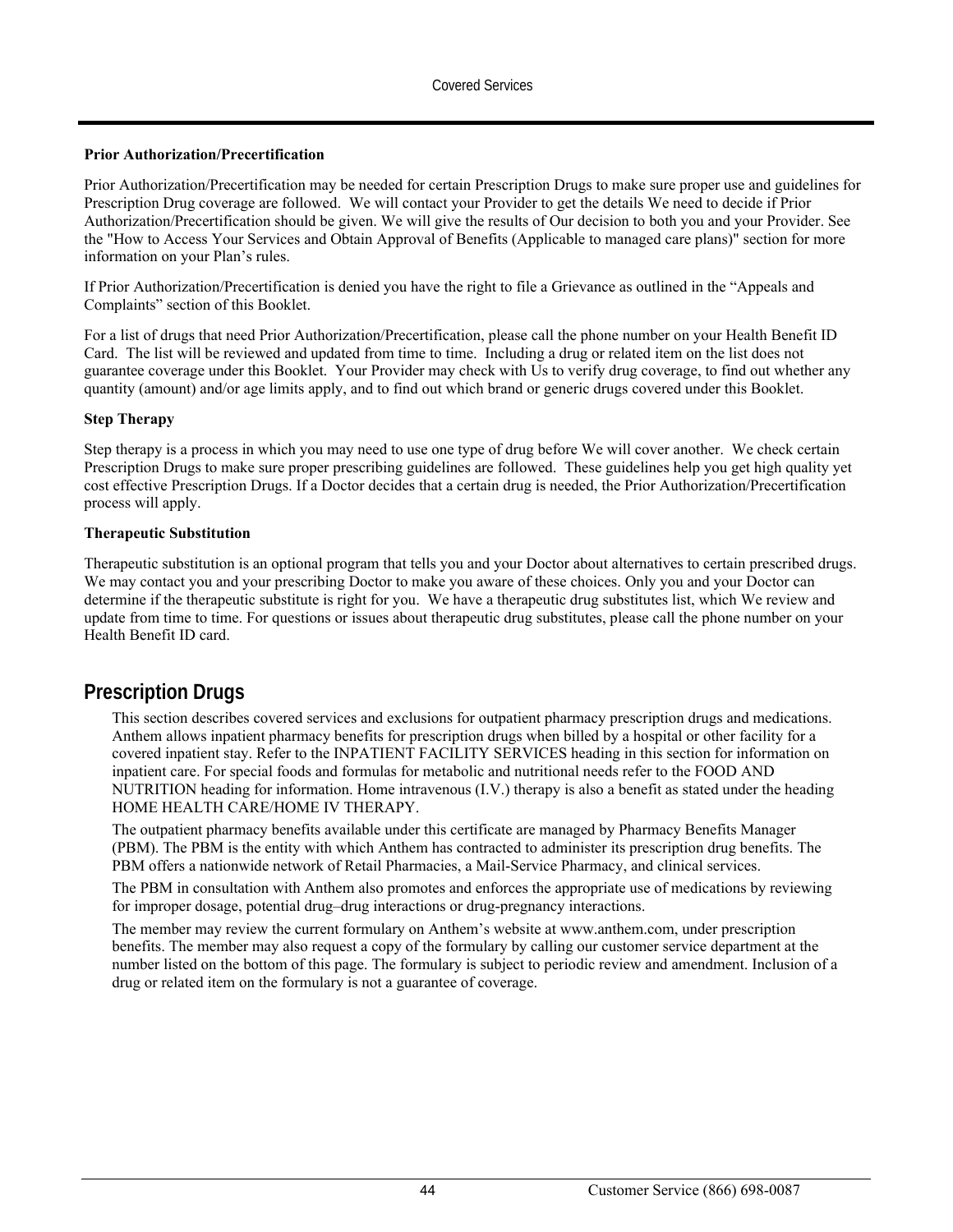For certain prescription drugs, the prescribing physician may be asked to provide additional information before Anthem will determine medical necessity. Anthem may, at its sole discretion, establish quantity limits for specific prescription drugs. Covered services will be limited based on medical necessity, quantity limits established by Anthem, or utilization guidelines. Certain prescription drugs (or the prescribed quantity of a particular drug) may require preauthorization. Preauthorization helps promote appropriate utilization and enforcement of guidelines for prescription drug benefit coverage. At the time the member fills a prescription, the network pharmacist is informed of the preauthorization requirement through the pharmacy's computer system, and the pharmacist is instructed to contact the PBM. The PBM uses pre-approved criteria reviewed and adopted by Anthem. The PBM may contact the prescribing physician if additional information is required to determine whether preauthorization should be granted. For a list of current drugs requiring preauthorization, contact an Anthem customer service representative at the number listed on the bottom of the page, or review on Anthem's website at www.anthem.com. If preauthorization is denied, the member may appeal the decision by following the instructions found under in the **CLAIMS, GRIEVANCES AND APPEALS** section*.*

Outpatient pharmacy benefits include a therapeutic drug substitution program approved by Anthem and managed by the PBM. This is a voluntary program designed to inform members and physicians about formulary or generic alternatives to non-formulary or formulary brand drugs. The PBM may contact the member and the prescribing physician to make the member aware of the formulary or generic drug substitution options. Therapeutic substitutions may also be initiated at the time the prescription is dispensed. Only the member and the physician together can determine whether the therapeutic substitute is appropriate for the member.

Outpatient pharmacy benefits received from a network pharmacy are limited to:

- Prescription Drugs, including self-administered drugs. These are Prescription Drugs that do not need administration or monitoring by a Provider in an office or Facility. Injectables and infused Drugs that need Provider administration and/or supervision are covered under the "Prescription Drugs Administered by a Medical Provider" benefit in this section;
- Injectable insulin and syringes used for administration of insulin;
- Oral contraceptive drugs and contraceptive devices. Certain contraceptives are covered under "Preventive Care Services";
- Certain supplies, equipment and appliances (such as those for diabetes). You may contact Us to determine supplies covered through a pharmacy;
- Immunizations required by the "Preventive Care Services" benefit;
- Prescription Drugs that help you stop smoking or reduce your dependence on tobacco products. These Drugs will be covered under the "Preventive Care Services" section;
- FDA approved smoking cessation products, including over the counter nicotine replacement products, when obtained with a Prescription for a Member age 18 and older. These products will be covered under the "Preventive Care Services" section; and
- Compound drugs are covered when a commercially available dosage form of a Medically Necessary medication is not available, all the ingredients of the compound drug are FDA approved and require a prescription to dispense, and are not essentially the same as an FDA approved product from a drug manufacturer. Non-FDA approved, non-proprietary, multisource ingredients that are vehicles essential for compound administration may be covered.

Each prescription is subject to a deductible and coinsurance.. The deductible and coinsurance will not be reduced by any discounts, rebates or other funds received by the PBM from drug manufactures, or similar vendors and/or funds received by Anthem from the PBM. The member is limited a 30-day supply or of a prescription drug. When medically necessary, a one-month vacation override is available if the member is traveling out of the Anthem service area.

The member must obtain covered prescription drugs and supplies from a network pharmacy. All prescription drugs must be legend to be eligible for benefits.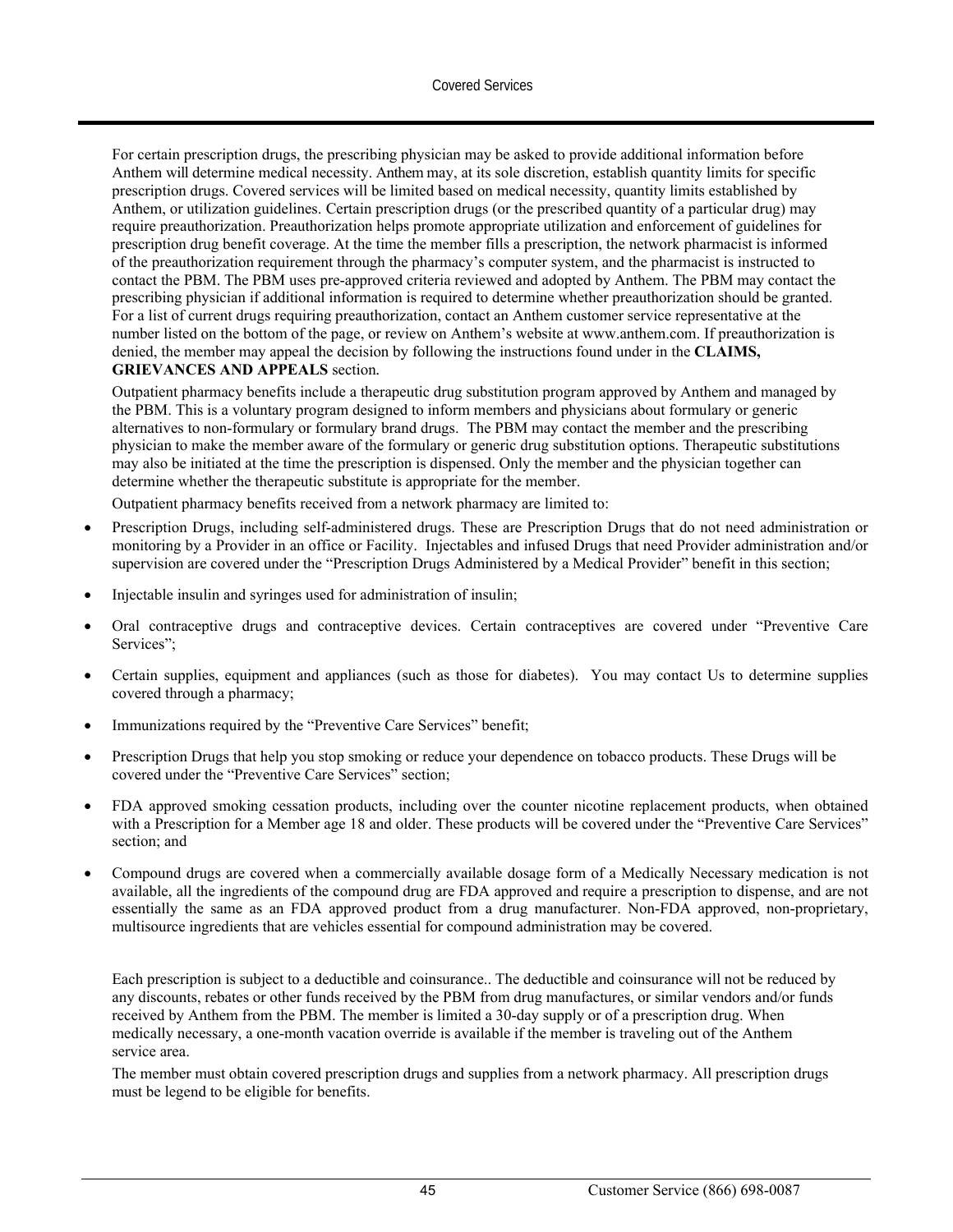Prescription Drugs will always be dispensed as ordered by your Provider and by applicable state pharmacy regulations. You may request, or your Provider may order, a Brand Name Drug. However, if a Generic Drug is available, you will need to pay the cost difference between the Generic Drug and Brand Name Drug. The difference in cost is in addition to your tier Copayment for the drug. The cost difference between the Generic Drug and Brand Name Drug does not go towards your Out-of-Pocket Annual Maximum. By law, Generic Drugs and Brand Name Drugs must meet the same standards for safety, strength, and effectiveness. Using generics as a rule saves money, yet provides the same quality. For certain higher cost generic drugs, We keep the right, in Our sole discretion, to make an exception and not require you to pay the difference in cost between the Generic and Brand Name Drug.

**Important Note:** If We determine that you may be using Prescription Drugs in a harmful or abusive manner, or with harmful frequency, your selection of In-Network pharmacies may be limited. If this happens, We may require you to select a single In-Network pharmacy that will provide and coordinate all future pharmacy services. Benefits will only be paid if you use the single In-Network pharmacy. We will contact you if We determine that use of a single In-Network pharmacy is needed and give you options as to which In-Network pharmacy you may use. If you do not select one of the In-Network pharmacies We offer within 31 days, We will select a single In-Network pharmacy for you. If you disagree with Our decision, you may ask Us to reconsider it by following the procedure outlined in the "Appeals and Complaints" section of this Booklet

### *How to Obtain Outpatient Prescription Drug Benefits*

How the member obtains benefits depends on whether the member uses a retail or mail service pharmacy.

**Network Pharmacy —** The member presents the written prescription order from the physician and the member identification card to the pharmacist at a network pharmacy. The pharmacy will file the claim for the member. The member is charged at the point of purchase for applicable deductible and coinsurance amounts.

If the member does not present the health benefit ID card at a network pharmacy, the member will have to pay the full cost of the prescription. If the member does pay the full charge, the member should ask the pharmacist for an itemized receipt and submit it to Anthem with a written request for reimbursement. The member will be reimbursed based on the charge for the covered drug, less the network pharmacy discount payable after review and approval of the claim, less the applicable deductible and coinsurance. Prescription drugs dispensed in excess of a 31-day supply or 100 units of medication are not reimbursable.

**Mail Service** — Mail service offers a convenient means of obtaining maintenance prescription drugs by mail if the member takes prescription drugs on a regular basis. Covered prescription drugs are ordered directly from the licensed pharmacy mail service that has entered into a reimbursement agreement with Anthem and are sent directly to the member's home. Maintenance prescription drugs are those used on a continuing basis for the treatment of a chronic illness such as heart disease, high blood pressure, arthritis or diabetes. The member must complete the Order and Patient Profile Form, which is available from Member Service or on Anthem's website at www.anthem.com or www.ctsi.org. The member will need to complete the patient profile information only once. The member may mail written prescriptions from the physician, or have the physician fax the prescription to the PBM mail service. The member physician may also phone in the prescription to the PBM mail service. The member will need to submit the applicable deductible and coinsurance amounts to the PBM mail service when the member requests a prescription or refill. Class II prescription drugs (e.g., narcotics) will only be dispensed in a 30-day supply. Specialty drugs are eligible for a 90-day mail order supply.

**Prescription Drugs and Medicines Exclusions — The following services, supplies or care are not covered:** 

- Prescription drugs and supplies received from a non-network pharmacy.
- Non-legend prescription drugs.
- Drugs prescribed for weight control or appetite suppression.
- Medication or preparations used for cosmetic purposes to promote hair growth, prevent hair growth, or medicated cosmetics. These included but are not limited to Rogaine®, Viniqa®, and Tretinoin (sold under such brand names as Retin-A®).
- Any medications used to treat infertility. Special formulas food, or food supplements (unless for metabolic disorders, see *Food and Nutrition* heading for benefits), vitamins, or minerals, except for legend prenatal vitamins.
- Delivery charges for prescriptions.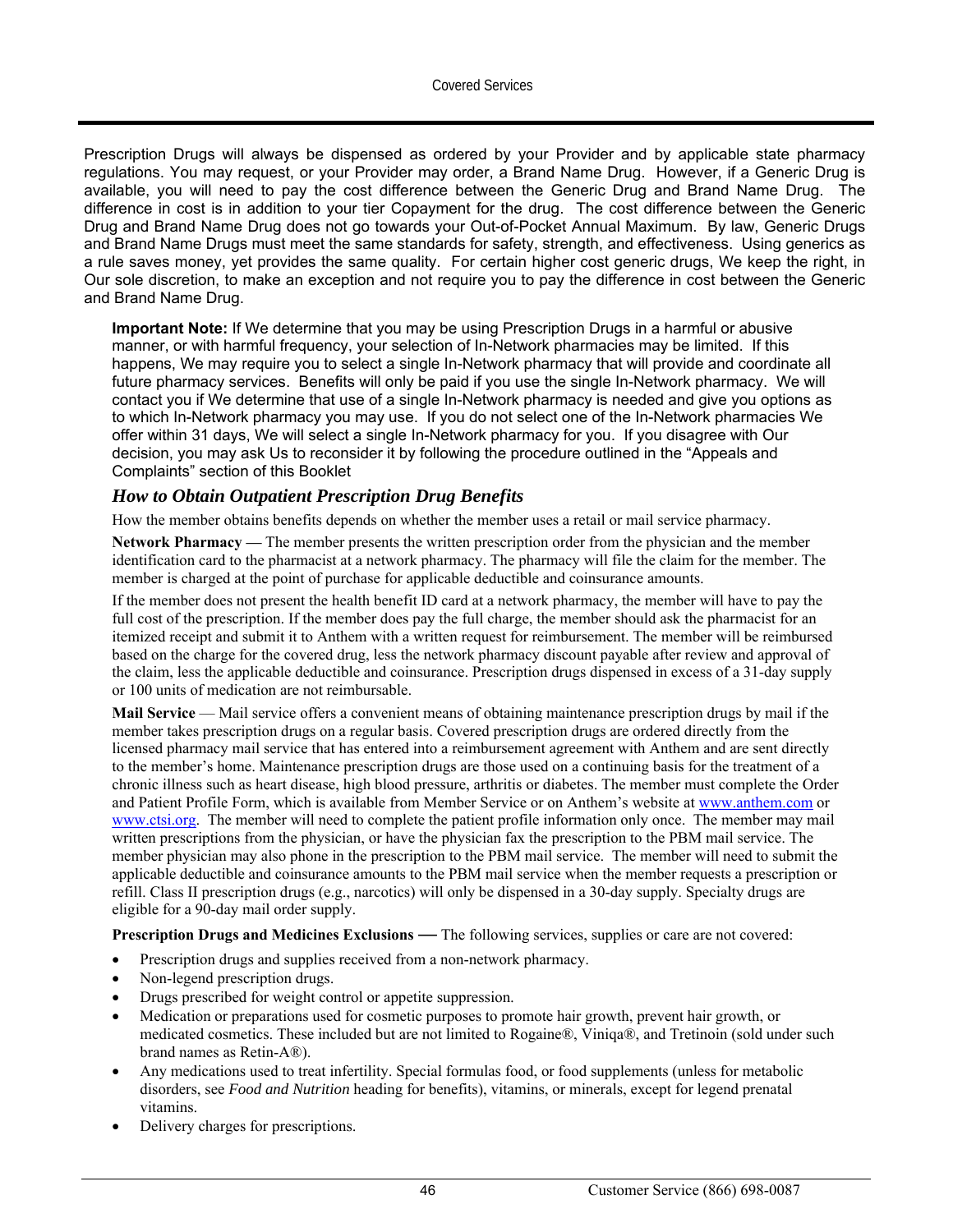- Charges for the administration of any drug unless dispensed in the physician's office or through home health care.
- Drugs which are provided as samples to the provider.
- Antibacterial soap/detergent, toothpaste/gel, shampoo, or mouthwash/rinse.
- Hypodermic needles, syringes, or similar devices, except when used for administration of a covered drug when prescribed in accordance with the terms of this section.
- Therapeutic devices or appliances, including support garments and other nonmedicinal supplies (regardless of intended use).
- Nonprescription and over-the-counter drugs, including herbal or homeopathic preparations, and prescription drugs that have a Clinically Equivalent alternative, even if written as a prescription. Drugs not requiring a prescription by federal law (including drugs requiring a prescription by state law, but not federal law) except for injectable insulin. The exclusion does not apply to over-the-counter products that must be covered under federal law with a prescription.
- Prescription drugs, which are dispensed in quantities, which exceed the applicable limits, established by Anthem, at its sole discretion.
- Refills in excess of the quantity prescribed by the provider, or refilled more than one year from the date prescribed.
- Prescription Drugs intended for the treatment of sexual dysfunction or inadequacies, regardless of origin or cause (including drugs for the treatment of erectile dysfunction such as Viagra®).
- Prescription Drugs dispensed for the purpose of international travel.

# **Private-Duty Nursing Services**

The Plan will allow inpatient benefits for private-duty nursing services when the Enrollee's condition ordinarily requires that they are placed in an intensive or coronary care unit, but the hospital does not have such facilities. Outpatient benefits are allowed in the Enrollee's home or other outpatient location.

Private-duty nursing benefits are limited to 60 visits combined inpatient and outpatient per Calendar Year. Services over the 60-visit limit are the Enrollee's responsibility.

# **Clinical Trials**

 Benefits include coverage for services given to you as a participant in an approved clinical trial if the services are Covered Services under this Benefit Booklet. An "approved clinical trial" means a phase I, phase II, phase III, or phase IV clinical trial that studies the prevention, detection, or treatment of cancer or other life-threatening conditions. The term life-threatening condition means any disease or condition from which death is likely unless the disease or condition is treated.

Benefits are limited to the following trials:

- Federally funded trials approved or funded by one of the following:
	- The National Institutes of Health.
	- The Centers for Disease Control and Prevention.
	- The Agency for Health Care Research and Quality.
	- The Centers for Medicare & Medicaid Services.
	- Cooperative group or center of any of the entities described in (a) through (d) or the Department of Defense or the Department of Veterans Affairs.
	- A qualified non-governmental research entity identified in the guidelines issued by the National Institutes of Health for center support grants.
	- Any of the following in i-iii below if the study or investigation has been reviewed and approved through a system of peer review that the Secretary determines 1) to be comparable to the system of peer review of studies and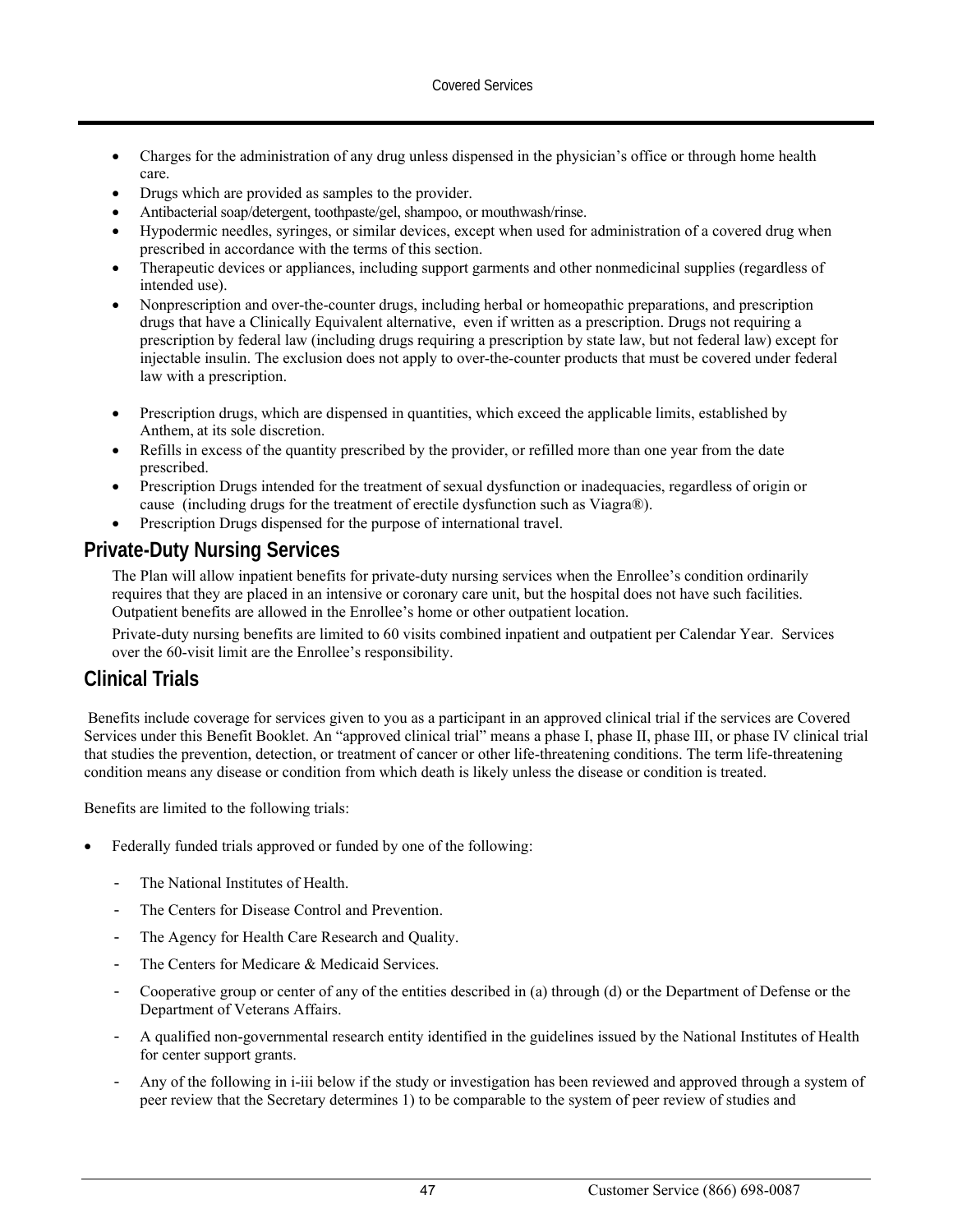investigations used by the National Institutes of Health, and 2) assures unbiased review of the highest scientific standards by qualified individuals who have no interest in the outcome of the review.

i The Department of Veterans Affairs.

ii The Department of Defense.

- iii The Department of Energy.
- Studies or investigations done as part of an investigational new drug application reviewed by the Food and Drug Administration;
- Studies or investigations done for drug trials which are exempt from the investigational new drug application.

The Plan may require that you use an In-Network Provider to maximize your benefits.

When a requested service is part of an approved clinical trial, it is a Covered Service even though it might otherwise be investigational as defined by this Benefit Booklet. All other requests for clinical trials services that are not part of approved clinical trials will be reviewed according to Clinical Coverage Guidelines, related policies and procedures.**Clinical Trials Exclusions** *—* The following services, supplies or care are not covered:

- 1. The Investigational item, device, or service, itself; or
- 2. Items and services that are given only to satisfy data collection and analysis needs and that are not used in the direct clinical management of the patient; or
- 3. A service that is clearly inconsistent with widely accepted and established standards of care for a particular diagnosis;
- 4. Any item or service that is paid for, or should have been paid for, by the sponsor of the trial.

1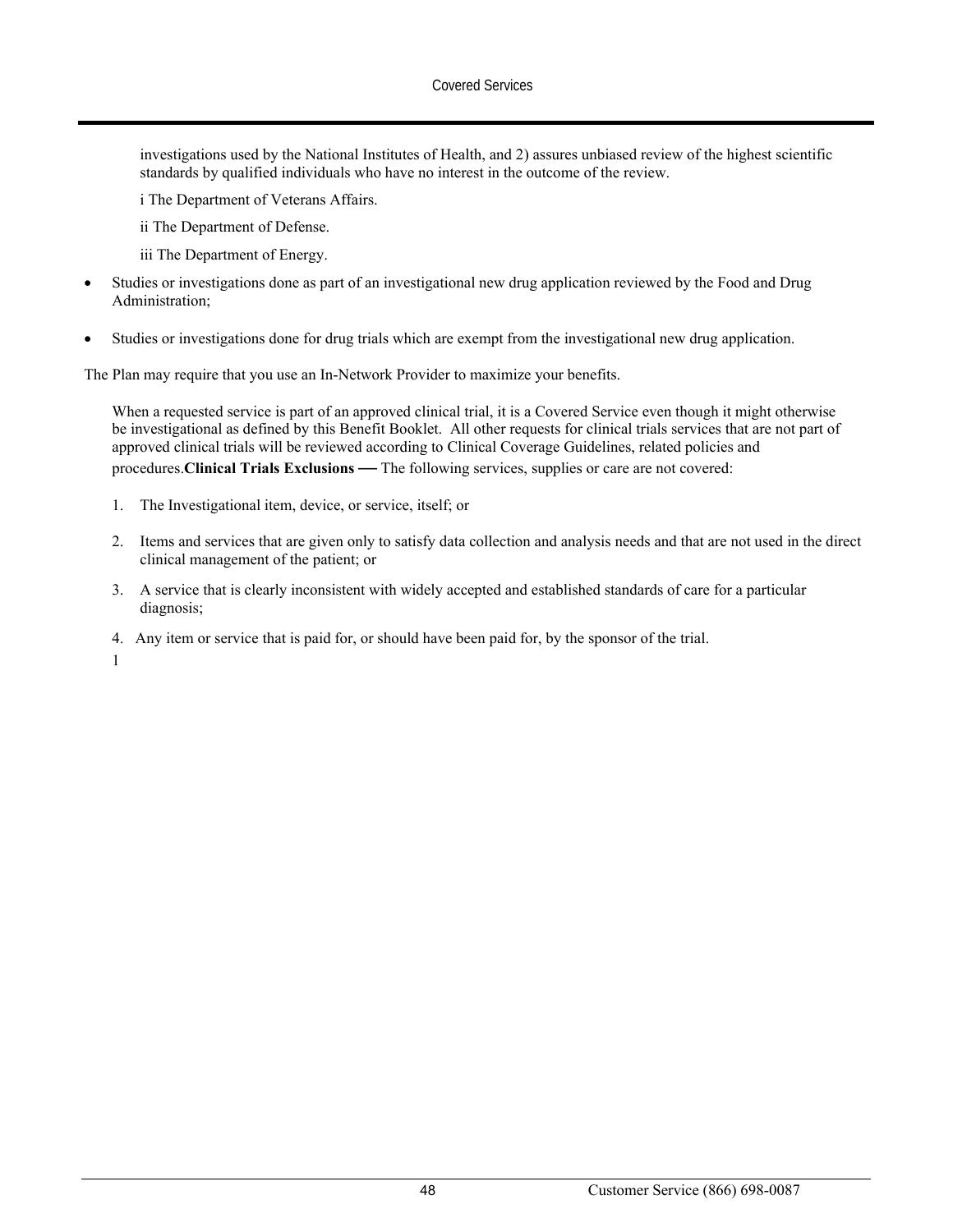# **General Exclusions**

These general exclusions apply to all benefits described in this Plan Document and Summary Plan Description. This self-funded health benefit plan provides benefits for specific services described in this Plan Document and Summary Plan Description and not listed as an exclusion. The following list of exclusions is not a complete list of all services, supplies, conditions or situations that are not covered services. In addition to these general exclusions, specific limitations, conditions and exclusions apply to specific covered services, which can be found in COVERED SERVICES in this document and elsewhere in this Plan Document and Summary Plan Description.

If a service is not covered, then all services performed in conjunction with that service are not covered. Anthem, on behalf of the Plan, is the final authority for determining if services and supplies are Medically Necessary for the purpose of payment.

Anthem, on behalf of the Plan, will not allow benefits for any of the following services, supplies, situations, or related expenses:

**Abortion** — This benefit plan does not cover elective abortion. See the heading *Maternity and Newborn Care* in COVERED SERVICES in this document.

**Alternative or complementary medicines** — This benefit plan does not cover alternative or complementary medicine. Services in this category include, but are not limited to, holistic medicine, homeopathy, hypnosis, aromatherapy, massage therapy, reike therapy, herbal medicine, vitamin or dietary products or therapies, naturopathy, thermography, orthomolecular therapy, rolfing, myotherapy, prolotherapy, contact reflex analysis, bioenergial synchronization technique (BEST), clonics or iridology.

**Artificial conception** — All services related to artificial conception are not covered except as provided under the heading *Family Planning* found in COVERED SERVICES in this document.

**Auto accident injuries** — All services related to auto accidents are not covered except as provided under the heading *Automobile Insurance Provisions* found in ADMINISTRATIVE INFORMATION in this document.

**Before Effective Date** — This benefit plan does not cover any service received before the Enrollee's Effective Date of benefits.

**Biofeedback** — This benefit plan does not cover biofeedback and related services.

**Bariatric Surgery**- This benefit plan does not cover any service, supply, or treatment related to Bariatric Surgery.

**Chelating agents** — This benefit plan does not cover any service, supply, or treatment for which a chelating agent is used, except for providing treatment for heavy metal poisoning.

**Complications of non-covered services** — This benefit plan does not cover complications arising from noncovered services and supplies. Examples of non-covered services include but are not limited to, cosmetic surgery, sex-change operations and procedures, and those which are determined to be experimental/investigational.

**Convalescent care** — Except as otherwise specifically provided, this benefit plan does not cover convalescent care from a period of illness, injury, surgery, unless **normally** received for a specific condition, as determined by Anthem's medical policy. Convalescent care includes the physician's or facilities services.

**Convenience/luxury/deluxe-services/or equipment** — This benefit plan does not cover services and supplies used primarily for the Enrollee's personal comfort or convenience. Such services and supplies include but are not limited to, guest trays, beauty or barber shop services, gift shop purchases, telephone charges, television, admission kits, personal laundry services, and hot and/or cold packs.

This benefit plan does not cover supplies, equipment or appliances, which include comfort, luxury, or convenience items (e.g. wheelchair sidecars, fashion eyeglass frames, or cryocuff unit). Equipment or appliances the Enrollee requests that include more features than needed for the medical condition are considered luxury, deluxe and convenience items (e.g., motorized equipment, such as electric wheelchairs or electric scooters, when manually operated equipment can be used) are not covered**.**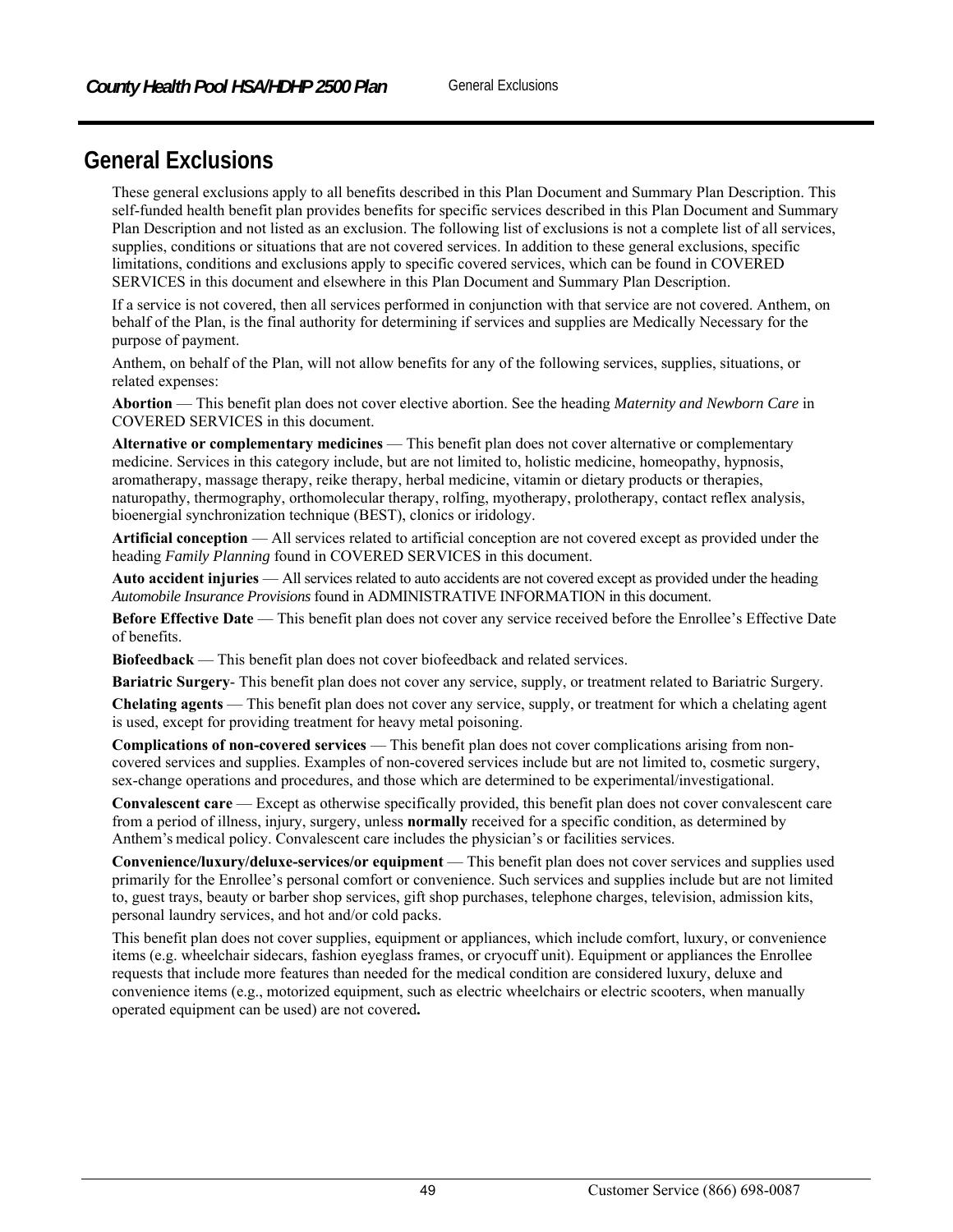**Cosmetic services** — This benefit plan does not cover c any procedures, services, equipment or supplies provided in connection with Cosmetic Services. Cosmetic Services are primarily intended to preserve, change or improve your appearance. No benefits are available for Surgery or treatments to change the texture or appearance of your skin or to change the size, shape or appearance of facial or body features (such as your nose, eyes, ears, cheeks, chin, or chest), except benefits are provided for a reconstructive service performed to correct a physical functional impairment of any area caused by disease, trauma, congenital anomalies or previous therapeutic process or pursuant to breast reconstruction following a mastectomy. Reconstructive services are payable only if the original procedure would have been a Covered Service under this Plan.

**Court ordered services** — This benefit plan does not cover services that are required under court order, parole or probation.

**Custodial care** — This benefit plan does not cover care primarily for the purpose of assisting the Enrollee in the activities of daily living or in meeting personal rather than medical needs, and which is not a specific treatment for an illness or injury. Custodial care cannot be expected to substantially improve a medical condition, and has minimal therapeutic value. Care can be custodial even if it is recommended or performed by a professional and whether or not it is performed in a facility (e.g., hospital or skilled nursing facility) or at home. Such care includes, but is not limited to:

- Assistance with walking, bathing, or dressing.
- Transfer or positioning in bed.
- Administration of medication that is usually self-injected.
- Meal preparation.
- Assistance with feeding.
- Oral hygiene.
- Routine skin and nail care.
- Suctioning.
- Toileting.
- Supervision of medical equipment or its use.

**Dental services** —Dental services are not covered except as provided in COVERED SERVICES under *Dental Related Services*.

**Discharge —** All inpatient services received after the date Anthem, using managed care guidelines, determines discharge is appropriate.

**Discharge against medical advice** — This benefit plan does not cover hospital services if the Enrollee leaves a hospital or other facility against the medical advice of the physician.

**Discharge day expense** — All services related to a discharge day are not covered except as provided in COVERED SERVICES in this document.

**Domiciliary care** — This benefit plan does not cover care provided in a non-treatment institution, halfway house or school.

**Duplicate (double) coverage** — This benefit plan does not cover services and supplies already covered by other valid coverage, see the heading *Coordination Of Benefits* in GENERAL PROVISIONS in this document.

**Education or training –** This benefit plan does not cover charges for or in conjunction with education or training.

**Experimental/investigative procedures** — A drug, device, medical treatment or procedure which is experimental or investigative, or does not meet accepted standards of medical practice. A drug, device, medical treatment or procedure is experimental or investigative if:

- The drug or device cannot be lawfully marketed without approval of the U.S. Food and Drug Administration and approval for marketing has not been given at the time the drug or device is furnished.
- The drug, device, medical treatment or procedure, or the patient informed consent document utilized with the drug, device, treatment or procedure, was reviewed and approved by the treating facility's Institutional Review Board or other body serving a similar function, or if Federal Law requires such review or approval.
- Reliable Evidence shows that the drug, device, medical treatment or procedure is the subject of ongoing phase I or phase II clinical trials, is the research, experimental, study or investigational arm of ongoing phase III clinical trials, or is otherwise under study to determine its maximum tolerated dose, its toxicity, its safety, its efficacy or its efficacy as compared with a standard means of treatment or diagnosis.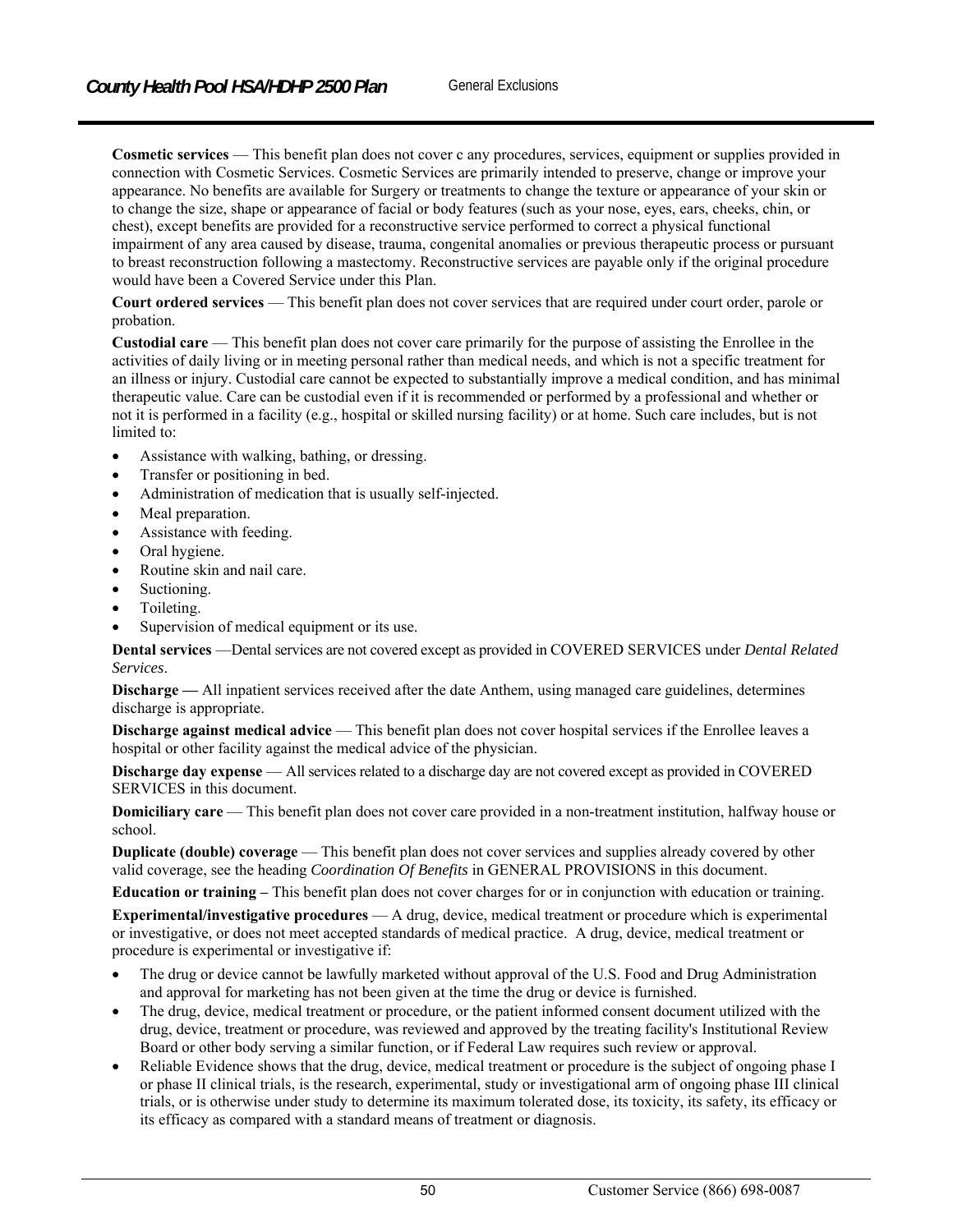- Reliable evidence shows that the prevailing opinion among experts regarding the drug, device, medical treatment or procedure is that further studies or clinical trials are necessary to determine its maximum tolerated dose, its toxicity, its safety, its efficacy as compared with a standard means of treatment or diagnosis.
- Reliable Evidence shall mean only published reports and articles in the authoritative medical and scientific literature; the written protocol or protocols used by the treatment facility or the protocol(s) utilized by other facilities studying substantially the same drug, device, medical treatment or procedure; or the written informed consent document used by the treating facility or by other facilities studying substantially the same drug, device, medical treatment or procedure.

**Expenses -** This benefit plan does not cover charges for which the Enrollee is not obligated to pay, is not billed or would not have been billed except for the fact that the person was covered under this Plan, unless care is rendered in a Veteran's Administration Hospital for a non-service connected disability.

**Family-administered medical treatment –** This benefit plan does not cover any treatment or service rendered by a member of the immediate family (Employee, spouse, child, brother, sister or parent of the Employee or spouse).

**Fertility treatments –** This benefit plan does not cover in vitro procedures, artificial insemination and embryonic implantation procedures.

Genetic testing/counseling — This benefit plan does not cover services including, but not limited to, preconception, paternity testing, court-ordered genetic counseling and testing, testing for inherited disorders, discussion of family history or testing to determine the sex or physical characteristics of an unborn child. Genetic tests to evaluate risks of disorders for certain conditions may be covered based on medical policy, review and criteria and after appropriate Precertification/Pre-authorization. **Government operated facility** — This benefit plan does not cover services and supplies for all military service connected disabilities furnished by a military medical facility operated by, for, or at the expense of federal, state, or local governments or their agencies, including a veterans administration facility, unless Anthem authorizes payment in writing before the services are performed.

**Hair loss** — This benefit plan does not cover treatment for hair loss, drugs, wigs, hair pieces, artificial hairpieces, hair or cranial prosthesis, hair transplants or implants even if there is a physician prescription, and a medical reason for the hair loss.

**Hearing** — This benefit plan does not cover hearing aids or routine hearing tests except as provided in COVERED SERVICES under *Hearing Aid Services*.

**Hypnosis** — This benefit plan does not cover services related to hypnosis, whether for medical or anesthesia purposes.

**Illegal conduct** — This benefit plan does not cover services or supplies for illness or injuries resulting wholly or partially from conduct attributable to the Enrollee which may be deemed a crime or other violation of law.

**Immunosuppressant drugs –** This benefit plan does not cover Medically Necessary immunosuppressant drugs prescribed for outpatient use in connection with a covered human organ and tissue transplant that are dispensed only by written prescription.

**Intractable pain or chronic pain** — This benefit plan does not cover services or supplies for the treatment of intractable pain and/or chronic pain. Chronic pain is pain of continuous and long-standing duration where the cause cannot be removed.

**Learning deficiency and/or behavioral problem therapies** — This benefit plan does not cover services or supplies related to therapies for learning deficiencies and/or behavioral problems except as provided in COVERED SERVICES in this document.

**Maintenance therapy** — This benefit plan does not cover any treatment that does not significantly enhance or increase the Enrollee's function or productivity, or care provided after the Enrollee has reached his/her maximum medical improvement, except as provided in COVERED SERVICES in this document.

**Medical necessity** — This benefit plan does not cover expenses for services and supplies that are not Medically Necessary. Services may be denied before or after payment unless Pre-certification/Pre-authorization. has been received. Anthem's decision as to whether a service or supply is Medically Necessary is based on medical policy, and peer reviewed medical literature as to what is "approved and generally accepted medical or surgical practice." **The fact that a Provider may prescribe, order, recommend, or approve a service does not, of itself, make it Medically Necessary or an allowable expense, even though it is not specifically listed as an exclusion.**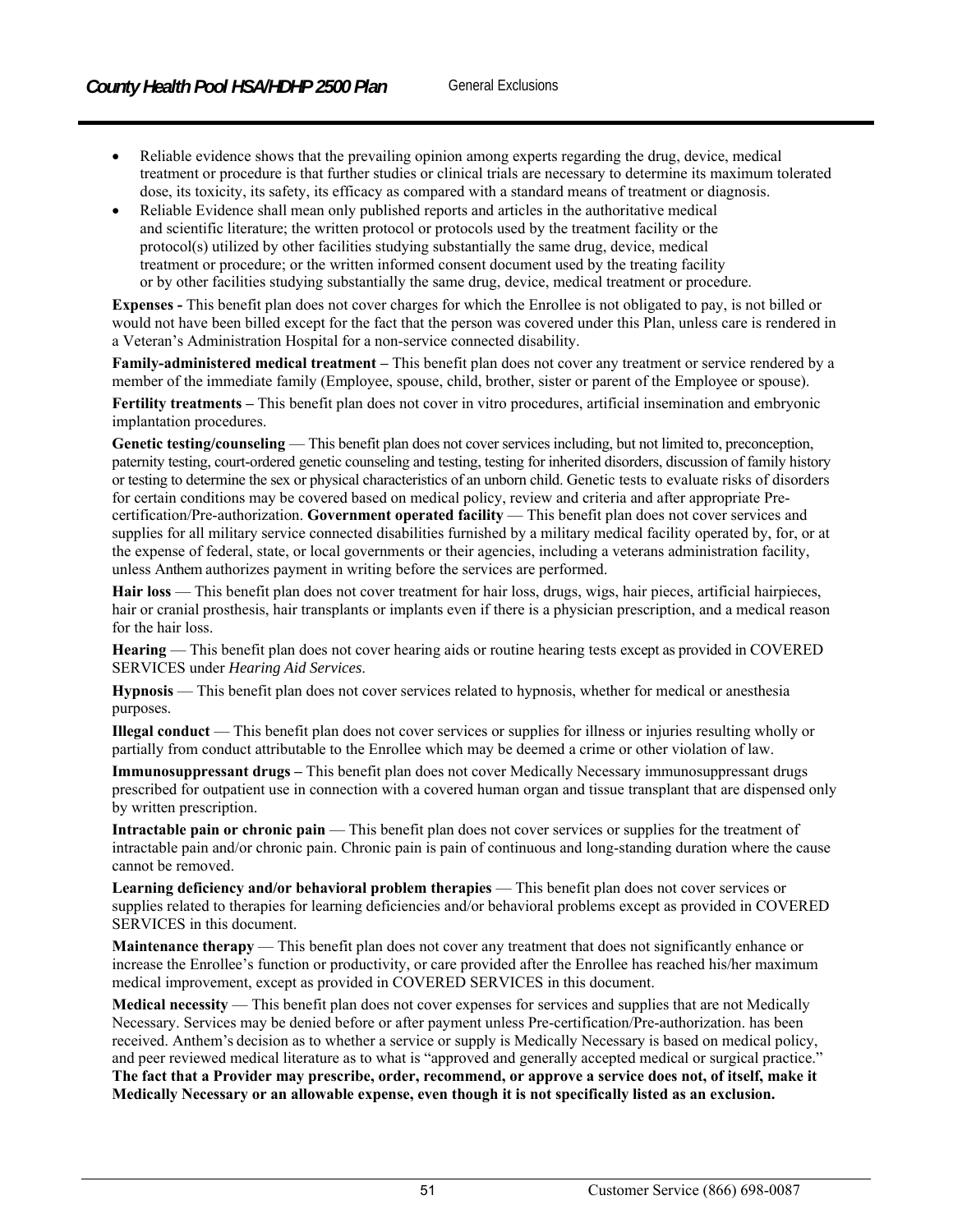**Missed appointments** — This benefit plan does not cover charges for the Enrollee's failure to keep scheduled appointments. The Enrollee is solely responsible for such charges.

**Neuropsychiatric testing** — This benefit plan does not cover neuropsychiatric testing unless allowed by Anthem's medical policy.

**Non-covered Providers of service** — This benefit plan does not cover services and supplies prescribed or administered by a Provider or other person or facility not specifically listed as covered in this Plan Document and Summary Plan Description. These non-covered Providers or facilities include, but are not limited to:

- Health spa or health fitness centers (whether or not services are provided by a licensed or registered Provider).
- School infirmary.
- Halfway house.
- Massage therapist.
- Nursing home.
- Halfway house (facility where the primary services are room and board and constant supervision or a structured daily routine for a person who is impaired but whose condition does not require acute care hospitalization).
- Dental or medical services sponsored by or for a mutual benefit association, labor union, trustee, or any similar person or group.
- Services provided by the Enrollee upon themselves, by a family member, or by a person who ordinarily resides in the Enrollee's household.
- Acupuncturist.

**Non-medical expenses** — This benefit plan does not cover non-medical expenses, including but not limited to:

- Adoption expenses.
- Educational classes and supplies not provided by the Enrollee's Provider unless specifically allowed as a benefit under this Plan Document and Summary Plan Description.
- Vocational training services and supplies.
- Mailing and/or shipping and handling expenses.
- Interest expenses and delinquent payment fees.
- Modifications to home, vehicle, or workplace regardless of medical condition or disability.
- Membership fees for spas, health clubs, personal trainers, or other such facilities even if medically recommended, regardless of any therapeutic value.
- Personal convenience items such as air conditioners, humidifiers, or exercise equipment.
- Personal services such as haircuts, shampoos, guest meals, and radio or televisions.
- Voice synthesizers or other communication devices, except as specifically allowed by Anthem's medical policy.

**Non-PPO services** — Services received from Participating Providers or non-Participating Providers for the following services are not covered:

- Acupuncture.
- Durable medical equipment and supplies.
- Home health care.
- Organ transplants.
- Oxygen.

**Nutritional therapy** — This benefit plan does not cover food services, meals, formulas and supplements, enteral formulas other than those listed as a Covered Service or resulting from dietary counseling even if the food, meal, formula or supplement is the sole source of nutrition.

**Orthognathic surgery —** This benefit plan does not cover upper or lower jaw augmentation or reductions (orthognathic surgery) even if the condition is due to a genetic congenital or acquired characteristic.

**Over the counter products —** This benefit plan does not cover any items available without a prescription such as over the counter items and items usually stocked in the home for general use including but not limited to bandages, gauze, tape, cotton swabs, dressing, thermometers, heating pads, and petroleum jelly. This benefit plan does not cover laboratory test kits for home use. These include but are not limited to, home pregnancy tests and home HIV tests.

**Post termination benefits** — Benefits are not provided for care received after benefits are terminated except as provided in ELIGIBILITY in this document.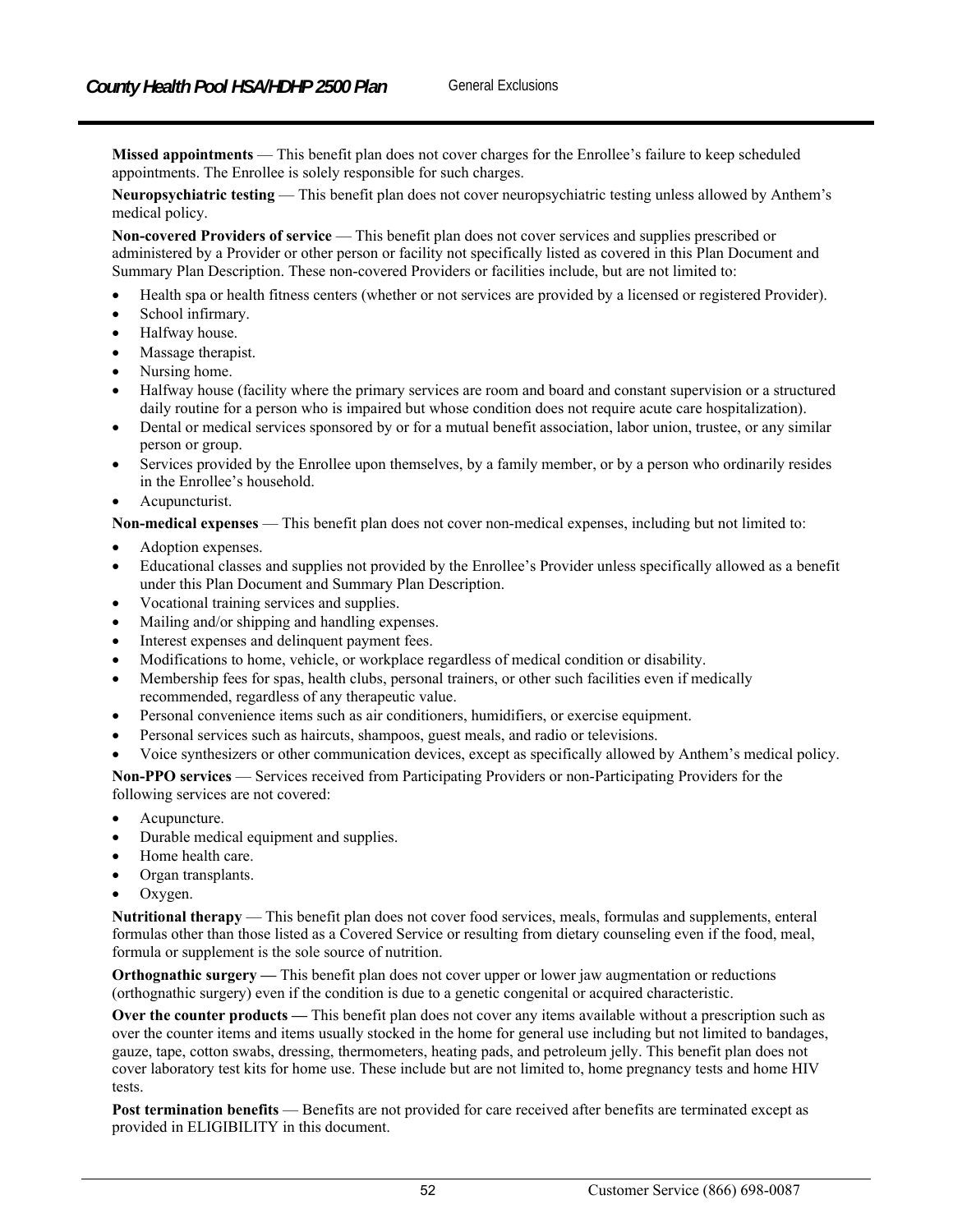**Private room expenses** — All services related to a private room are not covered except as provided in COVERED SERVICES in this document.

**Professional courtesy —**This benefit plan does not cover charges for services and supplies when the Enrollee has received a professional or courtesy discount from a Provider. This benefit plan does not cover any services where the Enrollee's portion of the payment is waived due to a professional courtesy or discount.

**Radiology services —** This benefit plan does not cover peripheral bone density testing. This benefit plan does not cover the following except as described by medical policy screening or as provided in this Plan Document and Summary Plan Description - whole body CT scan, routine screening, or more than one routine ultrasound per pregnancy.

**Reconstructive surgery** — This benefit plan will cover reconstructive surgery only when the surgery is necessary for one or more of the following reasons:

- For repair or alleviation of damage resulting from an accident which occurred while covered under this Plan.
- Because of infection or other disease which occurred while covered under this Plan.
- As a result of a mastectomy procedure.
- Because of congenital disease or anomaly of a covered Dependent child which has resulted in a functional defect provided the disease or anomaly occurred while covered under this Plan.

**Report preparations** — This benefit plan does not cover charges for the preparation of medical reports or itemized bills or charges for duplication of medical records from the Provider when requested by the Enrollee.

**Reversal of sterilization procedures** – This benefit plan does not cover reversals of sterilization procedures.

**RU-486** – This benefit plan does not cover charges for or in conjunction with RU-486.

**Self-inflicted injuries** – This benefit plan does not cover any expenses resulting from self-inflicted injury or attempted self-destruction while sane or insane.

**Sexual dysfunction** — This benefit plan does not cover services or supplies for the treatment of sexual dysfunction or impotence.

**Surrogate pregnancy** — This benefit plan does not cover services or supplies provided to a person not covered under this Plan Document and Summary Plan Description in connection with a surrogate pregnancy (including, but not limited to, the bearing of a child by another women for an infertile couple.

**Taxes** — This benefit plan does not cover sales, service, or other taxes imposed by law that apply to benefits covered under this Plan Document and Summary Plan Description.

**Temporomandibular joint therapy and non-surgical services, supplies or appliances** — This benefit plan does not cover non-surgical services, supplies or appliances related to temporomandibular joint therapy , including invasive (internal) and non-invasive (external) procedures and tests regardless of the reason(s) such services are necessary.

**Third-party liability (Subrogation**) — This benefit plan does not cover services and supplies which may be reimbursed by a third-party, see ADMINISTRATIVE INFORMATION for additional information.

**Travel expenses** — This benefit plan does not cover travel or lodging expenses for the Enrollee, Enrollee's family or the Physician except as provided under Human Organ And Tissue Transplant Services heading in COVERED SERVICES in this document.

**Varicose veins** — Sclerotherapy for the treatment of varicose veins in the lower extremities, including ultrasonic guidance for needle and/or catheter placement and subsequent sequential ultrasound studies to assess the results of ongoing treatment of varicose veins of the lower extremities with sclerotherapy. Treatment of telangiectatic dermal veins (spider veins) by any method.

**Vision** — This benefit plan does not cover any routine eye examinations, routine refractive examinations, eyeglasses, contact lenses (even if there is a medical diagnosis which prevents the Enrollee from wearing contact lenses), or prescriptions for such services and supplies. This benefit plan does not cover any surgical, medical, or hospital service and/or supply rendered in connection with any procedure designed to correct farsightedness, nearsightedness, or astigmatism. This benefit plan does not cover vision therapy, including but not limited to, treatment such as vision training, orthoptics, eye training or training for eye exercises.

**War-related conditions** — This benefit plan does not cover services or supplies necessary to treat disease or injury resulting from war, civil war, insurrection, rebellion, or revolution.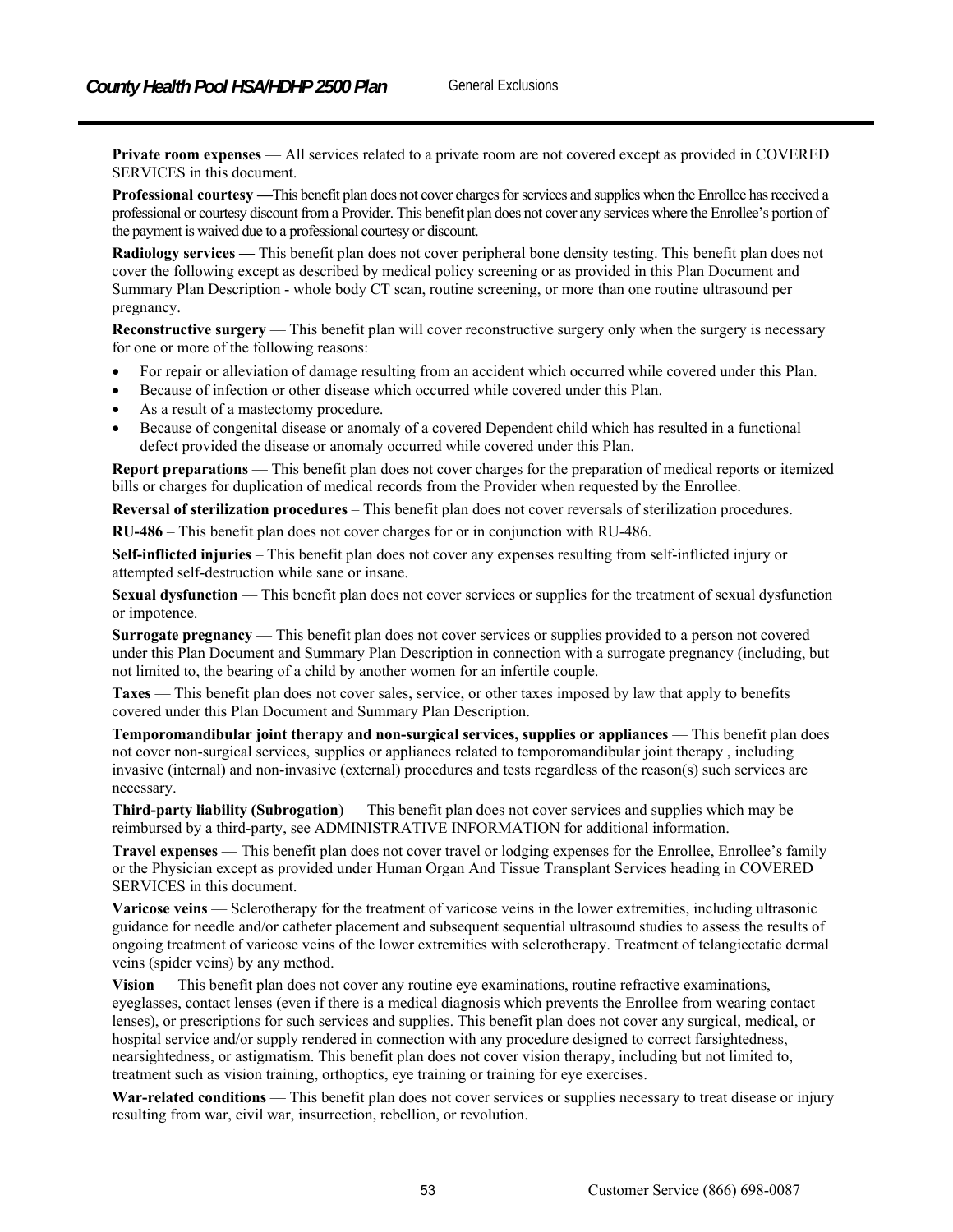**Weight-Loss Programs —** This benefit plan does not cover services or supplies related to weight loss unless part of a Disease Management program offered by Anthem, on behalf of the Plan..

**Workers' Compensation —** This benefit plan does not cover services and supplies for a work-related accident or illness, see ADMINISTRATIVE INFORMATION for additional information. This coverage does not cover charges for or in connection with any accidental bodily injury or sickness for which an individual is entitled (whether or not collectible or whether or not the individual has received a settlement from Workers' Compensation) to receive benefits under a Workers' Compensation Law, Employer's Liability Law or similar law.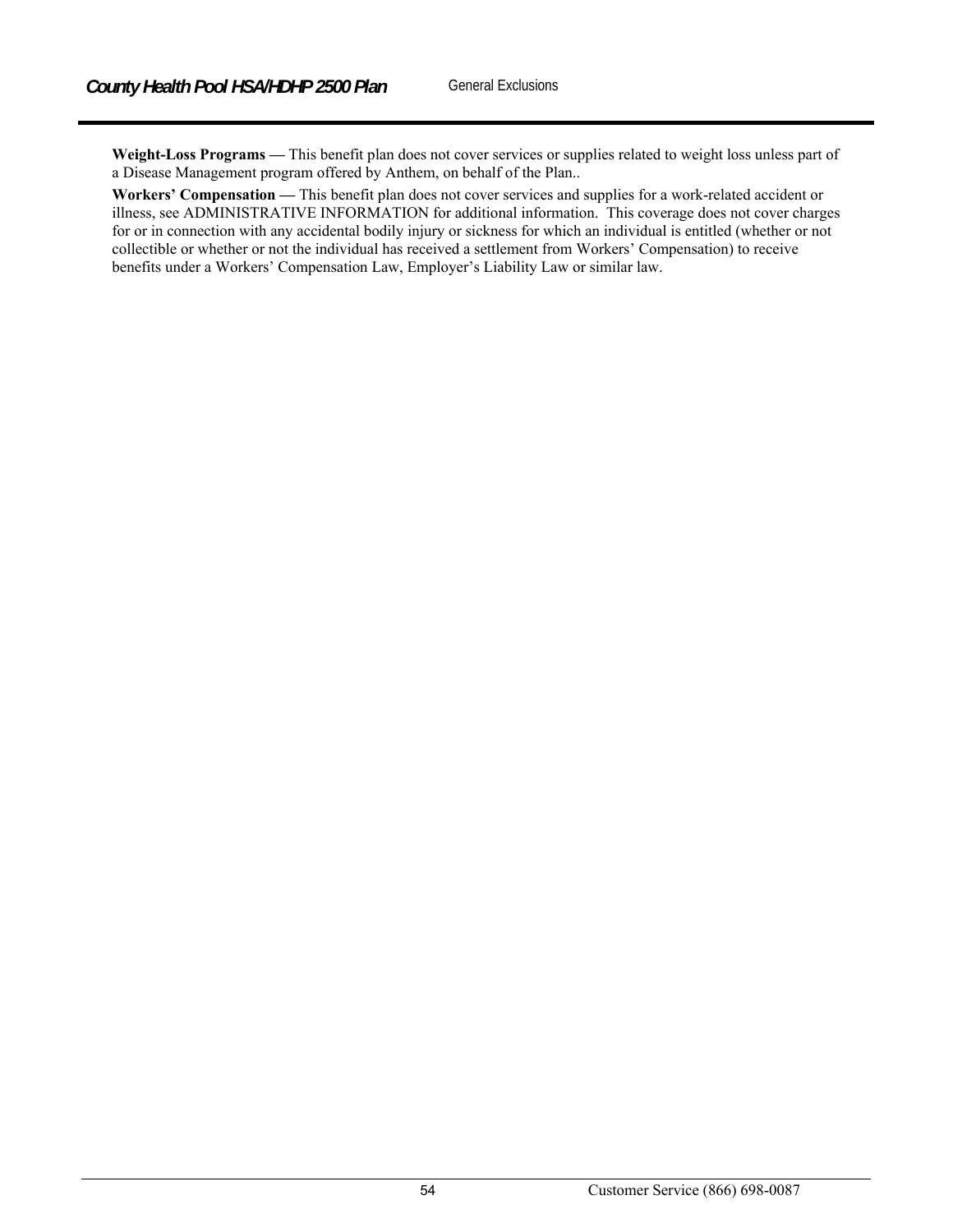# **Administrative Information**

## *How to File Claims*

When a Participating Provider bills Anthem for covered services, Anthem, on behalf of the Plan, will pay the appropriate charges for the benefit directly to the Provider. The Enrollee is responsible for providing the Participating Provider with all information necessary for the Provider to submit a claim. The Enrollee pays the applicable deductible or coinsurance amount to the Provider when the covered service is received. Non-Participating Providers are not required to bill the Plan directly. If a non-Participating Provider does not bill the Plan directly, the Enrollee must file the claim.

### *How Benefits Are Paid*

The Plan shares the cost of your medical expenses with you up to the amount of the Maximum Allowed Amount. For services subject to a Deductible, you must satisfy the Deductible before the Plan begins to pay its share of the balance.

The amount you pay may differ by the type of service you receive or by Provider. Refer to the *Benefit Summary* to see what amount you are required to pay for each service. Claims for Covered Services need not be sent to the Plan in the same order that expenses were incurred.

Anthem, on behalf of the Plan, will deny that portion of any charge that exceeds the Maximum Allowed Amount.

## *Payment of Benefits*

Anthem, on behalf of the Plan, will reimbursement directly to non-Participating Providers only when the Enrollee has authorized an assignment of benefits. Anthem requires a copy of the assignment of benefits for their records. If Anthem pays the Enrollee directly, the Enrollee is responsible for paying the non-Participating Provider of services for all charges.

#### *Assignment*

This Plan Document and Summary Plan Description is not assignable by the Plan without the written consent of the Plan. The coverage and any benefits under this Plan Document and Summary Plan Description are not assignable by any Member without the written consent of the Plan, except as described in this Plan Document and Summary Plan Description.

### *Notice of Claim*

The Plan is not liable under the Plan Document and Summary Plan Description, unless the Plan receives written notice that Covered Services have been given to you. An expense is considered incurred on the date the service or supply was given.

Note: You have the right to obtain an itemized copy of your billed charges from the Provider who provided services.

### *Claim Forms*

To obtain claim forms, contact the County Health Pool Benefit Administrator/Contact Person or the Member Service department. If Anthem, on behalf of the Plan, does not furnish a claim form to the Enrollee within 15 days of the Enrollee's request, the Enrollee may submit written proof of the claim and will be considered to have complied with the requirements of this Plan Document and Summary Plan Description.The Enrollee must complete the claim form and attach the itemized bill from the Provider. Balance due statements, cash register receipts and cancelled checks are not accepted. All information on the claim form and itemized bill must be readable. When traveling outside the country, the Enrollee should obtain itemized bills translated to English. Charges for Covered Services should be stated in terms of United States currency. To determine the United State currency amount, use the exchange rate as it was on the date the Enrollee received care. If information is missing on the claim form or is not readable, the form will be returned to the Enrollee. The information contained on the itemized bills will be used to determine benefits, so it must support information reported on the submitted claim form. The claim form contains detailed instructions on how to complete the form and what information is necessary.

### *Separate Claim Forms Required*

A separate claim form is required for each non-Participating Provider for which the Enrollee is requesting reimbursement.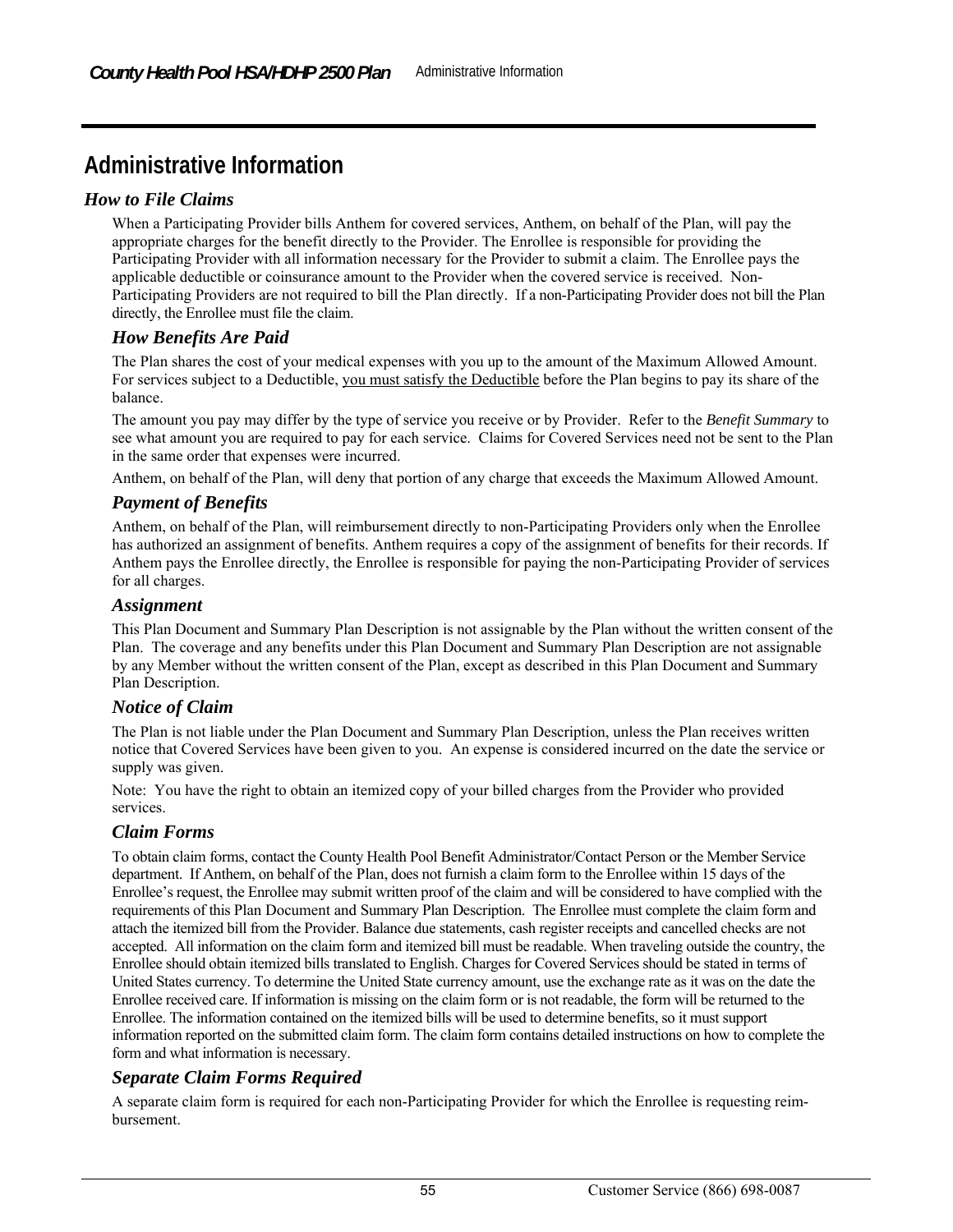A separate claim form is required for each Enrollee when charges for more than one family Enrollee are being submitted.

#### *Inter-Plan Programs*

**Out-of-Area Services** *-* Anthem has a variety of relationships with other Blue Cross and/or Blue Shield Licensees referred to generally as "Inter-Plan Programs." Whenever you obtain healthcare services outside of Anthem's Service Area, the claims for these services may be processed through one of these Inter-Plan Programs, which include the BlueCard Program and may include negotiated National Account arrangements available between Anthem and other Blue Cross and Blue Shield Licensees.

Typically, when accessing care outside Anthem's service area, you will obtain care from healthcare Providers that have a contractual agreement (i.e., are "participating Providers") with the local Blue Cross and/or Blue Shield Licensee in that other geographic area ("Host Blue"). In some instances, you may obtain care from Non-participating healthcare Providers. Anthem's payment practices in both instances are described below.

**BlueCard® Program -** Under the BlueCard® Program, when you access covered healthcare services within the geographic area served by a Host Blue, Anthem will remain responsible for fulfilling Anthem's contractual obligations. However, the Host Blue is responsible for contracting with and generally handling all interactions with its participating healthcare Providers.

Whenever you access covered healthcare services outside Anthem's service area and the claim is processed through the BlueCard Program, the amount you pay for covered healthcare services is calculated based on the lower of:

- The billed covered charges for your Covered Services; or
- The negotiated price that the Host Blue makes available to Anthem.

Often, this "negotiated price" will be a simple discount that reflects an actual price that the Host Blue pays to your healthcare Provider. Sometimes, it is an estimated price that takes into account special arrangements with your healthcare Provider or Provider group that may include types of settlements, incentive payments, and/or other credits or charges. Occasionally, it may be an average price, based on a discount that results in expected average savings for similar types of healthcare Providers after taking into account the same types of transactions as with an estimated price.

Estimated pricing and average pricing, going forward, also take into account adjustments to correct for over- or underestimation of modifications of past pricing for the types of transaction modifications noted above. However, such adjustments will not affect the price Anthem uses for your claim because they will not be applied retroactively to claims already paid.

Federal law or the law in a small number of states may require the Host Blue to add a surcharge to your calculation. If federal law or any state laws mandate other liability calculation methods, including a surcharge, Anthem would then calculate your liability for any covered healthcare services according to applicable law.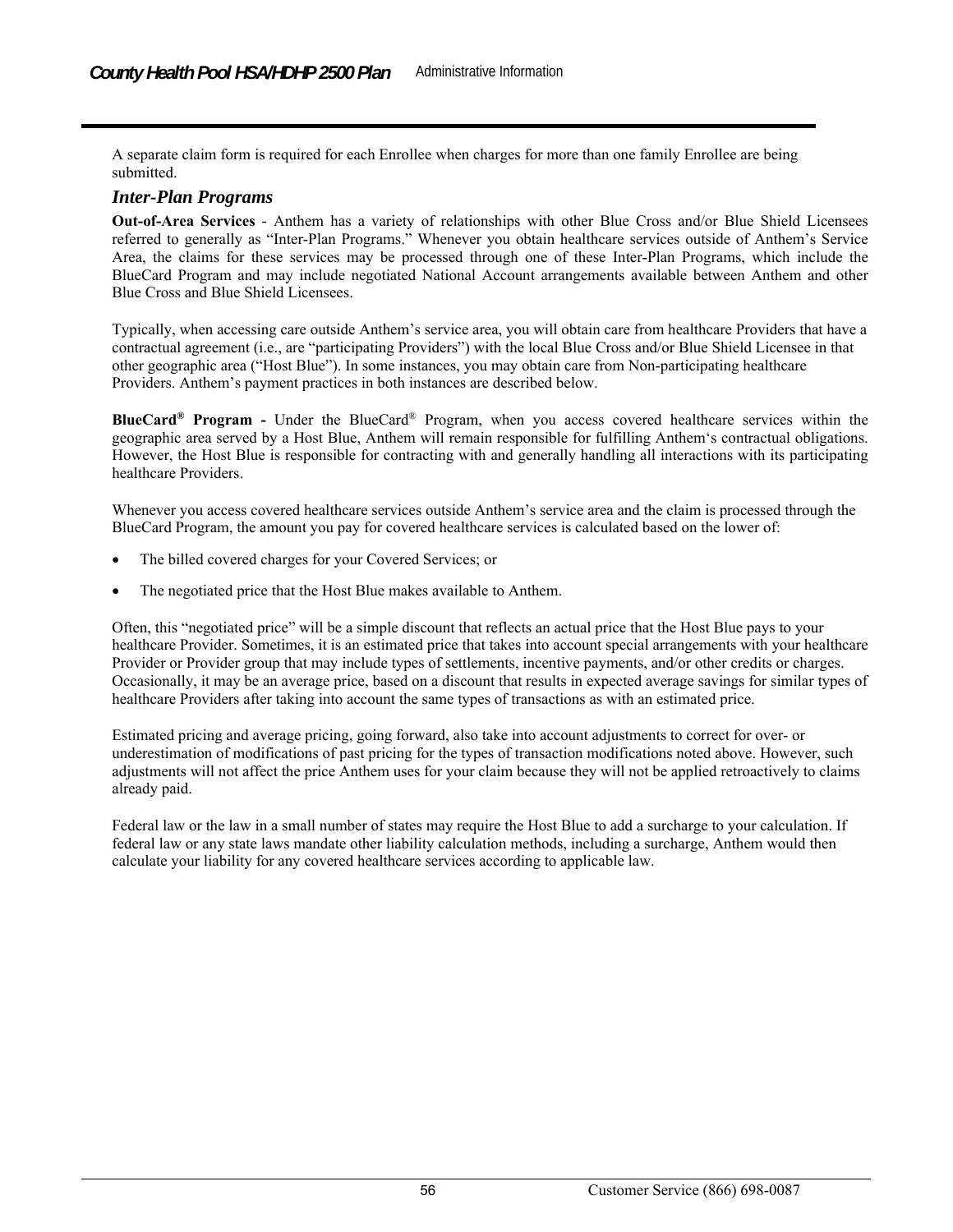## *Non-Participating Healthcare Providers Outside Anthems Service Area*

**Member Liability Calculation** - When covered healthcare services are provided outside of Anthems service area by Non-Participating healthcare providers, the amount you pay for such services will generally be based on either the Host Blue's Non-participating healthcare Provider local payment or the pricing arrangements required by applicable state law. In these situations, you may be liable for the difference between the amount that the Non-Participating healthcare provider bills and the payment Anthem will make for the Covered Services as set forth in this paragraph.

Exceptions - In certain situations, Anthem may use other payment bases, such as billed covered charges, the payment Anthem would make if the healthcare services had been obtained within their service area, or a special negotiated payment, as permitted under Inter-Plan Programs Policies, to determine the amount Anthem will pay for services rendered by Non-participating healthcare Providers. In these situations, you may be liable for the difference between the amount that the Non-Participating healthcare Provider bills and the payment Anthem will make for the Covered Services as set forth in this paragraph.

If you obtain services in a state with more than one Blue Plan network, an exclusive network arrangement may be in place. If you see a Provider who is not part of an exclusive network arrangement, that Provider's service(s) will be considered non-network care, and you may be billed the difference between the charge and the Maximum Allowable Amount. You may call the member service number on your Identification Card or go to www.anthem.com for more information about such arrangements.

## *Timely Filing Limits*

A claim must be filed **within 180 days** after the date of service. Any claims filed after this limit may be refused. Failure to file a claim within such time will not invalidate or reduce any claim if it is shown that it was not reasonably possible to give such notice and that notice was given as soon as reasonably possible.

If a claim must be returned to the Enrollee for additional information, the claim must be resubmitted to Anthem, on behalf of the Plan, within 90 days of the date the claim was returned to the Enrollee.

If an Enrollee's coverage under this Plan Document and Summary Plan Description ends, claims for covered expenses incurred during the Enrollee's final Calendar Year must be filed within 60 days after the date of the coverage termination. Failure to file a claim within the 60 days will result in loss of benefits otherwise provided by this medical Plan Document and Summary Plan Description.

### *Time Benefits Payable*

Claims will be processed in accordance with the time frame as required by state law for the prompt payment of claims, to the extent such laws are applicable.

Enrollees should make copies of the bills for their own records and attach the original bills to the completed claim form. The bills and the claim form must be submitted to:

#### Anthem Claims P.O. Box 17849 Denver, CO 80217-0849

Upon the death of an Enrollee, claims will be payable in accordance with the beneficiary designation. If no such designation is in effect, claims payments will be payable to the Enrollee's estate. If the Provider is a Participating Provider, claims payments will be made to the Provider.

### *Enrollee's Cooperation*

Each Enrollee shall complete and submit to the Plan such consents, releases, assignments and other documents as may be requested by the Plan in order to obtain or assure reimbursement under Workers' Compensation or any other governmental program. Any Enrollee who fails to cooperate will be responsible for any charge for services.

### *Payment in Error*

If Anthem, on behalf of the Plan, makes an erroneous benefit payment, Anthem may require the Enrollee, the Provider of services or the ineligible person to refund the amount paid in error. The Plan reserves the right to correct payments made in error by offsetting the amount paid in error against new claims. The Plan also reserves the right to take legal action to correct payments made in error.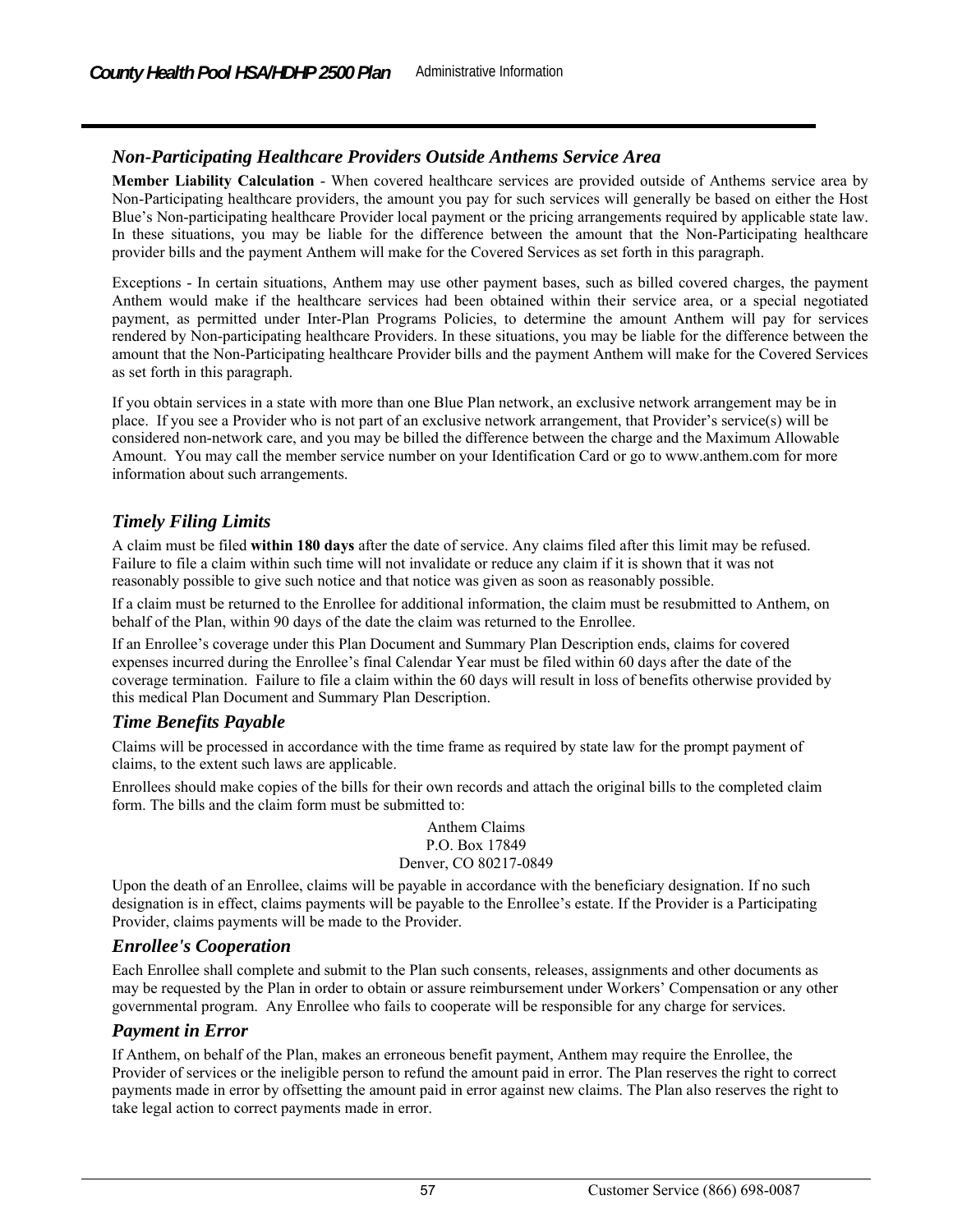# **General Provisions**

### *Administration*

The Plan, or anyone acting on the Plan's behalf, shall have all the powers necessary or appropriate to enable it to carry out its duties in connection with the operation and administration of this Plan Document and Summary Plan Description. This includes, without limitation, the power to construe the Contract and the Plan Document and Summary Plan Description, to determine all questions arising under this Plan Document and Summary Plan Description, and to make, establish and amend the rules and regulations and procedures with regard to the interpretation and administration of the provisions of this Plan Document and Summary Plan Description. However, these powers shall be exercised in such a manner that has a reasonable relationship to the provisions of the Contract and the Plan Document and Summary Plan Description. A specific requirement, limitation or Exclusion will override more general benefit language.

#### *Amendment*

The Plan reserves the right to amend or modify the Plan Document and Summary Plan Description.

### *Anthem Blue Cross and Blue Shield Note*

County Health Pool, on behalf of itself and its participants, hereby expressly acknowledges its understanding that this Plan Document and Summary Plan Description constitutes a Contract solely between County Health Pool and Anthem, and that Anthem is the trade name of Rocky Mountain Hospital and Medical Services, Inc. The Blue Cross and Blue Shield marks are registered by the Blue Cross and Blue Shield Association with the U.S. Patent and Trademark Office in Washington, D.C. and in other countries. Further, Anthem is not contracting as the agent of the Blue Cross and Blue Shield Association or any other Blue Cross and/or Blue Shield plan or licensee. This paragraph shall not create any additional obligations whatsoever on the part of Anthem other than those obligations created under other provisions of this agreement.

## *Authority to Interpret Plan*

The County Health Pool Board of Directors, or where Board of Directors' responsibility has been delegated to others, such delegates shall have complete authority to determine the standard of proof required in any case and to apply and interpret the Plan Document and Summary Plan Description. The decisions of the Board of Directors or its delegates shall be final and binding.

### *Catastrophic Events*

In case of fire, flood, war, civil disturbance, court order, strike or other cause beyond the Plan's control, Anthem, on behalf of the Plan, may be unable to process Enrollee claims on a timely basis. No legal action or lawsuit may be taken against the Plan or Anthem due to a delay caused by any of these events.

#### *Cessation of Operations*

In the event of the cessation of operations or dissolution of the Plan, this Plan Document and Summary Plan Description may be terminated immediately by the Plan.

### *Changes to the Plan Document and Summary Plan Description*

For modifications due to applicable Federal Law or regulation, Anthem may amend this Plan Document and Summary Plan Description when authorized by a Plan representative. The Plan will give the Enrollee access to any amendments following the effective date of the amendment.

No agent or employee of Anthem may change this Plan Document and Summary Plan Description. Such changes can be made only through an endorsement authorized and signed by County Health Pool and an officer of Anthem.

### *Clerical Error*

Clerical error of the Plan, in keeping any record pertaining to this coverage will not invalidate coverage otherwise validly in force or continue coverage otherwise validly terminated.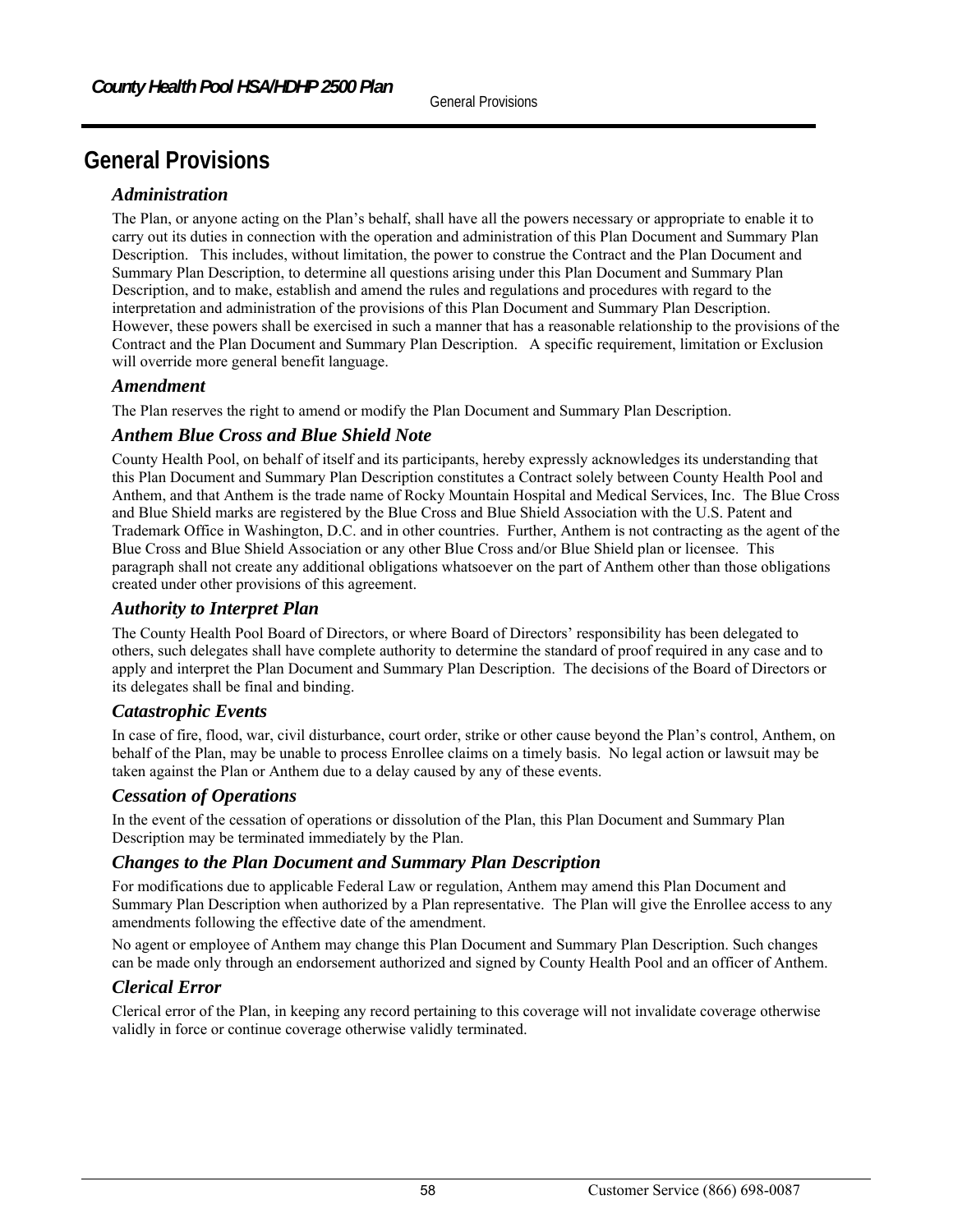# *Contracting Entity*

The Employee Participant hereby expressly acknowledges that the Employee Participant understands that the Plan Document and Summary Plan Description constitutes a Contract solely between the Plan and Anthem, an independent corporation operating under a license from the Blue Cross and Blue Shield Association, which is an association of independent Blue Cross and Blue Shield Plans. The Blue Cross and Blue Shield Association permits Anthem to use the Blue Cross and Blue Shield Service Mark, and in doing so, Anthem is not contracting as the agent of the Blue Cross and Blue Shield Association. The Employee Participant further acknowledges and agrees that the Employee Participant has not entered into the Contract based on representations by any person other than a representative of Anthem or the Plan, and that no person, entity or organization other than Anthem will be held accountable or liable to the Employee Participant for any of Anthem's obligations created under the Plan Document and Summary Plan Description. This paragraph does not create any additional obligations whatsoever on Anthem's part other than those obligations created under other provisions of the Plan Document and Summary Plan Description.

### *Delivery of Documents*

Anthem, on behalf of the Plan, will provide an Identification Card for each Enrollee. The Plan Document and Summary Plan Description is available at www.ctsi.org or by calling the Member Service Department.

#### *Disagreement with Recommended Treatment*

Each Enrollee enrolls with the understanding that the Provider is responsible for determining the treatment appropriate for their care. You may, for personal reasons, refuse to accept procedures or treatment by Providers. Providers may regard such refusal to accept their recommendations as incompatible with continuance of the physician-patient relationship and as obstructing the provision of proper medical care. Providers shall use their best efforts to render all Medically Necessary and appropriate medical care services in a manner compatible with your wishes, insofar as this can be done consistently with the Provider's judgment as to the requirements of proper medical practice.

If you refuse to follow a recommended treatment or procedure, and the Provider believes that no professionally acceptable alternative exists, you will be so advised. In such case, neither the Plan, nor any Provider shall have any further responsibility to provide care in the case of the Provider, and to arrange care in the case of the Plan for the condition under treatment or any complications thereof.

### *Disclosure and Release of Medical Information*

Ordinarily, Anthem, on behalf of the Plan, cannot release an Enrollee's medical information without the Enrollee's written consent. That information is strictly confidential. Anthem may, however, release an Enrollee's medical information without notice or consent when:

- Requested in connection with utilization summaries or review provided to a third-party, such as a Member, if that third-party funds all or a part of the cost of the Enrollee's claims.
- Peer and utilization review boards when Anthem's medical consultants need such information for review in connection with services an Enrollee receives that may be covered under this Plan Document and Summary Plan Description.
- Anthem receives a judicial or administrative subpoena for such information.
- The information is required for workers' compensation proceedings, auto insurance cases, third-party liability (Subrogation) proceedings, Coordination of Benefits or Medicaid.

Anthem, on behalf of the Plan, cannot release information to an Enrollee that Anthem received from a Provider. If an Enrollee needs to review Provider records, the Enrollee must contact the Provider. Only an Enrollee's Provider can release such information to the Enrollee.

The Enrollee must provide the Plan with whatever information is necessary to determine benefits on the Enrollee's claims and to carry out the provisions of this Plan Document and Summary Plan Description. Anthem, on behalf of the Plan, may obtain information from any insurance company, organization or person when such information is necessary to carry out the provisions of this Plan Document and Summary Plan Description. Such information may be exchanged without consent of or notice to the Enrollee.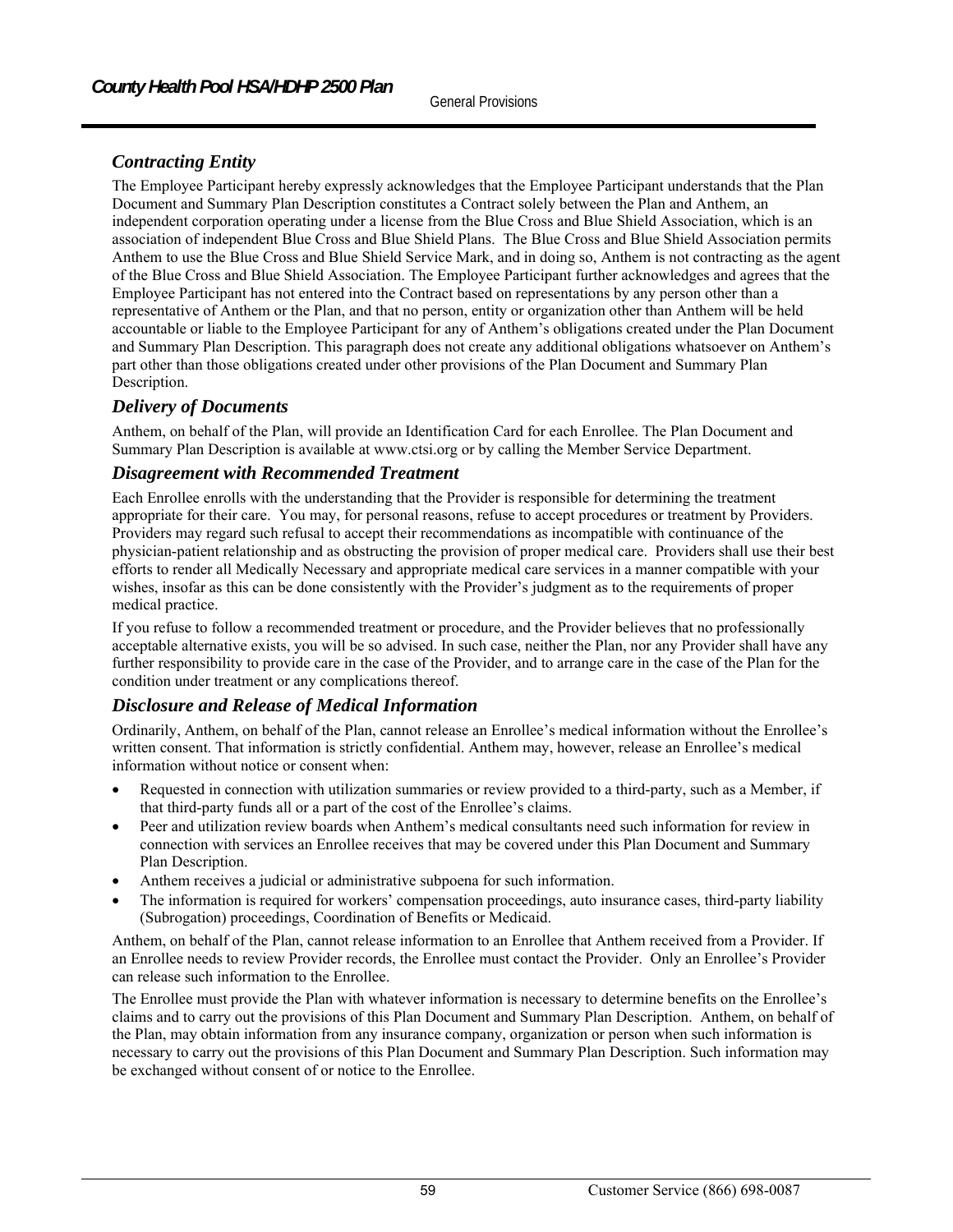The Enrollee agrees to cooperate at all times (including while the Enrollee is hospitalized) by allowing Anthem access to the Enrollee's medical records to investigate claims and verify information provided in the Enrollee's Enrollment Application/Change Form and/or Health Statement. If the Enrollee does not cooperate with the Plan, the Enrollee forfeits the right to benefit payments on claims subject to investigation and acknowledges the Plan's right to cancel the Enrollee's benefits.

To help the Plan determine which services and supplies qualify for benefits, the Enrollee authorizes all Providers of health care services or supplies to provide the Plan with any medically related information pertaining to the Enrollee's treatment.

The Enrollee waives all provisions of law which otherwise restrict or prohibit Providers of health care services or supplies from disclosing or testifying to such information.

#### *Entire Contract*

This Plan Document and Summary Plan Description, the Contract, any Riders, Endorsements or Attachments, and the individual applications of the Employee Participant and Dependents, if any, constitute the entire Contract between Anthem and County Health Pool and as of the Effective Date, supersede all other agreements between the parties. Any and all statements made to Anthem by County Health Pool and any and all statements made to County Health Pool by Anthem are representations and not warranties, and no such statement, unless it is contained in a written application for coverage under this Plan Document and Summary Plan Description, shall be used in defense to a claim under this Plan Document and Summary Plan Description.

### *Form or Content of Plan Document and Summary Plan Description*

No agent or employee of Anthem is authorized to change the form or content of this Plan Document and Summary Plan Description. Such changes can be made only through an endorsement authorized and signed by County Health Pool and an officer of Anthem.

#### *Fraudulent Insurance Acts*

It is unlawful to knowingly provide false, incomplete or misleading facts or information to the Benefit Administrator/Contact Person for the purpose of defrauding or attempting to defraud the company. Penalties may include imprisonment, fines, denial of benefits and civil damages.

Insurance fraud results in cost increases for health care benefits. Enrollees can help decrease these costs by doing the following:

- Be wary of offers to waive deductible and/or coinsurance. This practice is usually illegal.
- Be wary of mobile health testing labs. Ask what the insurance company will be charged for the tests.
- Always review the Explanation of Benefits received from Anthem. If there are any discrepancies, call the Member Service Department.
- Be very cautious about giving the Enrollee's health insurance benefits information over the phone.
- If fraud is suspected, Enrollees should contact theMember Service Department*.*

Anthem, on behalf of the Plan, reserves the right to recoup any benefit payments paid on behalf of an Enrollee if the Enrollee has committed fraud or material misrepresentation in applying for benefits or receiving or filing for benefits.

### *Identification Card*

When you receive care from a Provider, you must show your Identification Card. Possession of an Identification Card confers no right to services or other benefits under this Plan Document and Summary Plan Description. To be entitled to such services or benefits you must be an Enrollee on whose behalf all applicable contributions under this Plan Document and Summary Plan Description have been paid. If you receive services or other benefits to which you are not then entitled under the provisions of this Plan Document and Summary Plan Description you will be responsible for the actual cost of such services or benefits.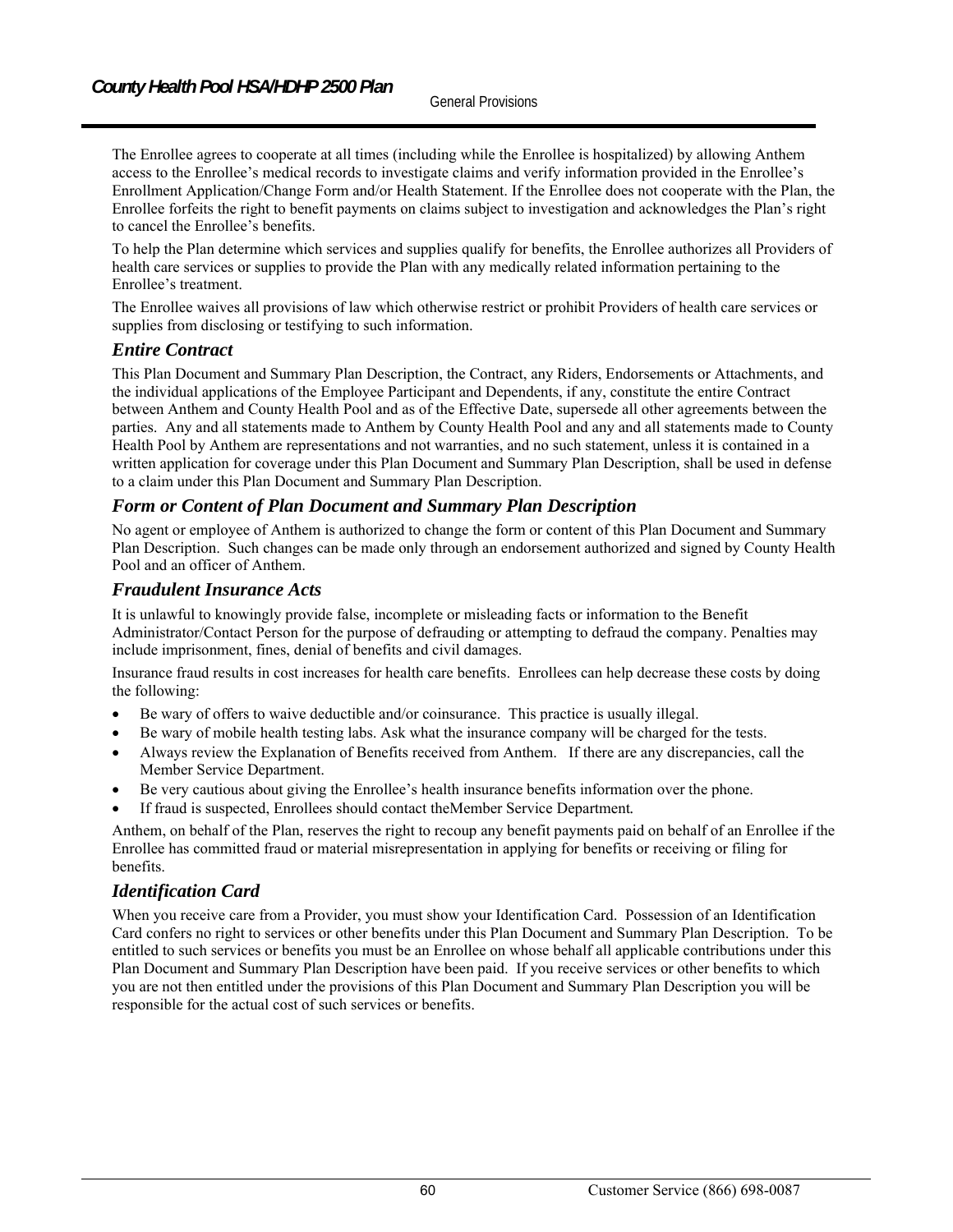## *Independent Contractors*

Anthem has an independent contractor relationship with Anthem's Participating Providers; physicians and other Providers are not Anthem's agents or employees, and Anthem's employees are not employees or agents of any of Anthem's Participating Providers. Anthem has no control over any diagnosis, treatment, care or other service provided to an Enrollee by any facility or professional Provider. Anthem is not liable for any claim or demand on account of damages arising out of, or in any manner connected with, any injuries suffered by the Enrollee while receiving care from any of Anthem's Participating Providers by reason of negligence or otherwise.

Anthem has an independent contractor relationship with County Health Pool. County Health Pool is not Anthem's agent or employee, and Anthem's employees are not employees or agents of the County Health Pool.

Anthem may subcontract particular services to organizations or entities that have specialized expertise in certain areas. This may include but is not limited to prescription drugs and mental health/behavioral health and substance abuse services. Such subcontracted organizations or entities may make benefit determinations and/or perform administrative, claims payment or Member Service duties on Anthem's behalf.

## *Modifications*

By this Plan Document and Summary Plan Description, the Plan makes coverage available to Employee Participants. However, this Plan Document and Summary Plan Description shall be subject to amendment, modification, and termination in accordance with any of its provisions, without the consent or concurrence of any Enrollee. By electing coverage under the Plan or accepting the Plan's benefits, all Enrollees legally capable of contracting and the legal representatives of all Enrollees incapable of contracting agree to all terms, conditions, and provisions hereof.

## *Nondiscrimination*

No person who is eligible to enroll will be refused enrollment based on medical status, medical care needs, genetic information, previous health information, gender, race, disability or age.

## *Not Liable for Provider Acts or Omissions*

Neither Anthem nor the Plan is responsible for the actual care you receive from any person. This Plan Document and Summary Plan Description does not give anyone any claim, right, or cause of action against the Plan or Anthem based on what a Provider of medical care, services or supplies, does or does not do.

## *Notice*

Any notice given under this Plan Document and Summary Plan Description shall be in writing. The notices shall be sent to: The Plan at its principal place of business; to you at the Employee Participant's address as it appears on the records or in care of County Health Pool; and to Anthem at 700 Broadway, Denver, Colorado 80273.

## *No Withholding of Benefits for Necessary Care*

Anthem does not compensate, reward or incent, financially or otherwise, Anthem's associates for inappropriate restrictions of care. Anthem does not promote or otherwise provide an incentive to employees or physician reviewers for withholding benefit approval for Medically Necessary services to which the Enrollee is entitled. Utilization review and benefit coverage decision making is based on appropriateness of care and service and the applicable terms of this Plan Document and Summary Plan Description.

Anthem does not design, calculate, award or permit financial or other incentives based on the frequency of: (1) denials of authorization for benefits; (2) reductions or limitations on hospital lengths of stay, medical services or charges; or (3) telephone calls or other contacts with health care Providers or Enrollees.

## *Paragraph Headings*

The headings used throughout this Plan Document and Summary Plan Description are for reference only and are not to be used by themselves for interpreting the provisions of the Plan Document and Summary Plan Description.

### *Physical Examinations and Autopsies*

The Plan has the right and opportunity, at the Plan's expense, to request an examination of the person covered by the Plan when and as often as it may reasonably be required during the review of a case or claim. On the death of an Enrollee, the Plan may request an autopsy where it is not forbidden by law.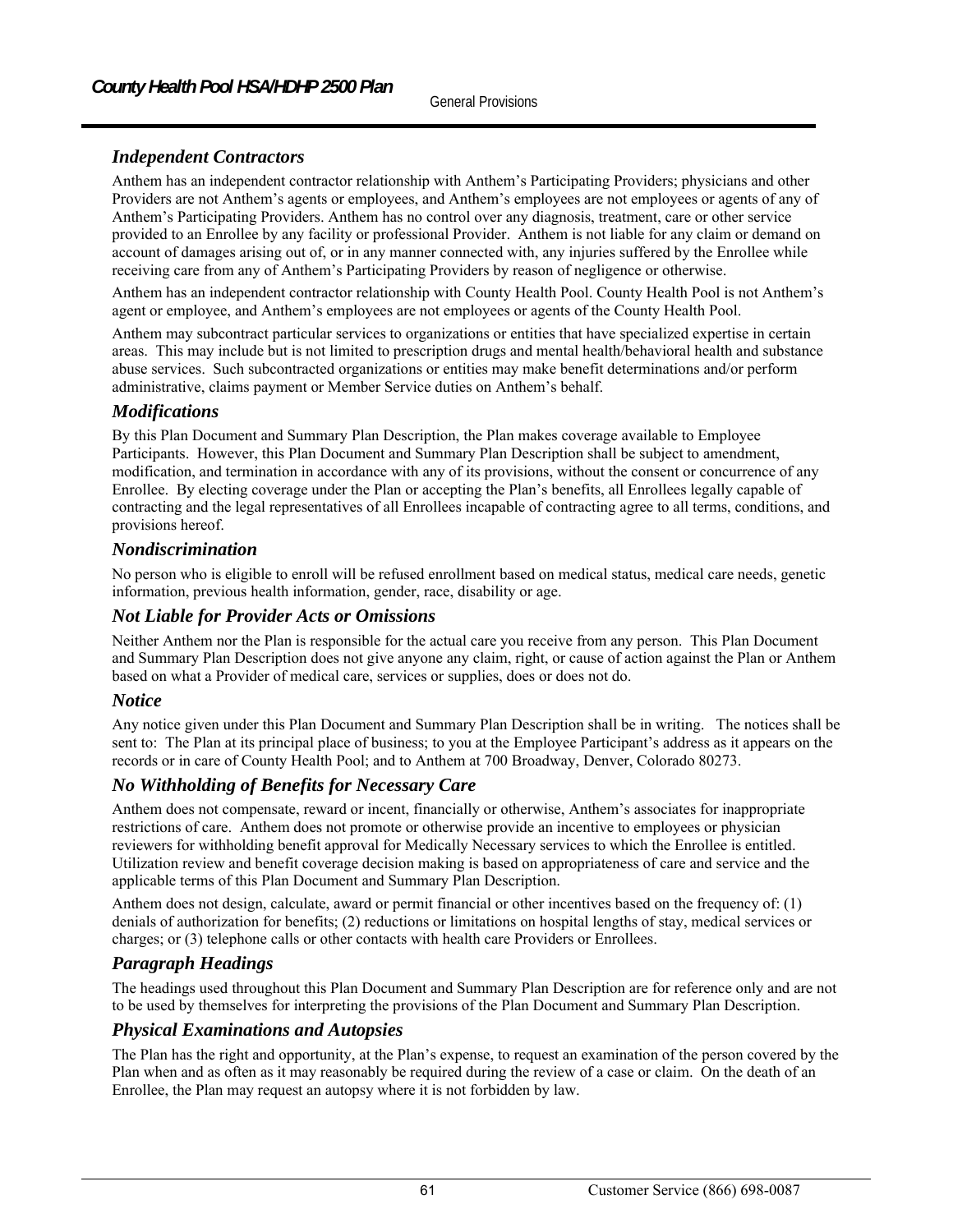## *Policies and Procedures*

The Plan may adopt reasonable policies, procedures, rules and interpretations to promote the orderly and efficient administration of this Plan Document and Summary Plan Description with which an Enrollee shall comply.

## *Relationship of Parties (Member-Enrollee-The Plan)*

Neither the Member nor any Enrollee is the agent or representative of Anthem or the Plan.

County Health Plan is a fiduciary agent of the Enrollee. The Plan's notice to the Member will constitute effective notice to the Enrollee. It is the Member's duty to notify the Plan of eligibility data in a timely manner. The Plan is not responsible for payment of Covered Services of Enrollees if the Member fails to provide timely notification of Enrollee enrollments or terminations.

### *Research Fees*

The Plan reserves the right to charge an administrative fee when extensive research is necessary to reconstruct information that has already been provided to the Enrollee in Explanations of Benefits, letters or other documents.

### *Right of Recovery*

Whenever payment has been made in error, the Plan will have the right to recover such payment from you or, if applicable, the Provider. The Plan reserves the right to deduct or offset any amounts paid in error from any pending or future claim.

#### *Sending Notices*

All Employee Participant notices are considered sent to and received by the Employee Participant when deposited in the United States mail with postage prepaid and addressed to either:

- The Employee Participant at the latest address in Anthem's eligibility records.
- County Health Pool, if applicable.

#### *Statements and Forms*

Employee Participants shall complete and submit to the Member and/or the Plan applications, or other forms or statements the Plan may reasonably request. Employee Participants or applicants for enrollment represent to the best of their knowledge and belief that all information contained in such applications, questionnaires, forms, or statements submitted is true, correct, and complete. Employee Participants and applicants for enrollment understand that all rights to benefits under this Plan Document and Summary Plan Description are subject to the condition that all such information is true, correct and complete. Any material misrepresentation by an Enrollee may result in termination of coverage as provided in the *Termination* section.

#### *The Plan's Sole Discretion*

The Plan may, at its sole discretion, cover services and supplies not specifically covered by the Plan Document and Summary Plan Description. This applies if the Plan determines such services and supplies are in lieu of more expensive services and supplies that would otherwise be required for the care and treatment of an Enrollee.

### *Waiver*

No agent or other person, except an authorized representative of the Plan, has authority to waive any conditions or restrictions of this Plan Document and Summary Plan Description, to extend the time for making a payment to the Plan, or to bind the Plan by making any promise or representation or by giving or receiving any information.

# **Automobile Insurance Provisions**

Anthem, on behalf of the Plan, will coordinate the benefits of this Plan Document and Summary Plan Description with the benefits of a complying automobile insurance policy.

A complying automobile insurance policy is an insurance policy approved by the Colorado Division of Insurance that provides at least the minimum coverage required by law, and one which is subject to the Colorado Auto Accident Reparations Act or Colorado Revised Statutes §§ 10-4-601 through 10-4-633. Any state or Federal Law requiring similar benefits through legislation or regulation is also considered a complying policy.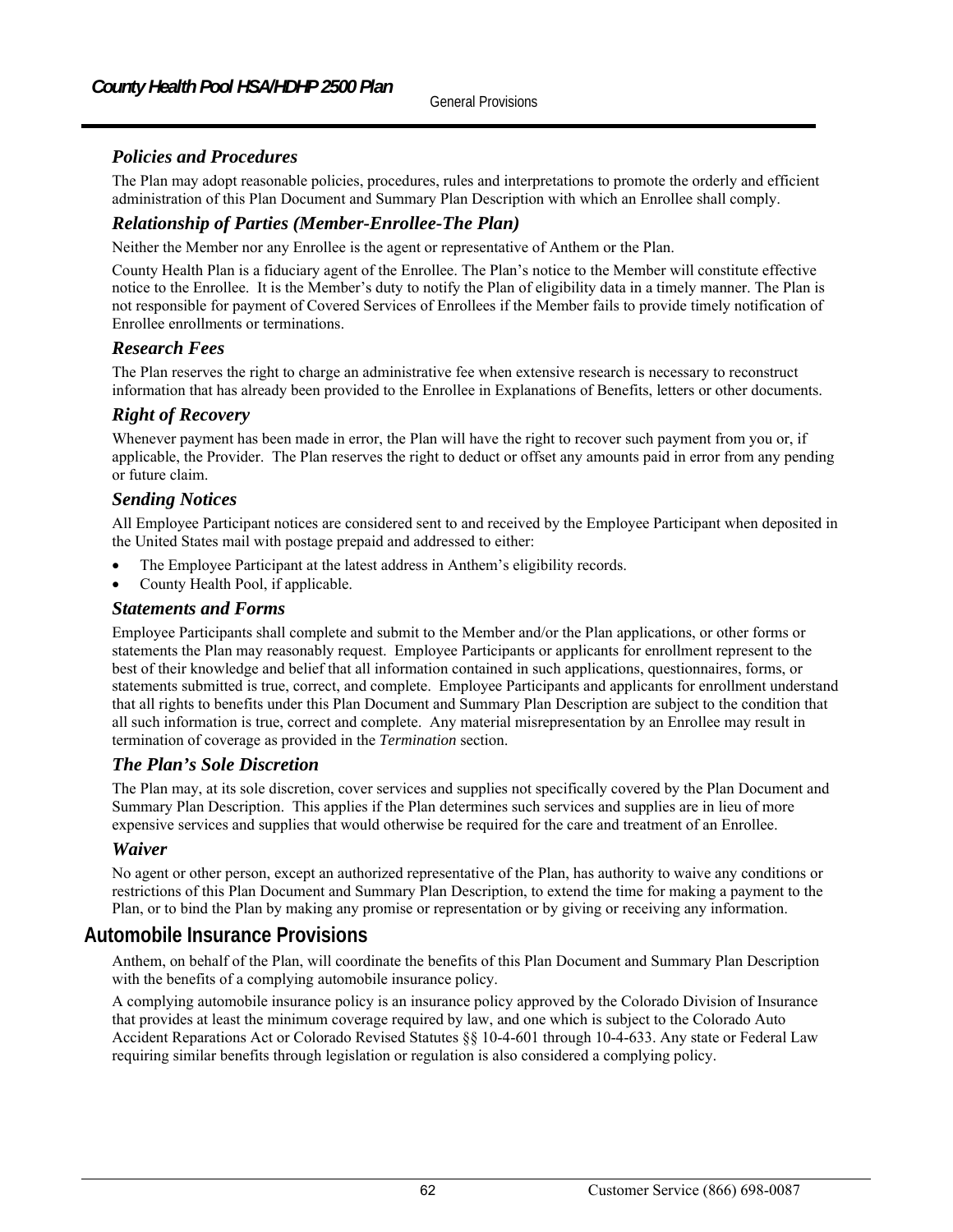## *Coordination of Benefits*

Enrollee benefits under this Plan Document and Summary Plan Description may be coordinated with the coverage's afforded by complying policy. After any primary coverage's offered by the complying policy are exhausted, Anthem will pay benefits subject to the terms and conditions of this Plan Document and Summary Plan Description. If there is more than one complying policy that offers primary coverage, each will pay its maximum coverage before the Plan is liable for any further payments.

Enrollees must fully cooperate with the Plan to make sure that the complying policy has paid all required benefits. The Plan may require Enrollees to take a physical examination in disputed cases. If there is a complying policy in effect, and the Enrollee waives or fails to assert the Enrollee's rights to such benefits, this plan will not pay those benefits that could be available under a complying policy.

The Plan may require proof that the complying policy has paid all primary benefits prior to making any payments to the Enrollee. Alternatively, the Plan may, but is not be required to, pay benefits under this Plan Document and Summary Plan Description and later coordinate with or seek reimbursement under the complying policy. In all cases, upon payment, the Plan is entitled to exercise its rights under this Plan Document and Summary Plan Description and under applicable law against any and all potentially responsible parties or insurers. In that event, Anthem may exercise the rights found in this section under the heading *Third-Party Liability: Subrogation/Reimbursement*.

**What Happens If an Enrollee Does Not Have Another Policy –** The Plan will not pay benefits for injuries received by the Enrollee and/or the Enrollee's Dependents while the Enrollee is riding in or operating a motor vehicle that the Enrollee owns if the vehicle is not covered by an automobile complying policy as required by law.

The Plan will also pay benefits under the terms of the Plan Document and Summary Plan Description for injuries sustained by an Enrollee who is a non-owner-operator, passenger or pedestrian involved in a motor vehicle accident if that Enrollee's injuries are not covered by a complying policy. In that event, the Plan may exercise the rights found in this section under the heading *Third-Party Liability: Subrogation/Reimbursement*.

# **Third-Party Liability: Subrogation/Reimbursement**

Third-party liability exists when someone other than the Enrollee is legally responsible for the Enrollee's condition or injury. Anthem, on behalf of the Plan, will not pay for any services or supplies under this Plan Document and Summary Plan Description for which a third-party is liable.

The Plan may, however, provide benefits under these conditions:

- When it is established that a third-party liability does not exist.
- When the Enrollee guarantees, **in writing,** to reimburse the Plan for any claims paid by the Plan on the Enrollee's behalf if the third-party later settles with the Enrollee for any amount, or if the Enrollee recovers any damages in court.

## *The Plan's Rights Under Third-Party Liability*

When a third-party is or may be liable for the costs of any covered expenses payable to the Enrollee or on the Enrollee's behalf under this Plan Document and Summary Plan Description, the Plan has Subrogation rights. This means that Anthem, on behalf of the Plan, has the right, either as co-plaintiffs or by direct suit, to enforce the Enrollee's claim against a third-party for the benefits paid to the Enrollee or on the Enrollee's behalf.

## *Enrollee Obligations Under Third-Party Liability*

The Enrollee has an obligation to cooperate in satisfying the Plan's Subrogation interest or to refrain from taking any action that may prejudice the Plan's rights under this Plan Document and Summary Plan Description. If Anthem, on behalf of the Plan, must take legal action to uphold the Plan's rights and if the Plan prevails in that action, the Plan will be entitled to receive, and the Enrollee will be required to pay, the Plan's legal expenses, including attorneys' fees and court costs.

If a third-party is or may be liable for any expenses payable to an Enrollee or on an Enrollee's behalf under this Plan Document and Summary Plan Description, then the following must occur:

- The Enrollee must promptly notify Anthem, on behalf of the Plan, of the Enrollee's claim against the thirdparty.
- The Enrollee and the Enrollee's attorney must provide for the amount of benefits paid by the Plan in any settlement with the third-party or the third-party's insurance carrier.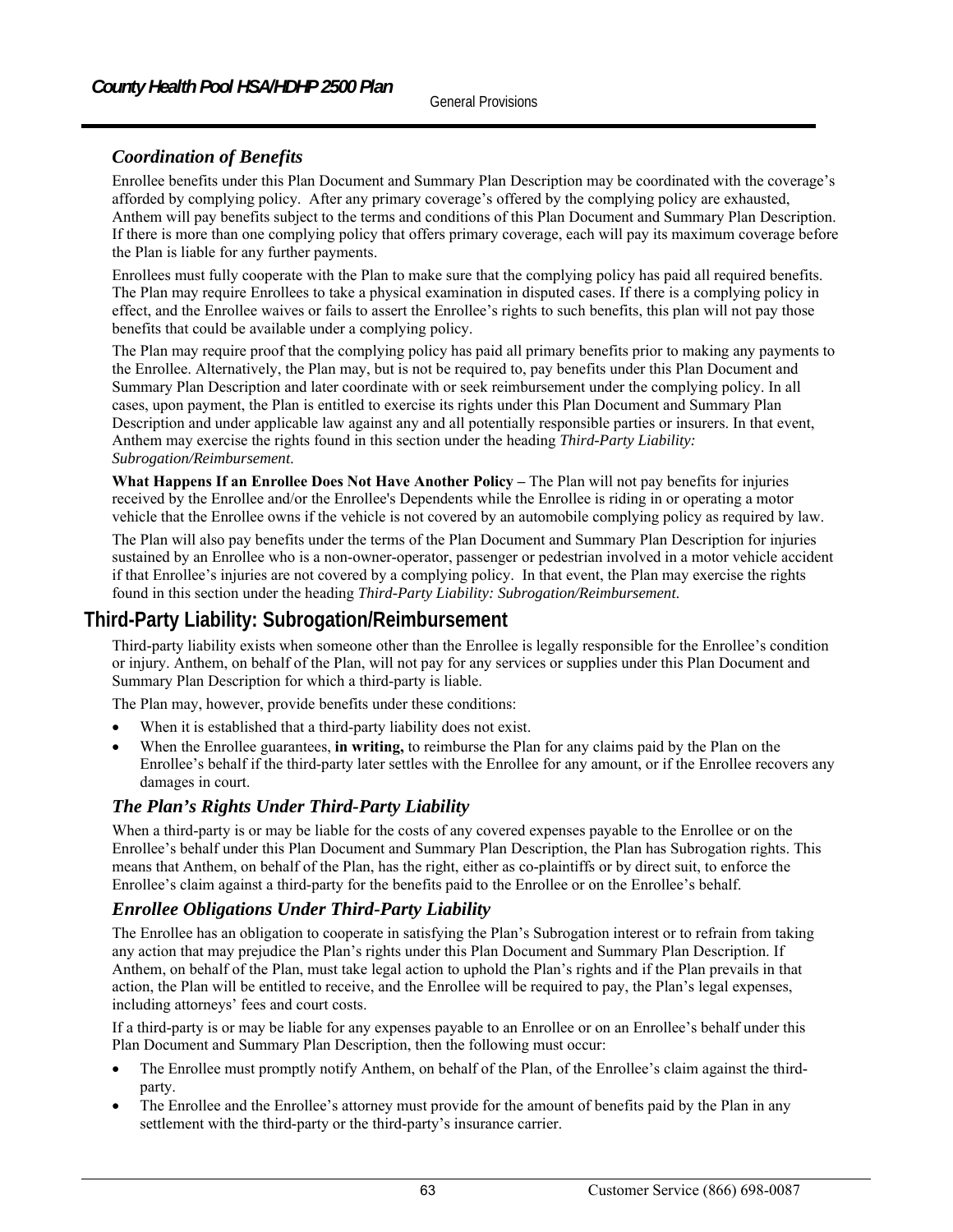- If the Enrollee receives money for the claim by suit, settlement or otherwise, the Enrollee must fully reimburse the Plan for the amount of benefits provided to the Enrollee under this Plan Document and Summary Plan Description. The Enrollee may not exclude recovery for the Plan's health care benefits from any type of damages or settlement recovered by the Enrollee.
- The Enrollee must cooperate in every way necessary to help the Plan enforce the Plan's Subrogation rights.

NOTE: Failure to comply with obligations in this section may result in termination of benefits under this Plan Document and Summary Plan Description.

# **Coordination of Benefits**

Anthem, on behalf of the Plan, coordinates benefits when an Enrollee has coverage with more than one medical and/or dental benefit plan. The provisions of this section concern coordination of all benefits under this Plan Document and Summary Plan Description with benefits under other plans or policies and other Member plans within County Health Pool.

#### DEFINITION OF WORDS AND TERMS USED IN THIS SECTION

**Allowable Expense** - Any necessary, reasonable, usual and customary item of expense at least a portion of which is covered under at least one of the plans covering the individual for whom claim is made. When the Plan provides benefits in the form of services rather than cash payments, the reasonable cash value of each service rendered shall be deemed to be both an Allowable Expense and a benefit paid.

**Claim Determination Period** -The portion of a Calendar Year during which an Enrollee would be eligible to receive benefits under this Plan.

**Duplicate Coverage** - Duplicate Coverage is the term to describe when an Enrollee is covered by this Plan and is also covered by another group or group-type health insurance or health benefits coverage or blanket coverage. The total benefits received by an Enrollee, or on an Enrollee's behalf, from all coverage combined for any claim for covered services will not exceed 100% of the total covered charges.

**Plan -** any policy or plan providing benefits or services for or by reason of medical or dental care or treatment, which benefits or services are provided by any of the following:

- Any group, franchise, hospital or medical service, prepayment or other coverage arranged through an employer, trustee, union, employee benefit or other association.
- Any coverage under governmental programs, and any coverage required or provided by any statute.
- Any coverage sponsored by, or provided through, a school or other educational institution.
- Automobile (medical payments coverage) insurance.
- Any coverage under Medicare, except that any Enrollee as defined herein shall be considered to be covered for any and all benefits for which such Enrollee is eligible, as provided or considered payable under Medicare, whether or not actually covered thereunder or would have received benefits payable by Medicare had the Enrollee received services in a facility to which Medicare would have paid benefits.

Plan shall be construed separately with respect to each plan, policy, contract, or other arrangement for benefits or services and separately with respect to that portion of any such plan, policy, contract or other arrangement which reserves the right to take the benefits or services of other plans into consideration in determining its benefits and that portion which does not.

**This Plan -** Those sections of this Plan Document and Summary Plan Description which provide the benefits subject to these provisions.

### *Effect on Benefits*

These "Coordination of Benefits Provisions" shall apply in determining an Enrollee's benefits under this Plan for any Claim Determination Period if the sum of:

- the benefits that would be payable under this Plan in the absence of these provisions, and
- the benefits that would be payable under all other plans in the absence of similar Coordination of Benefits provisions would exceed the Allowable Expenses incurred by the Enrollee during any Claim Determination Period.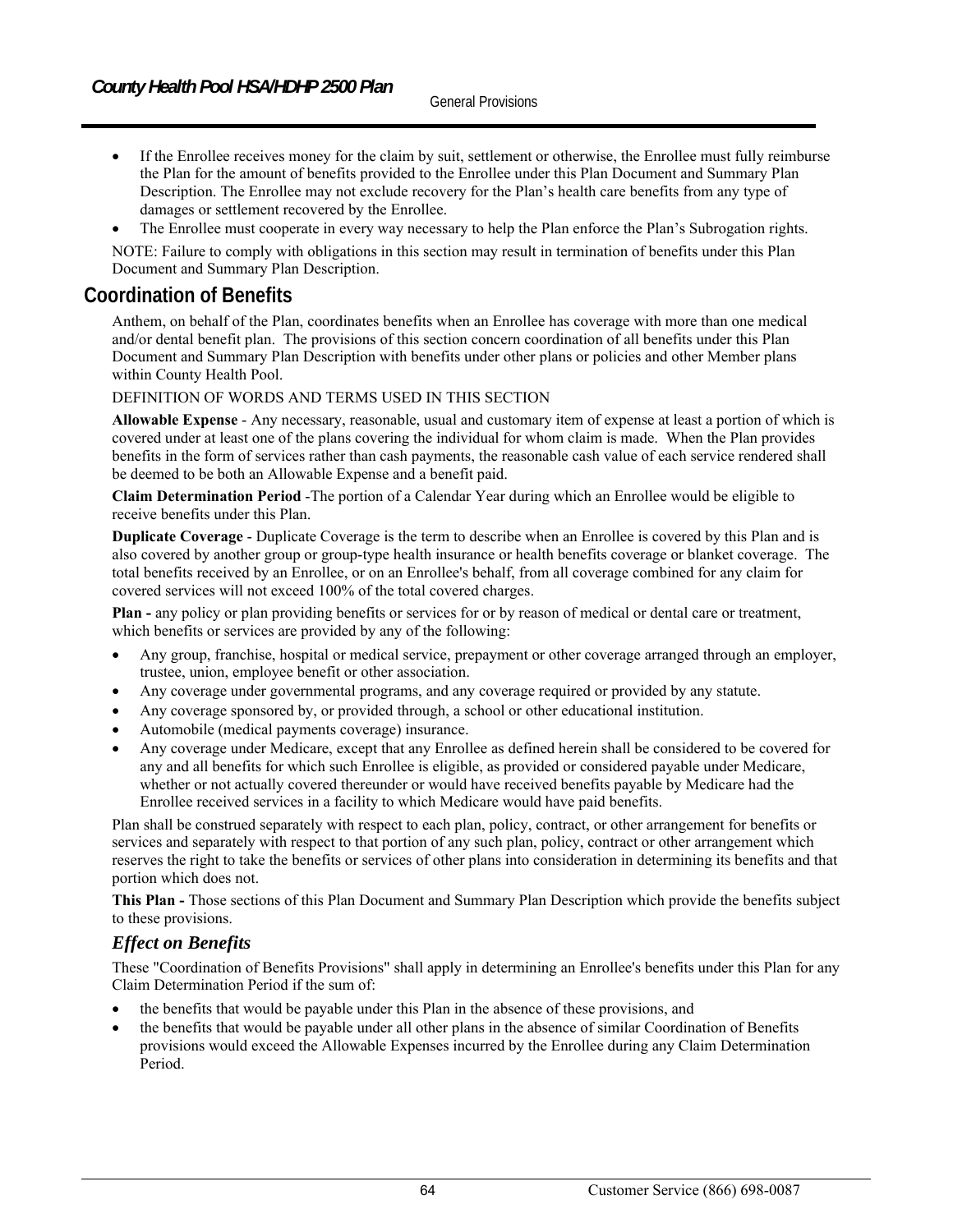As to any Claim Determination Period for which these provisions apply, the benefits payable for the Allowable Expenses incurred under this Plan shall be reduced to the extent necessary so that the sum of such reduced benefits and all other benefits payable for such Allowable Expenses under all other plans, except as provided in the next paragraph, shall not exceed the total of such Allowable Expenses. Benefits payable under another plan include the benefits that would have been payable had the claim been fully made thereunder.

- If another plan which is involved in the preceding paragraph and which contains a provision coordinating its benefits with those of this Plan would, according to its rules, determine its benefits after the benefits of this Plan have been determined; and
- the rules set forth herein would require this Plan to determine its benefits before such other plan;
- then the benefits of such other plan will be ignored for the purposes of determining the benefits under this Plan.

## *How Anthem, on Behalf of the Plan, Determines Which Coverage is Primary and Which is Secondary*

The benefits of a plan which does not contain a Coordination of Benefits provision always shall be determined before the benefits of the plan which does contain a Coordination of Benefits provision.

### *Duplicate Coverage On Employee Participants*

Coverage is primary if the Enrollee claiming benefits is the person in whose name the policy is issued.

The benefits of a coverage which covers a person as an Employee Participant who is neither laid-off nor retired (or as that Employee Participant's Dependent) is primary before those of a coverage which covers that person as a laidoff or retired Employee (or as that Employee's Dependent.

When an Employee Participant (including Dependent family members) has duplicate coverage carried through two or more group plans, the policy that has been in force the longest period of time is primary. The policy that has been in force the shortest period of time is secondary.

When the coverage through one of the employers is a COBRA policy and one of the coverage's is through active employment, the coverage through active employment is primary.

NOTE: Change in contract administrators is considered continuous coverage. Therefore, the effective date of the coverage for this Plan is the effective date with the original contract administrator.

### *Duplicate Coverage on Spouses*

When an Enrollee's spouse has group coverage through another group plan and is actively working, that coverage is primary for the spouse.

When the coverage carried by the spouse is through retiree or inactive employment, that coverage will be primary over the coverage carried by the Employee Participant.

When the spouse's coverage is through a COBRA policy and This Plan's benefits are active, then the spouse's coverage will be secondary to this Plan's benefits.

If both spouses are employed by the Member and are covered as Employee Participants, these provisions will apply in the same manner as if the spouses were covered under two different plans.

Note: Information on coordinating benefits for Enrollees who hold two insurance policies and Medicare can be found under the heading Enrollees with Medicare and Two Group Insurance Policies.

### *Duplicate Coverage on Dependent Children (when parents are not separated or divorced)*

If both coverage's cover the Enrollee as a Dependent, the benefits of the coverage of the parent whose birthday occurs earlier in the year is primary ("birthday rule") over those of the coverage of the parent whose birthday falls later in that year. However, if both parents have the same birthday (month and day, not year), then the benefits of the coverage that has covered **the parent** and Dependent(s) longest is primary over the coverage which has covered the **other parent** and Dependent(s) for a shorter period of time.

### *Duplicate Coverage on Dependent Children (when parents are separated or divorced)*

The Plan requires a copy of the divorce decree to establish primacy and financial responsibility for medical, dental or other health care expenses for the children of divorced parents.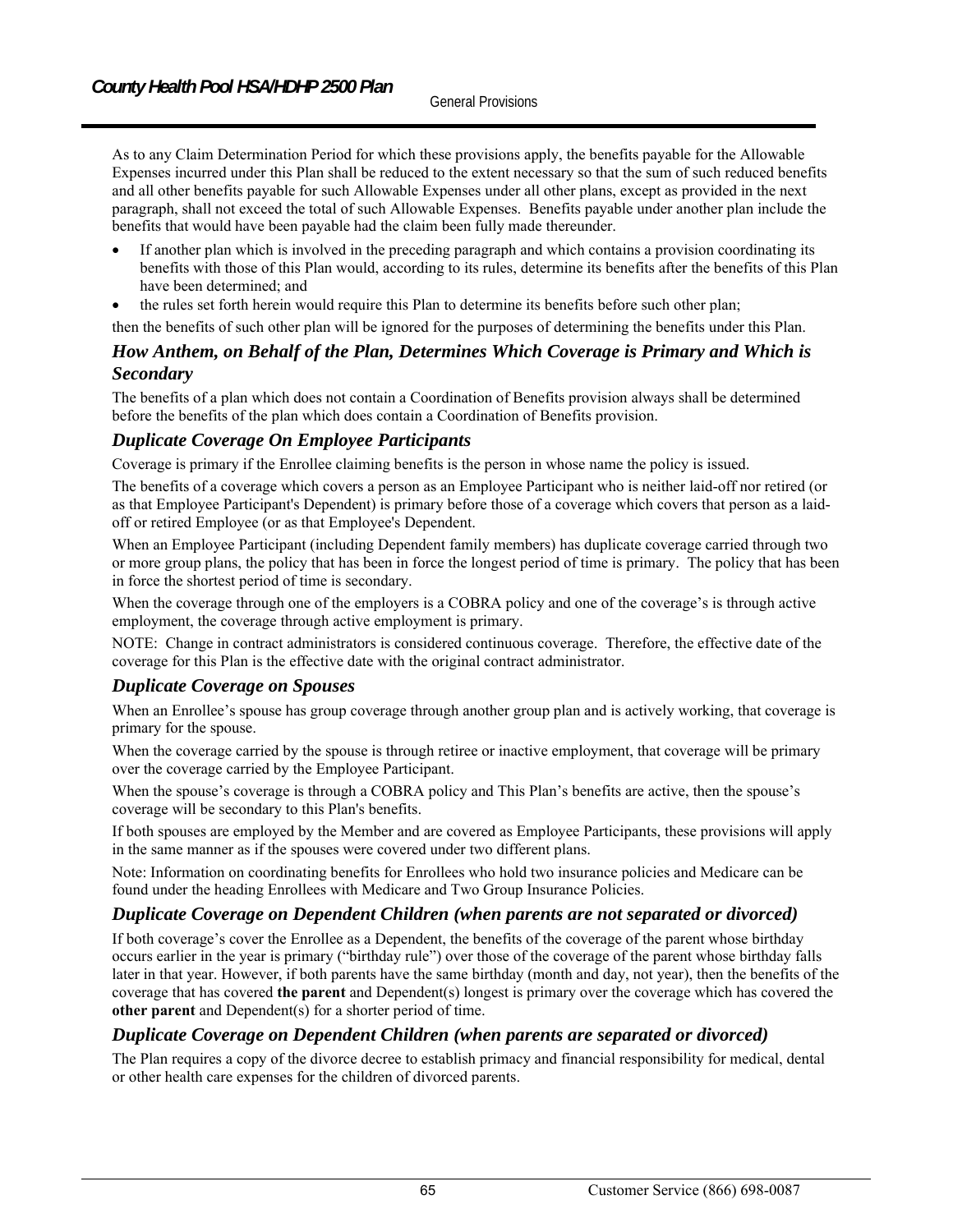When the specific terms of a court decree state that one of the parents is responsible for providing health insurance for the child and establishes financial responsibility for medical, dental or other health care expenses for the child, then that parent's insurance policy is primary. The insurance policy of the other parent is the secondary coverage.

When there is no court decree, the insurance policy of the parent with legal custody of the child is primary. When the parent with custody remarries, the custodial parent's coverage remains primary. The stepparent's coverage becomes secondary, and the coverage of the parent without custody pays **after** the stepparent's coverage.

When the rules above under this heading do not establish an order of benefit determination, the benefits of a plan which has covered the individual on whose expense claims is based for the longer period of time shall be determined before the benefits of a plan which has covered such individual for the shorter period of time.

## *Payment of Benefits to Others-Determining Primacy Between Medicare and the Plan*

Active Employee Participants, age 65 or older, are given the option to elect as primary this Plan or Medicare. If the affected Employee Participant elects the benefits of this Plan as primary, the Plan will provide benefits equivalent to the benefits available to individuals under age 65. If an Employee Participant elects Medicare as primary, this Plan will not provide benefits complementary to Medicare. (The Coordination of Benefits provision will not apply.)

When an active Employee Participant, or the Dependent of an Employee Participant, is eligible for Medicare because of total disability, this Plan will provide primary benefits unless the Enrollee has declined to enroll in the Plan. If an Enrollee declines to enroll, this Plan will not provide benefits complementary to Medicare. (The Coordination of Benefits provision will not apply.)

When any Enrollee is eligible for Medicare because of permanent kidney failure (end stage renal disease), this Plan will provide primary benefits for the first 30 months. Thereafter, when such Enrollee incurs the following Eligible Expenses while covered under this Plan:

- 1. Hospital, surgical or other charges covered under Medicare, and
- 2. Charges not covered under Medicare.

The Plan's benefits will be payable to the extent that those charges are not covered under Medicare. The Coordination of Benefits provision will apply. (This paragraph does not apply to Enrollees entitled to Medicare solely on the basis of age or disability.)

At the point when an Enrollee becomes eligible for Medicare due to a second entitlement (such as age), the Plan remains primary, if the Plan's coverage was primary at the point when the second entitlement became effective, for the duration of 30 months after the Medicare entitlement or eligibility due to ESRD. If Medicare was primary at the point of the second entitlement, then Medicare remains primary. There will be no 30-month coordination period for ESRD.

## *Enrollees with Medicare and Two Group Insurance Policies*

If Medicare is secondary to a group coverage (see Medicare primacy rules), the primary coverage covering the Enrollee will pay first, Medicare will pay second, and the coverage covering the enrollee as a retiree or inactive Employee or Dependent will pay third. The order of primacy is not based on the policyholder of the group health insurance.

## *Enrollee Obligations*

Enrollees have an obligation to provide the Plan with current and accurate information regarding the existence of other coverage.

Benefits payable under another coverage include benefits that would be payable under that coverage, whether or not a claim is made, and benefits that would have been paid but were refused because the claim was not sent to the Provider of other coverage on a timely basis.

Enrollee benefits under this Plan Document and Summary Plan Description will be reduced by the amount that such benefits would duplicate benefits payable under the primary coverage.

## *The Plan's Rights to Receive and Release Necessary Information*

The Plan may release to, or obtain from, any insurance company or other organization or person any information which the Plan may need to carry out the terms of this Plan Document and Summary Plan Description. Enrollees will furnish to the Plan such information as may be necessary to carry out the terms of this Plan Document and Summary Plan Description.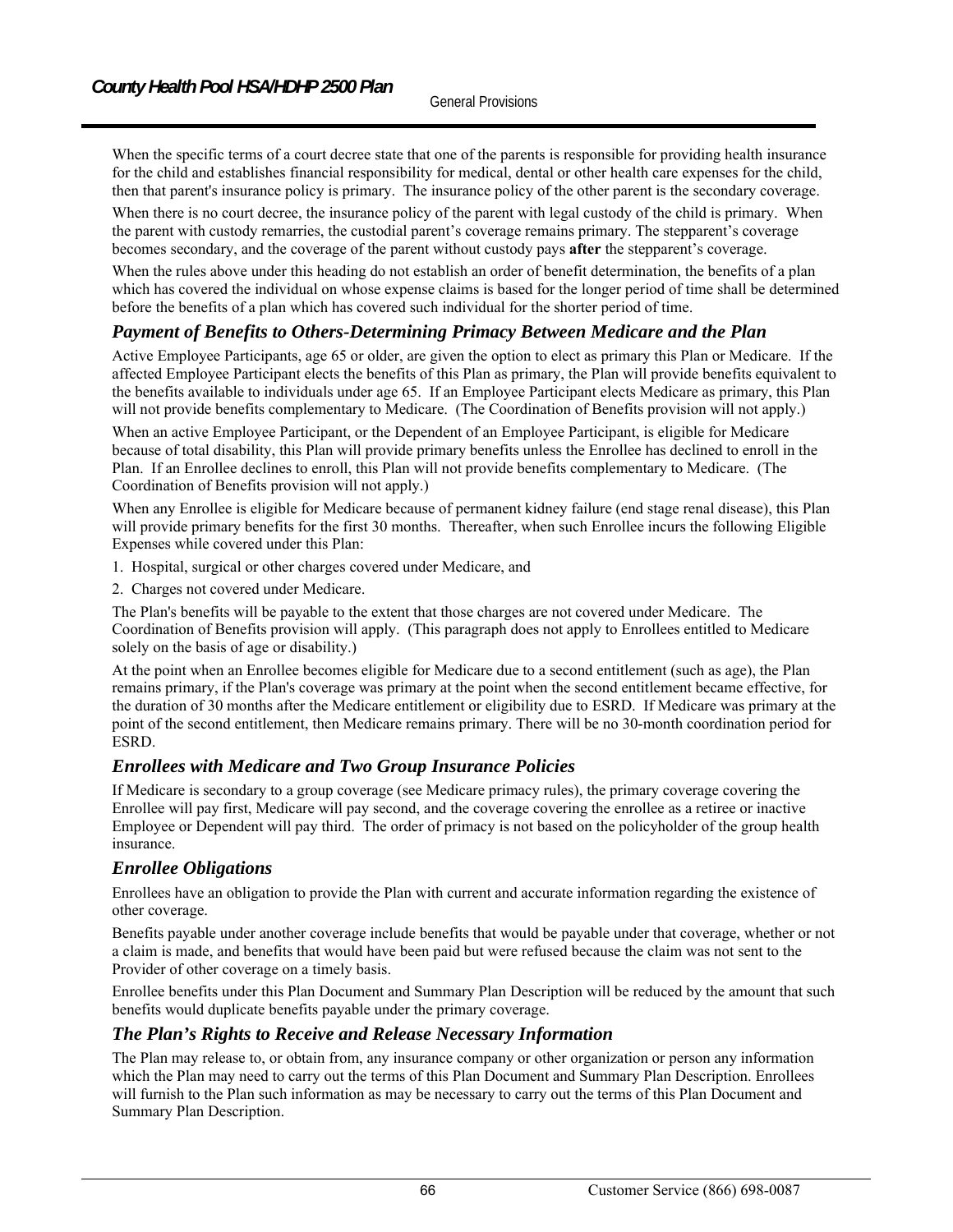# *Payment of Benefits to Others*

Whenever payments which should have been made under this Plan Document and Summary Plan Description have been made under any other coverage, Anthem, on behalf of the Plan, will have the right to pay to the other coverage any amount Anthem determines to be warranted to satisfy the intent of this provision. Any amount so paid will be considered to be benefits paid under this Plan Document and Summary Plan Description, and with that payment the Plan will fully satisfy the Plan's liability under this provision.

## *Right of Overpayment Recovery*

If Anthem, on behalf of the Plan, has overpaid for covered services under this provision, Anthem, on behalf of the Plan will have the right, by offset or otherwise, to recover the excess amount from the Enrollee or any person or entity to which, or in whose behalf, the payments were made.

# **Workers' Compensation**

The benefits under this Plan are not designed to duplicate benefits that you are eligible for under Workers'Compensation Law. All money paid or owed by Workers' Compensation for services provided to you shall be paid back by you, or on your behalf, to us if we have made or make payment for the services received. It is understood that coverage under this Plan does not replace or affect any Workers' Compensation coverage requirements.

To recover benefits under workers' compensation insurance for a work-related illness or injury, the Enrollee must pursue the Enrollee's rights under the Workers' Compensation Act or any of the County Health Pool liability laws that may apply. This includes filing an appeal with the Division of Workers' Compensation. The Plan may pay conditional claims during the appeal process if the Enrollee signs a reimbursement agreement to reimburse the Plan for 100 percent of benefits paid that duplicate benefits paid from another source.

Services and supplies resulting from work-related illness or injury are not a benefit under this Plan Document and Summary Plan Description, except for those who may opt out of Workers' Compensation coverage, pursuant to state or Federal Law, prior to the illness or injury. This exclusion from benefits applies to expenses resulting from occupational accident(s) or sickness(es) covered under:

- Occupational disease laws
- The Member's liability insurance
- Municipal or Federal Law
- Workers' Compensation Act

The Plan will not pay benefits for services and supplies resulting from a work-related illness or injury **even if other benefits are not paid because:**

- The Enrollee fails to file a claim within the filing period allowed by the applicable law.
- The Enrollee obtains care that is not authorized by workers' compensation insurance.
- The Member fails to carry the required Workers' Compensation insurance. In this case, the Member becomes liable for any of the Employee's work-related illness or injury expenses.
- The Enrollee fails to comply with any other provisions of the Workers' Compensation Act.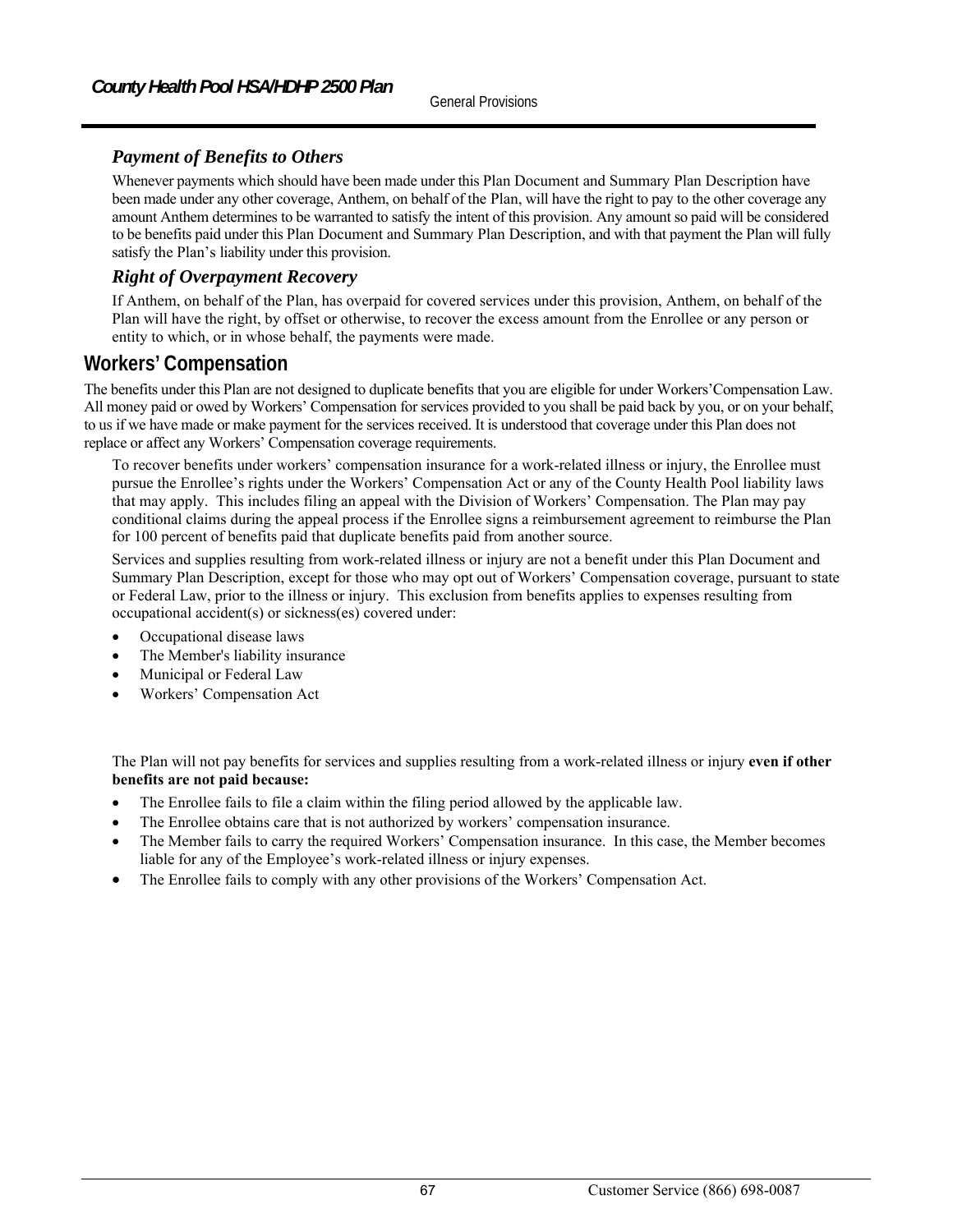# **Complaints, Appeals and Grievance Procedure**

This section explains what to do if an Enrollee disagrees with a claim denial in whole or in part, a benefit or network exception request denial or has a quality of care concern. This section includes instructions on initiating a complaint, filing an appeal or filing a grievance with the Plan.

## *Complaints*

If an Enrollee has a complaint about any aspect of the Plan's service or claims processing, the Enrollee should contact the Anthem Member Service Department by telephone or in writing. A Member Service associate will work to clear up any confusion and resolve the Enrollee's concerns. An Enrollee may submit a written complaint to the address listed below. If the Enrollee is not satisfied with the resolution of their concern(s) by the Member Service associate, the Enrollee may file an appeal as explained under the heading Appeal*s* in this section:

> Anthem Member Service Department P.O. Box 17549 Denver, CO 80217-7549

If an Enrollee wants to request a benefit exception, the Enrollee should contact the Member Service Department by telephone or in writing. The Member Service associate will submit the request, obtain a decision and communicate the decision. If the Enrollee is not satisfied with the resolution of the request, the Enrollee may file an appeal as explained under the Appeal*s* heading in this section.

A Provider may request a utilization exception on behalf of the patient by contacting the Anthem Precertification/Pre-authorization Department. If the Provider is not satisfied with the resolution of the request, the Provider may file a Utilization Review Appeal as explained under the Appeal*s* heading. The Provider should contact the Pre-certification/Pre-authorization Department by telephone or in writing.

# *Appeals*

For purposes of these Appeal provisions, "claim for benefits" means a request for benefits under the plan. The term includes both pre-service and post-service claims.

- A pre-service claim is a claim for benefits under the plan for which you have not received the benefit or for which you may need to obtain approval in advance.
- A post-service claim is any other claim for benefits under the plan for which you have received the service.

If your claim is denied or if your coverage is rescinded:

- you will be provided with a written notice of the denial; and
- you are entitled to a full and fair review of the denial.

The procedure the Administrator will follow will satisfy the requirements for a full and fair review under applicable federal regulations.

#### **Notice of Adverse Benefit Determination**

If your claim is denied, the Administrator's notice of the adverse benefit determination (denial) will include:

- information sufficient to identify the claim involved;
- the specific reason(s) for the denial;
- a reference to the specific plan provision(s) on which the Administrator's determination is based;
- a description of any additional material or information needed to perfect your claim;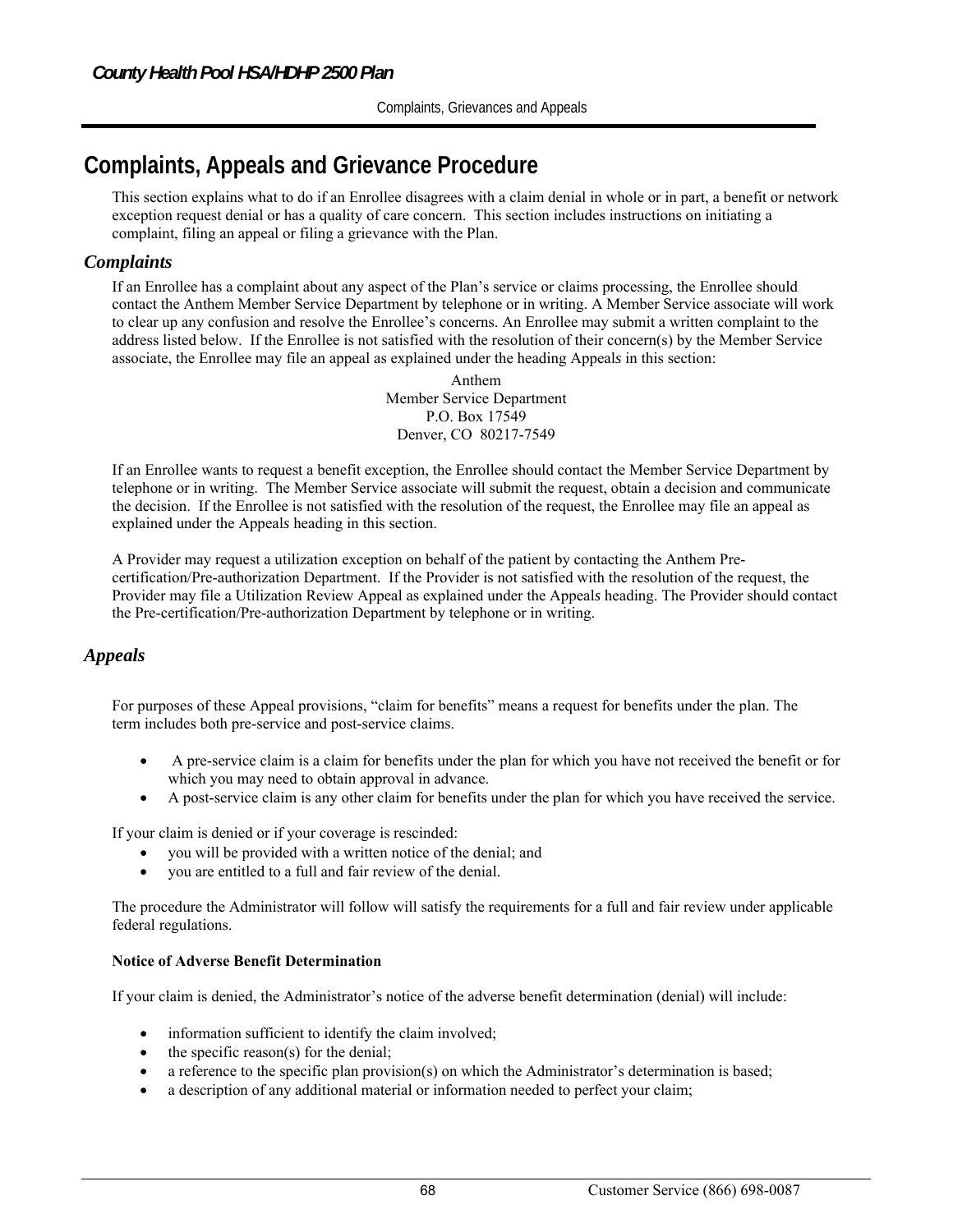- an explanation of why the additional material or information is needed;
- a description of the plan's review procedures and the time limits that apply to them, including a statement of your right to bring a civil action under ERISA (if applicable)
- within one year of the appeal decision if you submit an appeal and the claim denial is upheld.
- information about any internal rule, guideline, protocol, or other similar criterion relied upon in making the
- claim determination and about your right to request a copy of it free of charge, along with a discussion of the claims denial decision;
- information about the scientific or clinical judgment for any determination based on medical necessity or experimental treatment, or about your right to request this explanation free of charge, along with a discussion of the claims denial decision; and the availability of, and contact information for, any applicable office of health insurance consumer assistance or ombudsman who may assist you.

#### **For claims involving urgent/concurrent care:**

The Administrator's notice will also include a description of the applicable urgent/concurrent review process; the Administrator may notify you or your authorized representative within 24 hours orally and then furnish a written notification.

#### **For Appealing an adverse benefit determination:**

You have the right to appeal an adverse benefit determination (claim denial). You or your authorized representative must file your appeal within 180 calendar days after you are notified of the denial. You will have the opportunity to submit written comments, documents, records, and other information supporting your claim.

The Administrator's review of your claim will take into account all information you submit, regardless of whether it was submitted or considered in the initial benefit determination.

 The Administrator shall offer a 2nd level appeal process for both pre-service and post-service claims. For pre-service claims the 2nd level appeal is voluntary. For post-service claims the 2nd level appeal is mandatory.

Please refer to the section below titled "Requirement to file an Appeal before filing a lawsuit." The 2nd level of appeal for pre-service and post-service claims may include a panel review, independent review, or other process consistent with the entity reviewing the appeal. The time frame allowed for the Administrator to complete its review is dependent upon the type of review involved (e.g. pre-service, concurrent, post-service, urgent, etc.).

**For pre-service claims involving urgent/concurrent care**, you may obtain an expedited appeal. You or your authorized representative may request it orally or in writing. All necessary information, including the Administrator's decision, can be sent between the Administrator and you by telephone, facsimile or other similar method. To file an appeal for a claim involving urgent/concurrent care, you or your authorized representative must contact the Administrator at the phone number listed on your Health Benefit ID card and provide at least the following information:

- the identity of the claimant;
- the date (s) of the medical service;
- the specific medical condition or symptom;
- the provider's name;
- the service or supply for which approval of benefits was sought; and
- any reasons why the appeal should be processed on a more expedited basis.

**All other requests for appeals** should be submitted in writing by the Member or the Member's authorized representative, except where the acceptance of oral appeals is otherwise required by the nature of the appeal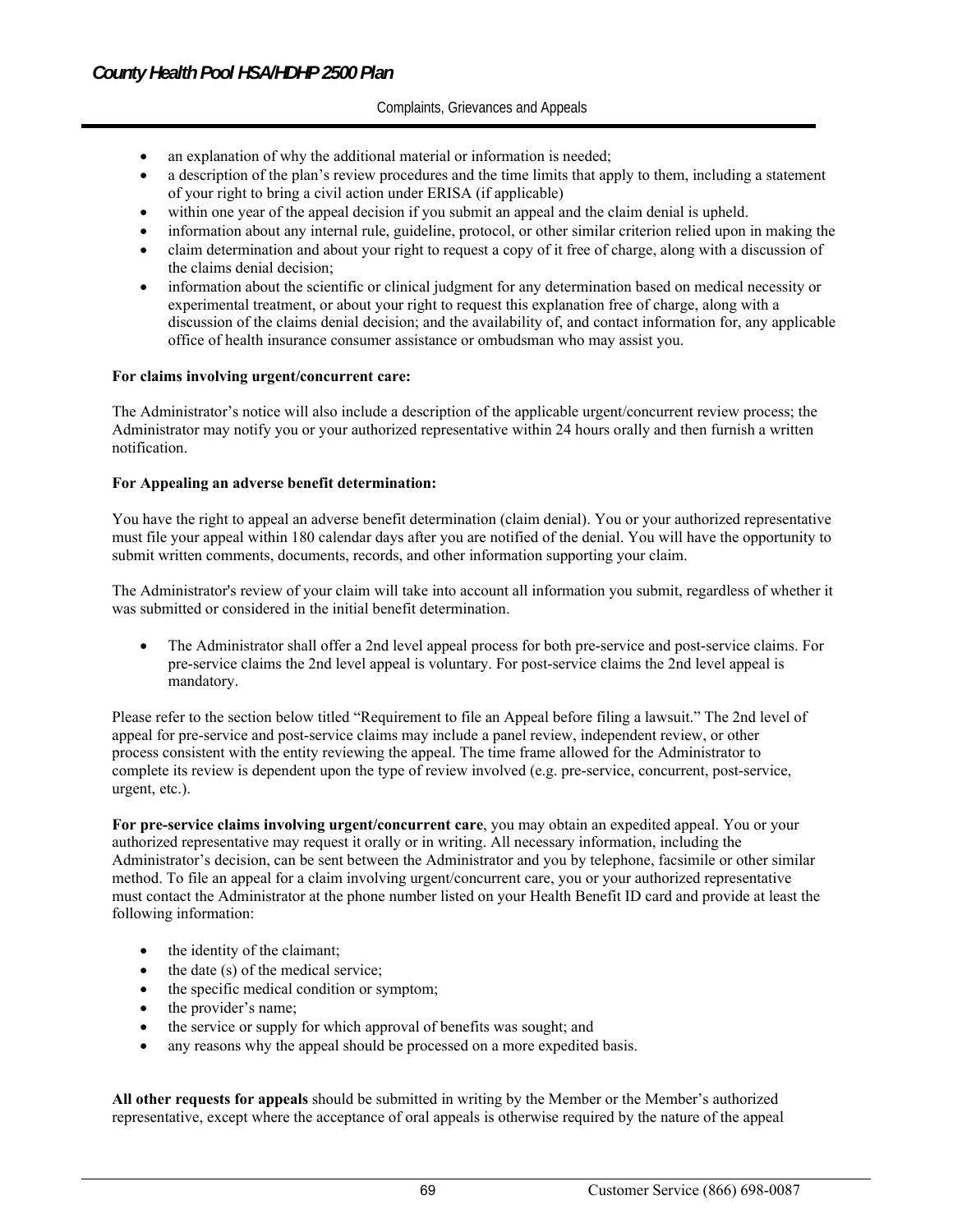## (e.g. urgent care). You or your authorized representative must submit a request for review to: Anthem Blue Cross and Blue Shield ATTN: Appeals 700 Broadway, Mail Stop CO0104-0430

#### Denver, CO 80273

Upon request, the Administrator will provide, without charge, reasonable access to, and copies of, all documents, records, and other information relevant to your claim. "Relevant" means that the document, record, or other information:

- was relied on in making the benefit determination; or
- was submitted, considered, or produced in the course of making the benefit determination; or
- demonstrates compliance with processes and safeguards to ensure that claim determinations are made in accordance with the terms of the plan, applied consistently for similarly-situated claimants; or
- is a statement of the plan's policy or guidance about the treatment or benefit relative to your diagnosis.

The Administrator will also provide you, free of charge, with any new or additional evidence considered, relied upon, or generated in connection with your claim. In addition, before you receive an adverse benefit determination on review based on a new or additional rationale, the Administrator will provide you, free of charge, with the rationale.

#### **How Your Appeal will be Decided**

When the Administrator considers your appeal, the Administrator will not rely upon the initial benefit determination or, for second-level appeals, to the earlier appeal determination. The review will be conducted by an appropriate reviewer who did not make the initial determination and who does not work for the person who made the initial determination. A second-level review will be conducted by an appropriate reviewer who did not make the initial determination or the first-level appeal determination and who does not work for the person who made the initial determination or first-level appeal determination.

If the denial was based in whole or in part on a medical judgment, including whether the treatment is experimental, investigational, or not medically necessary, the reviewer will consult with a health care professional who has the appropriate training and experience in the medical field involved in making the judgment. This health care professional will not be one who was consulted in making an earlier determination or who works for one who was consulted in making an earlier determination.

#### **Notification of the Outcome of the Appeal**

If you appeal a claim involving urgent/concurrent care, the Administrator will notify you of the outcome of the appeal as soon as possible, but not later than 72 hours after receipt of your request for appeal.

If you appeal any other pre-service claim, the Administrator will notify you of the outcome of the appeal within 30 days after receipt of your request for appeal

If you appeal a post-service claim, the Administrator will notify you of the outcome of the appeal within 30 days after receipt of your request for appeal.

#### **Appeal Denial**

 If your appeal is denied, that denial will be considered an adverse benefit determination. The notification from the Administrator will include all of the information set forth in the above subsection entitled "Notice of Adverse Benefit Determination."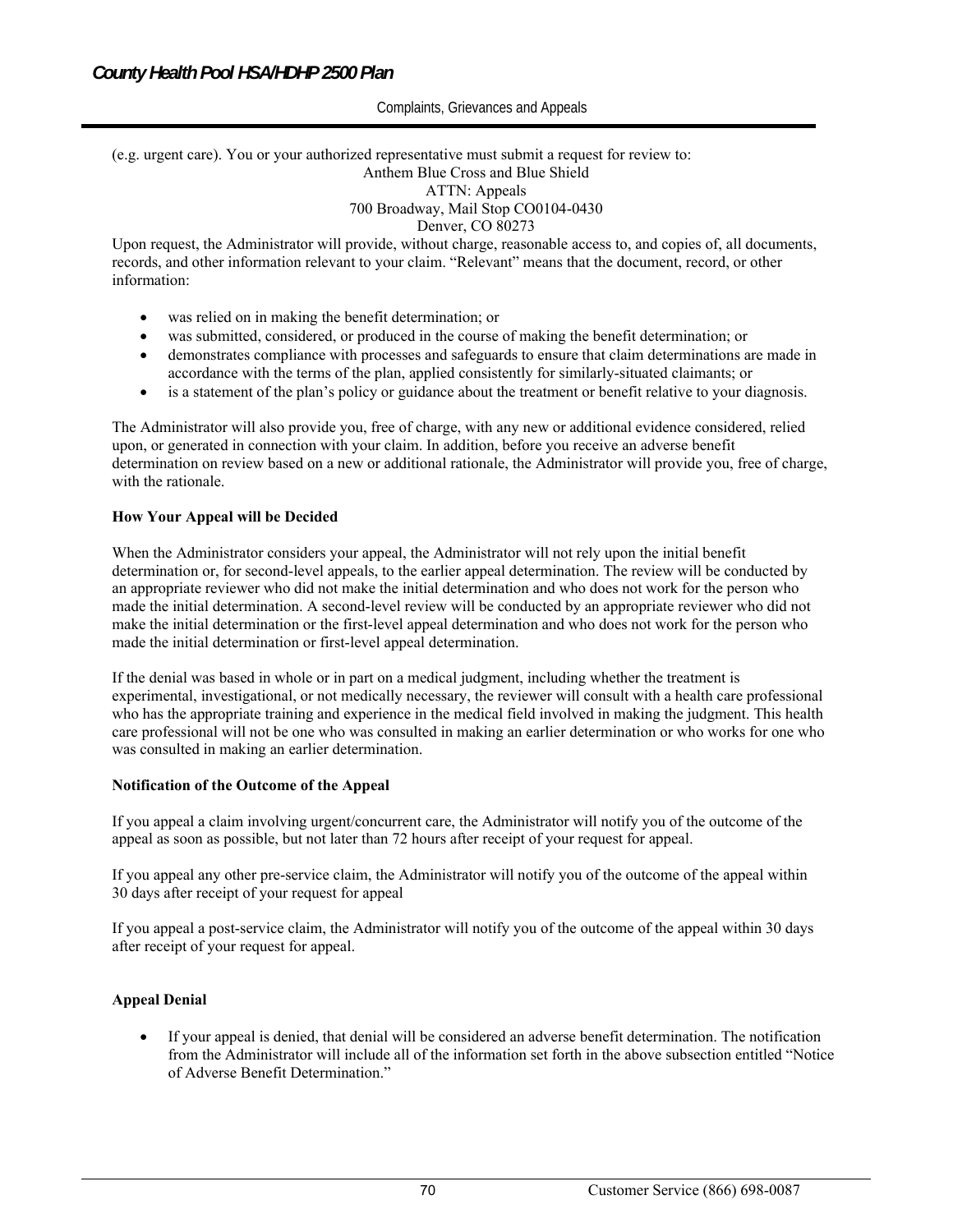#### **Second Level Appeals for Pre-Service**

If you are dissatisfied with the Plan's first level appeal decision regarding a pre-service claim, a voluntary second level appeal may be available. The Level 2 Appeal must be requested within 60 calendar days after the Enrollee receives Anthem's response to the Level 1 Appeal decision.

Enrollees, or their representative, must send Level 2 Appeals, in writing, to the following address:

#### **County Health Pool Board of Directors C/O Benefits Manager 800 Grant St., Suite 400 Denver, CO 80203**

The Board of Directors will issue a copy of the written decision to the Enrollee and/or the Enrollee's representative, or to the Provider who submits a Level 2 Appeal on the Enrollee's behalf, if any, within 60 workdays of the Board of Directors receipt of the Level 2 Appeal request.

You are allowed to review your Appeals file upon your request.

You are not required to complete a voluntary second level appeal prior to submitting a request for an independent External Review.

#### **Second Level Appeals for Post-Service claims**

If you are dissatisfied with the Plan's first level appeal decision regarding a post-service claim, you have the right to request a 2nd level appeal. The Level 2 Appeal must be requested within 60 calendar days after the Enrollee receives Anthem's response to the Level 1 Appeal decision.

Enrollees, or their representative, must send Level 2 Appeals, in writing, to the following address:

#### **County Health Pool Board of Directors C/O Benefits Manager 800 Grant St., Suite 400 Denver, CO 80203**

The Board of Directors will issue a copy of the written decision to the Enrollee and/or the Enrollee's representative, or to the Provider who submits a Level 2 Appeal on the Enrollee's behalf, if any, within 60 workdays of the Board of Directors receipt of the Level 2 Appeal request.

You are allowed to review your Appeals file upon your request.

Second level appeals for post-service claims are mandatory and must be completed prior to submitting a request for an independent External Review.

#### **External Review**

If the outcome of all mandatory appeals is adverse to you, you may be eligible for an independent External Review pursuant to federal law.

You must submit your request for External Review to the Administrator within four (4) months of the notice of your final internal adverse determination.

A request for an External Review must be in writing unless the Administrator determines that it is not reasonable to require a written statement. You do not have to re-send the information that you submitted for internal appeal. However, you are encouraged to submit any additional information that you think is important for review.

For pre-service claims involving urgent/concurrent care, you may proceed with an Expedited External Review without filing an internal appeal or while simultaneously pursuing an expedited appeal through our internal appeal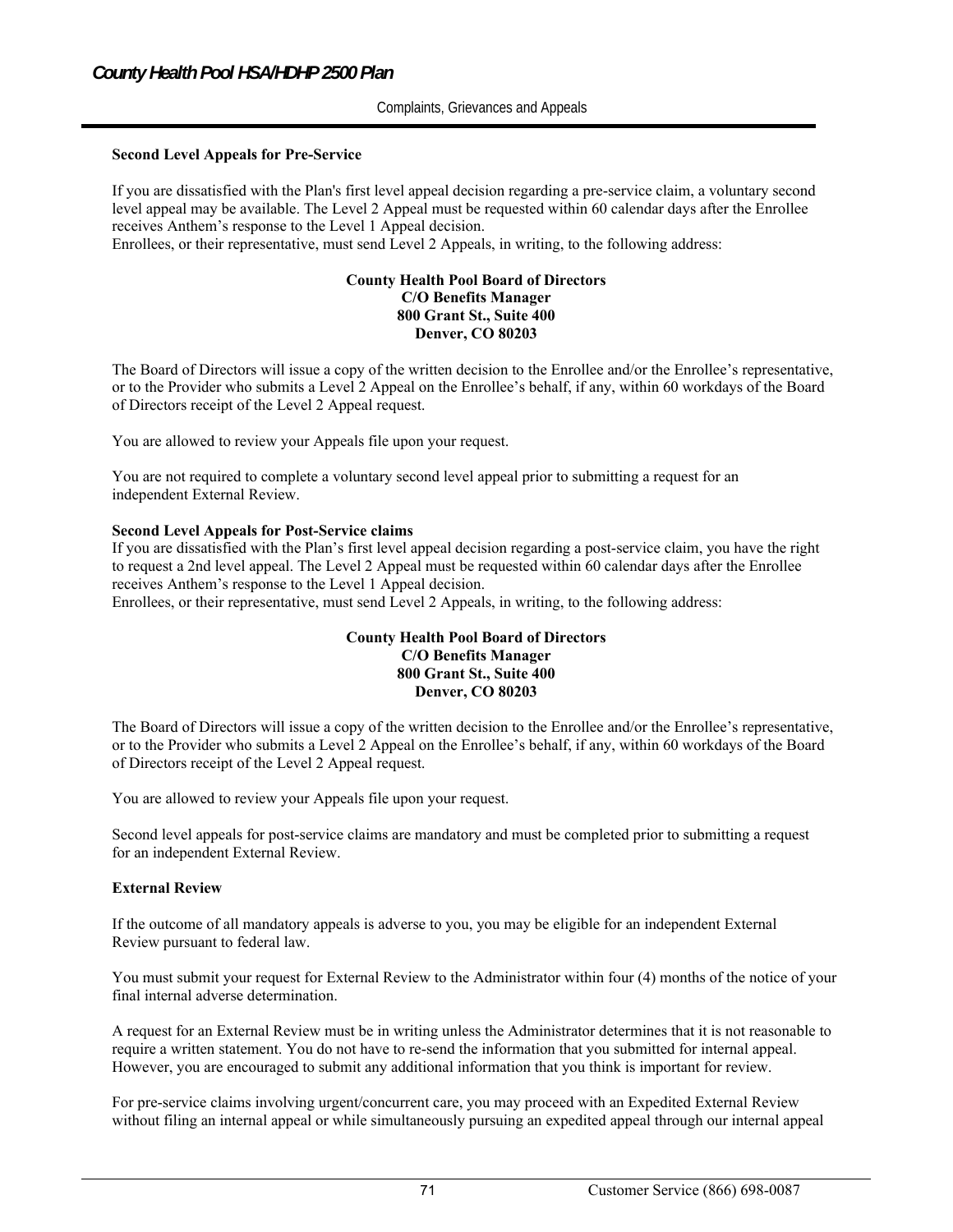process. You or your authorized representative may request it orally or in writing. All necessary information, including the Administrator's decision, can be sent between the Administrator and you by telephone, facsimile or other similar method. To proceed with an Expedited External Review, you or your authorized representative must contact the Administrator at the phone number listed on your Health Benefit ID card and provide at least the following information:

- the identity of the claimant;
- $\bullet$  the date (s) of the medical service;
- the specific medical condition or symptom;
- the provider's name;
- the service or supply for which approval of benefits was sought; and
- any reasons why the appeal should be processed on a more expedited basis.

All other requests for External Review should be submitted in writing unless the Administrator determines that it is not reasonable to require a written statement. Such requests should be submitted by you or your authorized representative to:

#### **Anthem Blue Cross and Blue Shield ATTN: Appeals 700 Broadway, Mail Stop CO0104-0430 Denver, CO 80273**

This is not an additional step that you must take in order to fulfill your appeal procedure obligations described above. Your decision to seek External Review will not affect your rights to any other benefits under this health care plan. There is no charge for you to initiate an independent External Review. The External Review decision is final and binding on all parties except for any relief available through applicable state laws or ERISA (if applicable).

#### **Requirement to file an Appeal before filing a lawsuit**

No lawsuit or legal action of any kind related to a benefit decision may be filed by you in a court of law or in any other forum, unless it is commenced within three years of the Plan's final decision on the claim or other request for benefits. If the Plan decides an appeal is untimely, the Plan's latest decision on the merits of the underlying claim or benefit request is the final decision date. You must exhaust the Plan's internal Appeals Procedure but not including any voluntary level of appeal, before filing a lawsuit or taking other legal action of any kind against the Plan.

#### **We reserve the right to modify the policies, procedures and timeframes in this section upon further clarification from Department of Health and Human Services and Department of Labor.**

## *Grievances*

A grievance is a quality of care complaint. An Enrollee may send a written grievance to the following address:

Anthem Quality Management Department 700 Broadway MC0532 Denver, CO 80273

Receipt of the Enrollee's grievance will be acknowledged by Anthem's Quality Management Department and the grievance will be investigated by Anthem's Quality Management Department. Anthem treats each grievance investigation in a strictly confidential manner. Enrollees will not be advised as to the outcome of the grievance investigation.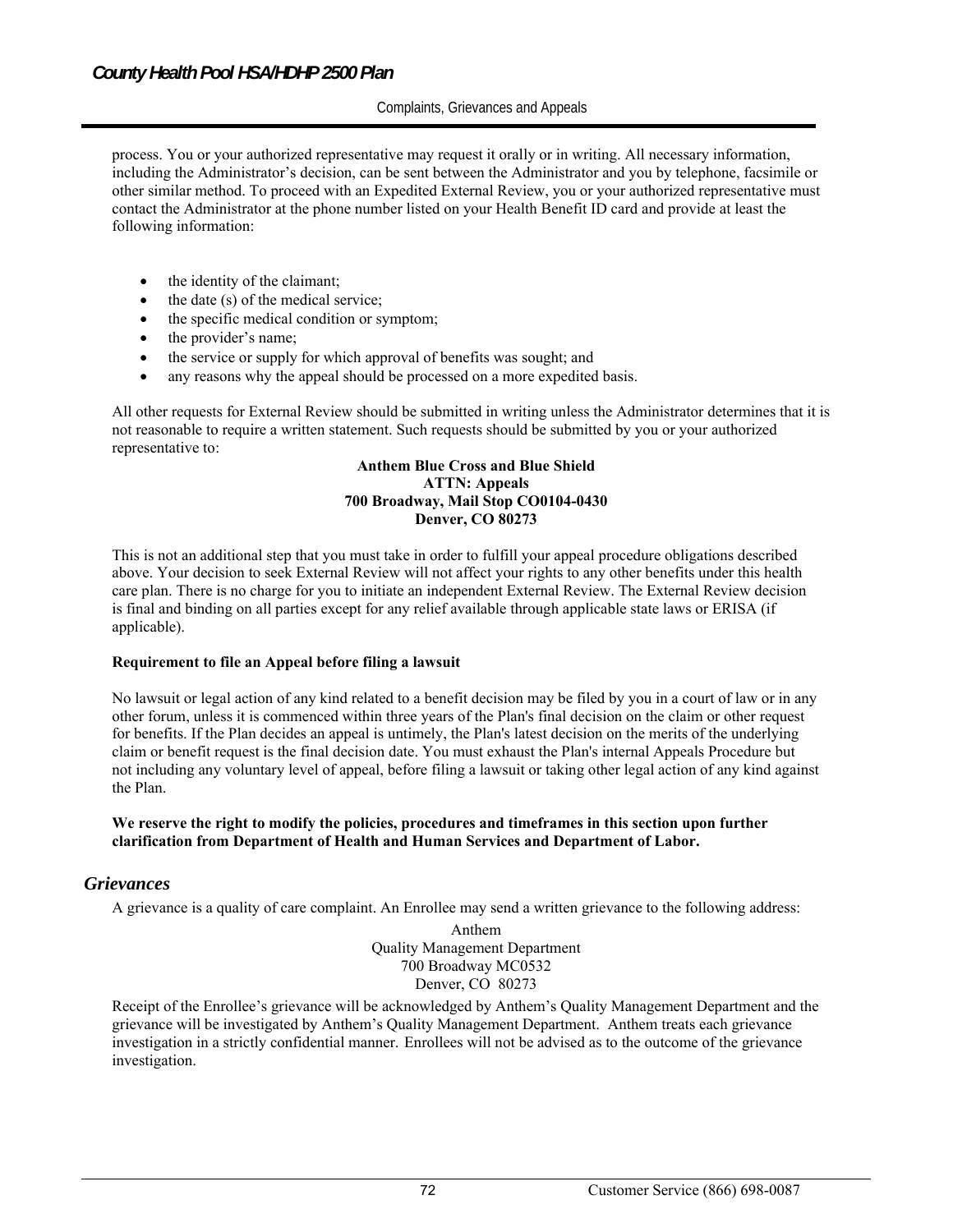# *Legal Action*

Before an Enrollee takes legal action on a claim decision, the Enrollee must first follow the process outlined under the heading Appeals in this section and the Enrollee must meet all the requirements of this Plan Document and Summary Plan Description.

No action at law or in equity may be commenced later than two years after the time the Enrollee received the service in question. Performance of this Plan Document and Summary Plan Description shall take place in the City and County of Denver, Colorado. Any action arising at law or in equity under this Plan shall be brought in the courts of the City and County of Denver.

### *Limitations of Actions*

No lawsuit or legal action of any kind related to a benefit decision may be filed by you in a court of law or in any forum, unless it is commenced no earlier than 60 days after the Plan receives the claim or other requests for benefits and within one year of the Plan's final decision on the claim or any other request for benefits. If the Plan decides an Appeal is untimely, the Plan's latest decision on the merits of the underlying claim or benefit request is the final decision date. You must exhaust the Plan's internal Appeals procedure before filing a lawsuit or other legal action of any kind against the Plan.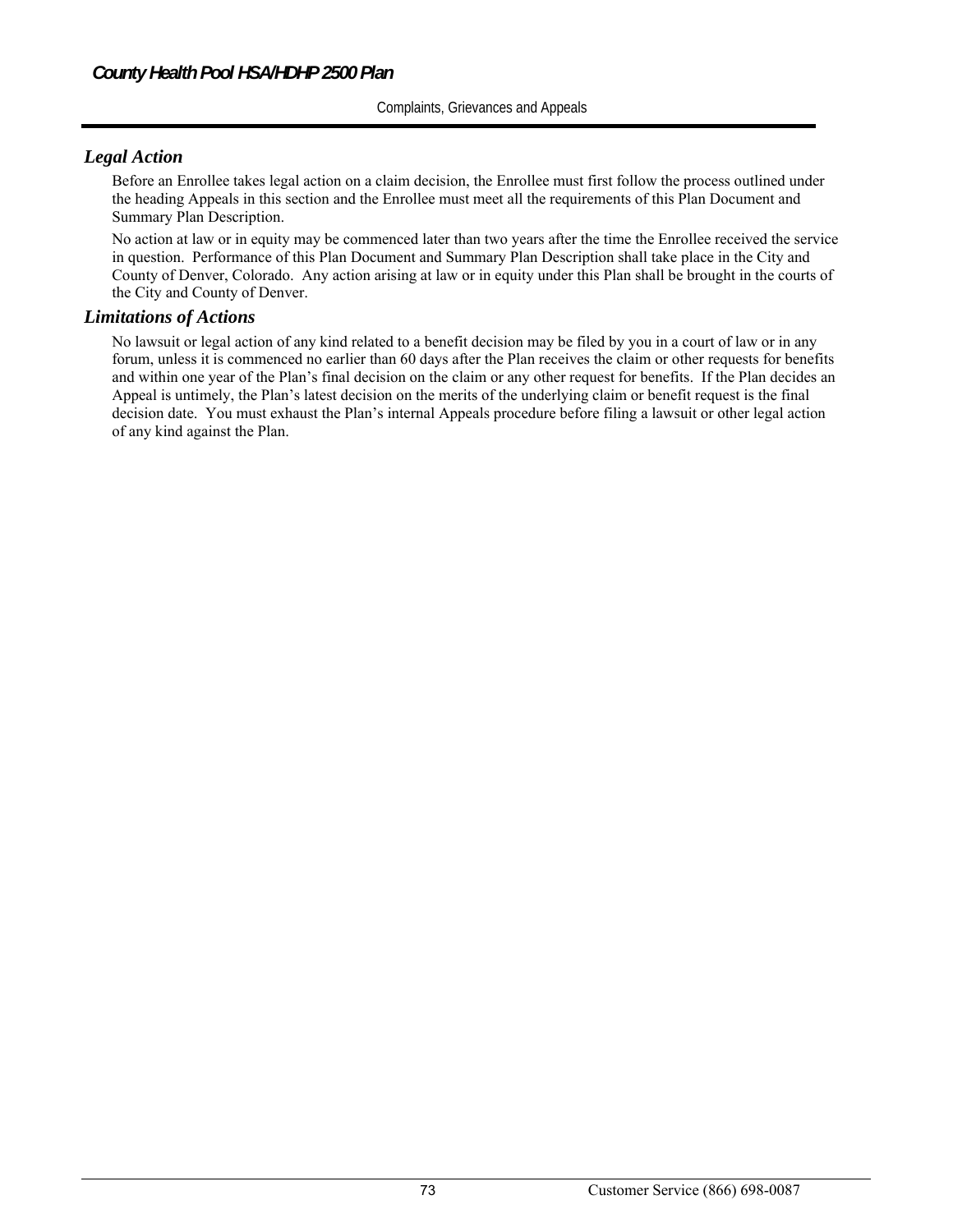# **Glossary**

This section defines words and terms used throughout the Plan Document and Summary Plan Description to help Enrollees understand the content. Enrollees should refer to this section to find out exactly how, for the purposes of this Plan Document and Summary Plan Description, a word or term is used.

**Accidental Injuries** — Unintentional internal or external injuries, e.g., strains, animal bites, burns, contusions and abrasions which result in trauma to the body. Accidental injuries are different from illness-related conditions.

**Acupuncture Services —** The treatment of a disease or condition by inserting special needles along specific nerve pathways for therapeutic purposes. The placement of the needles varies with the disease or condition being treated.

**Acute Care —** Care that is provided in an office, Urgent Care setting, Emergency room or hospital for a medical illness, accident or injury. Acute care may be Emergency, urgent or non-urgent, but is not primarily preventive in nature.

**Administrative Services Agreement** — The agreement between the Plan and Anthem Blue Cross and Blue Shield stating all of the terms and provisions applicable to group benefits. The final interpretation of any specific provision contained in this Plan Document and Summary Plan Description is governed by the Administrative Services Agreement.

**Alcohol Dependency —** Is a condition brought about when an individual uses alcohol in such a manner that his or her health is impaired and/or ability to control actions is lost.

**Alcoholism Treatment Center** — an accredited or licensed Hospital, or any other public or private facility or portion thereof providing services especially for the treatment of Substance Dependency which is licensed by the Colorado Department of Human Services for those services.

**Alternate Benefits** - Benefits for treatment or services that can be achieved through a different or less costly procedure or service with satisfactory results.

**Alternative/Complementary Care** — Therapeutic practices that are not currently considered an integral part of conventional medical practice. Therapies are termed *Complementary* when used in addition to conventional treatments and as *Alternative* when used instead of conventional treatment. Alternative medicine includes, but is not limited to, Chinese or Ayurvedic medicine, herbal treatments, vitamin therapy, homeopathic medicine and other non-traditional remedies for treating diseases or conditions.

**Ambulance** — A specially designed and equipped vehicle used **only** for transporting the sick and injured. It must have customary safety and lifesaving equipment such as first-aid supplies and oxygen equipment. The vehicle must be operated by trained personnel and licensed as an ambulance.

**Ambulatory Surgical Center** - A specialized facility, coverage of which is regulated by law and licensed in the jurisdiction in which located; or where coverage of such facility is not regulated by law, meets all of the following requirements:

- Is established, equipped and operated primarily for the purpose of performing surgical procedures in accordance with the applicable laws in the jurisdiction in which it is located; and
- Operated under the supervision of a licensed physician as defined herein who devotes full time to such supervision and permits a surgical procedure to be performed only by a duly qualified physician who, at the time the procedure is performed, is privileged to perform such procedure in at least one hospital in the area; and
- Requires in all cases other than those requiring only local infiltration anesthetics that a licensed anesthesiologist administer the anesthetics and remain present throughout the surgical procedure; and
- Provides at least two operating rooms and at least one post-anesthesia recovery room; is equipped to perform diagnostic X-ray and laboratory examinations; and has trained personnel and necessary equipment available to handle foreseeable emergencies, including but not limited to, a defibrillator, a tracheotomy set and a blood bank or other blood supply; and
- Provides the full-time nursing services of one or more RNs for patient care in the operating rooms and in the post-anesthesia recovery room; and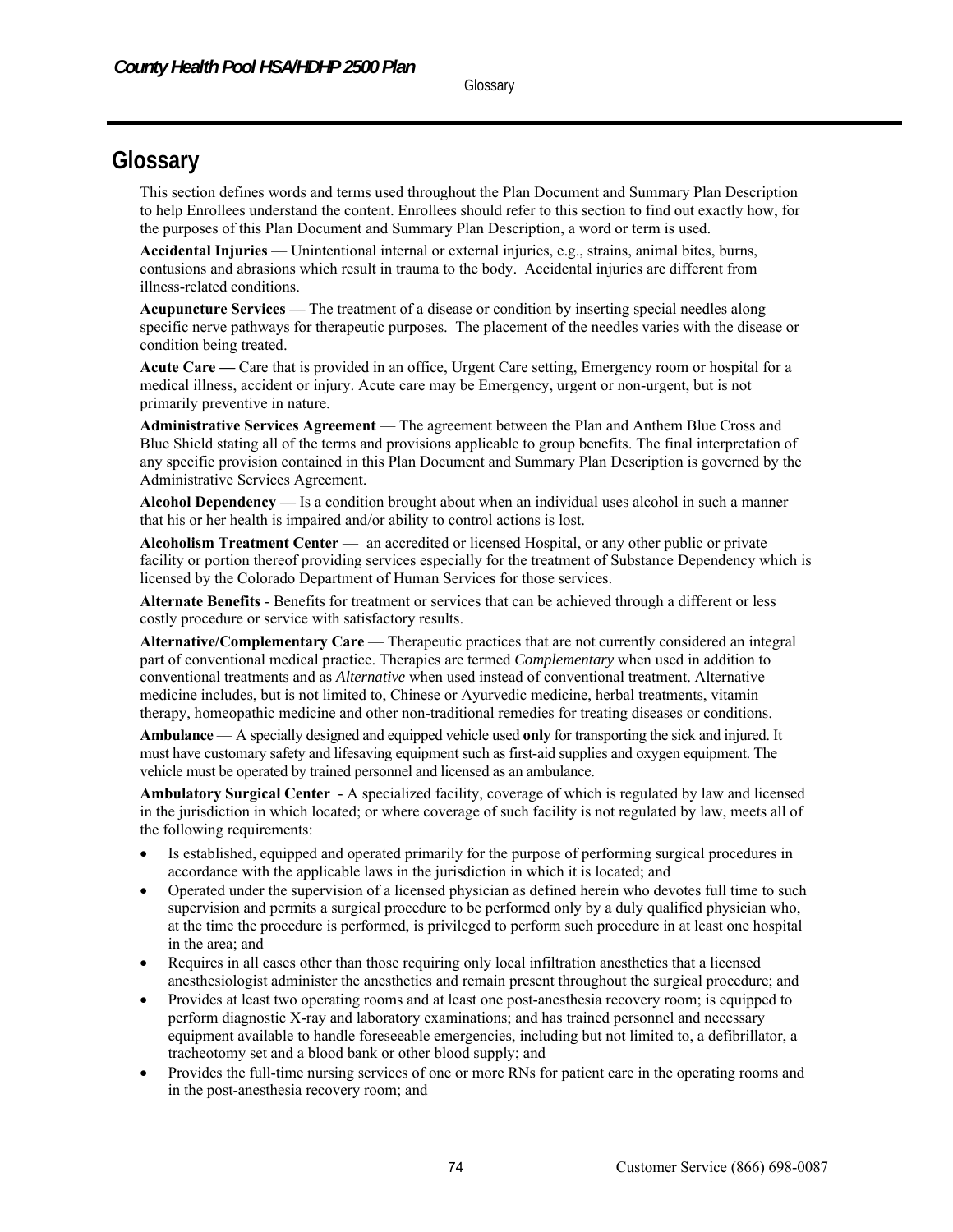**Glossary** 

- Maintains a written agreement with at least one hospital in the Service Area for immediate acceptance of patients who develop complications or require postoperative confinement; and
- Maintains an adequate medical record for each patient, such record to contain an admitting diagnosis including, for all patients except those undergoing a procedure under local anesthesia, a preoperative examination report, medical history, and laboratory tests and/or X-rays, an operative report, and a discharge summary.

**Ancillary Services** — Services and supplies (in addition to room services) that hospitals, alcoholism treatment centers and other facilities bill for and regularly make available for the treatment of the Enrollee's condition. Such services include, but are not limited to:

- Use of operating room, recovery room, emergency room, treatment rooms and related equipment.
- Drugs and medicines, biologics (medicines made from living organisms and their products), and pharmaceuticals.
- Dressings and supplies, sterile trays, casts, and splints.
- Diagnostic and therapeutic services.
- Blood processing and transportation and blood handling costs and administration.

**Anesthesia** — The loss of normal sensation or feeling. There are two different types of anesthesia:

- General anesthesia, also known as total body anesthesia, causes the patient to become unconscious or "put to sleep" for a period of time.
- Local anesthesia causes loss of feeling or numbness in a specific area usually injected with a local anesthetic drug such as Lidocaine.

**Anthem Blue Cross and Blue Shield** — Rocky Mountain Hospital and Medical Service, Inc., a Colorado insurance company doing business as Anthem Blue Cross and Blue Shield. Also referred to as "Anthem."

**Appeal** — A process for reconsideration of the Plan's decision regarding an Enrollee's claim, benefit exception, network exception request or utilization review request.

**Applied Behavior Analysis** — The use of behavior analytic methods and research findings to change socially important behaviors in meaningful ways.

**Assignment** - A decision by the Enrollee to make benefits which ordinarily would be payable to such Enrollee payable directly to the Provider.

**Authorization** — Approval of benefits for a covered procedure or service.

**Autism Services Provider** — Any person who provides direct services to a person with Autism Spectrum Disorder, is licensed, certified, or registered by the applicable state licensing board or by a nationally recognized organization, and who meets one of the following:

- Has a doctoral degree with a specialty in psychiatry, medicine, or clinical psychology, is actively licensed by the state board of medical examiners, and has one year of direct experience in behavioral therapies that are consistent with best practice and research on effectiveness for people with Autism Spectrum Disorders;
- Has a doctoral degree in one of the behavioral or health sciences and has completed one year of experience in behavioral therapies that are consistent with best practice and research on effectiveness for people with Autism Spectrum Disorders;
- Has a master's degree or higher in behavioral sciences and is nationally certified as a "board certified behavior analyst" or certified by a similar nationally recognized organization;
- Has a master's degree or higher in one of the behavior or health sciences, is credentialed as a related services provider, and has completed one year of direct supervised experience in behavioral therapies that are consistent with best practice and research on effectiveness for people with Autism Spectrum Disorders. For the purposes of this sub-subparagraph (d), "related services provider" means a physical therapist, occupational therapist, or speech therapist.
- Has a baccalaureate degree or higher in behavioral sciences and is nationally certified as a "board certified associate behavior analyst" or certified by a similar nationally recognized organization.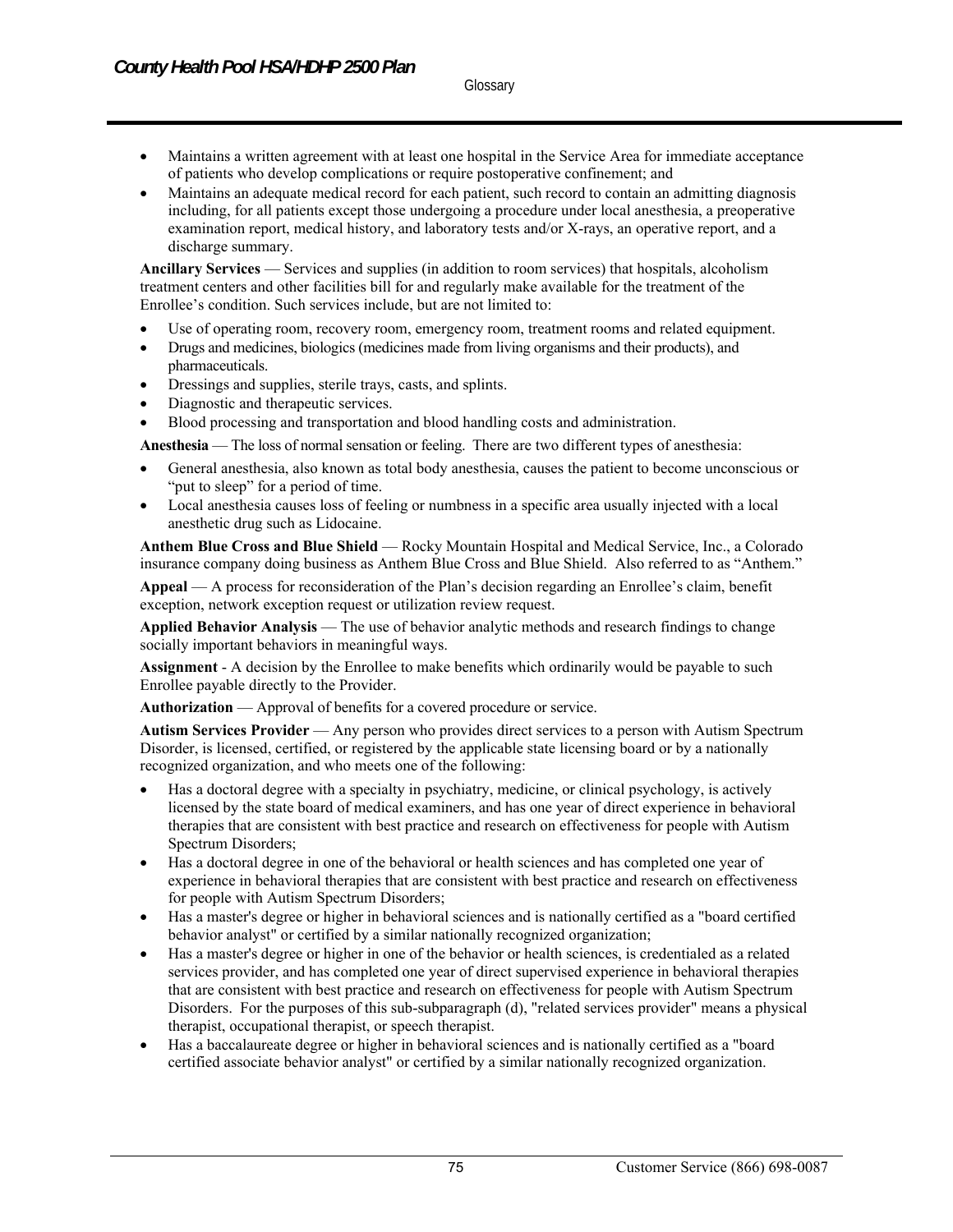**Autism Spectrum Disorders or ASD** — includes the following neurobiological disorders: autistic disorder, Asperger's disorder, and atypical autism as a diagnosis within pervasive developmental disorder not otherwise specified, as defined in the most recent edition of the diagnostic and statistical manual of mental disorders, at the time of the diagnosis.

**Autism Treatment Plan** — a plan developed for an individual by an Autism Services Provider and prescribed by a licensed physician or a licensed psychologist pursuant to a comprehensive evaluation or reevaluation for an individual consisting of the individual's diagnosis; proposed treatment by type, frequency, and anticipated treatment; the anticipated outcomes stated as goals; and the frequency by which the treatment plan will be updated. The treatment plan is developed in accordance with the patient-centered Medical Home as defined in state law.

**Behavioral Health Administrator** - Anthem Behavioral Health. For Pre-certification/Pre-authorization call 1-800-424-4014.

**Benefit Administrator/Contact Person –** Person at the Member location responsible for managing benefits and enrollment.

**Benefit Period** — The number of days or units of service, such as two office visits per Enrollee's Calendar Year or 30 days per Calendar Year, for which the Plan will provide benefits during a specified length of time.

**Benefit Summary** — The document, found in the front of the Plan Document and Summary Plan Description, which identifies the type of benefits, deductible and coinsurance information.

**Billed Charges** — A Provider's regular charges for services and supplies, as offered to the public generally and without any adjustment for any applicable Participating Provider or other discounts.

**Birth Abnormality** — A condition that is recognizable at birth, such as a fractured arm.

**Birthday Rule** — The guideline that determines which of two parents' health insurance coverage's is primary for the coverage of dependent child(ren). Generally, under the birthday rule, the parent whose birthday comes first during the year is considered to have the primary insurance coverage for the child(ren). Any balance may be submitted to the other parent's insurance carrier for additional consideration.

**Board of Directors** - Refers to the Board of Directors of County Health Pool.

**Bylaws** - The "County Health Pool Bylaws and Intergovernmental Agreement".

**Calendar Year** - That period of time beginning on the first day of January and ending on the last day of December in the same Calendar Year.

**Care Management** — A plan of Medically Necessary and appropriate health care, which is aimed at promoting more effective interventions to meet Enrollee needs and optimize care. Care management is also referred to as case management.

**Care Manager** — A professional (e.g., nurse, doctor or social worker) who works with Enrollees, Providers and the Plan to coordinate services deemed Medically Necessary for the Enrollee. A Care Manager is also referred to as a Case Manager.

**Certified** - In reference to eligible Providers that the institution or individual is Certified to provide such services by the jurisdiction in which services are delivered.

**Certified Nurse Midwife** - A professional nurse licensed to practice in the jurisdiction where services are rendered, and who is included in an advanced practice registry as a C.N.M. by the appropriate authority of such jurisdiction.

**CHP –** County Health Pool.

**Chemotherapy** — Drug therapy administered as treatment for malignant conditions and diseases of certain body systems.

**Chiropractic Services** — A system of therapy in which disease is considered the result of abnormal function of the nervous system. This method of treatment usually involves manipulation of the spinal column and other body structures.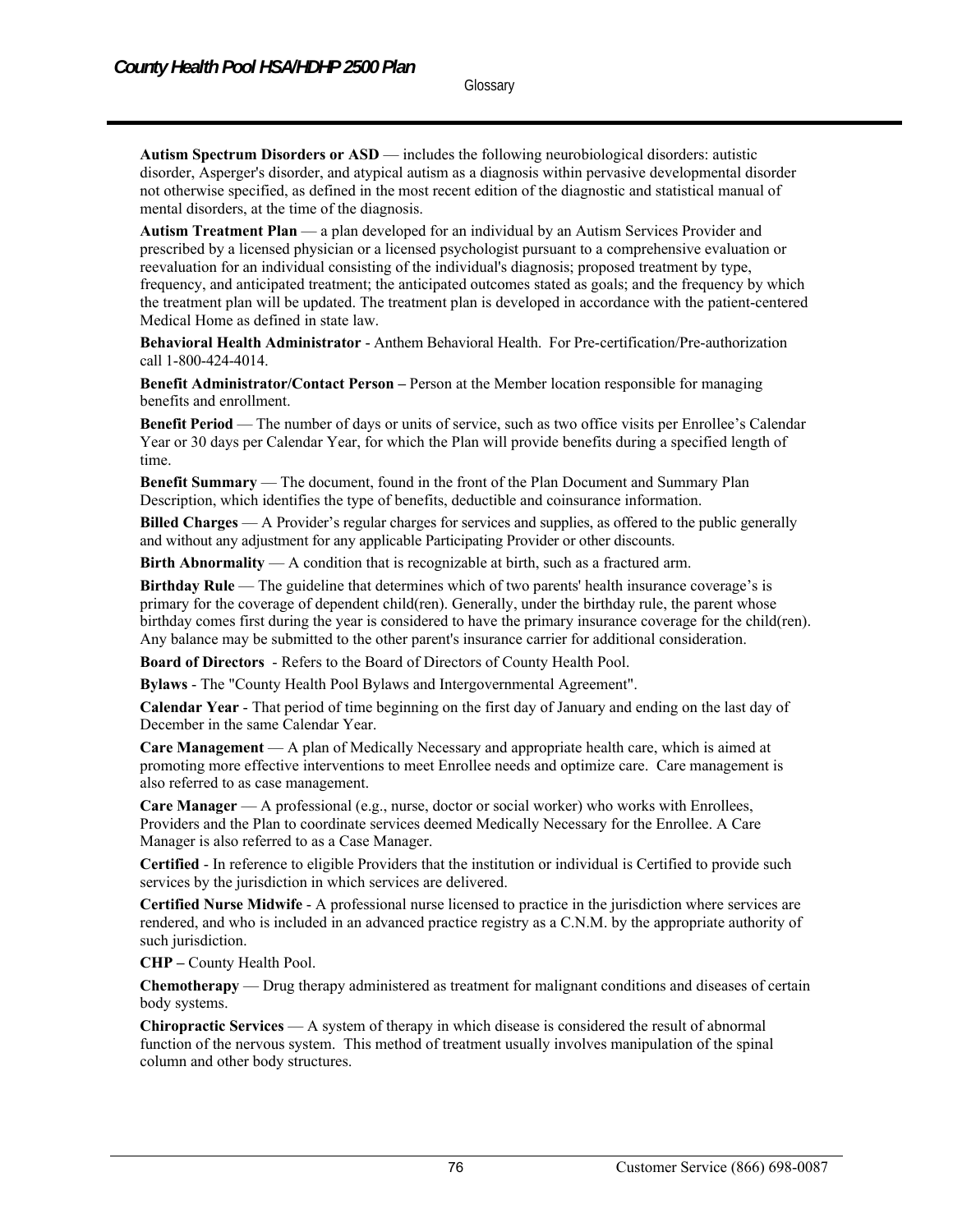**Chronic Pain** — Ongoing pain that lasts more than six months that is due to non-life threatening causes, may continue for the remainder of the person's life, and has not responded to current available treatment methods.

**Clinically Equivalent** — means drugs as determined by Anthem that, for the majority of Enrollees, can be expected to produce similar therapeutic outcomes for a disease or condition.

**COBRA** — An acronym for the Consolidated Omnibus Budget Reconciliation Act of 1985. This Federal Law allows individuals, in certain cases, to continue their group health insurance coverage for a specified period after termination of their employment for other qualifying events.

**Coinsurance** — A provision under which the Employee Participant and the Plan share costs incurred after the Deductible is met, according to a specific formula. The amount of Coinsurance the Enrollee pays to a Provider is calculated after the determination of the Maximum Allowed Amount, but before the Plan subtracts any discount(s) the Plan may have negotiated with the Provider.

**Cold Therapy** — Application of cold to decrease swelling, pain or muscle spasm.

**Common-Law Spouse** - One who is married at common law as interpreted by the courts of the State of Colorado. The requirements for a relationship to gain recognition as a common-law marriage are cohabitation and general reputation as married. Both factors must be present. Mere cohabitation is not sufficient. To establish the presumption of marriage by cohabitation and repute there must be clear, consistent, convincing and positive evidence.

**Complaint** — An expression of dissatisfaction with the Plan's services or the practices of an in-network Provider, whether medical or non-medical in nature.

**Congenital Defect** – A defect or anomaly existing before birth, such as cleft lip or club foot. Disorders of growth and development over time are not considered congenital.

**Consultation/Second Opinion** — A service provided by another physician who gives an opinion about the treatment of the Enrollee's condition. The consulting physician often has specialized skills that are helpful in diagnosing or treating the illness or injury.

**Contract** - The Contract between County Health Pool and Anthem Blue Cross and Blue Shield. It includes this Plan Document and Summary Plan Description, your Summary of Medical Benefits, the application, any supplemental application or change form, your Identification Card, any Administrative Services Agreement, and any endorsements or riders.

**Contract Administrator** - Anthem Blue Cross Blue Shield.

**Contribution or Costs** — Monthly charges that the Enrollee and/or County Health Pool must pay to establish, administer and maintain benefits.

**Coordination of Benefits —** Also known as COB, a stipulation in most health insurance policies that helps prevent duplicate payments for services covered by more than one policy or program of insurance. For example, an Enrollee may be covered by the Enrollee's own policy, as well as a spouse's policy. Eligible medical expenses are covered first by a person's own policy. Any balance is submitted to the spouse's health insurance carrier for additional consideration.

**Cosmetic Services** — cosmetic services are primarily intended to preserve, change or improve your appearance or are furnished for psychiatric or psychological reasons.

**Cost Sharing** — The general term for out-of-pocket expenses, e.g., Coinsurance and Deductibles, paid by an Enrollee.

**Covered Services** — Supplies or treatments which are:

- Medically Necessary or otherwise specifically included as a benefit under this Plan Document and Summary Plan Description.
- Within the scope of the license of the Provider performing the service.
- Rendered while coverage under this Plan Document and Summary Plan Description is in force.
- Not experimental/investigational or otherwise excluded or limited by the Plan Document and Summary Plan Description, or by any amendment or rider thereto.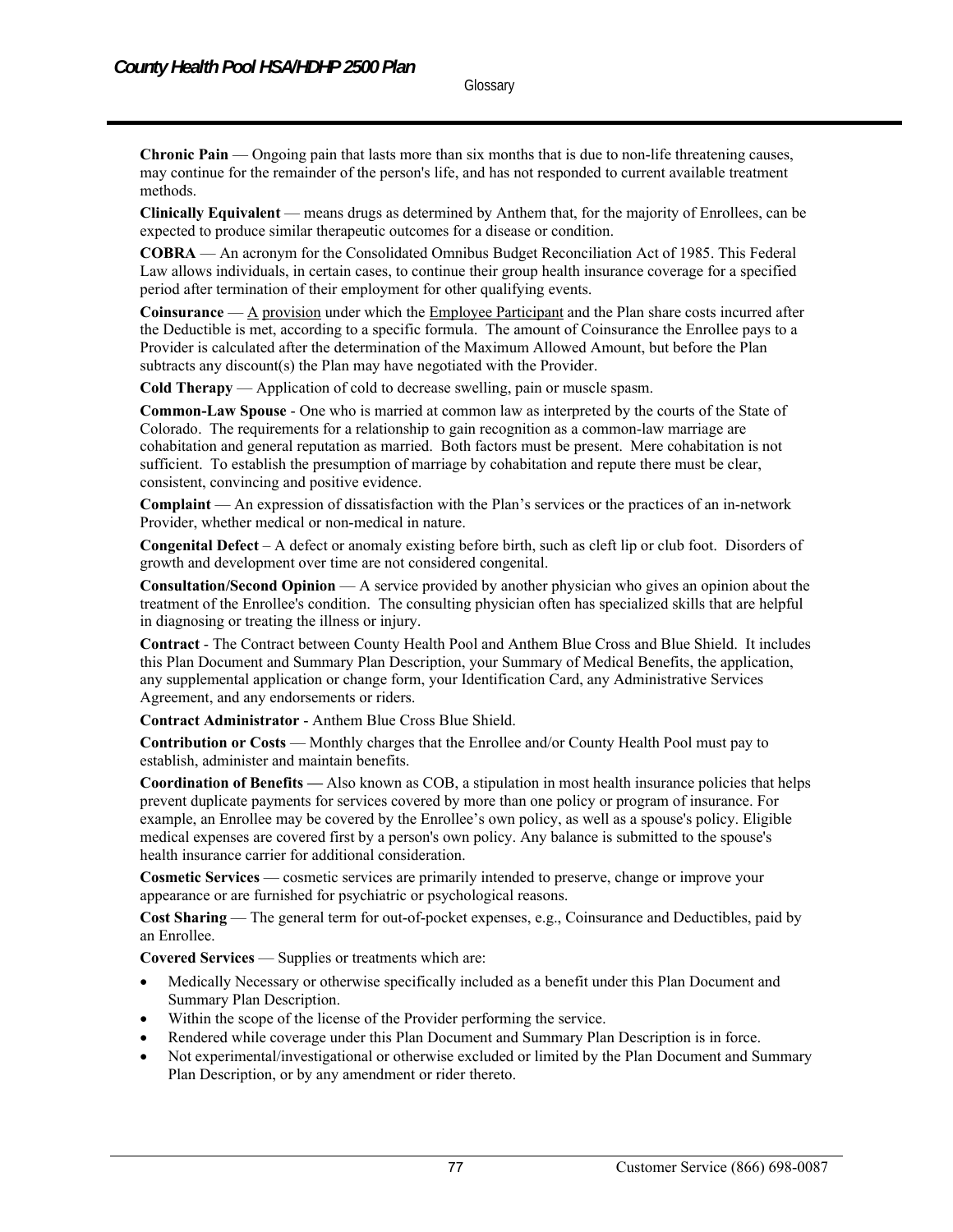Authorized in advance by the Plan if such Pre-certification/Pre-authorization is required by the Plan Document and Summary Plan Description.

Covered Services are subject to the Maximum Allowed Amount which is the maximum amount payable for Covered Services an Enroll receives, up to but not to exceed charges actually billed. If a service is not covered or if the Enroll has exceeded their benefits for Covered Services, the Provider is not limited by the Maximum Allowed Amount and they can charge up to the billed amount.

**Cryocuff** — Water-circulating pad with pump. A machine that circulates fluid through a specially designed pad to provide continuous cold or heat therapy to a specific area.

**Custodial Care** — Care provided primarily to meet the personal needs of the Enrollee. This includes help in walking, bathing or dressing. It also includes, but is not limited to, preparing food or special diets, feeding, administration of medicine that is usually self-administered or any other care which does not require continuing services of specialized medical personnel.

**Member Service** - A department of representatives who are dedicated to answering and investigating Enrollee questions and issues related to the Plan.

**Days** - Calendar days.

**Deductible** — The dollar amount of Covered Services listed in the Summary of Medical Benefits for which you are responsible before the Plan starts to pay for Covered Services each Calendar Year. Some Covered Services have a maximum benefit of days, visits, or dollar amounts allowed in a Benefit Period. When the Deductible is applied to a Covered Service which has a maximum benefit, the maximum benefit will be reduced by the amount applied toward the Deductible, whether or not the service is paid by this Plan Document and Summary Plan Description.

**Dental Services** — Services performed for treatment of conditions related to the teeth or structures supporting the teeth.

**Dependent** — A person of the Employee Participant's family who is eligible for coverage under the Plan Document and Summary Plan Description as described in the Eligibility section.

**Disabled Dependent** — A child of any age who is medically certified as disabled and/or handicapped.

**Discharge Planning** —The evaluation of an Enrollee's medical needs and arrangement of appropriate care after discharge from a facility.

**Durable Medical Equipment** — Any equipment that can withstand repeated use, is made to serve a medical condition, is useless to a person who is not ill or injured, and is appropriate for use in the home.

**Effective Date** — The date when an Enrollee's coverage begins under this Plan Document and Summary Plan Description. No benefits are provided for services and supplies received before your Effective Date or after your termination date.

**Elective Surgery** — A procedure that does not have to be performed on an Emergency basis and can be reasonably delayed. Such surgery may still be considered Medically Necessary.

**Eligibility** - A status necessary in order to elect or apply for coverage under the Plan.

**Eligible Expenses** - The Maximum Allowed Amount made for medical services and supplies that most Physicians would consider to be Medically Necessary for treatment of a particular injury or illness.

**Eligible Person** - A person who satisfies the Member's eligibility requirements and is entitled to apply to be an Employee Participant or is an eligible Dependent of the Employee Participant. See ELIGIBILITY for more information.

**Emergency** — The sudden, and at the time, unexpected onset of a health condition that requires immediate medical attention where failure to provide medical attention would result in serious impairment to bodily functions or serious dysfunction of a bodily organ or part, or would place the person's health in serious jeopardy.

**Employee** - A person employed by a Member.

**Employee Participant** — The Employee in whose name the eligibility with the Plan is established.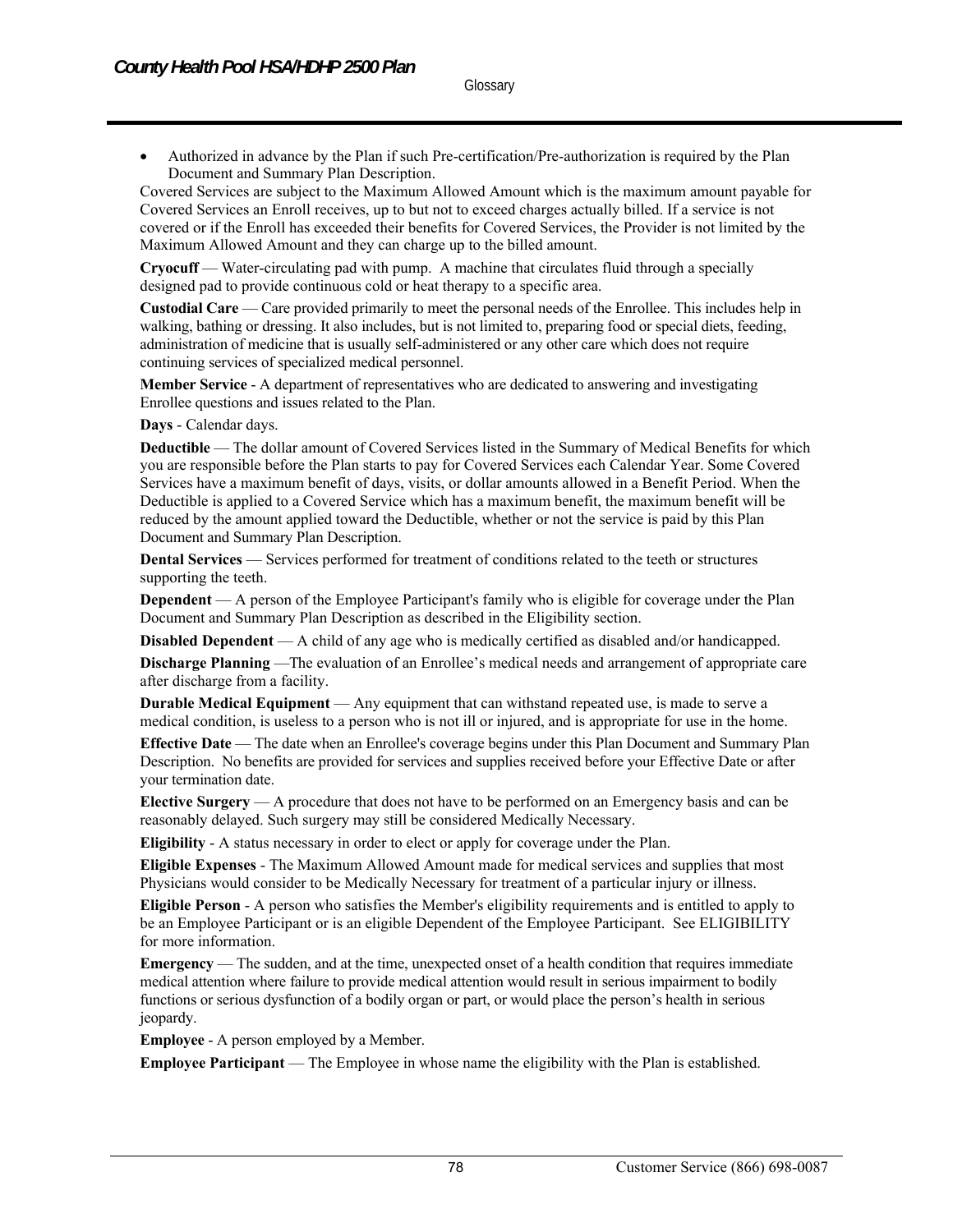**Enrollee** —An Employee Participant or Dependent who has satisfied the Member's eligibility conditions, applied for coverage, been approved by County Health Pool and for whom Contributions have been made. Enrollees are sometimes called "you" and "your".

**Enrollee's Calendar Year** — The Enrollee's Calendar Year begins on the Employee Participant's Effective Date, and expires on the following December 31; thereafter an Enrollee's Calendar Year commences on each subsequent January 1.

**Enrollment Date** - The first day of coverage or, if there is a waiting period, the first day of the waiting period.

**Entrant** - Applicant to this Plan.

**Exclusions** - Procedures, conditions, injuries, services and expenses incurred for treatment, which will not be paid. See GENERAL EXCLUSIONS in this document.

#### **Experimental/Investigational** —

(a) Any drug, biologic, device, diagnostic, product, equipment, procedure, treatment, service or supply used in or directly related to the diagnosis, evaluation or treatment of a disease, injury, illness or other health condition which Anthem, on behalf of the Plan, determines in its sole discretion to be experimental or investigational.

Anthem will deem any drug, biologic, device, diagnostic, product, equipment, procedure, treatment, service or supply to be experimental or investigational if it determines that one or more of the following criteria apply when the service is rendered with respect to the use for which benefits are sought.

The drug, biologic, device, diagnostic, product, equipment, procedure, treatment, service or supply:

- Cannot be legally marketed in the United States without the final approval of the Food and Drug Administration (FDA) or any other state or federal regulatory agency, and such final approval has not been granted.
- Has been determined by the FDA to be contraindicated for the specific use.
- Is provided as part of a clinical research protocol or clinical trial (except as noted in the Clinical Trials section under Covered Services in this Certificate as required by state law), or is provided in any other manner that is intended to evaluate the safety, toxicity or efficacy of the drug, biologic, device, diagnostic, product, equipment, procedure, treatment, service or supply; or is subject to review and approval of an Institutional Review Board (IRB) or other body serving a similar function.
- Is provided pursuant to informed consent documents that describe the drug, biologic, device, diagnostic, product, equipment, procedure, treatment, service or supply as experimental/investigational, or otherwise indicate that the safety, toxicity or efficacy of the drug, biologic, device, diagnostic, product, equipment, procedure, treatment, service or supply is under evaluation.

(b) Any service not deemed experimental or investigational based on the criteria in subsection (a) may still be deemed to be experimental or investigational by Anthem. In determining whether a service is experimental or investigational, Anthem will consider the information described in subsection (c) and assess all of the following:

- Whether the scientific evidence is conclusory concerning the effect of the service on health outcomes.
- Whether the evidence demonstrates that the service improves the net health outcomes of the total population for whom the service might be proposed as any established alternatives.
- Whether the evidence demonstrates the service has been shown to improve the net health outcomes of the total population for whom the service might be proposed under the usual conditions of medical practice outside clinical investigatory settings.

 (c) The information Anthem considers or evaluates to determine whether a drug, biologic, device, diagnostic, product, equipment, procedure, treatment, service or supply is experimental or investigational under subsections (a) and (b) may include one or more items from the following list, which is not allinclusive:

 Randomized, controlled, clinical trials published in authoritative, peer-reviewed United States medical or scientific journal.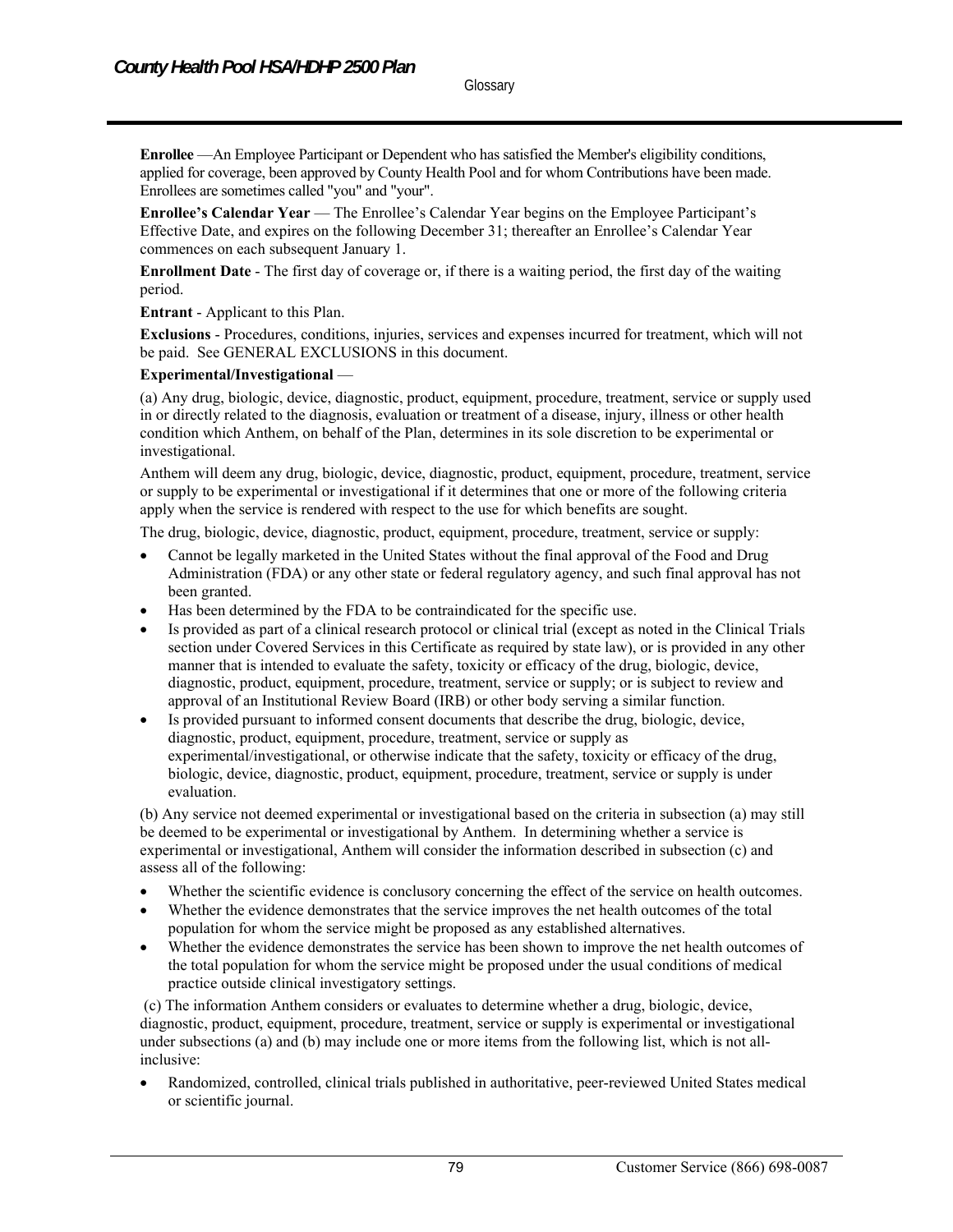- Evaluations of national medical associations, consensus panels and other technology evaluation bodies.
- Documents issued by and/or filed with the FDA or other federal, state or local agency with the authority to approve, regulate or investigate the use of the drug, biologic, device, diagnostic, product, equipment, procedure, treatment, service or supply.
- Documents of an IRB or other similar body performing substantially the same function.
- Consent documentation(s) used by the treating physicians, other medical professionals or facilities or by other treating physicians, other medical professionals or facilities studying substantially the same drug, biologic, device, diagnostic, product, equipment, procedure, treatment, service or supply.
- The written protocol(s) used by the treating physicians, other medical professionals or facilities or by other treating physicians, other medical professionals or facilities studying substantially the same drug, biologic, device, diagnostic, product, equipment, procedure, treatment, service or supply.
- Medical records.
- The opinions of consulting Providers and other experts in the field.

(d) Anthem has the sole authority and discretion to identify and weigh all information and determine all questions pertaining to whether a drug, biologic, device, diagnostic, product, equipment, procedure, treatment, service or supply is experimental or investigational.

**Explanation of Benefits** — Also known as an EOB, a printed form sent by an insurance company to an Enrollee after a claim has been filed and adjudicated. The EOB includes such information as the date of service, name of Provider, amount covered and patient balance. An explanation of Medicare benefits, or EOMB, is similar, except it is sent following submission of a Medicare claim.

**Family Coverage** - Coverage for the Employee Participant and eligible Dependents.

**Family Eligibility** — An eligibility that covers two or more persons (the Employee Participant and one or more Dependents).

**Full-Time Employee** - An Employee who meets the requirements as stated in ELIGIBILITY in this document.

**General Policies** - The guidelines adopted by the Board of Directors concerning the governance and operation of CHP.

**Grievance** — A written complaint about the quality of care, denial of a benefit or service received from a Provider.

**Hemodialysis** — The treatment of an acute or chronic kidney ailment during which impurities are removed from the blood with dialysis equipment.

**Holistic Medicine** — Various preventive and healing techniques, that are theoretically based on the influence of the external environment and the various ways different body tissues affect each other along with the body's natural healing powers.

**Home Health Agency** — An agency Certified by the Colorado Department of Public Health and Environment as meeting the provisions of Title XVIII of the Federal "Social Security Act," as amended, for home health agencies. A home health agency is primarily engaged in arranging and providing nursing services, home health aide services, and other therapeutic and related services.

**Home Health Care** — The special term for skilled nursing, occupational therapy and other health-related services provided at home by a Certified home health agency.

**Home Health Services** — The following services provided by a Certified home health agency under a plan of care to eligible Enrollees in their place of residence: professional nursing services; Certified nurse aide services; medical supplies, equipment, and appliances suitable for use in the home; and physical therapy, occupational therapy, speech pathology and audiology services.

**Hospice Agency** — An agency licensed by the Colorado Department of Public Health and Environment to provide hospice care in this state. A hospice is a centrally administered program of palliative, supportive and interdisciplinary team services providing physical, psychological, spiritual and sociological care for terminally ill individuals and their families within a continuum of inpatient care, home health care and follow-up bereavement services available 24 hours a day, seven days a week.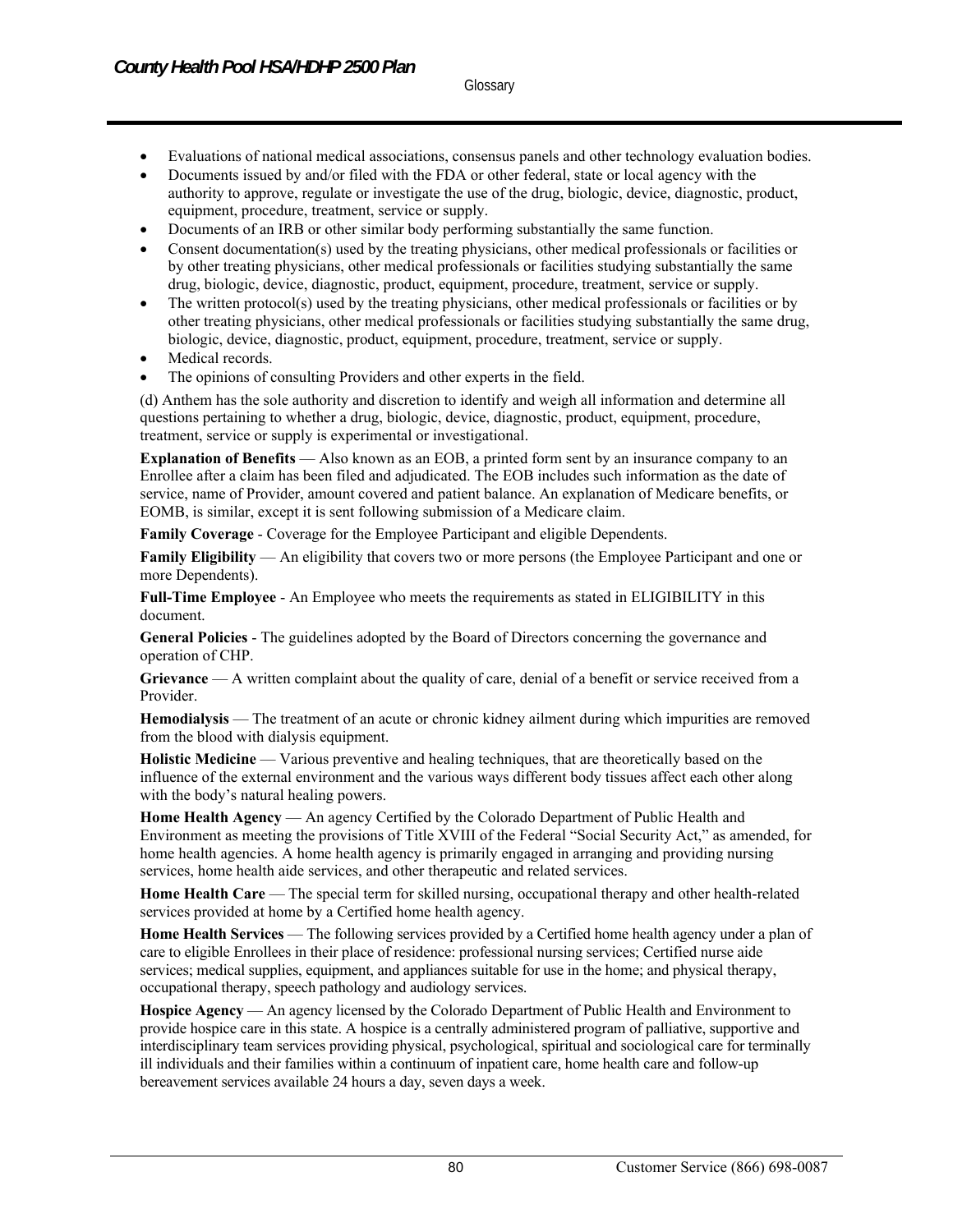**Hospice Care** — An alternative way of caring for terminally ill individuals that stresses palliative care rather than curative or restorative care. Hospice care focuses on the patient/family as the unit of care. Supportive services are offered to the family before and after the death of the Enrollee. Hospice care addresses physical, social, psychological and spiritual needs of the Enrollee and the Enrollee's family.

**Hospital** — A health institution licensed as a hospital and offering facilities, beds and continuous services 24 hours a day and meets all licensing and certification requirements of local and state regulatory agencies. Hospital also includes "birthing centers" which are either a part of a hospital or are "free standing" providing care by a Certified Nurse Midwife with physician backup or by a physician with service by nurses with specialized training to monitor labor, delivery and after delivery family care.

**Identification Card** - A card that identifies membership by number, Effective Date of Coverage and may contain information about your coverage. It is important to carry this card with you.

**Illness –** Non-occupational illness or disease, including pregnancy, which results in a loss covered by the Plan.

**Incurred Charge or Expense** - The charge for a service or supply is considered incurred on the date furnished. Charges must also be defined as "eligible" if they are to be considered for payment under this Plan Document and Summary Plan Description.

**Individual Eligibility** — An eligibility covering one person (the Employee Participant).

**Injury –** Non-occupational bodily damage resulting from an accident occurring while the individual is covered and causing a loss covered by the Plan.

**In-Network** — A term for Providers or facilities that enter into a PPO network agreement with the Plan. A Provider that is In-Network for one plan may not be In-Network for another. See the section "How To Access Your Services And Obtain Approval Of Benefits" for more information on how to find an In-Network Provider for this Plan.

**Inpatient Rehabilitation Therapy—care received while a member is admitted as inpatient at a** rehabilitation facility for the primary purpose of receiving rehabilitation services. Care includes a minimum of three hours of therapy, e.g., speech therapy, respiratory therapy, occupational therapy and/or physical therapy. Inpatient rehabilitation therapy may be received from an acute rehabilitation facility, skilled nursing facility, long term acute care facility or sub-acute facility. Inpatient rehabilitation therapy includes acute rehabilitation therapy, chronic rehabilitation therapy or sub-acute rehabilitation therapy.

**Intensive Care Unit** - A section within a hospital operated exclusively for critically ill patients, which provides special supplies and equipment and constant observation and care by registered nurses and other highly trained personnel. Such a unit does not refer to a hospital facility maintained for the purpose of providing normal postoperative recovery, treatment or service.

**Intractable Pain** — A pain state in which the cause of the pain cannot be removed and which in the generally accepted course of medical practice no relief or cure of the cause of the pain is possible or none has been found after reasonable efforts, including, but not limited to, evaluation by the attending physician and one or more physicians specializing in the treatment of the area, system or organ of the body perceived as the source of the pain.

Laboratory and Pathology Services — Testing procedures required for the diagnosis or treatment of a condition. Generally, these services involve the analysis of a specimen of tissue or other material that has been removed from the body.

**Late Entrant** - An Entrant who submits an enrollment application after the waiting period of the Qualifying Event period expires.

**Licensed -** In reference to Eligible Providers means that the institution or individual is licensed to provide such services by the jurisdiction in which services are delivered.

**Licensed Professional Elected Official-** An elected official whose duties include professional services subject to licensure pursuant to title 12, article 25, C.R.S., irrespective of whether such official is licensed or exempt from licensing, and who is authorized by statute under title 30, article 10, C.R.S. to receive additional compensation from the Member for services performed for the Member in addition to duties specified by statute.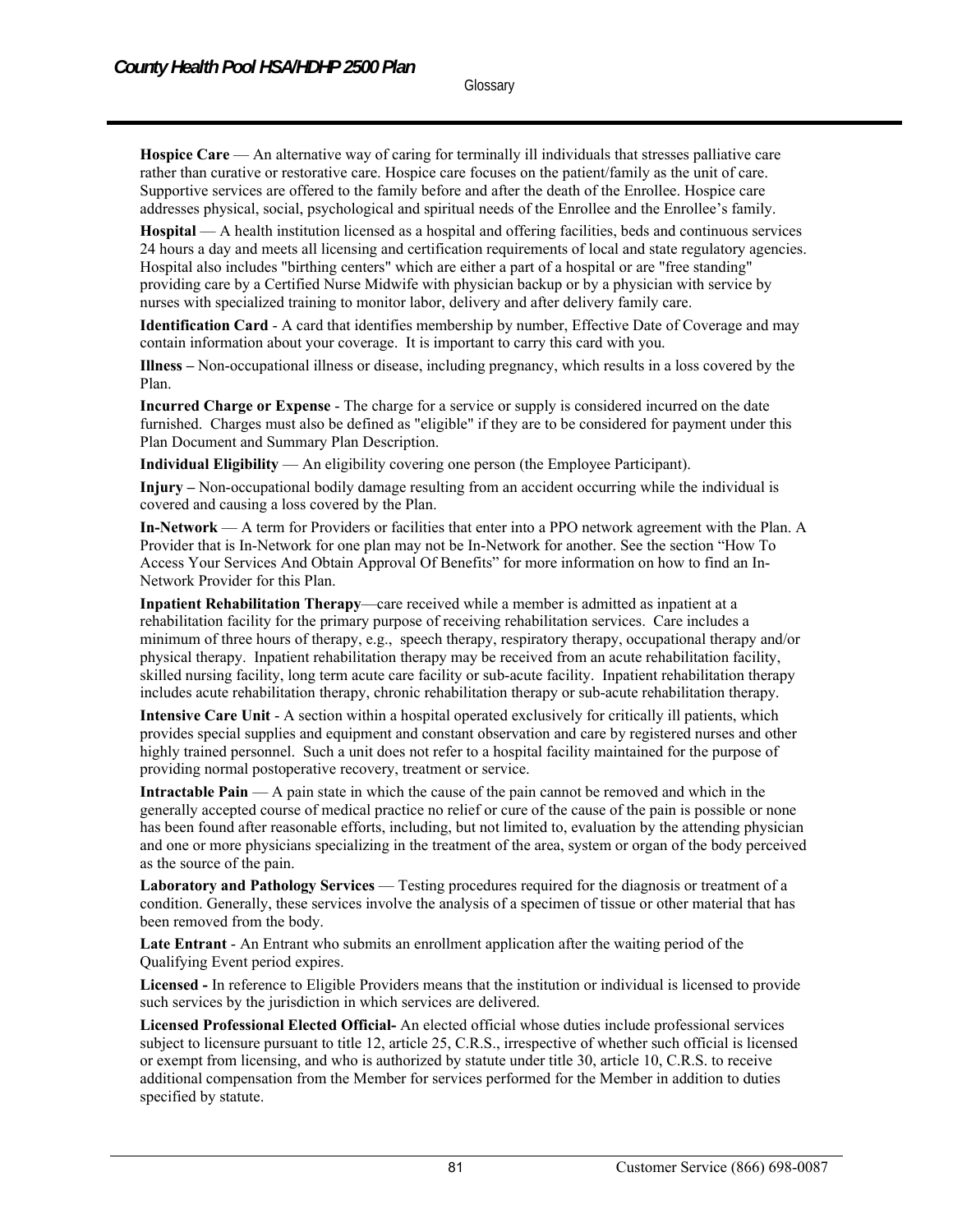**Long-Term Acute Care Facility**— An institution that provides an array of long term critical care services to Enrollees with serious illnesses or injuries. Long term acute care is provided for patients with complex medical needs. These include high-risk pulmonary patients with ventilator or tracheotomy needs, medically unstable Enrollees, extensive wound care or post operative surgery wound Enrollees, and low level closed head injury Enrollees. LTAC facilities do not provide care for low intensity patient needs.

**Managed Care** — System of health care delivery the goal of which is to give Enrollees access to quality, cost effective health care while optimizing utilization and cost of services, and measuring Provider and benefits performance.

**Maternity Services** — Services required by an Enrollee for the diagnosis and care of a pregnancy (excluding over-the-counter products) and for delivery services. Delivery services include:

- Normal vaginal delivery.
- Caesarean section delivery.
- Spontaneous termination of pregnancy prior to full term.
- Therapeutic termination of pregnancy prior to viability.
- Complications of pregnancy.

**Maximum Allowed Amount**—The maximum amount that We will allow for Covered Services that you receive. More information can be found in the ABOUT YOUR HEALTH COVERAGE section under Cost Sharing Requirements.

**Maximum Medical Improvement** — A determination at Anthem's, on behalf of the Plan, sole discretion that no further medical care can reasonably be expected to measurably improve an Enrollee's condition. Maximum medical improvement shall be determined without regard to whether continued care is necessary to prevent deterioration of the condition or is otherwise life sustaining.

**Medically Necessary** — A confinement, treatment, service or supply which is considered essential to the treatment of the disease or injury and is within the norms and current practices of the medical profession prevailing in the geographical locality where and at the time when the service, supply or treatment is ordered. Determination of "generally accepted practice" is the prerogative of Anthem, on behalf of the Plan, through consultation with appropriate medical or surgical persons.

**Medical home** -— an appropriately qualified medical specialty, developmental, therapeutic, or mental health care practice that verifiably ensures continuous, accessible, and comprehensive access to and coordination of community-based medical care, mental health care, oral health care, and related services for a dependent child. A medical home may also be referred to as a health care home. If a dependent child's medical home is not a primary medical care provider, the dependent child must have a primary medical care provider to ensure that the primary medical care needs are appropriately addressed. All medical homes shall ensure, at a minimum, the following:

- Health maintenance and preventative care
- Anticipatory guidance and health education
- Acute and chronic illness care
- Coordination of medications, specialists, and therapies
- Provider participation in hospital care; and
- Twenty-four-hour telephone care

**Medical Supplies** — Items (except prescription drugs) required for the treatment of an illness or injury.

**Medicare** — A federally funded health insurance program that provides benefits for people age 65 and older. Some individuals under age 65 who are disabled or who have end stage kidney disease also are eligible for Medicare benefits.

**Member** - Refers to an entity, or a combination of entities that have collectively agreed to combine through Intergovernmental Agreement to select one entity as primary and all agree to the same plan/benefit package, which has joined County Health Pool through Intergovernmental Agreement or Member Affiliated Entity status and has adopted its Bylaws and General Policies.

**Member Affiliated Entity –** An entity accepted for plan participation by the County Health Pool Board of Directors over which the Member's Governing Body has at least one of the following controls: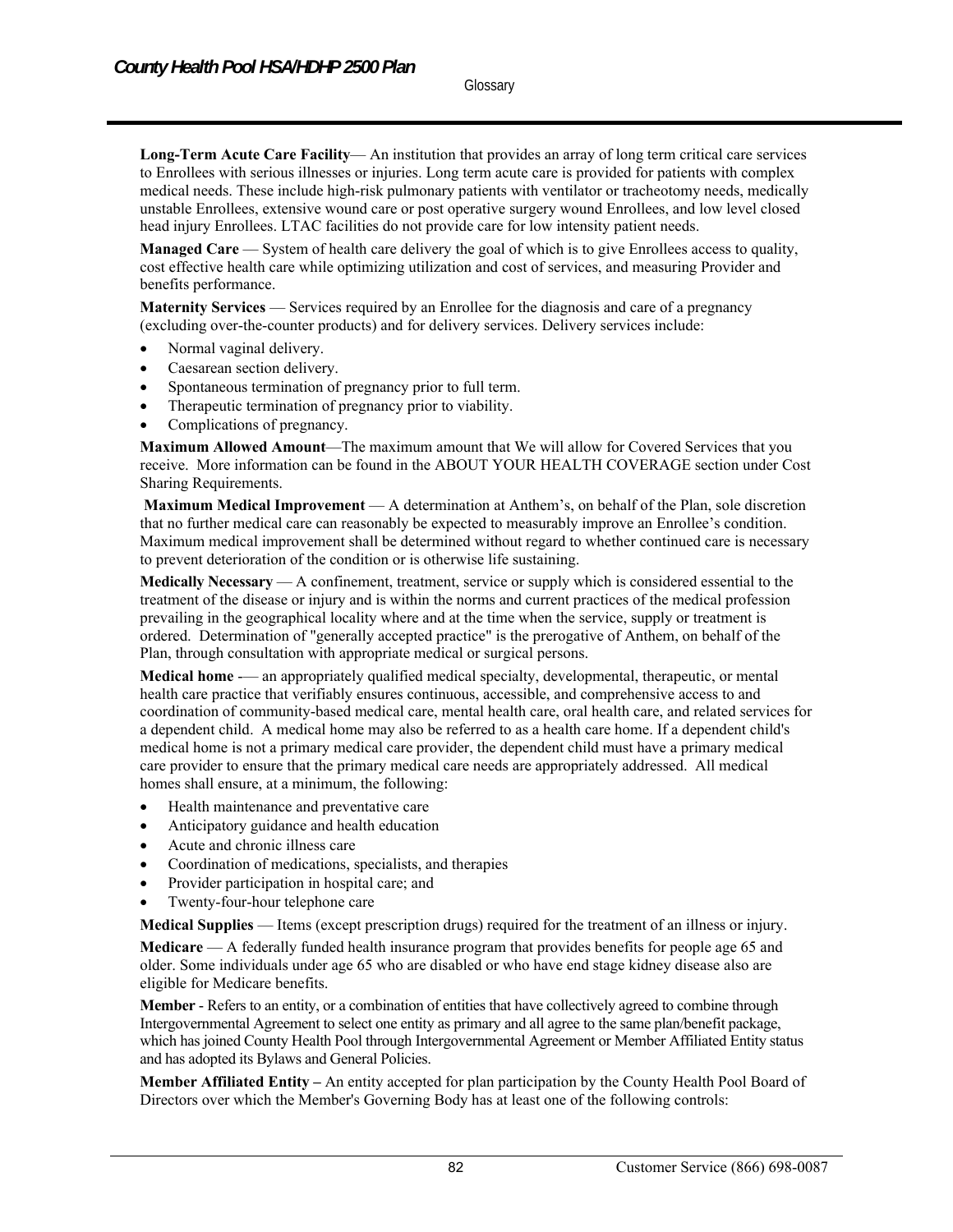- Approves 50% or more of the governing body of the entity.
- Approves the budget of the entity.
- Provides 50% or more of the funding of the entity.
- Hires, fires or directs the activities of those performing the activities of the entity.

**Mental Health Condition** —Mental health Conditions that have a psychiatric diagnosis or that require specific psychotherapeutic treatment, regardless of the underlying condition (e.g., depression secondary to diabetes or primary depression). Mental Health Condition shall not include autism.

**Myotherapy** — The physical diagnosis, treatment and pain management of conditions which cause pain in muscles and bones.

**Nephritis** — Infection or inflammation of the kidney.

**Nephrosis** — Condition in which there are degenerative changes in the kidneys without the occurrence of inflammation.

**Network Exception -** Approval provided by the Plan to receive services from a Participating Provider or non-Participating Provider at the in-network benefit level when there is no Participating Provider of the required specialty available. Approval must be received **prior** to receiving services. Enrollees may be balance billed by the non-Participating Provider authorized through a network exception.

**Non-Participating Provider** — A Provider defined as one of the following:

- A facility Provider, such as a hospital, that has not entered into an agreement with the Plan.
- A professional Provider, such as a physician, who has not entered in to an agreement with the Plan.
- Providers who have not contracted or affiliated with the Plan's designated subcontractor(s) for the services they perform under this Plan Document and Summary Plan Description.

**Occupational Therapy** — The use of educational and rehabilitative techniques to improve an Enrollee's functional ability to live independently. Occupational therapy requires that a properly accredited occupational therapist (OT) or Certified occupational therapy assistant (COTA) perform such therapy.

**OMT** — An acronym for Osteopathic Manipulative Therapy, a hands-on modality of evaluation, diagnosis, and treatment using palpation of the body's tissues and musculoskeletal system with a variety of therapeutic techniques involving fascia, muscles, and joints to help resolve both acute and chronic musculoskeletal injuries.

**Open-enrollment** — During this period, Enrollees may enroll themselves and their Dependents for benefits or change benefits, if this option is available.

**Organ Transplants** — A surgical process that involves the removal of an organ from one person and placement of the organ into another person. Transplant can also mean removal of body substances, such as stem cells or bone marrow, for the purpose of treatment and reimplanting the removed organ or tissue into the same person.

**Orthopedic Appliance** — A rigid or semi-rigid support used to eliminate, restrict or support motion in a part of the body that is diseased, injured, weak or malformed.

**Orthotic** — A support or brace for weak or ineffective joints or muscles.

**Out-of-Network** — a term for Non-Participating Providers or facilities that do not enter into a network agreement with Us. Services received from a Non-Participating Provider, usually result in a higher out-ofpocket expense to you than services rendered by a Participating Provider.

**Out-of-Pocket Annual Maximum**— The cost sharing total an Enrollee may be liable for under this Plan Document and Summary Plan Description for most medical expenses during a specified period. The Outof-Pocket Annual Maximum is designed to protect Enrollees from catastrophic health care expenses. For each Enrollee's Calendar Year, after the Out-of-Pocket Annual Maximum is reached, for most services payment will be made at 100 percent of the allowable charge for the remainder of the Enrollee's Calendar Year. Benefit period maximums, lifetime maximums or maximum dollar limitations under this Plan will still apply, even if the member has satisfied the Out-of-Pocket Annual Maximum.

**Outpatient Medical Care** — Non-surgical services provided in a Provider's office, the outpatient department of a hospital or other facility, or the Enrollee's home.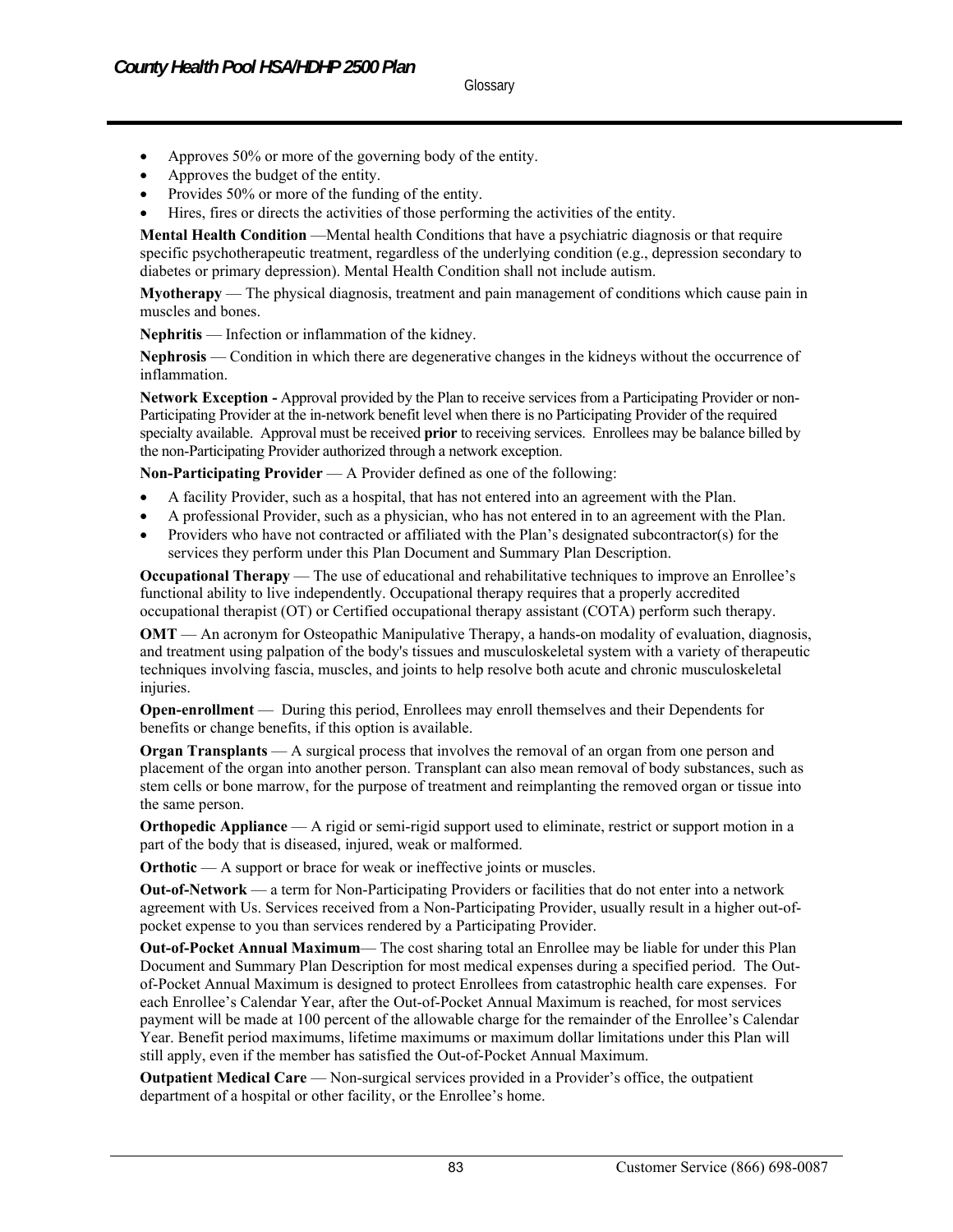**Oxygen** - Is used when there is insufficient oxygen being carried by the blood to the tissues. Oxygen can be administered by mask, nasal tube, tent or in an airtight chamber in which pressure may be increased.

**Paraprofessional** — A trained colleague who assists a professional person, such as a radiology technician.

**Partial Hospitalization** – In-hospital treatment for mental and nervous disorders limited to at least three hours but not more than 12 hours in any 24-hour period.

**Participating Provider** — a Provider who is in the provider network for this specific health benefits program.

**Part-Time Employee -** An Employee who meets the requirements as stated in ELIGIBILITY in this document.

**Physical therapy** — The use of physical agents to treat disability resulting from disease or injury. Physical agents used include heat, cold, electrical currents, ultrasound, ultraviolet radiation, massage and therapeutic exercise. Physical therapy must be performed by a physician or registered physical therapist.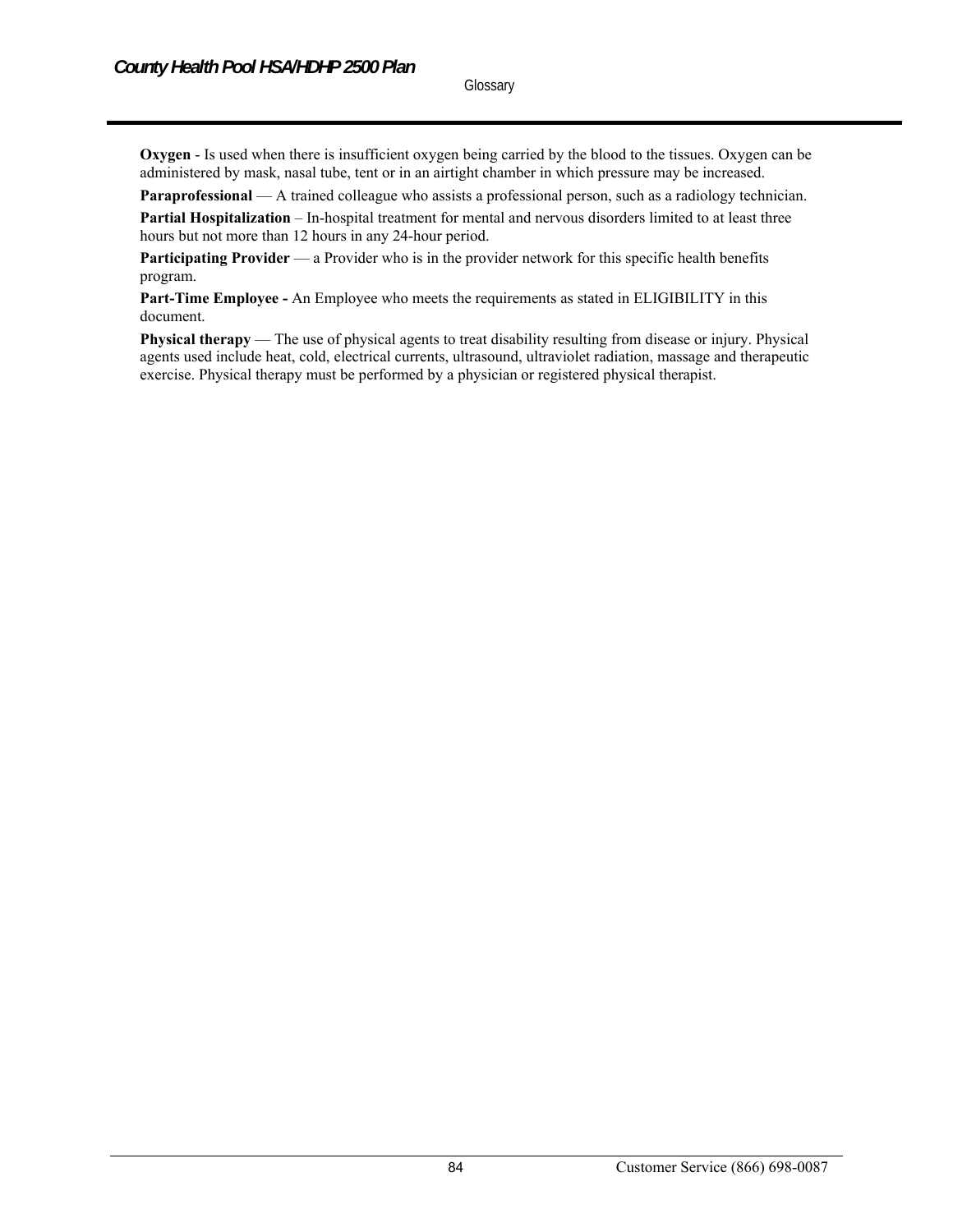**Physician** — There is no requirement that a service be rendered by a particular provider.

1. Medical Services

"Physician", in the context of a provider of medical services, means a medical doctor or surgeon (M.D.), a chiropractor (D.C.), or an osteopath (D.O.) who is licensed by the jurisdiction in which he practices.

2. Surgical and Anesthesia Services

"Physician", in the context of a provider of surgical services, means a medical doctor or surgeon (M.D.), a podiatrist (D.P.M.), an osteopath (D.O.), or a dentist or dental surgeon (D.D.S.) who is licensed by the jurisdiction in which he practices.

3. Psychiatrist or Psychological Services

"Physician", in the context of providing psychiatric or psychological services, means a psychiatrist (M.D.), or a psychologist (Ph.D., Ed.D, or Psy,D.) licensed by the jurisdiction in which he practices.

An eligible Provider for such services may include a comprehensive health care service corporation, a hospital, or if within the State of Colorado a community mental health center or other mental health clinic approved by the Colorado Department of Institutions to furnish mental health services.

An eligible Provider for such services may include a therapist licensed by the jurisdiction in which he practices.

4. Diagnostic X-ray or Laboratory Service

"Physician", in the context of prescribing diagnostic X-ray or laboratory services, means a medical doctor (M.D.), a podiatrist (D.P.M.), an osteopath (D.O.), a chiropractor (D.C.), or a dentist or dental surgeon (D.D.S.), who is licensed by the jurisdiction in which he practices.

5. Medical Therapies

Therapies must be prescribed by a physician and performed by a qualified therapist, defined as follows:

a. Occupational Therapist - an individual who is a graduate of an occupational therapy program approved by a nationally recognized accrediting body or who currently holds certification by the American Occupational Therapy Association, Inc.

b. Physical Therapist - an individual who is a graduate of a physical therapy program approved by a nationally recognized accrediting body, who meets any current legal requirements of licensure or registration, and who is currently competent in the field.

c. Respiratory Therapist - an individual who has successfully completed all education, experience and examination requirements and is registered by the National Board for Respiratory Care.

d. Speech Therapist - an individual who has a Certificate of Clinical Competence from the American Speech-Language-Hearing Association.

6. Pharmaceutical Services

"Physician", in the context of pharmaceuticals, means a medical doctor or surgeon (M.D.), an osteopath (D.O.), or a dentist or dental surgeon (D.D.S.) who is licensed by the jurisdiction in which he practices. The dispenser of pharmaceuticals may be either a prescribing physician or a registered pharmacist licensed by the jurisdiction in which he practices.

**Plan Administrator** – County Health Pool serves as Plan Administrator. The Plan Administrator may contract with a qualified Contract Administrator.

Plan Document and Summary Plan Description — This document, which explains the benefits, limitations, exclusions, terms and conditions of the health benefit plan. In the event of any discrepancy, ambiguity or conflict between the terms of the Plan Document and Summary Plan Description and any other document, the terms of the Plan Document and Summary Plan Description control.

**Pre-certification/Pre-authorization** —A process in which requests for services are reviewed **prior** to service for approval of benefits, length of stay and appropriate location.

**Preferred Provider Organization (PPO)** - A panel of licensed Physicians and/or a group of participating health care institutions that have contracted to supply health care services to Plan Enrollees.

**Prescription drugs** — prescription drugs include: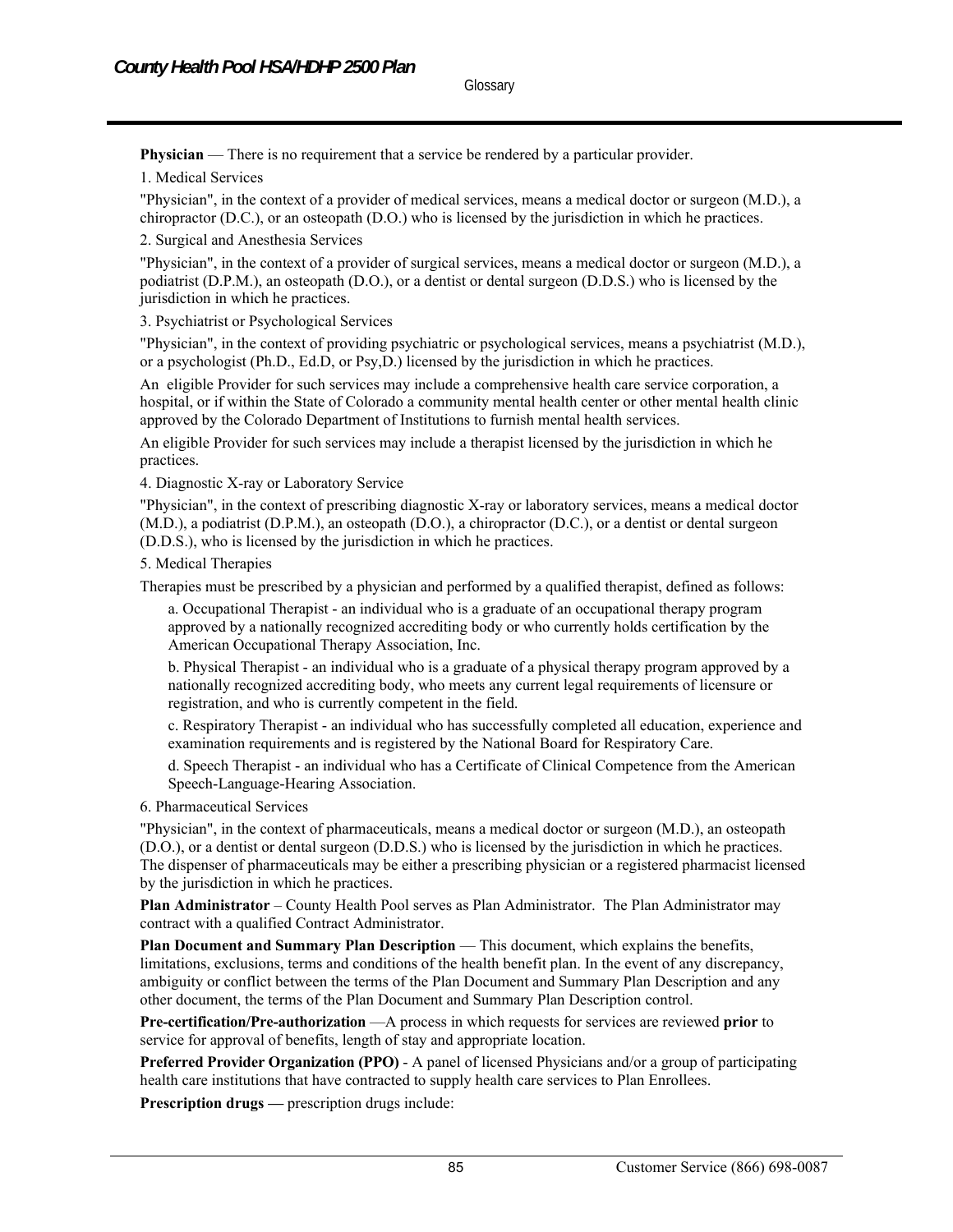**Brand name prescription drug** — the initial version of a medication developed by a pharmaceutical manufacturer or a version marketed under a pharmaceutical manufacturer's own registered trade name or trademark. The original manufacturer is granted an exclusive patent to manufacture and market a new drug for a certain number of years. After the patent expires and FDA requirements are met, any manufacturer can produce the drug and sell the drug under its own brand name or under the drug's chemical (generic) name. Anthem will designate brand name prescription drugs as follows:

- As a formulary brand name prescription drug identified on the formulary by Anthem.
- As a non-formulary brand name prescription drug **not** identified on the formulary by Anthem.

**Legend drug —** a medicinal substance, dispensed for outpatient use, which under the Federal Food, Drug & Cosmetic Act is required to bear on its original packing label, "Caution: Federal law prohibits dispensing without a prescription." Compounded medications that contain at least one such medicinal substance are considered to be prescription legend drugs. Insulin is considered a prescription legend drug under this certificate.

Formulary — a list of pharmaceutical products developed in consultation with physicians and pharmacists and approved for their quality and cost effectiveness*.*

Generic prescription drug — drugs determined by the FDA to be bio-equivalent to brand name drugs and that are not manufactured or marketed under a registered trade name or trademark. A generic drug's active ingredients duplicate those of a brand name drug. Generic drugs must meet the same FDA specifications as brand name drugs for safety, purity and potency and must be dispensed in the same dosage form (tablet, capsule, and cream) as the counterpart brand name drug. On average, generic drugs cost about half as much as the counterpart brand name drug. **Pharmacy —** an establishment licensed to dispense prescription drugs and other medications through a licensed pharmacist upon a authorized health care professional's order. A pharmacy may be an in-network provider or an out-of-network provider. An in-network pharmacy is contracted as an in-network pharmacy with Anthem to provide covered drugs to members under the terms and conditions of this certificate. An out-of-network pharmacy is **not** contracted with Anthem.

**Preauthorization** — the process applied to certain drugs and/or therapeutic categories to define the conditions under which these drugs will be covered. The drugs and criteria for coverage are defined by the pharmacy and therapeutics committee*.* 

**Single Source Drug** - a Brand-Name Prescription Drug available from one manufacture with no generic equivalents.

**Prescription Drug Maximum Allowed Amount** – is the maximum amount We allow for any Prescription Drug. The amount is determined by Us using prescription drug costs information provided to Us by the Pharmacy Benefits Manager (PBM).

**Preventive Care** — Comprehensive care that emphasizes prevention, early detection and early treatment of conditions through routine physical exams, immunizations and health education.

**Private-Duty Nursing Services** — Services that require the training, judgment and **technical** skills of an actively practicing registered nurse (R.N.) or licensed practical nurse (L.P.N.). Such services must be prescribed by the attending physician for the **continuous** medical treatment of the condition.

**Prostate Screening** — Testing to identify an increased risk of prostate cancer in the absence of any abnormal symptoms.

**Prosthesis** — A device that replaces all or part of a missing body part.

**Provider** — A person or facility recognized by the Plan as a health care Provider and that fits one or more of the following descriptions: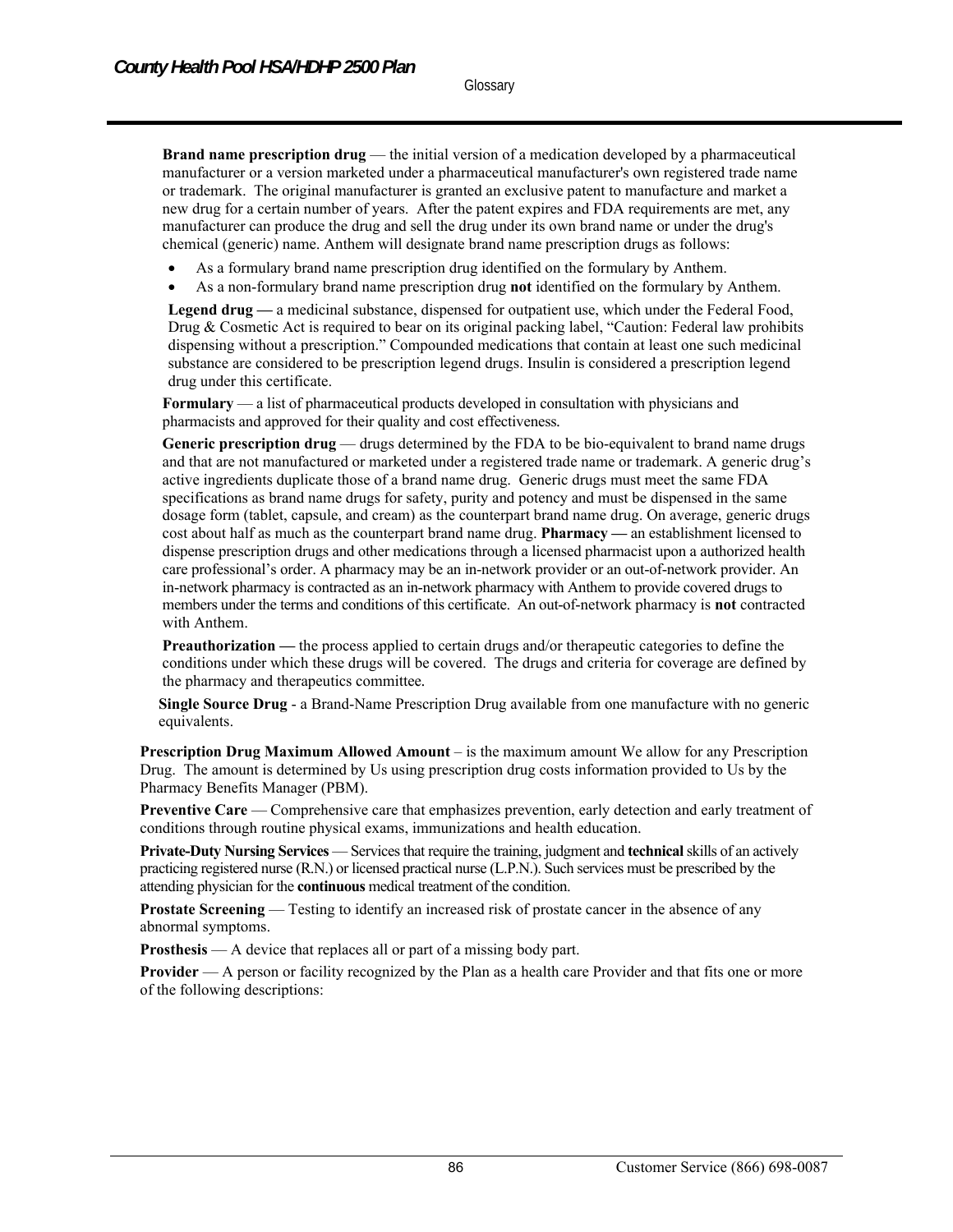**Professional Provider** — A physician or other professional Provider who is licensed or otherwise authorized by the state or jurisdiction where services are provided to perform designated health care services. For benefits to be payable, services of a Provider must be within the scope of the authority granted by the license and covered by this Plan Document and Summary Plan Description. Such services are subject to review by a medical authority appointed by the Plan. Other professional Providers include, among others, Certified nurse midwives, dentists, optometrists and Certified registered nurse anesthetists. Services of such a Provider must be among those covered by this Plan Document and Summary Plan Description and are subject to review by a medical authority appointed by the Plan.

**Facility Provider** — There are two types of facility Providers, inpatient and outpatient.

 **Inpatient Facility Provider** — A hospital, alcoholism treatment center, hospice facility, skilled nursing facility or other facility which the Plan recognizes as a health care Provider. These facility Providers may be referred to collectively as a facility Provider **or** separately as an alcoholism treatment center Provider. Hospital also includes "birthing centers" which are either a part of a hospital or are "free standing" providing care by a Certified Nurse Midwife with physician backup or by a physician with service by nurses with specialized training to monitor labor, delivery and after delivery family care.

 **Outpatient Facility Provider** — A dialysis center, Veteran's Administration or Department of Defense hospital, home health agency or other facility Provider (except a hospital, alcoholism treatment center or hospice facility, or skilled nursing facility) recognized by the Plan and licensed or Certified to perform designated health care services by the state or jurisdiction where services are provided. Services of such a Provider must be among those covered by this Plan Document and Summary Plan Description and are subject to review by a medical authority appointed by us. Example: ambulatory surgery center.

**Qualified Beneficiary** — An individual who, on the day before a Qualifying Event, is covered by the Plan as an Employee Participant or an Employee Participant's Dependent.

An Employee Participant can be a Qualified Beneficiary only in connection with a Qualifying Event (termination of coverage due to termination of employment or reduction in hours).

A newborn child, adopted child of a Qualified Beneficiary or a child placed for adoption with a Qualified Beneficiary who was not an Employee Participant will be entitled to the same COBRA coverage period available to the Qualified Beneficiary, however, such child shall not become a Qualified Beneficiary.

A newborn child adopted child or child placed for adoption with a Qualified Beneficiary who was an Employee Participant shall become a Qualified Beneficiary in his/her own right and shall be entitled to benefits as a Qualified Beneficiary.

A Qualified Beneficiary must notify the Member within 31 days of the child's birth, adoption or placement for adoption in order to add the child to the COBRA coverage.

A person who becomes the spouse of a Qualified Beneficiary (regardless of whether the Qualified Beneficiary is the Employee Participant) after a Qualifying Event is not a Qualified Beneficiary.

An Employee Participant, or an Employee Participant's Dependent, who does not elect COBRA Coverage in connection with a Qualifying Event ceases to be a Qualified Beneficiary at the end of the election period.

An individual who elects COBRA Coverage ceases to be a Qualified Beneficiary once the Plan's obligation to provide COBRA Coverage has ended.

**Qualifying Event** — Any of the following:

- Termination of coverage due to the death of an Employee.
- Termination of coverage due to the voluntary or involuntary termination of employment (other than by reason of gross misconduct) or reduction in hours of an Employee.
- Termination of coverage due to an Employee's change in status, to a classification not covered by the Plan.
- The divorce or legal separation of an Employee from his/her spouse.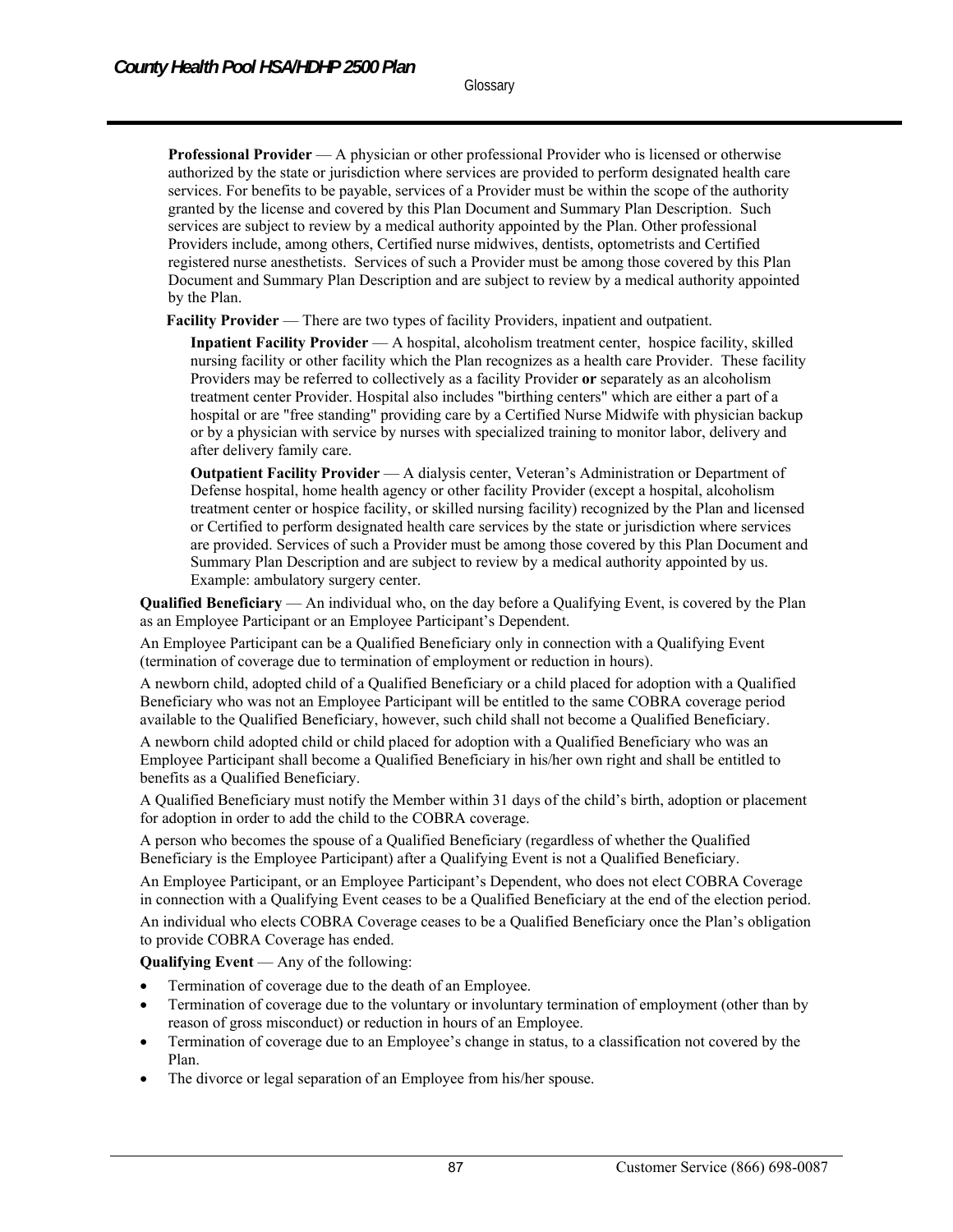- Termination of coverage due to an Employee becoming enrolled in either Part A or Part B of Medicare coverage.
- A Dependent child ceasing to be a Dependent child as defined in ELIGIBILITY in this document.

**Radiation Therapy** — X-ray, radon, cobalt, betatron, telocobalt, radioactive isotope treatment and similar treatments for malignant diseases and other medical conditions.

**Reconstructive Breast Surgery** — A surgical procedure performed following a mastectomy on one or both breasts to re-establish symmetry between the two breasts. The term includes, but is not limited to, augmentation mammoplasty, reduction mammoplasty and mastoplasty.

**Reconstructive Surgery** — Reconstructive Surgery includes those procedures that are intended to address a significant variation from normal related to accidental injury, disease, trauma, treatment of a disease or congenital defect.

**Recovery** - Money you receive from another, their insurer or from any "Uninsured Motorist", "Underinsured Motorist", "Medical/Dental-Payments", or "Personal Injury Protection" or other insurance coverage provision as a result of injury or illness caused by another. Regardless of how you or your representative or any agreements characterize the money you receive, it shall be subject to the Subrogation and Reimbursement provisions of the Plan

**Referral** — Authorization given to an Enrollee to visit another Provider.

**Room Expenses** — Expenses that include the cost of the room, general nursing services and meal services for the Enrollee.

**Same-Sex Domestic Partner** — Two individuals, of the same sex, who live together in a long-term relationship of indefinite duration with an exclusive mutual commitment in which the Domestic Partners agree to be jointly responsible for each other's common welfare and to share financial obligations.

**Second Opinion** — A visit to another professional Provider (following a first visit with a different Provider) for review of the first Provider's opinion of proposed surgery or treatment.

**Second Surgical Opinion** — A mechanism used by managed care organizations to reduce unnecessary surgery by encouraging individuals to seek a second opinion prior to specific elective surgeries. In some cases, the health coverage may require a second opinion prior to a specific elective surgery.

**Single Coverage** - Coverage for the Employee Participant only.

**Skilled Nursing Care Facility** —

**Residential Treatment Center/Facility - a Provider licensed and operated as required by law, which** includes:

1. Room, board and skilled nursing care (either an RN or LVN/LPN) available on-site at least eight hours daily with 24

hour availability.

2. A staff with one or more Doctors available at all times.

3. Residential treatment takes place in a structured Facility-based setting.

4. The resources and programming to adequately diagnose, care and treat a psychiatric and/or substance use disorder.

5. Facilities are designated residential, subacute, or intermediate care and may occur in care systems that provide

multiple levels of care.

6. Is fully accredited by The Joint Commission (TJC), the Commission on Accreditation of Rehabilitation Facilities

(CARF), the National Integrated Accreditation for Healthcare Organizations (NIAHO), or the Council on Accreditation

The term Residential Treatment Center/Facility does not include a Provider, or that part of a Provider, used mainly for:

1. Nursing care.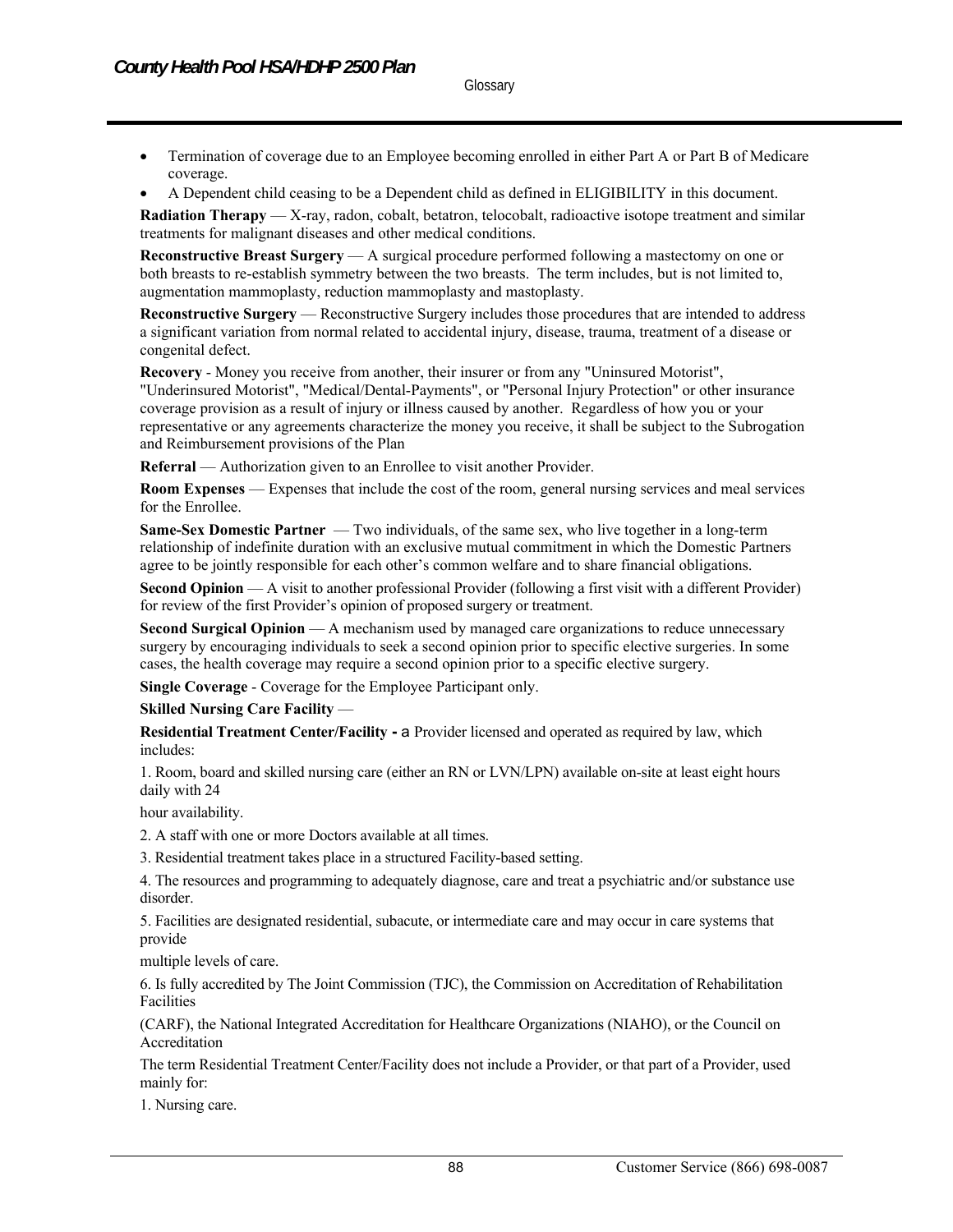**Glossary** 

- 2. Rest care.
- 3. Convalescent care.
- 4. Care of the aged.
- 5. Custodial Care.
- 6. Educational care.

**Service Area -** the geographical area where you can get Covered Services from an In-Network Provider.

**Skilled Nursing Facility (SNF) -** a Facility operated alone or with a Hospital that cares for you after a Hospital stay when

you have a condition that needs more care than you can get at home. It must be licensed by the appropriate agency and

accredited by The Joint Commission or the Bureau of Hospitals of the American Osteopathic Association, or otherwise

approved by us. A Skilled Nursing Facility gives the following:

#### **Inpatient care and treatment for people who are recovering from an illness or injury;**

1. Care supervised by a Doctor;

2. 24 hour per day nursing care supervised by a full-time registered nurse.

A Skilled Nursing Facility is not a place mainly for care of the aged, Custodial Care or domiciliary care, treatment of

alcohol or drug dependency; or a place for rest, educational, or similar services.

**Special Care Units** — Special areas of a hospital with highly skilled personnel and special equipment to provide acute care, with constant treatment and observation.

**Special Care Units** — Special areas of a hospital with highly skilled personnel and special equipment to provide acute care, with constant treatment and observation.

**Special Enrollment –** An enrollment period offered when an Employee Participant and/or Dependents lose coverage under another plan.(Includes loss of Medicaid Coverage and/or State Children's Health Program Coverage (CHIP).

**Speech Therapy (also called Speech Pathology) — Services used for diagnosis and treatment of speech** and language disorders. A licensed and accredited speech/language pathologist must perform speech therapy.

**Spouse** — An Employee Participant's legal or common-law spouse.

**Sub-Acute Medical Care** — care that includes a minimum of one hour of therapy when you cannot tolerate or does not require three hours of therapy a day. Sub-Acute Rehabilitation is generally provided in a skilled nursing facility.

**Sub-Acute Rehabilitation** — Care that includes a minimum of one hour of therapy when an Enrollee cannot tolerate or does not require three hours of therapy a day. Sub-acute rehabilitation is generally provided in a skilled nursing facility.

**Subrogation** - The substitution of one person or party in the place of another in connection with a lawful claim, demand, or right.

**Substance Dependency** — Means alcoholism, drug and other substance abuse. Alcoholism and substance abuse are conditions brought about when an individual uses alcohol, drugs or other substances in such a manner that his or her health is impaired and/or ability to control actions is lost.

**Surgery** — Any variety of technical procedures for treatment or diagnosis of anatomical disease or injury, including, but not limited to cutting, microsurgery (use of scopes), laser procedures, grafting, suturing, castings, treatment of fractures and dislocations, electrical, chemical or medical destruction of tissue, endoscopic examinations, anesthetic epidural procedures, and other invasive procedures. Covered surgical services also include usual and related anesthesia and pre- and post-operative care, including recasting.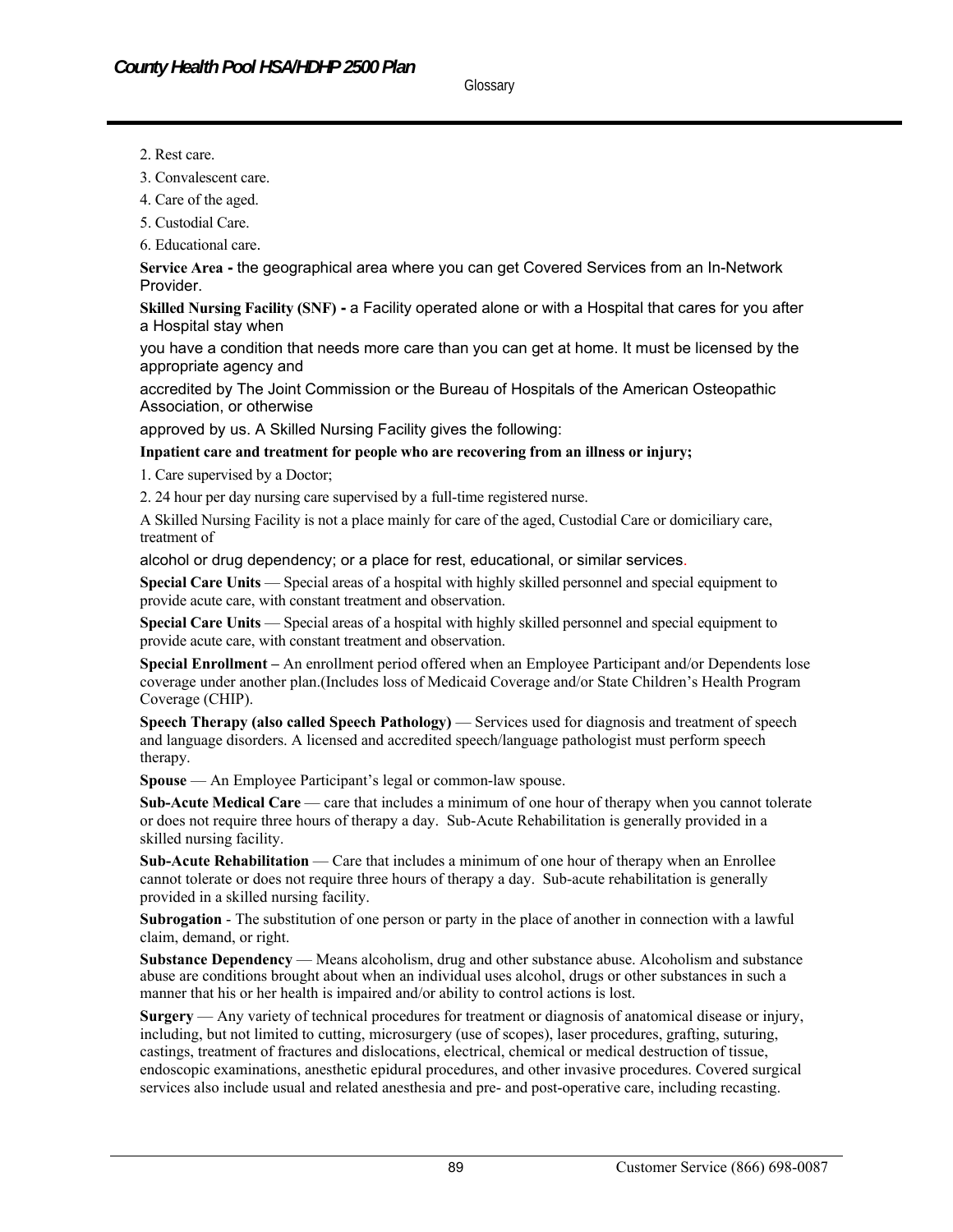**Glossary** 

**Surgical Assistant** —An assistant to the primary surgeon for required surgical services provided during a covered surgical procedure. The Plan, at its sole discretion, determines which surgeries do or do not require a surgical assistant.

**The Plan** – County Health Pool.

**Telemedicine** - is used to support health care when you and the Doctor are physically separated. Typically, you

communicate through an interactive mean that is enough to start a link to the Provider who is working at a different location

from you.

**Therapeutic Termination of Pregnancy –** The termination of a pregnancy induced when necessary to prevent the death of the pregnant woman.

**Therapeutic Care** — for purposes of the **Autism Services** section of this Benefit Booklet, Therapeutic Care means services provided by a speech therapist, an occupational therapist registered to practice occupational therapy, a physical therapist licensed to practice physical therapy, or an Autism Services Provider. Therapeutic care includes, but is not limited to, speech, occupational, and applied behavior analytic and physical therapies.

**Transplant Benefit Period** — The Transplant Benefit Period starts one day prior to a covered transplant procedure and continues for the applicable case rate / global time period. The number of days will vary depending on the type of transplant received and the In-Network transplant Provider agreement.

**Ultrasound** — **A** radiology imaging technique that uses high frequency sound waves to see organs or the fetus in a pregnant woman.

Urgent care — Care provided for individuals who require immediate medical attention but whose condition is not life-threatening (non-Emergency).

**Utilization Management** —A process of integrating review of medical services and care management in a cooperative effort with other parties, including patients, physicians, and other health care Providers and payers.

**Utilization Review** — A set of formal techniques designed to monitor the use of, or evaluate the clinical necessity, appropriateness, efficacy or efficiency of, health care services, procedures or settings. Techniques include ambulatory review, prospective review, second opinion, certification, concurrent review, care management, discharge planning and/or retrospective review. Utilization review also includes reviews to determine coverage. This is based on whether or not a procedure or treatment is considered experimental/investigational in a given circumstance (except if it is a specific Plan Document and Summary Plan Description exclusion), and review of an Enrollee's medical circumstances when necessary to determine if an exclusion applies in a given situation.

**Well-Child Visit** — A physician visit that includes the following components: an age-appropriate physical exam, history, anticipatory guidance and education (e.g., examining family functioning and dynamics, injury prevention counseling, discussing dietary issues, reviewing age-appropriate behaviors, etc.), and assessment of growth and development. For older children, a well-child visit also includes safety and health education counseling.

**X-ray and Radiology Services** — Services including the use of radiology, nuclear medicine and ultrasound equipment to obtain a visual image of internal body organs and structures, and the interpretation of these images.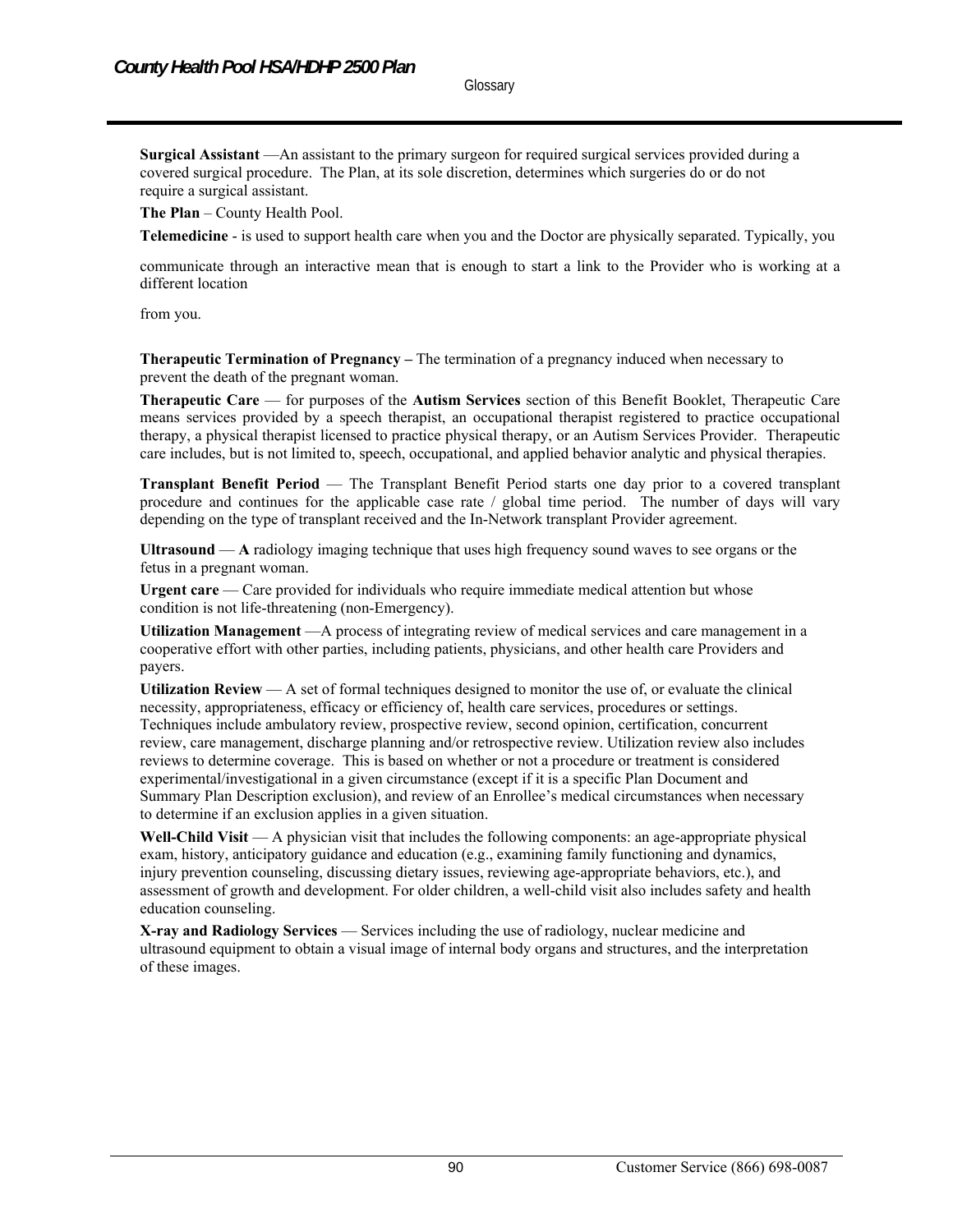# **PLAN INFORMATION**

**The "Plan Administrator" for the plan is County Health Pool 800 Grant Street, Ste 400 Denver, CO 80203 Telephone (303)861-0507** 

**The** "Contract Administrator" **for the Plan (including medical and prescription benefits) is Anthem Blue Cross and Blue Shield 700 Broadway, Denver, CO 80273 Telephone (303) 226-6911 or 1(866) 698-0087** 

**The** "Preferred Provider Organization (PPO)" **for the Plan (including medical and prescription benefits) is Anthem Blue Cross and Blue Shield 700 Broadway, Denver, CO 80273 Telephone (303) 226-6911 or 1 (866) 698-0087** 

**The** Vision Provider **for the Plan is Vision Service Plan 3333 Quality Dr, Rancho Cordova, CA 95670-7985 Telephone 1 (800) 877-7195** 

**The** Dental Provider **for the Plan is Anthem Dental P.O. Box 65944 San Antonio, TX 78265 Telephone 1 (855)-769-1467** 

**The** Life Provider **for the Plan is Anthem Life 1801 Watermark Dr, Ste. 200, Columbus, OH 43215 Telephone 1 (800) 551-7265.**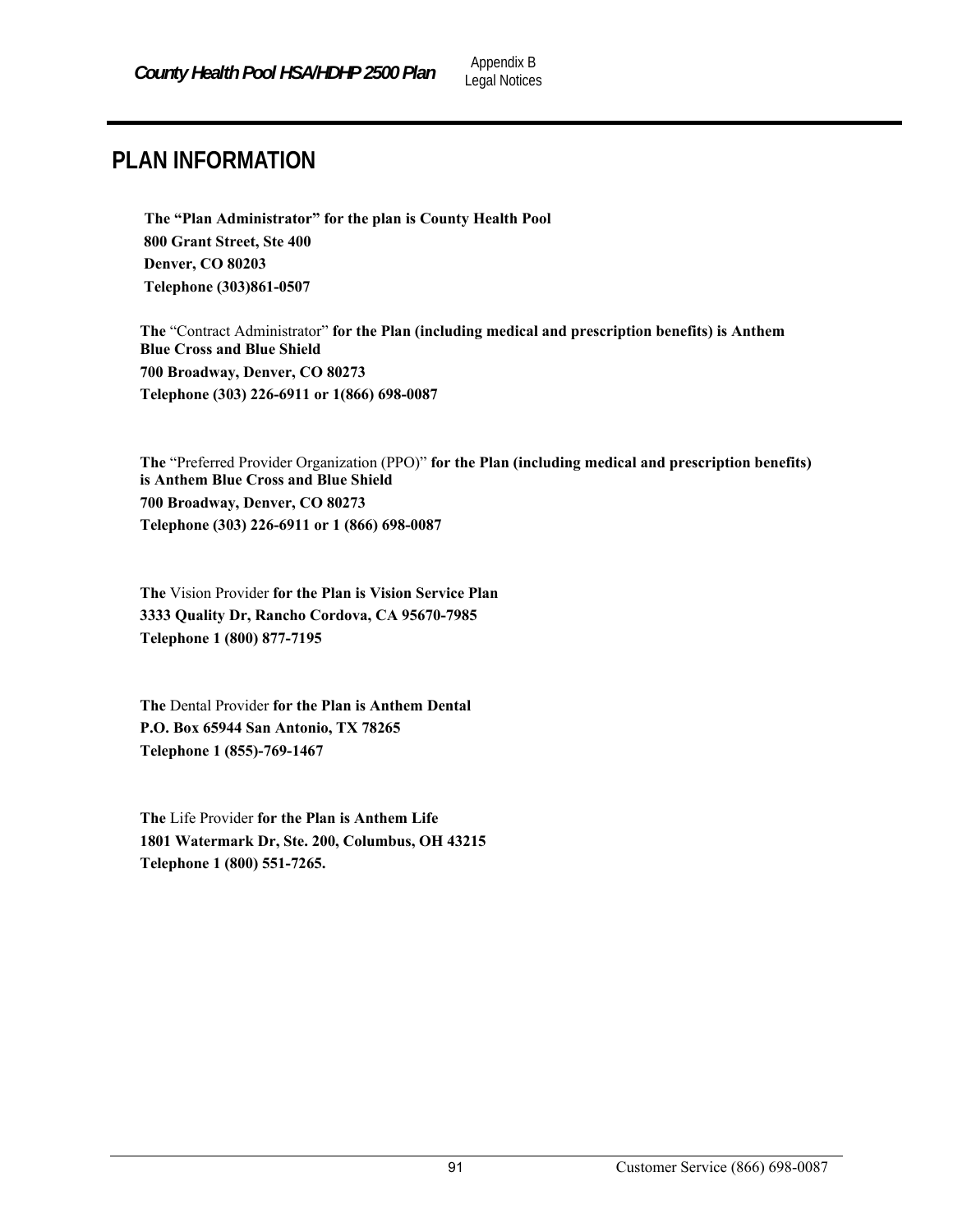# **Cancer Screenings**

At County Health Pool, We believe cancer screenings provide important preventive care that supports Our mission: to improve the lives of the people We serve and the health of Our communities. We cover cancer screenings as described below.

# **Pap Tests**

All plans provide coverage under the preventive care benefits for a routine annual Pap test and the related office visit. Payment for the routine Pap test is based on the plan's provisions for preventive care. Payment for the related office visit is based on the plan's preventive care provisions.

## **Mammogram Screenings**

All plans provide coverage under the preventive care benefits for routine screening or diagnostic mammogram regardless of age. Payment for the mammogram screening benefit is based on the plan's provisions for preventive care.

## **Prostate Cancer Screenings**

All plans provide coverage under the preventive care benefits for routine prostate cancer screening for men. Payment for the prostate cancer screening is based on the plan's provisions for preventive care.

## **Colorectal Cancer Screenings**

Several types of colorectal cancer screening methods exist. All plans provide coverage for routine colorectal cancer screenings, such as fecal occult blood tests, barium enema, sigmoidoscopies and colonoscopies. Depending on the type of colorectal cancer screening received, payment for the benefit is based on where the services are rendered and if rendered as a screening or medical procedure. Colorectal cancer screenings are covered under preventive care as long as the services provided are for a preventive screening. Payment for preventive colorectal cancer screenings is based on the plan's provisions for preventive care.

The information above is only a summary of the benefits described. The Booklet includes important additional information about limitations, exclusions and covered benefits.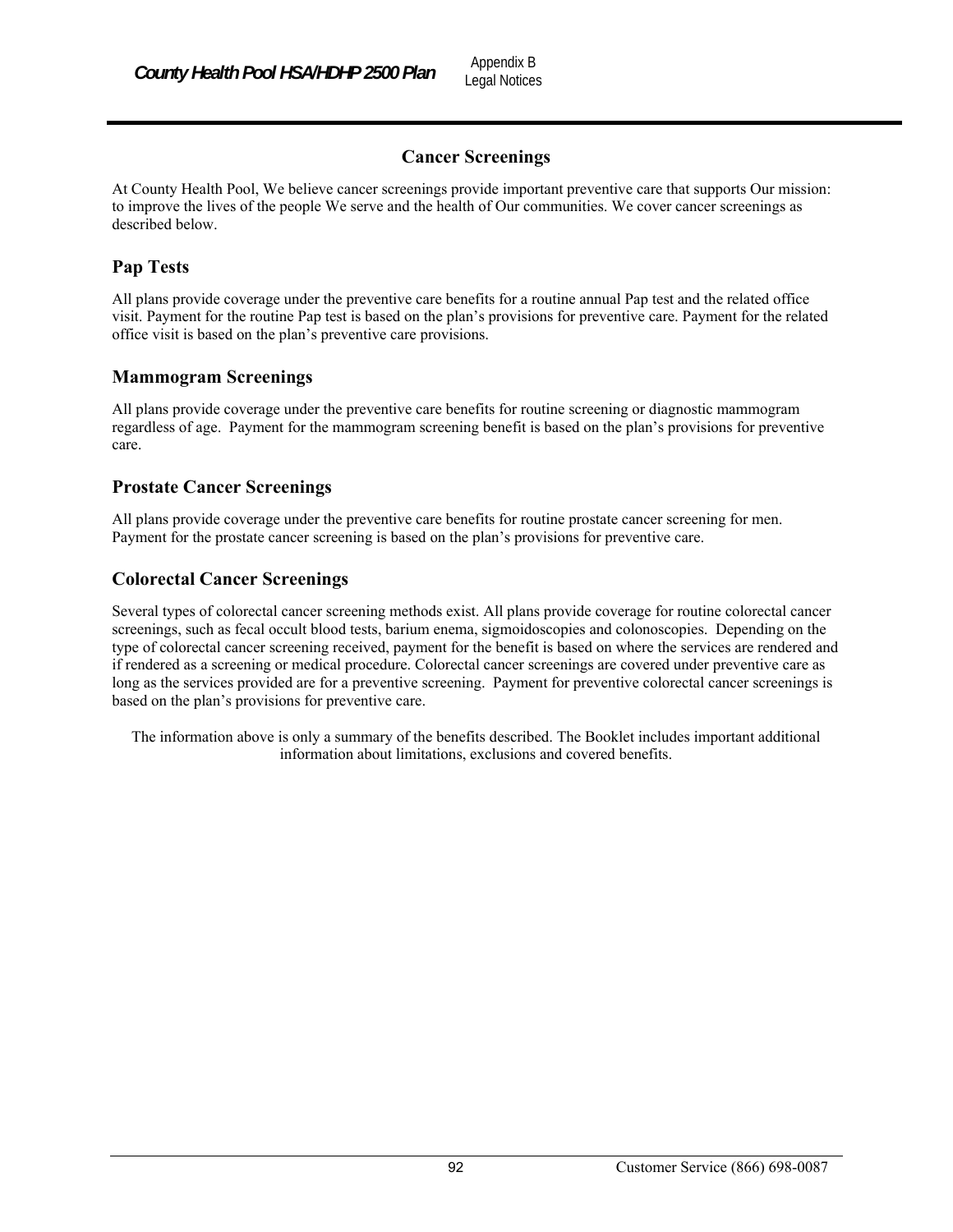# **Consolidated Appropriations Act of 2021 Notice**

## **Consolidated Appropriations Act of 2021 (CAA)**

The Consolidated Appropriations Act of 2021 (CAA) is a federal law that includes the No Surprises Billing Act as well the Provider transparency requirements that are described below.

## **Surprise Billing Claims**

Surprise Billing Claims are claims that are subject to the No Surprises Billing Act requirements:

- Emergency Services provided by Out-of-Network Providers,
- Covered Services provided by an Out-of-Network Provider at an In-Network Facility, and
- Out-of-Network Air Ambulance Services.

## **No Surprise Billing Act Requirements**

#### **Emergency Services**

As required by the CAA, Emergency Services are covered under your Plan:

- Without the need for Precertification
- Whether the Provider is In-Network or Out-of-Network

If the Emergency Services you received are provided by an Out-of-Network Provider, Covered Services will be processed at the In-Network benefit level.

Note that if you receive Emergency Services from an Out-of-Network Provider, your Out-of-Pocket costs will be limited to amounts that would apply if the Covered Services had been furnished by an In-Network Provider. However, Out-of-Network cost-shares (i.e., Copayments, Deductibles and/or Coinsurance) will apply to your claim if the treating Out-of-Network Provider determines you are stable, meaning you have been provided necessary Emergency Care such that your condition will not materially worsen and the Out-of-Network Provider determines: (i) that you are able to travel to an In-Network Facility by non-emergency transport; (ii) the Out-of-Network Provider complies with the notice and consent requirement; and (iii) you are in condition to receive the information and provide informed consent. If you continue to receive services from the Out-of-Network Provider after you are stabilized, you will be responsible for the Out-of-Network cost-shares, and the Out-of-Network Provider will also be able to charge you any difference between the Maximum Allowable Amount and the Out-of-Network Provider's billed charges. This notice and consent exception does not apply if the Covered Services furnished by an Out-of-Network Provider result from unforeseen and urgent medical needs arising at the time of service.

#### **Out-of-Network Services Provided an In-Network Facility**

When you receive Covered Services from an Out-of-Network Provider at an In-Network Facility, your claims will be paid at the Out-of-Network benefit level if the Out-of-Network Provider gives you proper notice of its charges, and you give written consent to such charges. This means you will be responsible for Out-of-Network cost-shares for those services and the Out-of-Network Provider can also charge you any difference between the Maximum Allowable Amount and the Out-of-Network Provider's billed charges. This requirement does not apply to Ancillary Services. Ancillary Services are one of the following services: (a) Emergency Services; (b) anesthesiology; (c) pathology; (d) radiology; (e) neonatology; (f) diagnostic services; (g) assistant surgeons; (h) Hospitalists; (i) Intensivists; and (j) any services set out by the U.S. Department of Health & Human Services. In addition, we will not apply this notice and consent process to you if we do not have an In-Network Provider in your area who can perform the services you require.

Out-of-Network Providers satisfy the notice and consent requirement as follows:

- By obtaining your written consent not later than 72 hours prior to the delivery of services, or
- If the notice and consent is given on the date of the service, if you make an appointment within 72 hours of the services being delivered.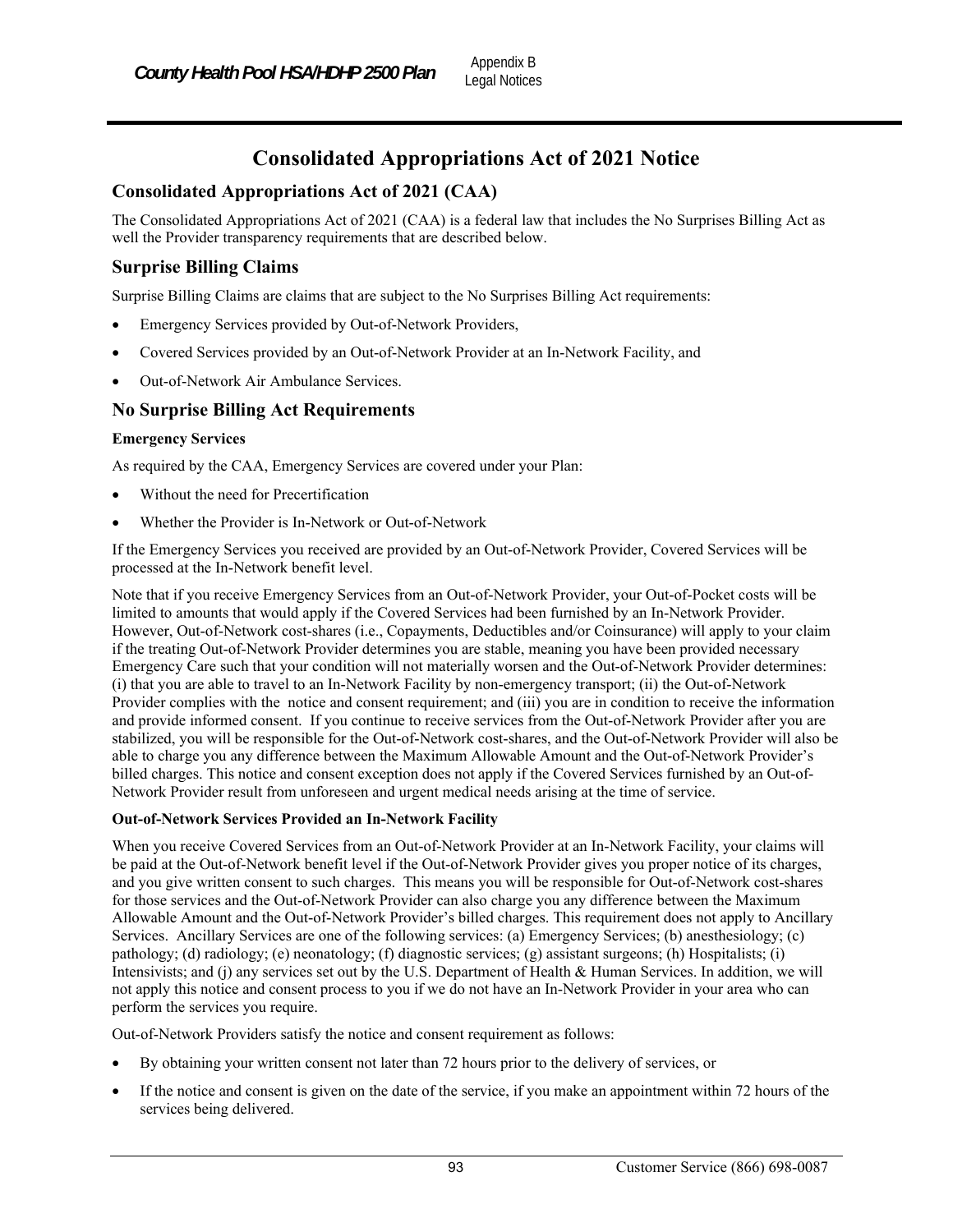We are required to confirm the list of In-Network Providers in our Provider Directory every 90 days. If you can show that you received inaccurate information from us that a Provider was In-Network on a particular claim, then you will only be liable for In-Network cost shares (i.e., Copayments, Deductibles, and/or Coinsurance) for that claim. Your In-Network cost-shares will be calculated based upon the Maximum Allowed Amount. In addition to your In-Network cost-shares, the Out-of-Network Provider can also charge you for the difference between the Maximum Allowed Amount and their billed charges.

#### **How Cost-Shares are Calculated**

Your cost shares for Emergency Services or for Covered Services received by an Out-of-Network Provider at an In-Network Facility, will be calculated using the median Plan In-Network contract rate that we pay In-Network Providers for the geographic area where the Covered Service is provided. Any Out-of-Pocket cost shares you pay to an Out-of-Network Provider for either Emergency Services or for Covered Services provided by an Out-of-Network Provider at an In-Network Facility will be applied to your In-Network Out-of-Pocket Limit.

#### **Appeals**

If you receive Emergency Services from an Out-of-Network Provider or Covered Services from an Out-of-Network Provider at an In-Network Facility and believe those services are covered by the No Surprise Billing Act, you have the right to appeal that claim. If your appeal of a Surprise Billing Claim is denied, then you have a right to appeal the adverse decision to an Independent Review Organization as set out in the "Appeals and Complaints" section of this Benefit Book.

# **Transparency Requirements**

We provide the following information on our website (i.e., www.anthem.com).

- Protections with respect to Surprise Billing Claims by Providers.
- Estimates on what Out-of-Network Providers may charge for a particular service.
- Information on contacting state and federal agencies in case you believe a Provider has violated the No Surprise Billing Act's requirements.
- Upon request, we will provide you with a paper copy of the type of information you request from the above list.
- We, either through our price comparison tool on anthem.com or through Member Services at the phone number on the back of your ID card, will allow you to get:
- Cost sharing information that you would be responsible for, for a service from a specific In-Network Provider.
- A list of all In-Network Providers.
- Cost sharing information on an Out-of-Network Provider's services based on our reasonable estimate based on what we would pay an Out-of-Network Provider for the service.
- In addition, we will provide access through our website to the following information:
- In-Network negotiated rates,
- Historical Out-of-Network rates, and
- Drug pricing information.